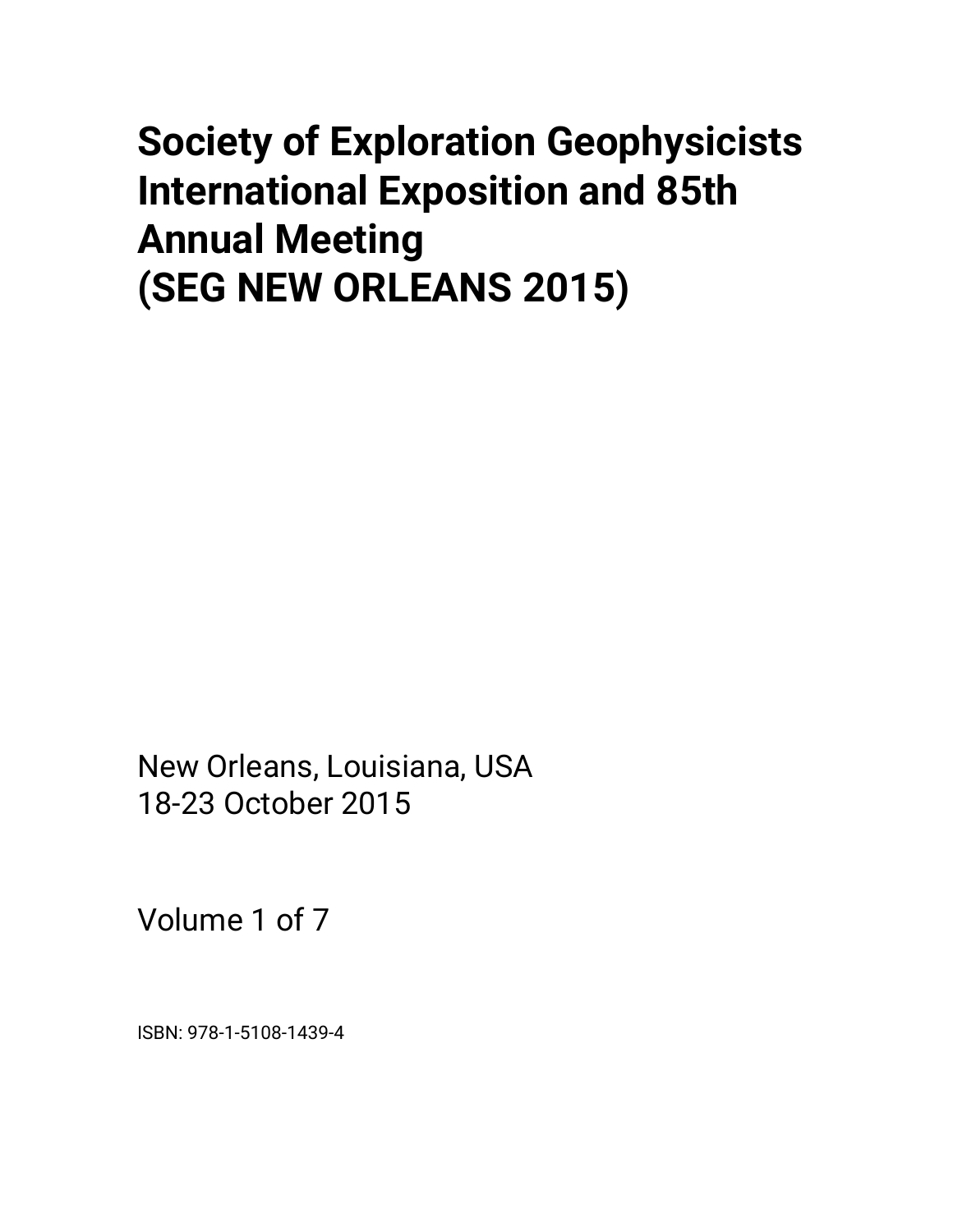**Printed from e-media with permission by:** 

Curran Associates, Inc. 57 Morehouse Lane Red Hook, NY 12571



**Some format issues inherent in the e-media version may also appear in this print version.** 

Copyright© (2015) by Society of Exploration Geophysicists All rights reserved.

Printed by Curran Associates, Inc. (2016)

For permission requests, please contact Society of Exploration Geophysicists at the address below.

Society of Exploration Geophysicists P. O. Box 702740 Tulsa, Oklahoma 74170-2740 USA

Phone: (918) 497-5500 Fax: (918) 497-5557

www.seg.org

#### **Additional copies of this publication are available from:**

Curran Associates, Inc. 57 Morehouse Lane Red Hook, NY 12571 USA Phone: 845-758-0400 Fax: 845-758-2634 Email: curran@proceedings.com Web: www.proceedings.com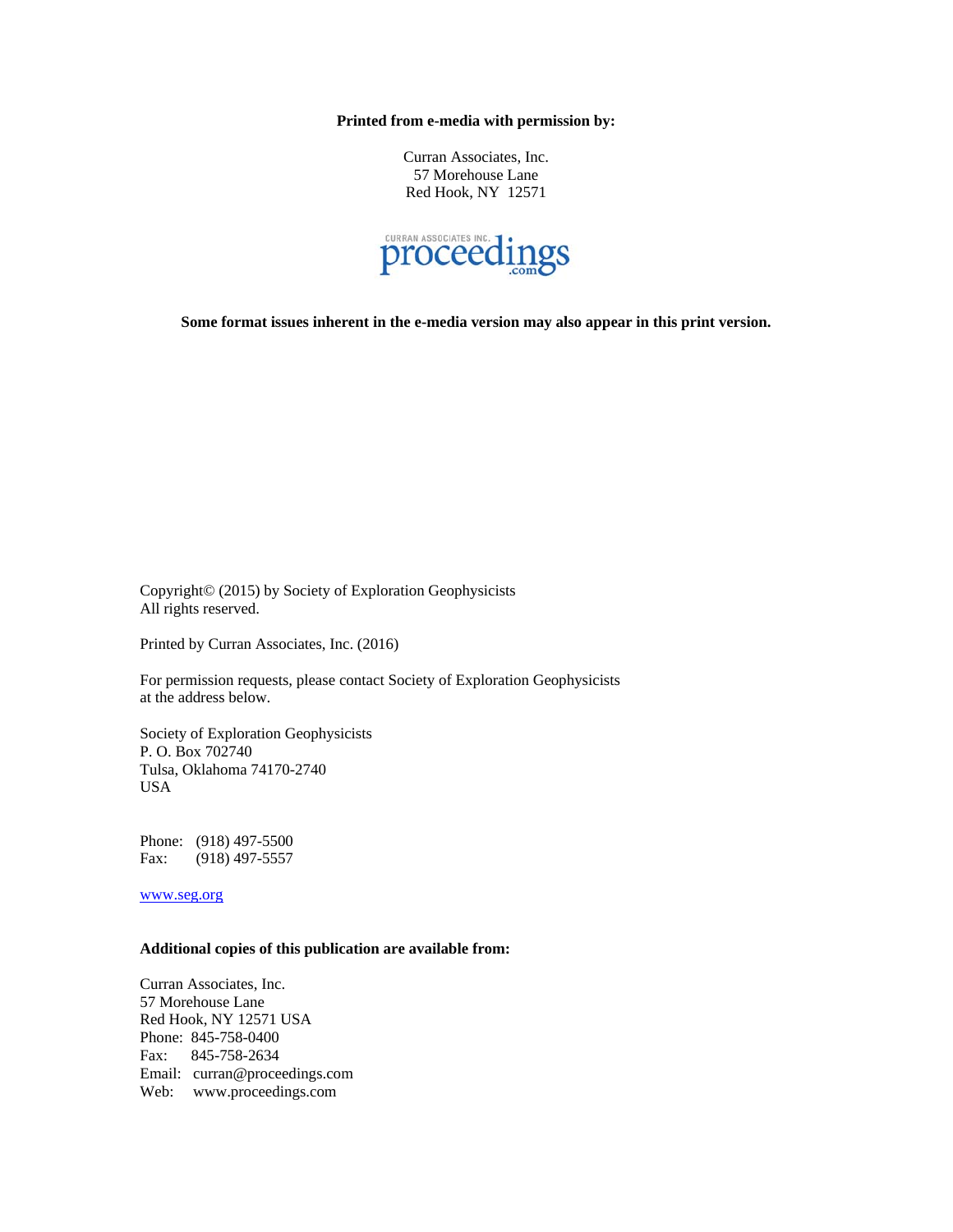## **TABLE OF CONTENTS**

### **VOLUME 1**

### **ADVANCES IN LAND SEISMIC ACQUISITION**

| SINGLE GEOPHONE VERSUS GEOPHONE ARRAY: A FIELD STUDY PERFORMED IN COLOMBIA 1                   |  |
|------------------------------------------------------------------------------------------------|--|
| Diana Cortes, Jack Caldwell, Camilo Gonzalez                                                   |  |
|                                                                                                |  |
| Amine Ourabah, James Keggin, Christopher Brooks, John Etgen, David Ellis                       |  |
| DENSE SOURCES VERSUS DENSE RECEIVERS IN THE PRESENCE OF COHERENT NOISE: A LAND                 |  |
|                                                                                                |  |
| Carl Regone, Michael Fry, John Etgen                                                           |  |
| WHERE DID MY ENERGY GO? THE EFFECTS OF INTERFERENCE ON THE OUTPUT OF VIBRATOR                  |  |
|                                                                                                |  |
| Timothy Dean, John Tulett, Darvin Lane                                                         |  |
| USING 2D RING ARRAYS TO REMOVE BACKSCATTERED SURFACE NOISE FROM LAND SEISMIC                   |  |
|                                                                                                |  |
| Christof Stork, Dave Flentge                                                                   |  |
| GRID RETAINING IRREGULAR NETWORK FOR ADVANCED GEOSPATIAL DATA REPRESENTATIONS  28              |  |
| Brian Bourgeois, David Marks, Will Avera, James Hansen, William Henry, Paul Elmore, Daniel Fox |  |
|                                                                                                |  |
| Wenzhan Song, Lei Shi, Goutham Kamath, Yao Xie, Zhigang Peng                                   |  |
|                                                                                                |  |
| $\cdots$                                                                                       |  |

### **SIMULTANEOUS SOURCE DEBLENDING**

| A PERIODICALLY VARIATIONAL DITHERING CODE FOR IMPROVING DEBLENDING                                                      |  |
|-------------------------------------------------------------------------------------------------------------------------|--|
|                                                                                                                         |  |
| Shaohuan Zu, Hui Zhou, Yangkang Chen, Ying Liu, Shan Ou                                                                 |  |
| DEBLENDING 4-COMPONENT SIMULTANEOUS-SOURCE DATA: A 2D OBC CASE STUDY IN                                                 |  |
|                                                                                                                         |  |
| Guillaume Henin, Anne Rollet, Didier Marin, Shivaji Maitra, Sandeep Kumar, Subodh Kumar, M. Nabil Elkady, Cheng Foo Low |  |
|                                                                                                                         |  |
| Sixue Wu, Gerrit Blacquiere, Gert-Jan Van Groenestijn                                                                   |  |
|                                                                                                                         |  |
| Yangkang Chen                                                                                                           |  |
|                                                                                                                         |  |
| Shuwei Gan, Shoudong Wang, Xiaohong Chen, Yangkang Chen                                                                 |  |
| DEBLENDING OF DISTANCE SEPARATED SIMULTANEOUS-SOURCE DATA USING SEISLET FRAMES                                          |  |
|                                                                                                                         |  |
| Shuwei Gan, Shoudong Wang, Xiaohong Chen, Yangkang Chen                                                                 |  |
|                                                                                                                         |  |
| Yuan Ni, Fakhreddine Haouam, Risto Siligi                                                                               |  |
| MULTICLIENT AGREEMENTS AS A SOURCE OF DATA AND INCOME FOR THE GOVERNMENT IN                                             |  |
|                                                                                                                         |  |
| Pablo Gristo, Santiago Ferro, Rosario Giménez, Cecilia Romeu, Héctor De Santa Ana                                       |  |

### **MARINE SEISMIC: STREAMERS**

| Nick Moldoveanu, Jerry Kapoor                                                |  |
|------------------------------------------------------------------------------|--|
| WIDE-TOW SOURCE CONFIGURATIONS FOR TOWED MULTIMEASUREMENT STREAMER           |  |
|                                                                              |  |
| Timothy Brice, Mehul Supawala, Rik Wemmenhove                                |  |
|                                                                              |  |
| Hongjian Li, Yihua Xuan, Zhenbo Zhang, Hongyu Sun, Fengjiao Zhang, Liguo Han |  |
| BROADSIDE WAVEFIELDS IN HORIZONTAL HELICALLY WOUND OPTICAL FIBER AND         |  |
|                                                                              |  |
| Flavio Poletto, Piero Corubolo, Daniel Finfer                                |  |
| EFFICIENT MULTI-SOURCE AND MULTI-STREAMER CONFIGURATION FOR DENSE CROSS-LINE |  |
|                                                                              |  |
| Edward Hager, Phil Fontana, Marc-Andre Rocke                                 |  |
|                                                                              |  |
| Craig Beasley, Richard Coates, Pearl Flath, Clara Castellanos                |  |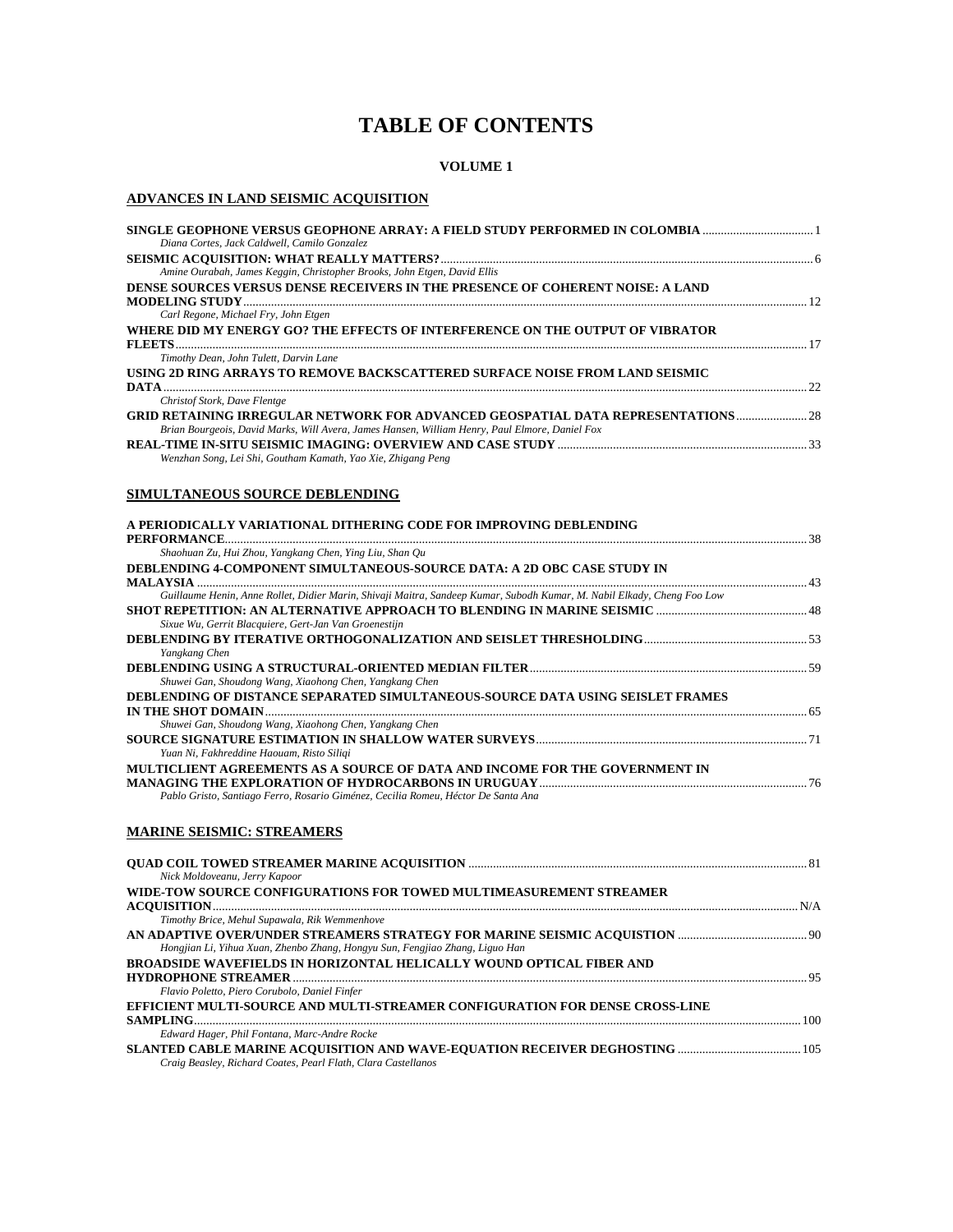#### **DIP OR STRIKE?: COMPLIMENTING GEOPHYSICAL SAMPLING REQUIREMENTS AND ACQUISITION EFFICIENCY** .................................................................................................................................................................................................110

*Sandeep Chandola, M. Nabil Elkady, Low Cheng Foo, Thomas Olanrenwaju Ajewole, Satyabrata Nayak, M. Faizal Idris, M. Iqbal Supardy, Michelle Tham, Martin Bayly, Saeeda Hydal, Nigel Seymour, Bidyut Chowdhury* 

#### **MARINE SEISMIC: OBC, NODES, HYDROPHONES**

| THE FUTURE OF DEEPWATER OCEAN-BOTTOM SEISMIC: ARE FLYING NODES THE NEXT BIG                                   |  |
|---------------------------------------------------------------------------------------------------------------|--|
|                                                                                                               |  |
| Arran Holloway, Dave Grant, Gerard Beaudoin, Giles Watts                                                      |  |
|                                                                                                               |  |
| David Halliday, Robert Laws, Mikael Garden                                                                    |  |
|                                                                                                               |  |
| Jean-Paul Van Gestel, Pierre Olivier Ariston, J. Sandschaper, Sireesh Dadi, Elizabeth L'Heureux, Nick Bassett |  |
| ACCURATE OCEAN-BOTTOM SEISMOMETERS POSITIONING USING MULTILATERATION                                          |  |
|                                                                                                               |  |
| Omar Benazzouz, Luis Pinheiro, Daniel Herold, Alexandra Afilhado                                              |  |
| REINTRODUCING REFRACTED FIRST BREAKS INTO OCEAN-BOTTOM SEISMIC POSITIONING 135                                |  |
| Noel Zinn                                                                                                     |  |
|                                                                                                               |  |
| John Parrish, Nicolau Palm, Lee Bell                                                                          |  |
|                                                                                                               |  |
| Nikita Podshuvvet, Mark Rogers, Philip Fontana, Mikhail Makhorin, Alexander Popov                             |  |

#### **MARINE SEISMIC SOURCES**

| <b>ESTIMATION OF AIR-GUN ARRAY SIGNATURES FROM NEAR-GUN MEASUREMENTS: LEAST-</b>                |  |
|-------------------------------------------------------------------------------------------------|--|
|                                                                                                 |  |
| Neil Hargreaves, Sergio Grion, Rob Telling                                                      |  |
| <b>CONTROLLING AIR-GUN OUTPUT TO OPTIMIZE SEISMIC CONTENT WHILE REDUCING</b>                    |  |
|                                                                                                 |  |
| David Gerez, Halvor Groenaas, Ola Pramm Larsen, Michel Wolfstirn, Matthew Padula, Teledyne Bolt |  |
|                                                                                                 |  |
| Kjetil Haavik, Martin Landrø                                                                    |  |
|                                                                                                 |  |
| Raymond Abma, Allan Ross                                                                        |  |
|                                                                                                 |  |
| Matteo Caporal, Gerrit Blacquière, Augustinus Berkhout                                          |  |
|                                                                                                 |  |
| Mark Meier, Kyle Lewallen, Steve Heiney, Richard Duren, Tom Murray, Jose Otero                  |  |
|                                                                                                 |  |
| Bill Pramik, M. Lee Bell, Adam Grier, R. Allen Lindsay                                          |  |
|                                                                                                 |  |
| Yaoping Yu, Hongxuan Niu, Haolin Chen, Hongjun Zhang, Xiaodong Li, Chenghzou Ni, Bgp Cnpc       |  |

#### **LAND SEISMIC – VIBROSEIS METHODS**

| Timothy Dean, John Tulett, Darvin Lane, Mark Puckett, Kambiz Iranpour, Pieter Vermeer, Scott Macdonald |      |
|--------------------------------------------------------------------------------------------------------|------|
| FIELD AND NUMERICAL INVESTIGATION OF FILTERED M-SEQUENCE PILOTS FOR VIBROSEIS                          |      |
|                                                                                                        | -196 |
| Joe Wong, David Langton                                                                                |      |
| Nicolas Tellier, Gilles Caradec, Gilles Ollivrin                                                       |      |
| LAND VIBRATORS UTILIZED AS AN IMPULSIVE AND CONVENTIONAL SEISMIC SOURCE IN THE                         |      |
|                                                                                                        |      |
| David Langton, Douglas Moore, Thomas Phillips, J. W. Thomas                                            |      |
| Zhouhong Wei                                                                                           |      |
| <b>COMPENSATION OF LOW FREQUENCIES USING HETERODYNING AND EMPIRICAL MODE</b>                           |      |
| Peng Wang, Feng Zhang, Xiang Li                                                                        | 216  |
|                                                                                                        | 221  |
| Dennis Reust, Otis Johnston, John Giles, Steve Ballinger                                               |      |
| DYNAMIC PHASE COMPENSATION FOR NONLINEAR VIBROSEIS USING "PHASE-ONLY" SIGNATURE                        |      |
|                                                                                                        | 226  |
| Art Sigwart, Paul Howitt, Scott Hose                                                                   |      |

*Art Siewert, Paul Hewitt, Scott Hess*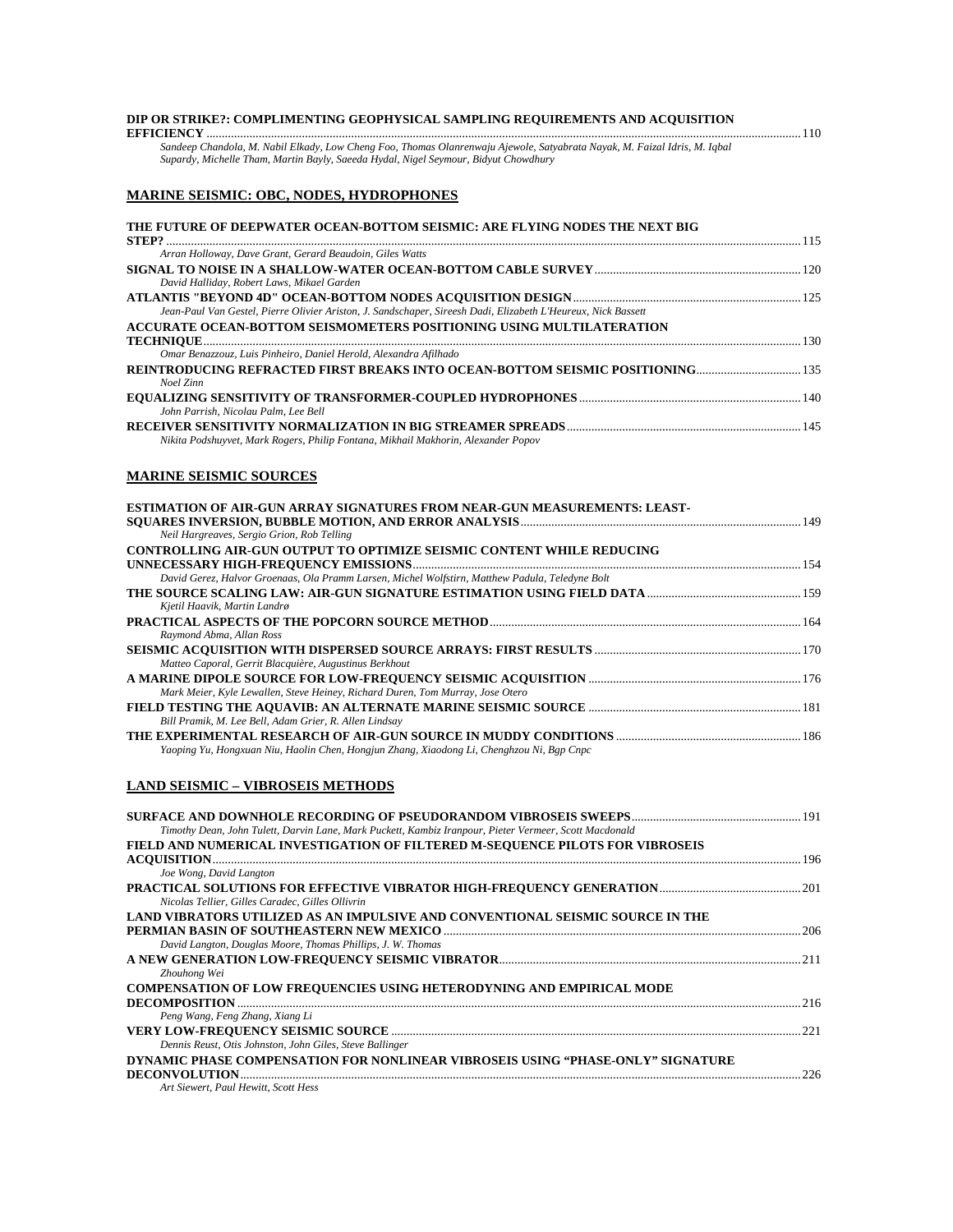### **LAND: DESIGN, MODELING, CASE HISTORIES**

| SURVEY DESIGN AND DATA ACQUISITION USING NODAL SYSTEMS IN THE SUB-ANDEAN BASINS 229                                                                      |  |
|----------------------------------------------------------------------------------------------------------------------------------------------------------|--|
| Pedro Munoz, Nestor Sanabria, Juan Uribe, Miguel Polanco, Luis Rodriguez<br>A 3D ACQUISITION CASE SURVEYING STRATA UNDERLYING SHIELDING ZONES IN A LARGE |  |
|                                                                                                                                                          |  |
| Jianjun Xia, Jie Yan, Yong Guo, Wei Tu                                                                                                                   |  |
| BOREHOLE INSTRUMENTATION AND INITIAL BROADBAND SURFACE SEISMIC AND WALKAWAY                                                                              |  |
| Kevin Hall, Kevin Bertram, Malcolm Bertram, Joe Wong, Eric Gallant, Kristopher Albert Innanen, Donald Lawton, Gary                                       |  |
| Margrave, Peter Manning                                                                                                                                  |  |
| <b>INFLUENCE OF SURFACE TOPOGRAPHY VARIATION ON REPEATABILITY OF BURIED RECEIVER</b>                                                                     |  |
|                                                                                                                                                          |  |
| Vadim Lisitsa, Dmitriy Kolyukhin, Vladimir Tcheverda                                                                                                     |  |
| Hans Paulson, Nicolas Goujon, Vidar Husom, Juha Lahdenperä                                                                                               |  |
|                                                                                                                                                          |  |
| Mafijul Islam Bhuiyan, Mauricio Sacchi                                                                                                                   |  |
| Amarjeet Kumar, Gerrit Blacquiere                                                                                                                        |  |
| DESIGN AND DEPLOYMENT OF A BURIED GEOPHONE ARRAY FOR CO2 GEOSEQUESTRATION                                                                                |  |
|                                                                                                                                                          |  |
| Roman Pevzner, Konstantin Tertyshnikov, Boris Gurevich, Milovan Urosevic, Anton Kepic, Valeriya Shulakova, Rajindar Singh                                |  |
|                                                                                                                                                          |  |
| <b>LAND SEISMIC: DESIGN, ACQUISITION, ECONOMICS</b>                                                                                                      |  |
|                                                                                                                                                          |  |
|                                                                                                                                                          |  |
| Shanzheng Hu, Yanxiong Chen, Shuqin Li, Longjiang Jing, Zhonglin Cao, Aiping Chen, Xiaobin Zhang                                                         |  |
| Zhouhong Wei                                                                                                                                             |  |
|                                                                                                                                                          |  |
| Wang Wanli, Wuyang Yang, Xinjian Wei, Xin He                                                                                                             |  |
| APPLICATION OF 3D HIGH-DENSITY SEISMIC ACQUISITION WITH HIGH EFFICIENCY: A CASE                                                                          |  |
| Meng Zhang, Min Li, Qingeng Wang, Hongyuan Zhou, Min Guan, Xianmin Li                                                                                    |  |
|                                                                                                                                                          |  |
| Jiang Fuhao, Zhang Yimeng, Luo Fei, Feng Ruowu, Zhu Yang                                                                                                 |  |
| LOW FREQUENCY IMPROVEMENT WITH A NEWLY DESIGNED DUO-COIL CLOSED-LOOP                                                                                     |  |
| Zhentang Fu                                                                                                                                              |  |
|                                                                                                                                                          |  |
| Andreas Cordsen, Robert Charters, Stuart Bergen                                                                                                          |  |
|                                                                                                                                                          |  |
| Haijun Li, Bin Gao, Ying Shi, Lili Dai, Baojing Hu, Tianheng Zhang                                                                                       |  |
|                                                                                                                                                          |  |
| <b>AZIMUTHAL P-WAVE SEISMIC</b>                                                                                                                          |  |
|                                                                                                                                                          |  |
| Josimar Da Silva, Colin Sayers                                                                                                                           |  |
| INFLUENCE OF SEISMIC ACQUISITION ON AVOZ INVERSION: A CASE STUDY IN ZG8 AREA OF                                                                          |  |
| Sam Zandong Sun, Hao Zhang, Lingli Peng, Hongyu Yu, Duoming Zheng, Lijuan Zhang                                                                          |  |
|                                                                                                                                                          |  |
| Jie Qi, Fangyu Li, Tao Zhao, Tengfei Lin, Kurt Marfurt                                                                                                   |  |
| APPLICATION OF FRACTURE PREDICTION TECHNOLOGY OF PRESTACK AZIMUTHAL                                                                                      |  |
| Xiaohui Zhao, Baoli Yu, Xiaolu Cao, Xiaohui Wang                                                                                                         |  |
| CONTRIBUTION OF THE SEISMIC ANISOTROPY IN THE UNDERSTANDING OF TIGHT SAND                                                                                |  |
|                                                                                                                                                          |  |
| Ouadfeul Sid Ali, Leila Aliouane                                                                                                                         |  |
| P-WAVE ATTENUATION-ANISOTROPY BASED ON CENTROID FREQUENCY-SHIFT METHOD FOR                                                                               |  |
| Yong An                                                                                                                                                  |  |
| MEASURING COMPLETION QUALITY AND NATURAL FRACTURE INDICATORS IN HORIZONTAL                                                                               |  |
| WELLS USING A NEW SLIM DIPOLE SONIC MEMORY TOOL CONVEYED THROUGH THE DRILL                                                                               |  |
|                                                                                                                                                          |  |
| Sachin Bammi, John Walsh, Toshihiro Kinoshita, Takeshi Endo, Edgar Velez, Bruce Gates, Cash Pullin                                                       |  |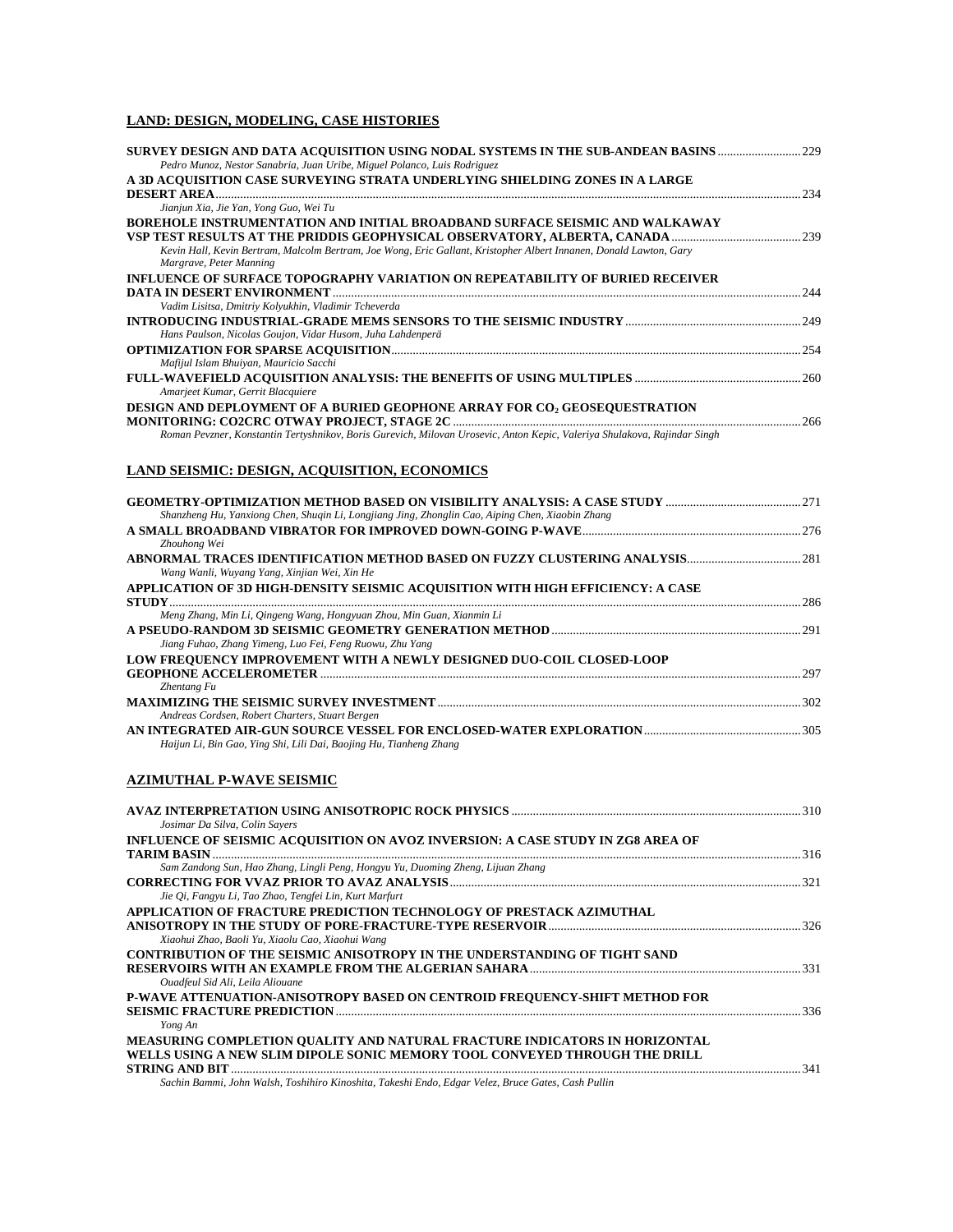| Yuval Weiss, Anat Canning |  |
|---------------------------|--|

#### **AZIMUTHAL P-P, P-S, CASE HISTORIES**

| SONIC-DERIVED TI ANISOTROPY AS A GUIDE FOR SEISMIC VELOCITY MODEL BUILDING                                             |     |
|------------------------------------------------------------------------------------------------------------------------|-----|
| Maurizio Ferla, Ferdinanda Pampuri, Margherita Corciulo, Jeroen Jocker, Erik Wielemaker                                |     |
|                                                                                                                        |     |
| John Mathewson, Ran Bachrach, Marcela Ortin, Sribharath Kainkaryam, Marvin Decker, Pedro Paramo, Alfredo Cegna, Kareem |     |
| Vincent, Jan Kommedal                                                                                                  |     |
| HIGH-RESOLUTION TILTED-ORTHORHOMBIC TOMOGRAPHIC INVERSION TO IMPROVE                                                   |     |
|                                                                                                                        |     |
| Dhananjay Tiwari, Guy Hilburn, Yang He, Yining Li, Francis Sherrill, Zhigiang Guo                                      |     |
| AZIMUTHAL 3D SEISMIC DATA, ISIPS, AND MICROSEISMIC DATA EVALUATED FOR                                                  |     |
|                                                                                                                        |     |
| Heloise Lynn                                                                                                           |     |
| MULTICOMPONENT SEISMIC ANISOTROPY IN A MISSISSIPPI LIME PLAY, NORTH-CENTRAL                                            |     |
| <b>OKLAHOMA</b>                                                                                                        | 372 |
| Scott Singleton, Shihong Chi, Lisa Sanford, Paul Constance                                                             |     |
|                                                                                                                        |     |
| Srichand Prajapati, Deva Ghosh                                                                                         |     |
| <b>ESTIMATION OF FAST AND SLOW SHEAR WAVE VELOCITIES FROM P-WAVE DATA: A MONTNEY</b>                                   |     |
|                                                                                                                        | 383 |
| Evan Mutual, David Cho, Mark Norton, David Miller                                                                      |     |
| ANALYSIS OF PS-CONVERTED WAVE AZIMUTH ANISOTROPY: A CASE STUDY FROM DAOING                                             |     |
| <b>OILFIELD.</b>                                                                                                       |     |
| Weining Liu, Hengchang Dai, Xiang Li                                                                                   |     |
|                                                                                                                        |     |
|                                                                                                                        |     |

### **SHALES – THEIR ANISOTROPIC SIGNATURES**

| IMPACTS OF COMPOSITION AND FRACTURE PROPERTIES ON THE ANISOTROPIC SEISMIC      |  |
|--------------------------------------------------------------------------------|--|
| Li Yang, Mark Chapman, Xiaoyang Wu                                             |  |
| COUPLED GEOMECHANICS AND FLUID-FLOW MODEL FOR PRODUCTION OPTIMIZATION IN       |  |
|                                                                                |  |
| Jennifer Curnow, Azra Tutuncu                                                  |  |
| ORTHORHOMBIC MODEL FOR GEOMECHANICAL APPLICATIONS IN UNCONVENTIONAL SHALE      |  |
| 404                                                                            |  |
| Mehdi E. Far, John Quirein, Natasa Mekic                                       |  |
|                                                                                |  |
| Xinyuan Luan, Bangrang Di, Jianxin Wei, Jianguo Zhao, Fei Gong                 |  |
| WATER CONTENT EFFECTS ON TRANSVERSELY ISOTROPIC PARAMETERS OF ORGANIC RICH GAS |  |
|                                                                                |  |
| Bitao Lai, Hui Li, David Jacobi, Jilin Zhang, Daniel Georgi                    |  |
| EFFECTIVE-MEDIUM ANISOTROPIC MODELS OF FRACTURED ROCKS OF TI SYMMETRY:         |  |
|                                                                                |  |
| Tatiana Chichinina, Irina Obolentseva, Geser Dugarov                           |  |
|                                                                                |  |
| Anat Canning, Alex Malkin                                                      |  |
| ENHANCEMENT OF INVERSION ACCURACY OF THOMSEN PARAMETER DELTA ON SHALE: BASED   |  |
|                                                                                |  |
| Jy Xie, Bangrang Di, Jianxin Wei, Riyun Su                                     |  |
| <b>THEORY: INVERSION</b>                                                       |  |
|                                                                                |  |
| Zhou Yang, Huazhong Wang                                                       |  |
| JOINT MICROSEISMIC QUASI-P AND SH TRAVELTIME INVERSION FOR UPDATING VTI        |  |
|                                                                                |  |
| Song Han, Wei Zhang, Jie Zhang                                                 |  |
| A NEW AVOZ INVERSION METHOD FOR HIGHER PRECISION FRACTURE AND ITS FLUID        |  |

**PREDICTION**.................................................................................................................................................................................................447 *Pei Yang, Xinghui Zhu, Zandong Sun, Ning Dong*  **TWO-STEP INVERSION OF P-WAVE DATA FOR HORIZONTAL TRANSVERSE ISOTROPY** ................................................452 *Chao Wei, Jinsong Li*  **ELASTIC FULL-WAVEFORM INVERSION FOR A SYNTHETIC VTI MODEL FROM VALHALL FIELD** ............................457 *Nishant Kamath, Ilya Tsvankin, Esteban Diaz*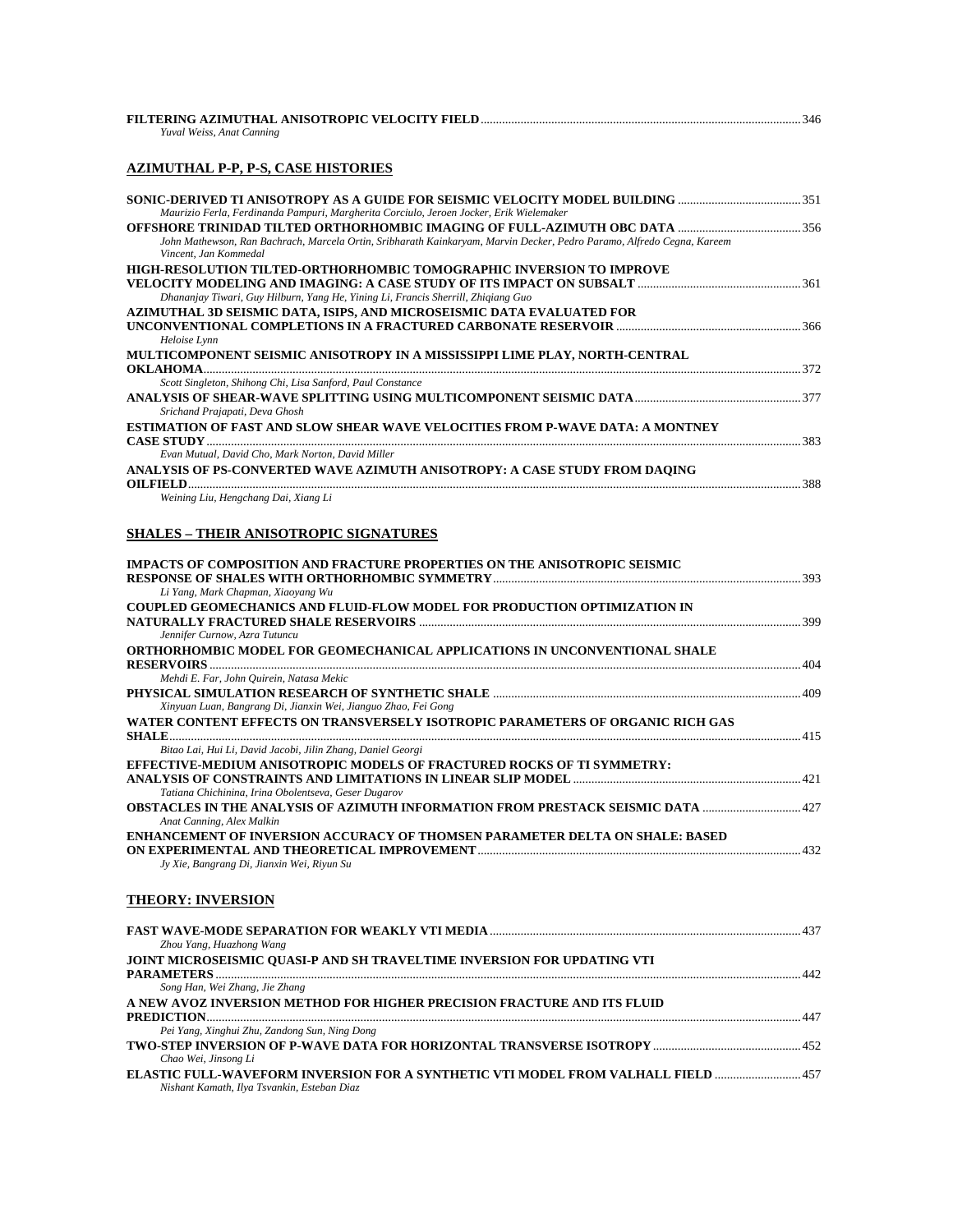| WAVEFORM INVERSION FOR MICROSEISMIC SOURCE PARAMETERS: SYNTHETIC AND FIELD- |     |
|-----------------------------------------------------------------------------|-----|
|                                                                             | 462 |
| Oscar Jarillo Michel, Ilya Tsvankin                                         |     |
|                                                                             |     |
| Huy Le, Biondo Biondi, Robert Clapp, Stewart Levin                          |     |
|                                                                             | 472 |
| Abdulrahman Alshuhail. Dirk Verschuur                                       |     |

### **THEORY: ORTHORHOMBIC**

| Yuriy Ivanov, Alexey Stovas                                                                                                                  |  |
|----------------------------------------------------------------------------------------------------------------------------------------------|--|
|                                                                                                                                              |  |
| Sribharath Kainkaryam, David Nichols, Ran Bachrach, Marvin Decker, Suyang Chen, Chris Nalepa, Robert Bloor, Olga Zdraveva,<br>John Mathewson |  |
|                                                                                                                                              |  |
| Sribharath Kainkaryam, Marvin Decker, David Nichols, John Mathewson                                                                          |  |
|                                                                                                                                              |  |
| <b>Paul Fowler</b>                                                                                                                           |  |
|                                                                                                                                              |  |
| Yanadet Sripanich, Sergey Fomel, Junzhe Sun, Jiubing Cheng                                                                                   |  |
| Nabil Masmoudi, Tariq Alkhalifah                                                                                                             |  |
| P-WAVE KINEMATIC RAY TRACING IN VELOCITY MODELS WITH TITLED ORTHORHOMBIC                                                                     |  |
| <b>SYMMETRY</b><br>Rodrigo Felicio Fuck, Mohamed Dolliazal                                                                                   |  |
| Sivi Shao, Laura Pyrak-Nolte                                                                                                                 |  |

### **THEORY: MODELING AND MIGRATION IN ANISOTROPIC MEDIA**

| Vladimir Li, Ilya Tsvankin, Tariq Alkhalifah                                                                                                                                                                                                                                                                                                          |  |
|-------------------------------------------------------------------------------------------------------------------------------------------------------------------------------------------------------------------------------------------------------------------------------------------------------------------------------------------------------|--|
|                                                                                                                                                                                                                                                                                                                                                       |  |
| Wencai Xu, Guaoquan Yang, Hezhao Li, Jiao Wang                                                                                                                                                                                                                                                                                                        |  |
|                                                                                                                                                                                                                                                                                                                                                       |  |
| Yogesh Arora, Ilya Tsvankin                                                                                                                                                                                                                                                                                                                           |  |
|                                                                                                                                                                                                                                                                                                                                                       |  |
| Lionel Boillot, Julien Diaz, Helene Barucq, Henri Calandra                                                                                                                                                                                                                                                                                            |  |
| <b>HYBRID PSEUDOSPECTRAL/FINITE-DIFFERENCE MODELING OF TTI PURE P-WAVE PROPAGATION</b>                                                                                                                                                                                                                                                                |  |
|                                                                                                                                                                                                                                                                                                                                                       |  |
| Chengfeng Guo, Dong Han, Xiaoyu Zhang, Qizhen Du, Mingqiang Zhang                                                                                                                                                                                                                                                                                     |  |
| ALIGNED FRACTURES MODELED AS BOUNDARY CONDITIONS WITHIN SATURATED POROUS                                                                                                                                                                                                                                                                              |  |
|                                                                                                                                                                                                                                                                                                                                                       |  |
| Juan Santos, Robiel Martinez Corredor, Jose Carcione                                                                                                                                                                                                                                                                                                  |  |
| TIME-DOMAIN FINITE-DIFFERENCE MODELING FOR ATTENUATIVE ANISOTROPIC MEDIA 551                                                                                                                                                                                                                                                                          |  |
| Tong Bai, Ilya Tsvankin                                                                                                                                                                                                                                                                                                                               |  |
| MAKING ANISOTROPY IN SEISMIC IMAGING MODELS CONFORMAL WITH GEOLOGY AND                                                                                                                                                                                                                                                                                |  |
| VELOCITY: APPLICATION TO STANDARD TOMOGRAPHIC AND HIGHER-RESOLUTION FWI                                                                                                                                                                                                                                                                               |  |
| <b>VELOCITY MODELING</b>                                                                                                                                                                                                                                                                                                                              |  |
| $C_1, \ldots, C_n, C_n, C_1, \ldots, C_n, C_1, C_2, \ldots, C_n, C_1, C_2, \ldots, C_n, C_1, C_2, \ldots, C_n, C_1, C_2, \ldots, C_n, C_1, C_2, \ldots, C_n, C_1, C_2, \ldots, C_n, C_1, C_2, \ldots, C_n, C_1, C_2, \ldots, C_n, C_1, C_2, \ldots, C_n, C_1, C_2, \ldots, C_n, C_1, C_2, \ldots, C_n, C_1, C_2, \ldots, C_n, C_1, C_2, \ldots, C_n,$ |  |

*Sergey Birdus, Alexey Artemov, Li Li, Llew Vincent* 

### **AVO INTERPRETATION**

| 4D AVO INVERSION ENHANCEMENT BY GATHER CONDITIONING USING DYNAMIC TIME WARPING      |  |
|-------------------------------------------------------------------------------------|--|
| Ayodeji Babalola, Robert Stewart, Fred Hilterman                                    |  |
|                                                                                     |  |
| Kamal Hami-Eddine, Bruno De Ribet, Pascal Klein                                     |  |
|                                                                                     |  |
| J. Helen Isaac. Donald Lawton                                                       |  |
|                                                                                     |  |
| Andile Msolo, Patrick Gidlow                                                        |  |
|                                                                                     |  |
| Xinding Fang, Yingcai Zheng, Michael Fehler                                         |  |
| <b>OUANTITATIVE INTERPRETATION OF ROCK STIFFNESS AND HYDROCARBON SOFTENING FROM</b> |  |
|                                                                                     |  |
| Per Avseth, Ivan Lehocki                                                            |  |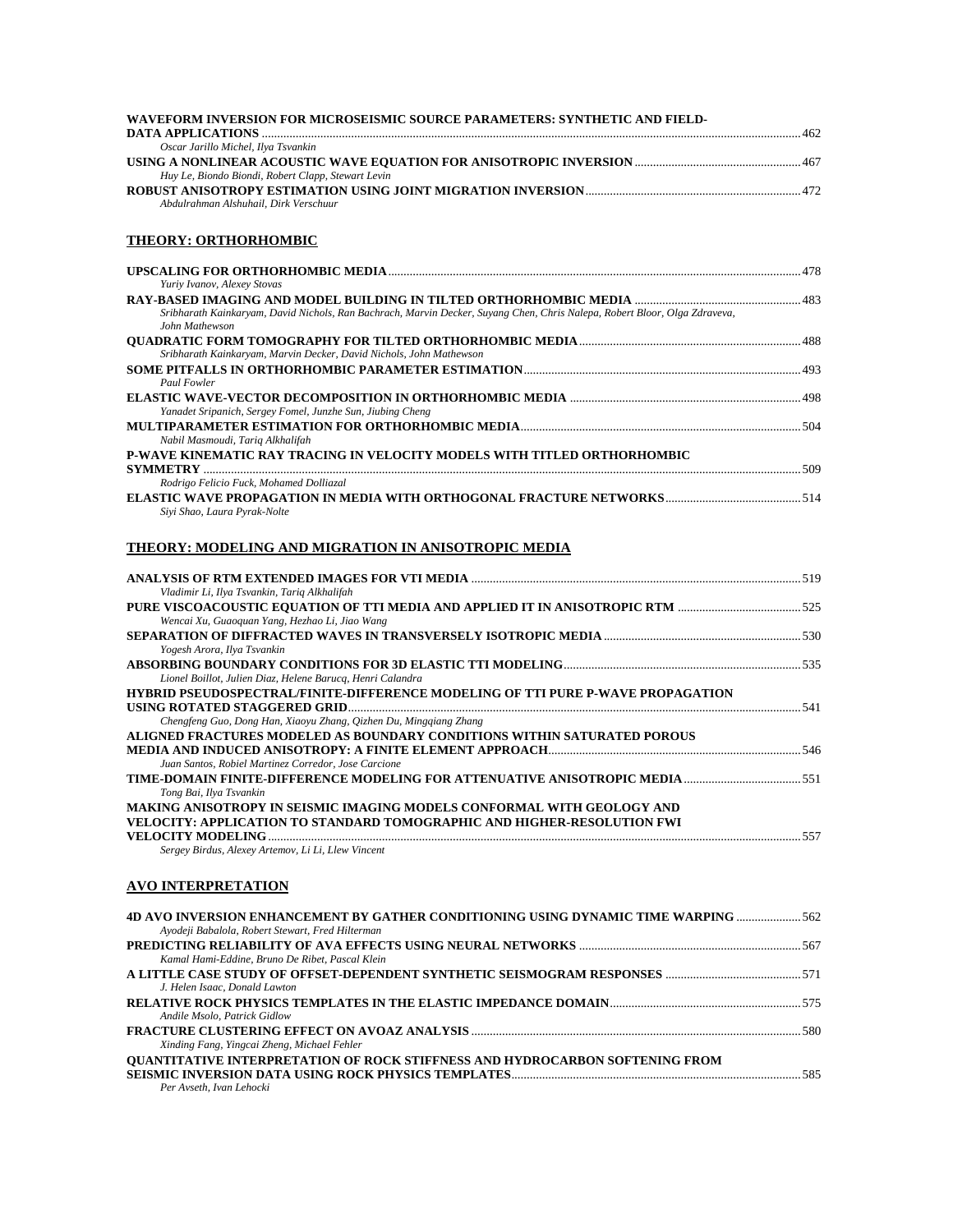| Badr Alulaiw, Mrinal Sen                                                          |     |
|-----------------------------------------------------------------------------------|-----|
| THE SOLUTION OF NONGAS BRIGHT-SPOT AND NONBRIGHT-SPOT GAS IDENTIFICATION: ELASTIC |     |
|                                                                                   | 595 |
| Jianli Yang, Xinwei Chang, Zhe Yang                                               |     |

**AVO THEORY AND METHODS**

| Shahpoor Moradi, Kristopher Innanen                                                        |     |
|--------------------------------------------------------------------------------------------|-----|
|                                                                                            |     |
| Pan Deng, Wei Huang, Yu Zhang, Hua-Wei Zhou, Xinwu Huang, Yangkang Chen                    |     |
|                                                                                            |     |
| FREQUENCY DECOMPOSITION CONVOLUTIONAL MODEL FOR AVO/AVF ANALYSIS IN                        |     |
|                                                                                            |     |
| Jingkang Yang, Jianhua Geng, Luan Xiao Zhao                                                |     |
| <b>FINE-TUNED PSEUDOGRADIENT ATTRIBUTE FOR GEOBODY IDENTIFICATION AND DELINEATION </b> 619 |     |
| Samba Prisca, Zhen Lei, Zhigiang Liu, Aixia Liang                                          |     |
| AN APPROXIMATION TO THE REFLECTION COEFFICIENT OF PLANE-LONGITUDINAL WAVES                 |     |
|                                                                                            |     |
| Haixia Zhao, Jinghuai Gao, Jigen Peng                                                      |     |
| DIRECTIONAL DECONVOLUTION OF AIR-GUN ARRAY SIGNATURE VIA NONSTATIONARY                     |     |
|                                                                                            | 629 |
| Guofa Li, Xiaolong Yin, Zi Liu, Minggiang Cao                                              |     |
| REMOVING ABSORPTION EFFECT ON AVO VIA INVERSE O FILTERING IN OFFSET DIRECTION 634          |     |
| Guofa Li, Wei Huang, Hao Zheng, Xiaoming Zhang                                             |     |
| THE EFFECT OF POROSITY AND WATER SATURATION ON FREQUENCY-DEPENDENT PP AND PS               |     |
|                                                                                            | 639 |
| Xiaoyang Wu, Xiang Li, Mark Chapman                                                        |     |

### **AVO INVERSION**

| AZIMUTHAL FREQUENCY-DEPENDENT AVO INVERSION AND ITS APPLICATION IN DEEP           |  |
|-----------------------------------------------------------------------------------|--|
|                                                                                   |  |
| Xu Kai, Pengfei Xiao, Huilan Cao, Juan Ding, Zhang Lin, Wenshuang Chen, Yong Liu  |  |
|                                                                                   |  |
| Xiaoxue Zheng, Oizhen Du, Gang Chen, Guodong Huo, Minggiang Zhang                 |  |
|                                                                                   |  |
| Lixia Zhi, Shuangquan Chen, Xiang Li, Wanlu Zhang                                 |  |
|                                                                                   |  |
| Yuhua Chen, Yangi Li, Yahui Yang, Xiaofeng Zou, Guangchao Zhang, Hui Zhou         |  |
| <b>INVERSION OF FRACTURE PROPERTIES BASED ON FREQUENCY-DEPENDENT SEISMIC AVAZ</b> |  |
|                                                                                   |  |
| Yuwei Liu, Ning Dong, Xiwu Liu, Yequan Chen                                       |  |
|                                                                                   |  |
| Zhaoyun Zong, Xingyao Xin, Kun Li                                                 |  |
|                                                                                   |  |
| Zhaoyun Zong, Xingyao Yin, Guochen Wu                                             |  |
|                                                                                   |  |
| Wei Deng, Xing-Yao Yin, Zhao-Yun Zong                                             |  |

### **BOREHOLE GEOPHYSICS 1**

| 704 |
|-----|
|     |
|     |
|     |
|     |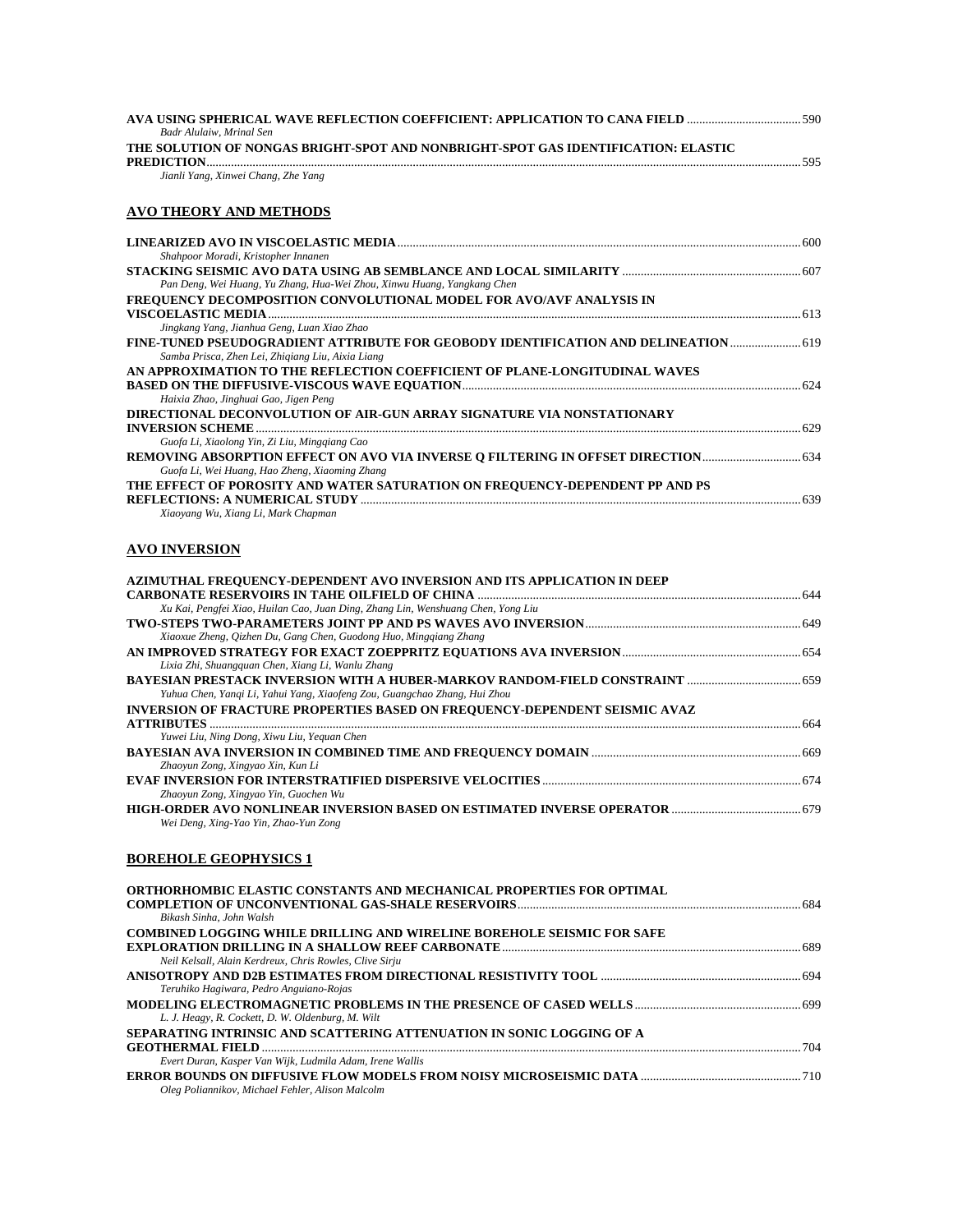| Mohammad Albannagi, John Owusu, Bouchaib El-Marhfoul, Dirk Verschuur                                                 |  |
|----------------------------------------------------------------------------------------------------------------------|--|
| Steve Cole, Martin Karrenbach, Steven Roche, Jason Gumble, Lisa Laflame, Melissa Emuh, Victor Yartsev, Bill Bartling |  |
| <b>BOREHOLE GEOPHYSICS 2</b>                                                                                         |  |
| <b>IDENTIFICATION OF FAULT-CONTROLLED DAMAGE ZONES IN MICROSEISMIC DATA: AN</b>                                      |  |
| Lei Jin, Mark Zoback                                                                                                 |  |
| NUMERICAL SIMULATION OF PETROPHYSICAL PROPERTIES WITH MULTISCALE DIGITAL ROCK                                        |  |
| Guangzhi Liao, Langqiu Sun, Tianpeng Zhao, Liqi Qi, Zhihong Wei, Guochang Liu                                        |  |
|                                                                                                                      |  |
| David Aldridge, Chester Weiss, Hunter Knox, Kimberly Schramm, Lewis Bartel                                           |  |
| Shengjie Li, Zhe Cui, Xiaofei Lu, Zichun Liu                                                                         |  |
| Pierre Bettinelli, Jean-Claude Puech                                                                                 |  |
| PROCESSING AND INTERPRETATION OF MULTICOMPONENT WALKAWAY VERTICAL SEISMIC                                            |  |
|                                                                                                                      |  |
| Bona Wu, Donald Lawton, Kevin Hall                                                                                   |  |
| Tianci Cui, Gary Margrave                                                                                            |  |
| INVESTIGATION OF COLLAR PROPERTIES ON DATA-ACOUISITION-SCHEME ANALYSIS FOR                                           |  |
|                                                                                                                      |  |
| Hua Wang, Mike Fehler, Zhoutuo Wei, Guo Tao, Weining Ni, Wei Zhang                                                   |  |
| <b>BOREHOLE GEOPHYSICS/SEISMICITY - PART 1</b>                                                                       |  |
|                                                                                                                      |  |
| Junxiao Li, Guo Tao, Bing Wang, Kristopher Albert Innanen, Laurence Lines                                            |  |
| USING OPTICAL-FIBER SEISMIC ACQUISITION FOR WELL-TO-SEISMIC TIE AT THE KETZIN PILOT                                  |  |
|                                                                                                                      |  |
| Pierre Bettinelli, Bernard Frignet                                                                                   |  |
| EFFICIENT SIMULATION OF TRANSIENT ELECTROMAGNETIC MEASUREMENTS IN THE PRESENCE                                       |  |
| <b>Sushant Dutta</b>                                                                                                 |  |
| SIMULATION AND OPTIMIZATION OF HIGH-RESOLUTION DENSITY LOGGING INSTRUMENT WITH                                       |  |
| Xin-Guang Wang, Quan-Ying Zhang, Feng Zhang, Jun-Tao Liu                                                             |  |
| A NOVEL PULSED NEUTRON URANIUM LOGGING INSTRUMENT WITH TWO EPITHERMAL                                                |  |
|                                                                                                                      |  |
| Xin-Guang Wang, Bin Tang, Feng Zhang, Dan Liu, Quan-Ying Zhang                                                       |  |
| TOC ESTIMATION IN THE BARNETT SHALE FROM TRIPLE COMBO LOGS USING SUPPORT VECTOR                                      |  |
| Tao Zhao, Sumit Verma, Deepak Devegowda, Vikram Jayaram                                                              |  |
| <b>MODELING</b>                                                                                                      |  |
| A FAST LAYERED FINITE-ELEMENT METHOD FOR SIMULATIONS OF ELECTROMAGENTIC                                              |  |

#### **TELEMETRY**.................................................................................................................................................................................................796 *Jiefu Chen*

### **VOLUME 2**

| <b>GAUGED VECTOR FINITE-ELEMENT SCHEMES FOR THE GEOPHYSICAL EM PROBLEM FOR</b>     |      |
|------------------------------------------------------------------------------------|------|
|                                                                                    |      |
| Seyed Masoud Ansari, Colin Farquharson, Scott Maclachlan                           |      |
| <b>PARALLEL GOAL-ORIENTED ADAPTIVE FINITE ELEMENT MODELING FOR 3D</b>              |      |
|                                                                                    | -806 |
| Yuxiang Zhang, Kerry Key, Michael Holst, Jeff Ovall                                |      |
| <b>FINITE-VOLUME MODELING OF GEOPHYSICAL ELECTROMAGNETIC DATA USING POTENTIALS</b> |      |
|                                                                                    |      |
| Hormoz Jahandari, Colin Farquharson                                                |      |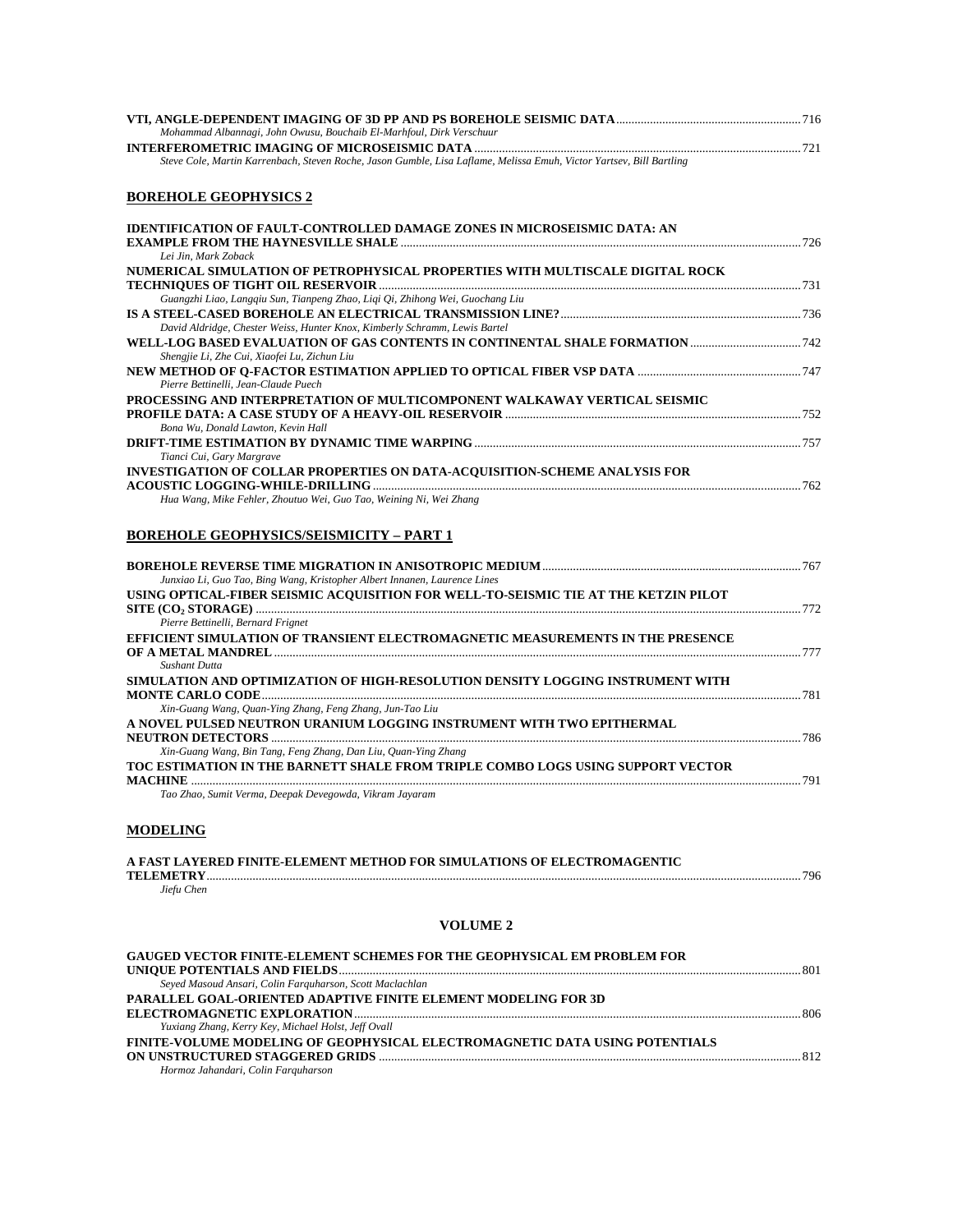| A GOAL-ORIENTED FRAMEWORK FOR RAPID INTEGRAL-EQUATION BASED ANALYSIS OF        |     |
|--------------------------------------------------------------------------------|-----|
|                                                                                |     |
| Kai Yang, Ali Yilmaz, Carlos Torres-Verdin                                     |     |
| A HYBRID FINITE DIFFERENCE AND INTEGRAL EQUATION METHOD FOR MODELING AND       |     |
|                                                                                | 823 |
| Daeung Yoon, Michael Zhdanov, Hongzhu Cai, Alexander Gribenko                  |     |
| 3D CSEM FREQUENCY-DOMAIN MODELING AND INVERSION ALGORITHMS INCLUDING           |     |
|                                                                                | 828 |
| Seokmin Oh, Kyubo Noh, Soon Jee Seol, Joongmoo Byun                            |     |
| 3D MULTISOURCE CSEM SIMULATIONS: FEASIBILITY AND COMPARISON OF PARALLEL DIRECT |     |
|                                                                                | 833 |
|                                                                                |     |

*Vladimir Puzyrev, Seid Koric* 

### **INVERSION**

| DRILLING RISK ASSESSMENT THROUGH JOINT EM AND SEISMIC DATA INTEGRATED                                                   |     |
|-------------------------------------------------------------------------------------------------------------------------|-----|
|                                                                                                                         |     |
| Zhanxiang He, Gang Yu, Haicong Chen, Zhigang Wang, Jinchen Oin, Yuyu Meng                                               |     |
| SEISMIC AND ELECTROMAGNETIC INTEGRATION THROUGH PETROPHYSICAL JOINT INVERSION                                           |     |
|                                                                                                                         |     |
| Elena Medina, Fabio Miotti, Samuele Ratti, Shweta Sangewar, David Andreis, Jeremie Giraud                               |     |
| SUPER-RESOLUTION MULTIGEOPHYSICS IMAGING OF A COMPLEX WADI FOR NEAR-SURFACE                                             |     |
|                                                                                                                         |     |
| Daniele Colombo, Gary McNeice, Diego Rovetta, Ersan Turkoglu, Armando Sena, Ernesto Sandoval-Curiel, Federico Miorelli, |     |
| Tagi Yousuf                                                                                                             |     |
| MAPPING DENSITY MODELS ONTO RESISTIVITY STRUCTURE THROUGH JOINT INVERSION OF                                            |     |
|                                                                                                                         |     |
| Pascal Tarits, Sophie Hautot, Phil Roach, Hassan Mohamed Magareh                                                        |     |
|                                                                                                                         |     |
| Shi Yanling, Hu Zuzhi, Li Dechun, Wei Qiang, Zhang Sheng, Zheng Li, Ji Liansheng, Men Cuixian                           |     |
| JOINT INVERSION OF AIRBORNE MAGNETIC AND ELECTROMAGNETIC DATA: CASE STUDY IN                                            |     |
|                                                                                                                         |     |
| Yue Zhu, Michael Zhdanov                                                                                                |     |
| 3D INVERSION PRACTICE FOR CROSSWELL ELECTROMAGNETIC SURVEYS IN HORIZONTAL                                               |     |
| WELLS IN SAUDI ARABIA                                                                                                   | 869 |
| Alberto F. Marsala, Ping Zhang, Michael Wilt, Mohammad Safdar                                                           |     |
|                                                                                                                         |     |
| Hongzhu Cai, Michael Zhdanov                                                                                            |     |

### **MARINE**

| Slim Bouchrara, Amanda Geck Alvarez, Lucy Macgregor, Michelle Ellis, Rolf Ackermann, Alberto Rusic, Yijie Zhou, Robert<br>Keirstead, Hungwen Tseng, Paola Newton |  |
|------------------------------------------------------------------------------------------------------------------------------------------------------------------|--|
| FRONTIER EXPLORATION USING A TOWED STREAMER EM SYSTEM: BARENTS SEA EXAMPLES                                                                                      |  |
| Anwar Bhuiyan, Eivind Vesteras, Allan McKay                                                                                                                      |  |
|                                                                                                                                                                  |  |
| Jan Petter Morten, Jean-Michael Poudroux, Rune Mittet                                                                                                            |  |
|                                                                                                                                                                  |  |
| Zhijun Du                                                                                                                                                        |  |
| RESOLUTION AND PRECISION OF RESISTIVITY MODELS FROM INVERSION OF TOWED STREAMER                                                                                  |  |
| <b>EM DATA</b>                                                                                                                                                   |  |
| Johan Mattsson                                                                                                                                                   |  |
| ADVANCED 3D IMAGING OF COMPLEX GEOELECTRICAL STRUCTURES USING TOWED STREAMER                                                                                     |  |
| EM DATA                                                                                                                                                          |  |
| Michael Zhdanov, Masashi Endo, David Sunwall, Johan Mattsson                                                                                                     |  |
|                                                                                                                                                                  |  |
| David Wright, Anton Ziolkowski                                                                                                                                   |  |
| IP EFFECTS ON TIME-DOMAIN ELECTROMAGNETIC RESPONSES OF DEEP-SEA HYDROTHERMAL                                                                                     |  |
| <b>DEPOSITS</b>                                                                                                                                                  |  |
| Hangilro Jang, Hee Joon Kim, Hannuree Jang                                                                                                                       |  |
|                                                                                                                                                                  |  |

### **CREATIVE AND UNCONVENTIONAL TECHNIQUES**

| Adam Smiarowski, Tianyou Chen |  |
|-------------------------------|--|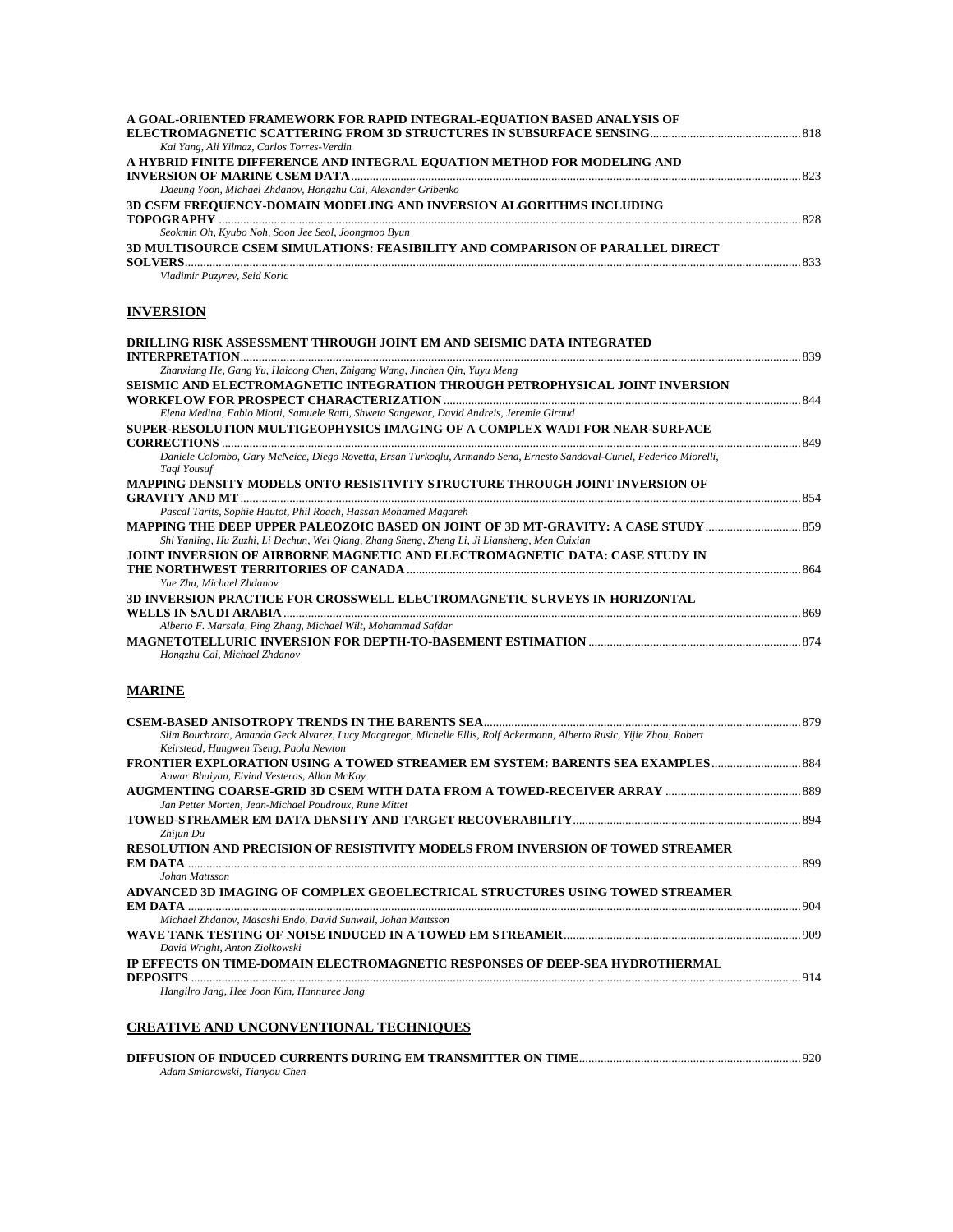| TWO SMOKE RINGS OR ONE? THE TRANSIENT ELECTROMAGNETIC RESPONSE OF A BURIED                                                                       |      |
|--------------------------------------------------------------------------------------------------------------------------------------------------|------|
| Andrei Swidinsky, Misac Nabighian                                                                                                                |      |
| THE DC RESPONSE OF ELECTRICALLY CONDUCTING FRACTURES EXCITED BY A GROUNDED                                                                       |      |
|                                                                                                                                                  |      |
| Chester Weiss, David Aldridge, Hunter Knox, Kimberly Schramm, Lewis Bartel                                                                       |      |
| 377- CSEM FOR MONITORING RESERVOIR OIL SATURATION USING A BOREHOLE-TO-SURFACE SETUP<br>Kristina Tietze, Oliver Ritter, Paul Veeken, Bert Verboom |      |
| DESIGN FOR FAST 3D ELECTRICAL/RESISTIVITY SURVEY FOR DEEP EXPLORATION USING A                                                                    |      |
|                                                                                                                                                  |      |
| Hyosun Lee, Hyun-Key Jung, Sung-Ho Cho, Youn Soo Lee                                                                                             |      |
| ABOUT THE USAGE OF THE INDUSTRIAL MAGNETIC FIELDS FOR THE SOLVING OF DIFFERENT                                                                   |      |
|                                                                                                                                                  | 947  |
| Tatiana Laskina, Vladimir Kolesnikov                                                                                                             |      |
| GEMTIP INVERSION OF COMPLEX RESISTIVITY DATA USING A HYBRID METHOD BASED ON A                                                                    |      |
| GENETIC ALGORITHM WITH SIMULATED ANNEALING AND REGULARIZED CONJUGATE                                                                             |      |
|                                                                                                                                                  | -952 |
| Wei Lin, Michael Zhdanov, Vladimir Burtman, Alexander Gribenko                                                                                   |      |
| TWO EFFECTIVE INVERSE LAPLACE TRANSFORM ALGORITHMS FOR COMPUTING TIME-DOMAIN                                                                     | 957  |
| Jianhui Li, Colin Farquharson                                                                                                                    |      |

### **ELECTROMAGNETICS 1**

| <b>FEASIBILITY STUDY OF APPLICATION OF NANOPARTICLES IN COMPLEX RESISTIVITY</b>  |      |
|----------------------------------------------------------------------------------|------|
|                                                                                  |      |
| Vladimir Burtman, Michael Zhdanov, Masashi Endo                                  |      |
| DETECTION OF AN UNDERWATER ANOMALOUS OBJECT USING ELECTRICAL/RESISTIVITY         |      |
|                                                                                  |      |
| Sung-Ho Cho, Hyosun Lee, Hyun-Key Jung                                           |      |
| TIME-SERIES PROCESSING OF NATURAL SOURCE ELECTROMAGNETIC DATA USING GLOBAL-      |      |
|                                                                                  | -973 |
| Lachlan Hennessy, James Macnae                                                   |      |
| A SIMPLE IMPLEMENTATION OF BATHYMETRY AND TOPOGRAPHY IN 3D MAGNETOTELLURIC       |      |
| <b>INVERSION.</b>                                                                |      |
| Sophie Hautot, Pascal Tarits, Nicolas Coppo, Baptiste Rondeleux                  |      |
| 3D INVERSION OF REGIONAL MT DATA DISTORTED BY NEAR-SURFACE INHOMOGENEITIES USING |      |
|                                                                                  |      |
| Alexander Gribenko, Michael Zhdanov                                              |      |
| 3D JOINT INVERSION OF MAGNETOTELLURIC AND MAGNETOVARIATIONAL DATA TO IMAGE       |      |
|                                                                                  |      |
| Michael Jorgensen, Martin Cuma, Michael Zhdanov                                  |      |
| DETECTING THE THIN BED OF HYDROCARBON CONTAMINATION BY GRP USING ATTRIBUTE       |      |
|                                                                                  |      |
| How-Wei Chen, Chung-Chi Fan                                                      |      |
| 3D INVERSION OF MARINE CONTROLLED-SOURCE ELECTROMAGNETIC DATA USING AN INEXACT   |      |
|                                                                                  | 1001 |
| Ronghua Peng, Xiangyun Hu                                                        |      |
|                                                                                  |      |

### **ELECTROMAGNETICS 2**

| Jishan He                                                                               |      |
|-----------------------------------------------------------------------------------------|------|
| THREE-DIMENSIONAL PARALLEL EDGE-BASED FINITE ELEMENT MODELING OF                        |      |
|                                                                                         |      |
| Hongzhu Cai, Martin Cuma, Michael Zhdanov                                               |      |
| RESOLUTION ANALYSIS IN ELECTRICAL CONDUCTIVITY ESTIMATION FROM THE FIELDS OF A          |      |
|                                                                                         | 1018 |
| Cicero Regis, Anderson Piedade, Valdelírio Silva                                        |      |
| EFFECTIVENESS CHECK OF THE INTEGRATION OF SYNTHETIC APERTURE TECHNIQUE AND              |      |
|                                                                                         |      |
| Jinsong Shen, Chao Ma, Xi Ning Li, Yan Gao, Lei Wang                                    |      |
|                                                                                         |      |
| Leslie Denham, Jim Siebert                                                              |      |
| <b>FEASIBILITY OF BOREHOLE-SURFACE EM FOR CO2 INJECTION MONITORING WITH A</b>           |      |
|                                                                                         | 1033 |
| Joonsang Park, Inge Viken, Paulo Menezes, Carlos Eduardo Lemos Filho, Martinho Dabbadia |      |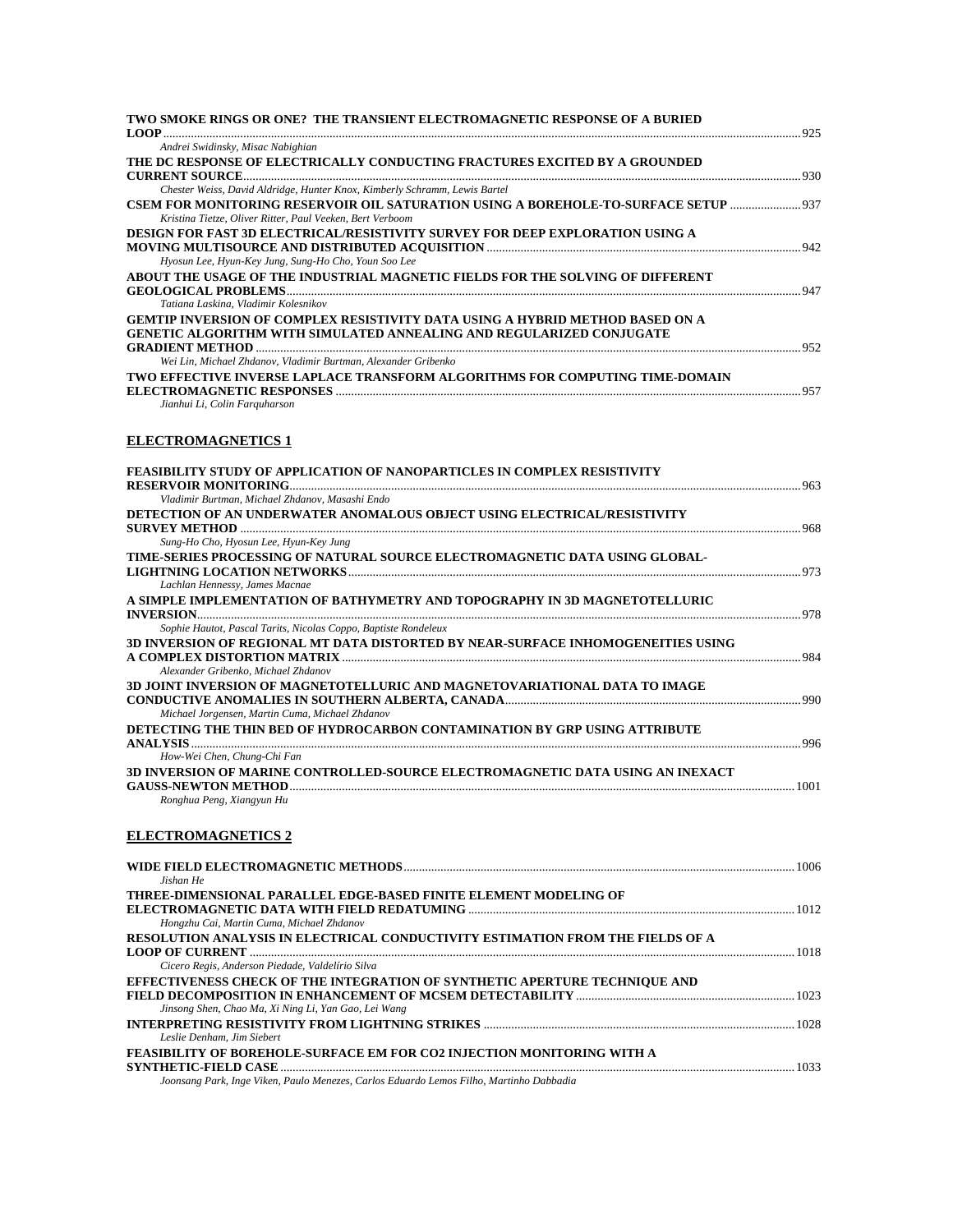| DETECTION AND CHARACTERIZATION OF THE INJECTION OF HYDRAULIC FRACTURING FLUID                                            |  |
|--------------------------------------------------------------------------------------------------------------------------|--|
| Mark Hickey, Jimmy Trevino, Mark Everett<br>A PILOT TFEM SURVEY IN OMAN A NEW APPROACH FOR IDENTIFYING AND APPRAISING HC |  |
| Zhigang Wang, Zhanxiang He, Biyan Tang, Jincheng Qin, Ali Salim Al-Ismaily                                               |  |
| CASE STUDIES: MARINE & DEEP WATER                                                                                        |  |
| HIGH-RESOLUTION MODEL BUILDING AND IMAGING WORKFLOW USING MULTIMEASUREMENT                                               |  |
| Shruti Gupta, Chris Cunnell, Alex Cooke, Alexander Zarkhidze                                                             |  |
| LAPLACE-FOURIER FWI AS AN ALTERNATIVE MODEL BUILDING TOOL FOR DEPTH-IMAGING                                              |  |
| STUDIES: APPLICATION TO MARINE CARBONATES FIELD ……………………………………………………………………………………… 1054                                   |  |
| Christian Rivera, Paul Williamson, Bertrand Duquet                                                                       |  |
| Michael Warner, Lluis Guasch                                                                                             |  |
|                                                                                                                          |  |
| Kai Wang, Bin Deng, Zhigang Zhang, Lingli Hu, Yan Huang                                                                  |  |
| FULL-WAVEFORM INVERSION OF DEEP-SEA FIELD SEISMIC DATA ACOUIRED WITH LIMITED                                             |  |
| Yongchae Cho, Eunjin Park, Changsoo Shin, Jangwoo Kim, Satish Singh                                                      |  |
| SUBTHRUST IMAGING OVER THE TIMOR TROUGH USING BROADBAND SEISMIC, FULL-                                                   |  |
| WAVEFORM INVERSION AND FAULT-CONSTRAINED TOMOGRAPHY……………………………………………………………………………… 1075                                   |  |
| Yonghe Guo, Shiping Wu, Masamichi Fujimoto, Yuki Sasaki                                                                  |  |
| Jaejoon Lee, Chang Soo Shin                                                                                              |  |
|                                                                                                                          |  |
| Ernie Esser, Lluis Guasch, Michael Warner, Felix Herrmann                                                                |  |
|                                                                                                                          |  |
| ROBUSTNESS & EFFICIENCY                                                                                                  |  |
|                                                                                                                          |  |
| Kun Jiao, Dong Sun, Xin Cheng, Denes Vigh                                                                                |  |
| NUMERICAL TEMPORAL DISPERSION CORRECTIONS FOR BROADBAND TEMPORAL SIMULATION,                                             |  |
| John Anderson, Valeriy Brytik, Gboyega Ayeni                                                                             |  |
| FULL-WAVEFORM INVERSION WITH GLIDER ACQUISITION: COMBINATION OF TECHNOLOGY                                               |  |
|                                                                                                                          |  |
| Yue Wu, Kun Jiao, Denes Vigh, Nicolae Moldoveanu, Xin Cheng, Dong Sun                                                    |  |
| FULL-WAVEFORM INVERSION VIA WEIGHTED-ENERGY GRADIENT METHOD COMBINED WITH                                                |  |
| Kai Zhang, Zhenchun Li, Yongrui Chen, Zhiye Li                                                                           |  |
| MULTIPARAMETER FULL-WAVEFIELD INVERSION USING NONSTATIONARY POINT-SPREAD                                                 |  |
| Yaxun Tang, Sunwoong Lee                                                                                                 |  |
|                                                                                                                          |  |
| Tim Burgess, Mike Warner                                                                                                 |  |
| Ziqin Yu, Ping Wang, Bradley Wray, Suryadeep Ray, Wei Zhao, Zhigang Zhang                                                |  |
| REDUCING THE COST OF EXTENDED WAVEFORM INVERSION BY MULTISCALE ADAPTIVE                                                  |  |
|                                                                                                                          |  |
| Lei Fu, William Symes                                                                                                    |  |
|                                                                                                                          |  |
| METHODOLOGY & DEVELOPMENT 1                                                                                              |  |
|                                                                                                                          |  |
| Xiao-Bi Xie                                                                                                              |  |
|                                                                                                                          |  |
| Tariq Alkhalifah                                                                                                         |  |
| INTRODUCING WELL CONSTRAINTS IN FULL-WAVEFORM INVERSION AND ITS APPLICATIONS IN                                          |  |
| Denes Vigh, Winston Lewis, Chirag Parekh, Kun Jiao, Jerry Kapoor                                                         |  |
| INVERTING REFLECTIONS USING FULL-WAVEFORM INVERSION WITH INACCURATE STARTING                                             |  |
| Abdullah Altheyab, Gerard Schuster                                                                                       |  |
|                                                                                                                          |  |

**JOINT TRAVELTIME AND WAVEFORM ENVELOPE INVERSION FOR NEAR-SURFACE IMAGING** ..............................1154 *Zhiyang Liu, Jie Zhang*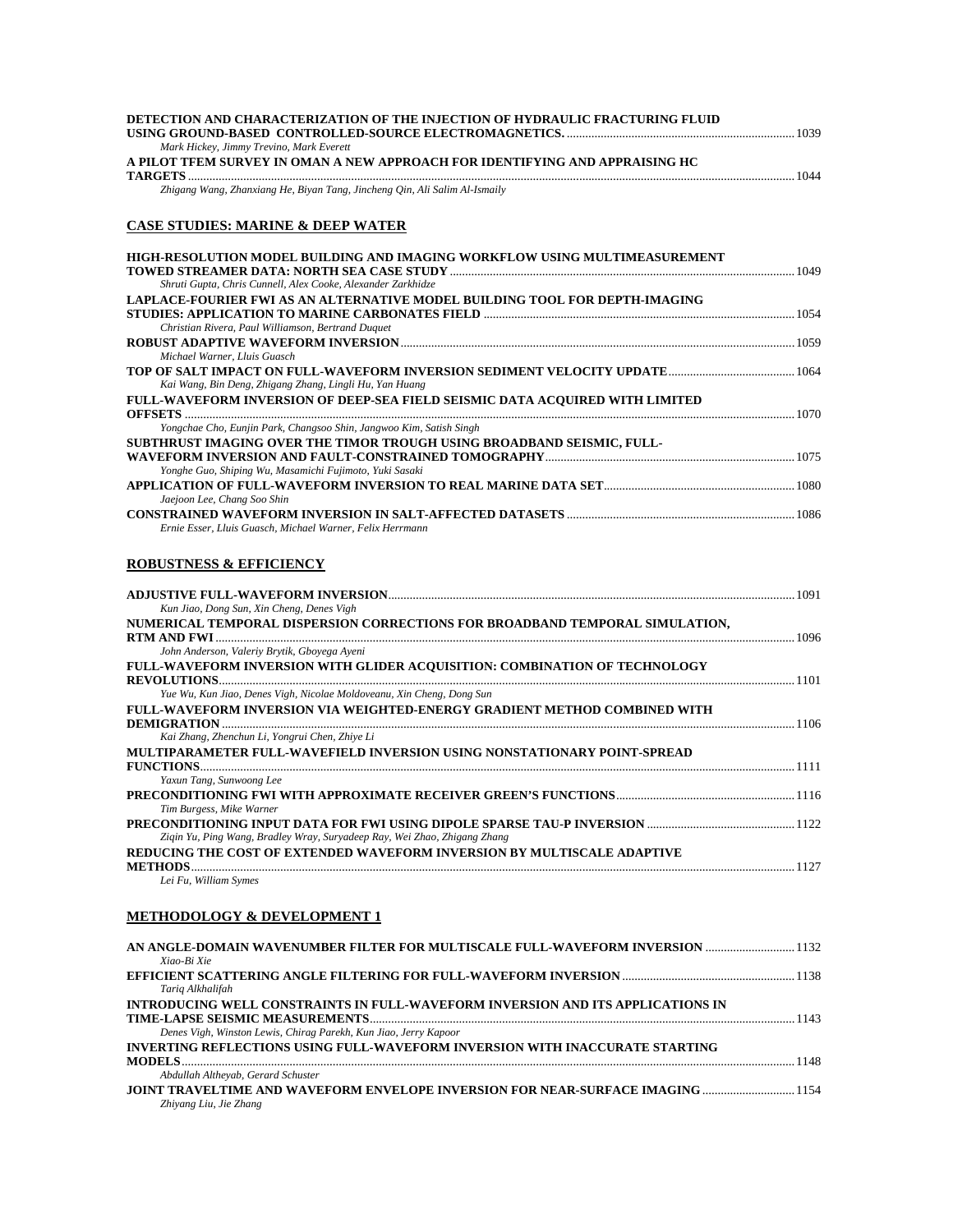| Jordan Kaderli, Matthew McChesney, Susan Minkoff                       |      |
|------------------------------------------------------------------------|------|
|                                                                        |      |
| Tariq Alkhalifah, Zedong Wu                                            |      |
| TOWARD TARGET-ORIENTED FWI: AN EXACT LOCAL WAVE SOLVER APPLIED TO SALT |      |
|                                                                        | 1171 |

*Bram Willemsen, Alison Malcolm, Winston Lewis* 

### **ANISOTROPY & ELASTICITY**

| ESTIMATION OF ELASTIC CONSTANTS IN HTI MEDIA USING GAUSS-NEWTON AND FULL-NEWTON                 |      |
|-------------------------------------------------------------------------------------------------|------|
|                                                                                                 | 1177 |
| Wenyong Pan, Kristopher Albert Innanen, Gary Margrave, Michael Fehler, Xinding Fang, Junxiao Li |      |
|                                                                                                 |      |
| Xin Cheng, Kun Jiao, Dong Sun, Denes Vigh                                                       |      |
| ANALYSIS OF RESOLUTION LIMITS OF VTI ANISOTROPY WITH FULL-WAVEFORM INVERSION1188                |      |
| Olga Podgornova, Scott Leaney, Lin Liang                                                        |      |
|                                                                                                 |      |
| Henry Debens, Mike Warner, Adrian Umpleby, Nuno Da Silva                                        |      |
| ACOUSTIC MULTIPARAMETER FWI FOR THE RECONSTRUCTION OF P-WAVE VELOCITY, DENSITY,                 |      |
|                                                                                                 |      |
| Ludovic Metivier, Romain Brossier, Stephane Operto, Jean Virieux                                |      |
|                                                                                                 |      |
| Ju-Won Oh, Tariq Alkhalifah, Dong-Joo Min                                                       |      |
| DEVELOPMENT OF THREE-DIMENSIONAL FREQUENCY-DOMAIN ELASTIC FULL-WAVEFORM                         |      |
| <b>INVERSION</b>                                                                                | 1209 |
| Guangdong Pan, Lin Liang, Tarek Habashy                                                         |      |
|                                                                                                 |      |
| Haishan Li, Wuyang Yang, Enli Wang, Xueshan Yong                                                |      |

### **CASE STUDIES: LAND & SHALLOW WATER**

| A PRACTICAL ACOUSTIC FULL-WAVEFORM INVERSION WORKFLOW APPLIED TO A 3D LAND      |      |
|---------------------------------------------------------------------------------|------|
|                                                                                 | 1220 |
| Jiawei Mei, Oiangian Tong                                                       |      |
| APPLICATION OF THE UNWRAPPED PHASE INVERSION TO LAND DATA WITHOUT SOURCE        |      |
| <b>ESTIMATION</b>                                                               | 1225 |
| Yunseok Choi, Tariq Alkhalifah, Bryan Devault                                   |      |
|                                                                                 |      |
| Yuting Duan, Paul Sava                                                          |      |
|                                                                                 | 1236 |
| Musa Maharramov, Biondo Biondi, Mark Meadows                                    |      |
| 3D ACOUSTIC FULL-WAVEFORM INVERSION OF 3D SEISMIC DATA AND PSDM: A NEAR-SURFACE |      |
| MIDLAND BASIN STUDY                                                             | 1242 |
| Anthony Vassiliou, Rodney Stromberg, Lionel Woog, Robert Meek                   |      |
| DUAL-FREQUENCY PHASE-DIFFERENCE OBJECTIVE FUNCTION AND ITS APPLICATION IN LAND  |      |
| DATA FWI                                                                        | 1246 |
| Wei Zhang, Nanxun Dai                                                           |      |
| FULL-WAVEFORM INVERSION USING PRESERVED AMPLITUDE REVERSE TIME MIGRATION        | 1252 |
| Botao Oin, Thibaut Allemand, Gilles Lambare                                     |      |
| FULL-WAVEFORM INVERSION BASED ON SCATTERING ANGLE ENRICHMENT WITH APPLICATION   |      |
| <b>TO REAL DATA SET</b>                                                         | 1258 |
| Zedong Wu, Tariq Alkhalifah                                                     |      |
|                                                                                 |      |

### **RENORMALIZATION & DIRECT NONLINEAR INVERSION**

| A FIRST COMPARISON OF THE INVERSE SCATTERING SERIES NON-LINEAR INVERSION AND THE   |      |
|------------------------------------------------------------------------------------|------|
|                                                                                    |      |
| Jinlong Yang, Arthur Weglein                                                       |      |
|                                                                                    | 1268 |
| Zhonghan Liu, Yingcai Zheng                                                        |      |
|                                                                                    |      |
| Anne-Cecile Lesage, Fazle Hussain, Donald Kouri, Jie Yao, Bernhard Bodmann         |      |
| <b>T-MATRIX REPRESENTATION OF THE DE WOLF SERIES FOR MODELING AND INVERSION IN</b> |      |
|                                                                                    | 1280 |
| Morten Jakobsen, Ru-Shan Wu                                                        |      |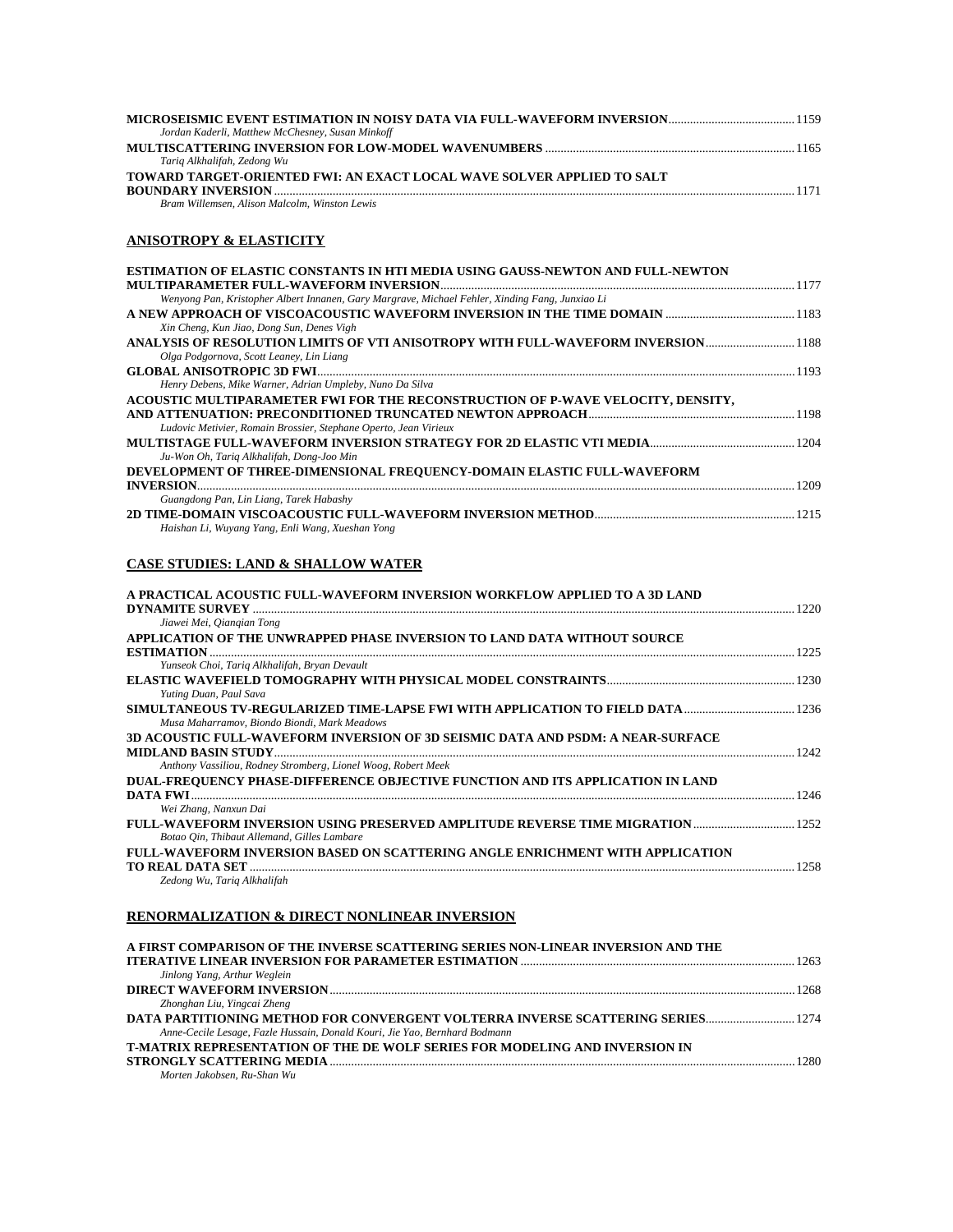| <b>GREEN'S FUNCTION AND T-MATRIX RECONSTRUCTION USING SURFACE DATA FOR DIRECT</b>                                         | 1286 |
|---------------------------------------------------------------------------------------------------------------------------|------|
| Ru-Shan Wu, Morten Jakobsen, Benfeng Wang                                                                                 |      |
|                                                                                                                           |      |
| Zedong Wu, Tariq Alkhalifah                                                                                               |      |
| FULL-WAVEFORM INVERSION ALGORITHM BASED ON A TIME-SHIFT NONLINEAR OPERATOR                                                |      |
| Zhaogi Gao, Jinghuai Gao, Ru-Shan Wu, Zhibin Pan                                                                          |      |
| EFFICIENT 3D FREQUENCY-DOMAIN FULL-WAVEFORM INVERSION OF OCEAN-BOTTOM CABLE                                               |      |
| DATA WITH SPARSE BLOCK LOW-RANK DIRECT SOLVER: A REAL DATA CASE STUDY FROM THE                                            |      |
|                                                                                                                           | 1303 |
| Patrick Amestoy, Clement Weisbecker, Stephane Operto, Romain Brossier, Alfredo Buttari, Jean-Yves L'Excellent, Theo Mary, |      |

*Ludovic Métivier, Alain Miniussi, Alessandra Ribodetti, Jean Virieux* 

### **METHODOLOGY & DEVELOPMENT 2**

| <b>GENERALIZATION AND AMPLITUDE NORMALIZATION OF TOMOGRAPHIC FULL-WAVEFORM</b>    |      |
|-----------------------------------------------------------------------------------|------|
| <b>INVERSION</b>                                                                  | 1309 |
| Ali Almomin, Biondo Biondi                                                        |      |
| Kristopher Albert Innanen                                                         |      |
| Guanghui Huang, William Symes                                                     |      |
| <b>BORN WAVEFORM INVERSION VIA VARIABLE PROJECTION AND SHOT RECORD MODEL</b>      |      |
| <b>EXTENSION</b>                                                                  | 1326 |
| Yin Huang, William Symes                                                          |      |
|                                                                                   | 1332 |
| Nuno Vieira Da Silva                                                              |      |
| AUTOMATIC SALT DELINEATION: WAVEFIELD RECONSTRUCTION INVERSION WITH CONVEX        |      |
|                                                                                   | 1337 |
| Ernie Esser, Lluis Guasch, Tristan Van Leeuwen, Aleksandr Araykin, Felix Herrmann |      |
| Augustin Cosse, Laurent Demanet, Stephen Shank                                    |      |
| 3D SHAPE OPTIMIZATION BASED ON UNSTRUCTURED TRIANGLE/TETRAHEDRAL MESH             |      |
| <b>DEFORMATION</b>                                                                | 1351 |
| Ruichao Ye, Maarten De Hoop                                                       |      |

### **DIFFERENT DOMAINS & EFFICIENCY**

| ACOUSTIC FULL-WAVEFORM INVERSION METHOD RESEARCH IN AREAS WITH A RUGGED        |      |
|--------------------------------------------------------------------------------|------|
| <b>SURFACE</b>                                                                 |      |
| Yu-Tong Han, Jianping Huang, Zhenchun Li, Lingxiao Jia                         |      |
| Esteban Diaz, Paul Sava                                                        |      |
| Taylor Dahlke, Biondo Biondi, Robert Clapp                                     |      |
| Benfeng Wang, Ru-Shan Wu, Morten Jakobsen, Xiaohong Chen                       |      |
| 2D FREQUENCY-DOMAIN ELASTIC WAVEFORM INVERSION USING MATRIX DECOMPOSITION      | 1377 |
| Minao Sun, Yu Wei Wang, Liangguo Dong, Yuzhu Liu                               |      |
| Zhiguang Xue, Hejun Zhu                                                        |      |
| Zhen-Dong Zhang, Tariq Alkhalifah                                              |      |
| FREQUENCY-DOMAIN FULL-WAVEFORM INVERSION USING THE RAPID EXPANSION METHOD IN A |      |
| Jizhong Yang, Yuzhu Liu, Liangguo Dong, Chao Huang                             |      |

### **UNCERTAINTY & EXAMPLES**

| EFFECT OF DENSITY ON ACOUSTIC FULL-WAVEFORM INVERSION OVER HYDRATE BEARING  |      |
|-----------------------------------------------------------------------------|------|
|                                                                             | 1399 |
| Debanjan Datta, Mrinal Sen, Maheswar Ojha, Kalachand Sain                   |      |
|                                                                             |      |
| Ju-Won Oh, Tariq Alkhalifah                                                 |      |
| UNCERTAINTY ESTIMATION FOR FULL-WAVEFORM INVERSION WITH A PRIOR INFORMATION |      |
|                                                                             | 1409 |
| Hejun Zhu, Siwei Li, Sergey Fomel, Georg Stadler, Omar Ghattas              |      |
|                                                                             |      |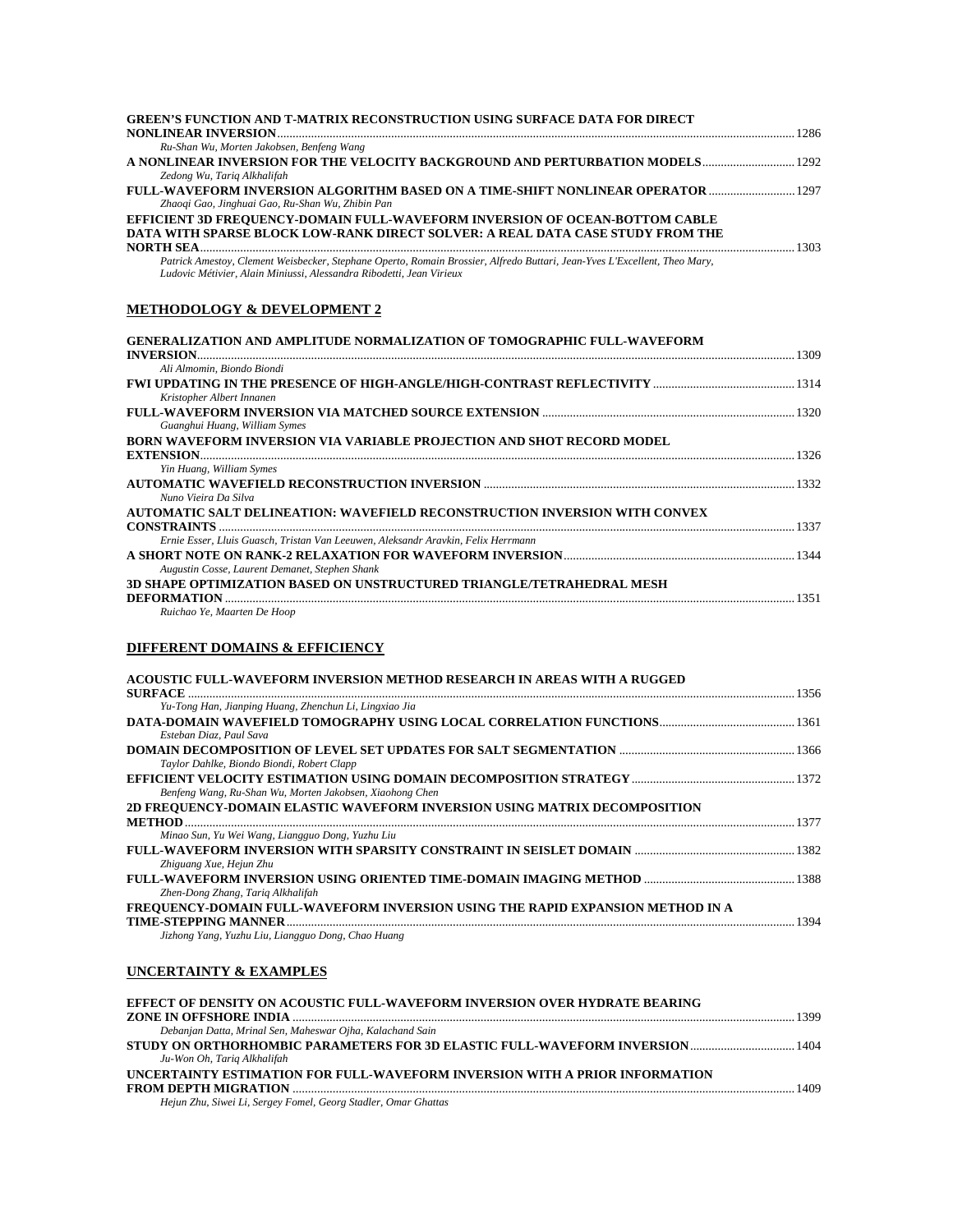| Vladimir Kazei, Boris Kashtan, Vladimir Troyan, William Mulder                |  |
|-------------------------------------------------------------------------------|--|
| INITIAL MODEL CONSTRUCTION FOR ELASTIC FULL-WAVEFORM INVERSION USING ENVELOPE |  |
|                                                                               |  |
| Jingrui Luo, Ru-Shan Wu                                                       |  |
|                                                                               |  |
| Tore Bergslid, Espen Birger Raknes, Borge Arntsen                             |  |
| <b>GRADIENT FOR THE ACOUSTIC VTI FULL-WAVEFORM INVERSION BASED ON THE</b>     |  |
|                                                                               |  |
| Ramzi Djebbi, Tariq Alkhalifah                                                |  |
| LAPLACIAN-BASED PRECONDITIONING OF FWI: USING PRIOR INFORMATION FROM SEISMIC  |  |
|                                                                               |  |
| Paul Wellington, Romain Brossier, Stéphane Garambois, Jean Virieux            |  |

### **METHODOLOGY & DEVELOPMENT**

| IMAGING COMPLEX NEAR-SURFACE LAND AREA WITH JOINT TRAVELTIME AND WAVEFORM        |  |
|----------------------------------------------------------------------------------|--|
| <b>INVERSION</b>                                                                 |  |
| Wenbin Jiang, Jie Zhang                                                          |  |
|                                                                                  |  |
| Ehsan Jamali Hondori, Eiichi Asakawa, Shigeharu Mizohata, Hitoshi Mikada         |  |
|                                                                                  |  |
| Guoxin Chen, Shengchang Chen, Ru-Shan Wu                                         |  |
|                                                                                  |  |
| Marcelo Guarido, Laurence Lines, Robert Ferguson                                 |  |
|                                                                                  |  |
| Tengfei Wang, Jiubing Cheng                                                      |  |
| FREQUENCY-DOMAIN WAVEFORM INVERSION FOR ACOUSTIC-ELASTIC COUPLED MEDIA USING     |  |
|                                                                                  |  |
| Jangwoo Kim, Jungkyun Shin, Chang Soo Shin                                       |  |
| ACOUSTIC REFLECTION DATA INVERSION BASED ON DISTORTED BORN ITERATIVE METHOD 1472 |  |
| Jie Yao, Donald Kouri, Anne-Cecile Lesage, Fazle Hussain                         |  |
|                                                                                  |  |
| Song Jianyong, Yumei Shi, Yandong Li, Jixiang Xu, Jinsong Li, Xingfu Cui         |  |

### **PRACTICAL APPLICATIONS**

| UNDERSTANDING CURVATURES IN GRAVITY GRADIOMETRY AND THEIR APPLICATION TO<br>Yaoguo Li                                                                                                               |  |
|-----------------------------------------------------------------------------------------------------------------------------------------------------------------------------------------------------|--|
| USING FALCON® AIRBORNE GRAVITY GRADIOMETER DATA TO ASSIST THE INTERPRETATION OF                                                                                                                     |  |
| Jurriaan Feijth, Carlos Cevallos, Simon Wetherley, Tony Rudge, Peter Edwards<br>Giovanni Florio, Maurizio Fedi                                                                                      |  |
| DEPTH ESTIMATES USING THE CURVATURE OF GRAVITY ANOMALIES: THE THICK-SHEET MODEL 1500<br>Joseph Barraud                                                                                              |  |
| INTEGRATING GRAVITY AND GRAVITY GRADIOMETRY DATA FOR JOINT INVERSION: A CASE                                                                                                                        |  |
| Joseph Capriotti, Yaoguo Li                                                                                                                                                                         |  |
| MULTIPLE-SOURCE ESTIMATION FROM POTENTIAL FIELD DATA BY THE MHODE METHOD  1510<br>Mahak Singh Chauhan, Maurizio Fedi                                                                                |  |
| NEW INTEGRATED BOUGUER GRAVITY ANOMALY MAP ONSHORE URUGUAY: PRELIMINARY<br>Pablo Andrés Rodríguez, Matías Soto, Josefina Marmisolle, Pablo Gristo, Héctor De Santa Ana, Gerardo Veroslavsky, Andrés |  |
| <b>Benvenuto</b>                                                                                                                                                                                    |  |
| Henrique Santos, Daniel Macedo, Joerg Schleicher, Amelia Novais, Edgar Santos                                                                                                                       |  |
| <b>INVERSION AND NUMERICAL METHODS</b>                                                                                                                                                              |  |
| ROBUST PARAMETRIC INVERSION USING ADAPTIVE QUENCHED SIMULATED ANNEALING 1526<br>Richard Krahenbuhl, Yaoguo Li                                                                                       |  |
| LANCZOS BIDIAGONALIZATION METHOD FOR PARALLEL 3D GRAVITY INVERSION: APPLICATION                                                                                                                     |  |
| Oscar Mojica Ladino, Amin Bassrei                                                                                                                                                                   |  |
| <b>SHARPENING THE BOUNDARIES: 3D TERRACING APPLIED TO PHYSICAL PROPERTY INVERSIONS  1536</b><br>Jeffrey Phillips, Robert Simpson                                                                    |  |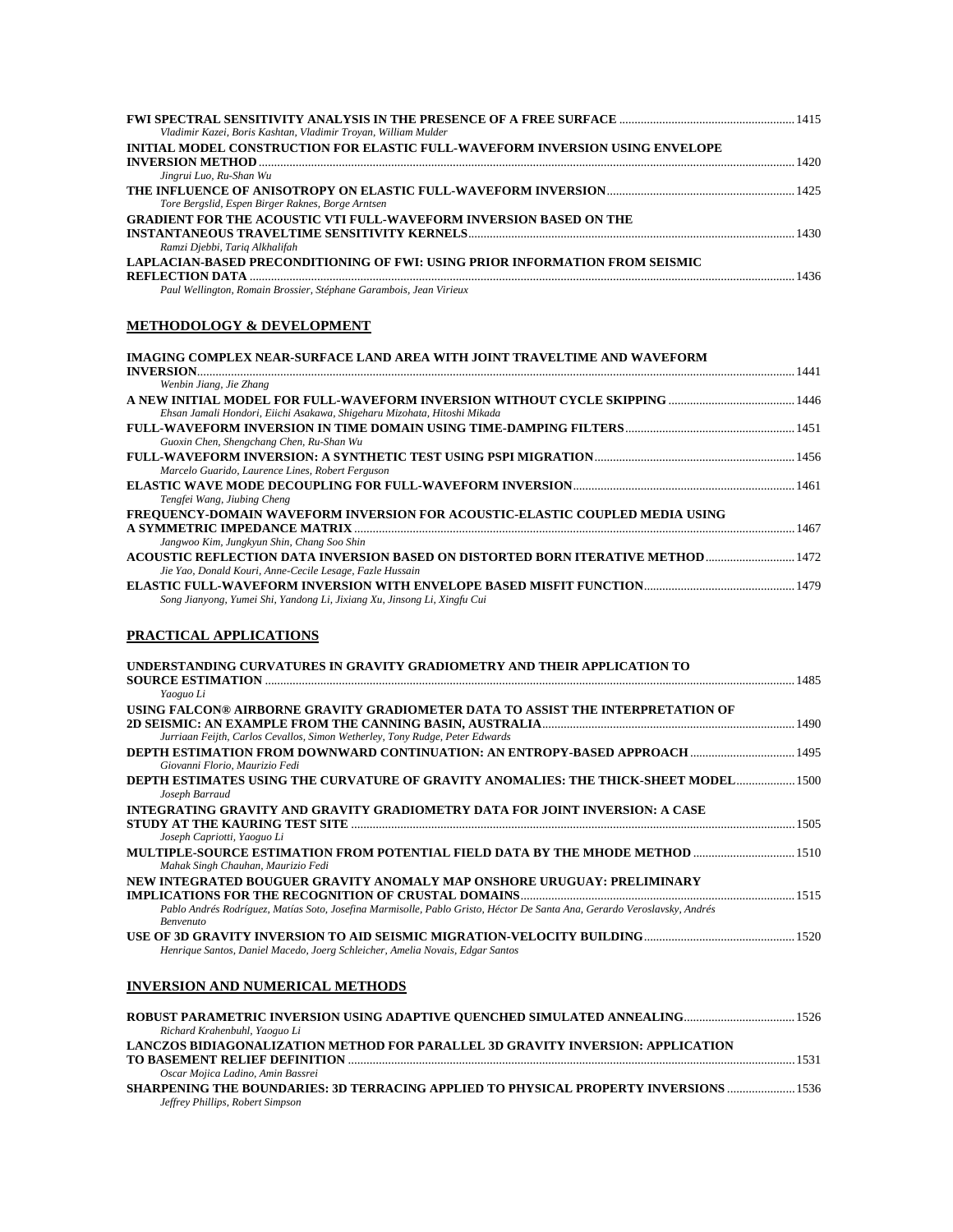| SOLUTION TO DISCRETE-VALUED INVERSE PROBLEMS USING THE FUZZY C-MEANS CLUSTERING                                       | 1541 |
|-----------------------------------------------------------------------------------------------------------------------|------|
| Elizabeth Maag, Yaoguo Li                                                                                             |      |
| THE LOCAL PHASE IN THE SCALE-SPACE MONOGENIC SIGNAL: AN EDGE-DETECTION FILTER<br>Marlon Hidalgo-Gato, Valeria Barbosa |      |
| 3D JOINT INVERSION OF MAGNETIC AMPLITUDE AND GRAVITY GRADIOMETRY DATA IN                                              |      |
|                                                                                                                       | 1553 |
| Haoran Wang, Yaoguo Li, Chao Chen                                                                                     |      |
|                                                                                                                       |      |
| Mark Pilkington                                                                                                       |      |
| Peter Lelievre, Colin Farquharson, Rodrigo Bijani                                                                     |      |

### **CASE HISTORIES AND APPLICATIONS**

| PRELIMINARY RESULTS OF NEW GRAVITY SURVEYS ONSHORE URUGUAY, WITH A 2D MODELING                                                            |      |
|-------------------------------------------------------------------------------------------------------------------------------------------|------|
|                                                                                                                                           | 1568 |
| Pablo Andrés Rodríguez, Josefina Marmisolle, Matias Soto, Pablo Gristo, Andrés Benvenuto, And Héctor De Santa Ana, Gerardo<br>Veroslavsky |      |
| INTERPRETATION OF BASEMENT STRUCTURES FROM AEROMAGNETIC DATA ASSOCIATED WITH                                                              |      |
|                                                                                                                                           |      |
| Muhammad Karim, Hendratta Ali, Kitso Matende, Estella Atekwana                                                                            |      |
|                                                                                                                                           |      |
| Emmanuel Njinju, Estella Atekwana, Kevin L. Mickus, Daniel A. Lao-Davila, Mohamed G. Abdelsalam, Eliot A. Atekwana                        |      |
| <b>GRAVITY SURVEYING TO DETERMINE THE LOCATION OF INTRUSIVE IN DIENG VOLCANIC</b>                                                         |      |
| <b>SYSTEM</b>                                                                                                                             |      |
| Alutsyah Luthfian, Sekar Hayuningtyas, Mulia Yusuf, Umar Sidiq, Farhan Sentanu                                                            |      |
| AN INTEGRATED GEOPHYSICAL APPROACH TO UNDERSTANDING THE STRUCTURE AND THE                                                                 |      |
|                                                                                                                                           |      |
| Oluwatobi Olorunsola, Fangyu Li, Olanrewaju Aboaba, Kurt Marfurt, Randy Keller                                                            |      |
|                                                                                                                                           |      |
| Paul Cavalier                                                                                                                             |      |
| HIGH-RESOLUTION SPECTRAL ANALYSIS METHODS FOR SELF-POTENTIAL DATA INVERSION 1596                                                          |      |
| Payal Rani, Rosa Di Maio, Ester Piegari                                                                                                   |      |
| 1602 INVERSION OF TMI DATA FOR THE MAGNETIZATION VECTOR USING GRAMIAN CONSTRAINTS                                                         |      |
| Yue Zhu, Michael Zhdanov, Martin Cuma                                                                                                     |      |

#### **VOLUME 3**

### **ATTRIBUTE ANALYSIS FOR STRATIGRAPHY**

| 3D MODELING OF CARBONATE TURBIDITE CHANNEL FORMS USING CURVATURE: A WORKFLOW  1607<br><b>Bradley Wallet</b> |      |
|-------------------------------------------------------------------------------------------------------------|------|
| INFLUENCE OF SPATIAL VELOCITY DISTRIBUTION ON SEISMIC IMAGING OF MIXED CARBONATE-                           |      |
| SILICICLASTIC CLINOFORMS BASED ON OUTCROP-BASED SYNTHETIC MODEL OF THE PERMIAN                              |      |
|                                                                                                             |      |
| Yawen He, Hongliu Zeng, Xavier Janson, Charles Kerans                                                       |      |
| APPLYING SEDIMENTARY SEDIMENTOLOGY TO HIGH-RESOLUTION DEPOSITIONAL-FACIES                                   |      |
|                                                                                                             |      |
| Hongliu Zeng, Xiangzeng Wang, Wei Wang, Quansheng Liang                                                     |      |
| ATTRIBUTE-ASSISTED SEISMIC FACIES CLASSIFICATION ON A TURBIDITE SYSTEM IN                                   |      |
|                                                                                                             |      |
| Tao Zhao, Fangyu Li, Kurt Marfurt                                                                           |      |
|                                                                                                             |      |
| Yong Liu, Shangxu Wang, Sanyi Yuan, Nan Tian, Junzhou Liu                                                   |      |
|                                                                                                             |      |
| Chengyun Song, Zhiyong Li, Zhining Liu, Guangmin Hu                                                         |      |
| USE OF COLOR BLEND OF SEISMIC ATTRIBUTES IN THE EXPLORATION AND PRODUCTION                                  |      |
|                                                                                                             |      |
| Moises Muniz, Pavel Jilinski, Thomas Proenca                                                                |      |
| INTERPRETATION OF COMPLEX GEOBODIES USING A RELATIVE GEOLOGICAL TIME MODEL:                                 |      |
|                                                                                                             | 1643 |
| Clemence Prazuck, Benjamin Durot, Vianney Savajol, Sebastien Lacaze                                         |      |

### **HYDROCARBON IDENTIFICATION AND MAPPING**

| DISCRIMINATING BETWEEN OIL AND GAS EXPLOITING THE AMPLITUDE DIMMING AT THE RIM  1648 |  |  |
|--------------------------------------------------------------------------------------|--|--|
| Martin Landro, Kjetil Haavik                                                         |  |  |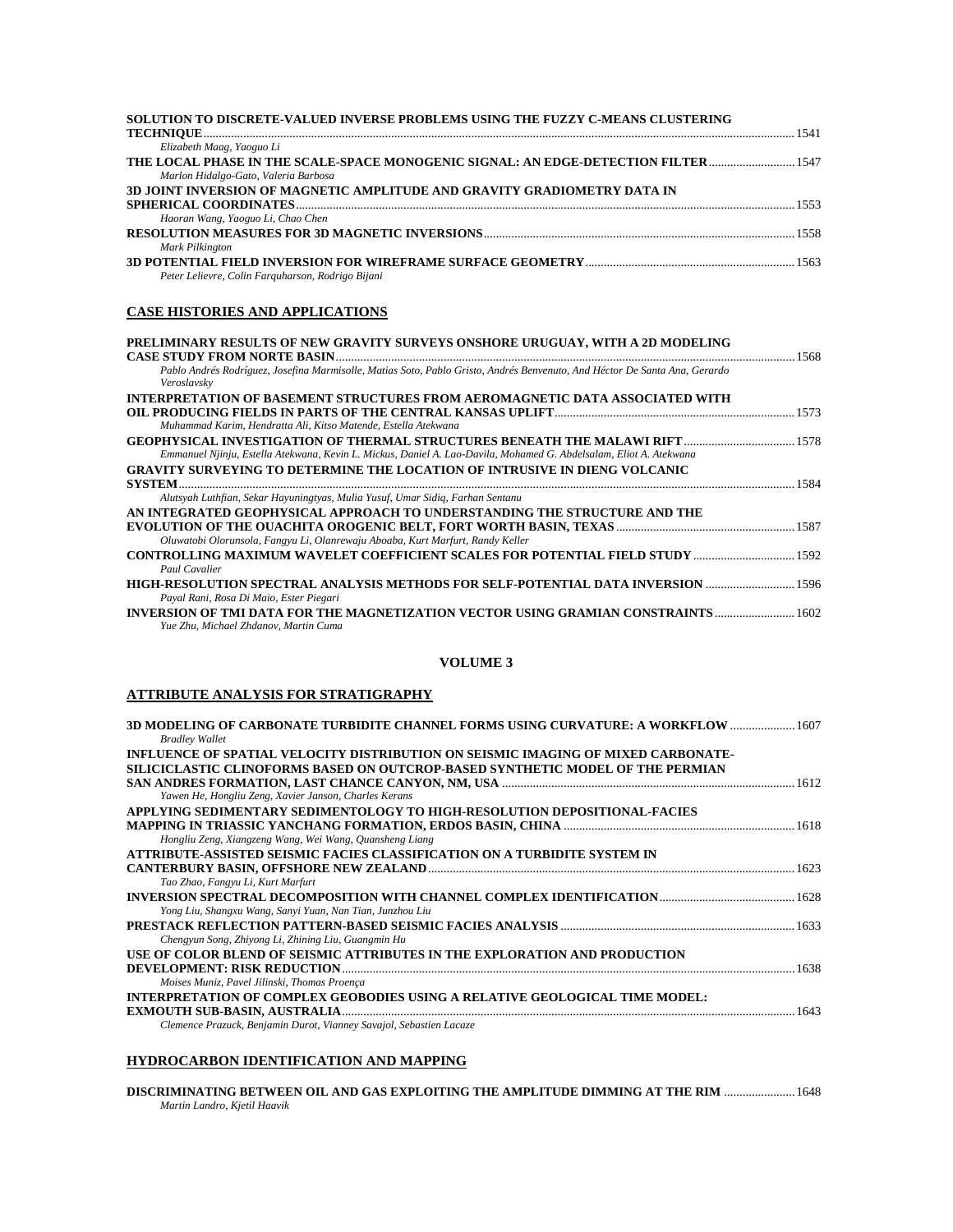| SPECTRAL ANALYSIS OF HETEROGENEOUS SANDSTONE FOR DIFFERENT FLUIDS BY PHYSICAL                                       |  |
|---------------------------------------------------------------------------------------------------------------------|--|
|                                                                                                                     |  |
| Ruyao Huang, Sanyi Yuan, Hao Zheng, Binpeng Yan, Shangxu Wang                                                       |  |
| LOW-FREQUENCY AMPLITUDE ANALYSIS FOR OIL DETECTION CONSIDERING THE RESERVOIR                                        |  |
|                                                                                                                     |  |
| Irina Privalova, Gennady Goloshubin, Pavel Rusakov, Yuriy Tcimbaluk                                                 |  |
| HYDROCARBON DETECTION TECHNOLOGY BASED ON SPECTRAL SHAPE: AN EXAMPLE FROM                                           |  |
|                                                                                                                     |  |
| Dianguang Zang, Haishan Sun, Yanqing Zhang, Xuewu Ji, Guoshuai Si, Baoliang Xu, Xin Peng, Ping Shen, Ningning Jiang |  |
|                                                                                                                     |  |

### **ATTRIBUTE INTERPRETATION FOR FAULTS AND FRACTURES**

| ATLAS OF GAS CHIMNEY OCCURRENCES ASSOCIATED WITH OIL AND GAS FIELDS AND DRY               |  |
|-------------------------------------------------------------------------------------------|--|
| David Connolly                                                                            |  |
| Tom Wooltorton                                                                            |  |
| Guofa Li, Shanshan Zhu, Mauricio D. Sacchi, Yajing Wang                                   |  |
| SEISMIC ATTRIBUTE ANALYSES TO OPTIMIZE THE PLACEMENT OF TIGHT GAS HORIZONTAL              |  |
|                                                                                           |  |
| Zhiguo Wang, Jinghuai Gao, Da Xing Wang                                                   |  |
| Dustin Dewett, Alissa Henza                                                               |  |
|                                                                                           |  |
| Xinming Wu, Dave Hale, Simon Luo                                                          |  |
| THE APPLICATION OF SEISMIC ATTRIBUTES FOR FAULT IDENTIFICATION IN THE OIL FIELD           |  |
| Iqbal Aditama, Mawar Nursina                                                              |  |
| A MULTISCALE EDGE DETECTION METHOD OF STRUCTURE-ORIENTED SOBEL GRADIENT                   |  |
|                                                                                           |  |
| Ying Zhao, Youxi Yue, Jiao Wang, Bingqing Liu, Chenxi Liu, Jianliang Huang                |  |
|                                                                                           |  |
| Ahmed Abbas, Hameer Abbasi, Arsalan Shafiq                                                |  |
| CHARACTERIZATION OF A FRACTURE ZONE USING SEISMIC ATTRIBUTES AT THE IN SALAH CO.          |  |
| Rui Zhang, Donald Vasco, Thomas M. Daley, William Harbert                                 |  |
|                                                                                           |  |
| PREDICTING AND MODELING SUBSURFACE FRACTURES IN LA CONCEPCIÓN OILFIELD IN                 |  |
|                                                                                           |  |
| Euan Macaulay, Heike Broichhausen, Roddy Muir, Hugh Anderson, Cathal Reilly, Alan Vaughan |  |
|                                                                                           |  |
| Wang Xiaokai, Wenchao Chen, Jinghuai Gao, Yanhui Zhou, Changchun Yang, Zhenyu Zhu         |  |

### **NEW DEVELOPMENTS AND UNCERTAINTY ANALYSIS**

| Xinming Wu, Dave Hale                                                                                            |  |
|------------------------------------------------------------------------------------------------------------------|--|
| SUPERVISED AND UNSUPERVISED LEARNING: HOW MACHINES CAN ASSIST OUANTITATIVE                                       |  |
|                                                                                                                  |  |
| Tao Zhao, Sumit Verma, Jie Qi, Kurt J. Marfurt                                                                   |  |
| FAST 3D KRIGING INTERPOLATION USING DELAUNAY TETRAHEDRON WITH CUDA-ENABLED GPU  1739                             |  |
| Xingmiao Yao, Zhining Liu, Qian Wang, Guangmin Hu, Dongshan Huang, Wen Zou                                       |  |
| <b>CHARACTERIZATION OF MIGRATED SEISMIC VOLUMES USING TEXTURE ATTRIBUTES: A</b>                                  |  |
|                                                                                                                  |  |
| Zhiling Long, Yazeed Alaudah, Motaz Al Farraj, Zhen Wang, Ghassan Alregib, Muhammad Oureshi, Asjad Amin, Mohamed |  |
| Deriche                                                                                                          |  |
|                                                                                                                  |  |
| Ruyao Huang, Shangxu Wang, Binpeng Yan, Sanyi Yuan, Junzhou Liu                                                  |  |
|                                                                                                                  |  |
| Ke Wang, Kaihong Wei, Kevin Deal, David Wilkinson                                                                |  |
|                                                                                                                  |  |
| Tengfei Lin, Thang Ha, Bo Zhang, Jie Qi, Kurt Marfurt, Kevin Deal                                                |  |
| <b>CREDIBILITY-BASED VECTOR QUANTIZATION COMPRESSION VOLUME RENDERING FOR</b>                                    |  |
|                                                                                                                  |  |
| Lu Cai, Libin Zhang, Zhiliang Tang, Pingchun Li, Guangmin Hu                                                     |  |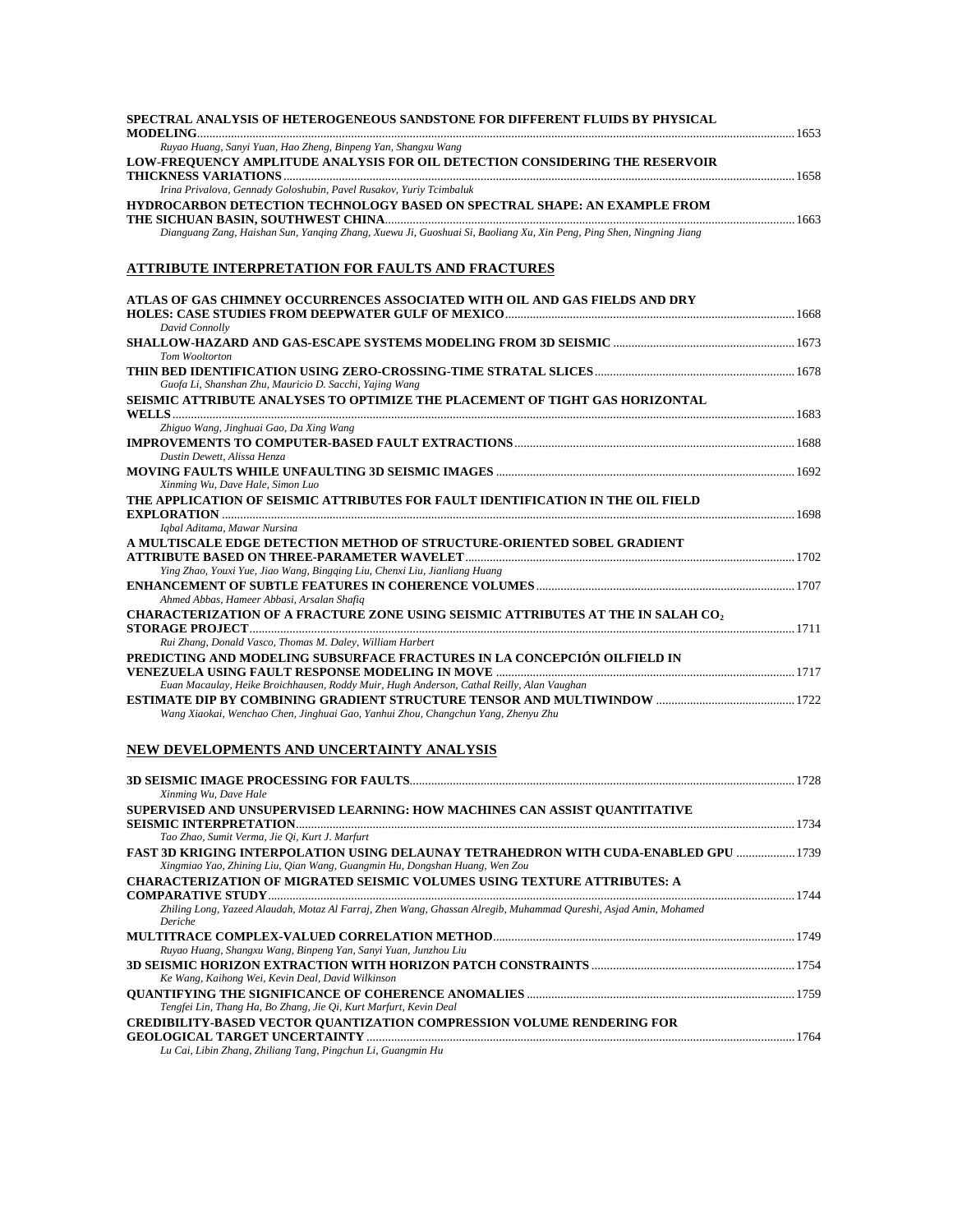### **INTEGRATING WELLS, SEISMICS, AND INVERSION**

| Matt Hall, Evan Bianco, Ben Bougher                                                                      |      |
|----------------------------------------------------------------------------------------------------------|------|
|                                                                                                          |      |
| Fabien Cubizolle, Thomas Valding, Sébastien Lacaze, Fabien Pauget                                        |      |
| PREDICTION OF CONTINENTAL SHALE BRITTLENESS BASED ON BRITTLE-DUCTILE TRANSITION                          |      |
| <b>ANALYSIS</b>                                                                                          | 1782 |
| Liang Song, Yunyin Zhang, Yingge Zhang, Mingyou Tan, Zhigiang Sui, Qiuju Gao, Xiujuan Zhang, Jianwei Liu |      |
| RESOLUTION ENHANCEMENT OF SEISMIC INVERSION INCORPORATING THE FREQUENCY                                  |      |
| <b>INFORMATION</b>                                                                                       | 1787 |
| Kun Li, Xingyao Yin, Zhaoyun Zong                                                                        |      |
| BOREHOLE-CONSTRAINED INVERSION OF GEOPHYSICAL DATA BASED ON FUZZY CLUSTERING  1792                       |      |
| Alejandro Romero, Luis Gallardo                                                                          |      |
|                                                                                                          | 1797 |
| <b>Selim Shaker</b>                                                                                      |      |
| <b>IDENTIFICATION OF THIN SWEET SPOTS IN THE DUVERNAY FORMATION OF NORTH CENTRAL</b>                     |      |
| <b>ALBERTA</b>                                                                                           | 1802 |
| Ritesh Sharma, Satinder Chopra                                                                           |      |
|                                                                                                          |      |

### **SALT, KARST, AND VOLCANICS MAPPING**

| David Kessler, Ahmed Ammar, Ross Saunders, Chuck Henry, Tim Wilkinson, Mike Frismanis, Mike Bradshaw, Jeff Codd                                           |         |
|-----------------------------------------------------------------------------------------------------------------------------------------------------------|---------|
| DETECTION OF SALT-DOME BOUNDARY SURFACES IN MIGRATED SEISMIC VOLUMES USING                                                                                |         |
|                                                                                                                                                           |         |
| Muhammad Shafiq, Zhen Wang, Tamir Hegazy, Ghassan Alregib, Mohamed Deriche, Asjad Amin                                                                    |         |
| A NOVEL APPROACH FOR SALT-DOME DETECTION USING A DICTIONARY-BASED CLASSIFIER1816<br>Asjad Amin, Mohamed Deriche, Tamir Hegazy, Zhen Wang, Ghassan Alregib |         |
| SEGMENTATION OF SALT DOMES, MASS TRANSPORT COMPLEXES ON 3D SEISMIC DATA                                                                                   |         |
|                                                                                                                                                           |         |
| Jie Qi, Kurt Marfurt, Marcus Cahoj, Abdulmosen Alali, Lanbin Li                                                                                           |         |
|                                                                                                                                                           |         |
| German Larrazabal, Gladys Gonzalez, Pablo Guillen, Dainis Boumber, Ricardo Vilalta                                                                        |         |
| SEISMIC REPROCESSING AND INTERPRETATION OF A SHALLOW "BURIED-HILL" PLAY: TEXAS                                                                            |         |
| <b>PANHANDLE.</b>                                                                                                                                         | $-1830$ |
| Thang Ha                                                                                                                                                  |         |
|                                                                                                                                                           |         |
| Yangkang Chen, Summer Xia Li, Guoyin Zhang, Shuwei Gan                                                                                                    |         |
| 3D OUANTITATIVE DESCRIPTION OF CENOZOIC VOLCANIC ROCKS IN SOUTHERN BOHAI: A CASE                                                                          |         |
| Donghong Zhou, Jing Wu                                                                                                                                    |         |

### **METHOD DEVELOPMENT AND APPLICATIONS**

| <b>SMOOTH COMPLEX GEOLOGICAL SURFACE RECONSTRUCTION BASED ON PARTIAL</b>                 |  |
|------------------------------------------------------------------------------------------|--|
|                                                                                          |  |
| Xingmiao Yao, Shiwu Deng, Zhining Liu, Guangmin Hu, Xiaoer Chen, Wen Zou                 |  |
| <b>IMPROVING FAULT IMAGES USING A DIRECTIONAL LAPLACIAN OF A GAUSSIAN OPERATOR</b> 1851  |  |
| Gabriel Machado, Bryce Hutchinson, Abdulmohsen Alali, Olorunsola Oluwatobi, Kurt Marfurt |  |
| A NOVEL APPROACH OF SEISMIC INSTANTANEOUS FREQUENCY EXTRACTION AND ITS                   |  |
|                                                                                          |  |
| Meng Zhang, Huazhong Wang, Zhiqiang Sui, Xingmou Wang, Yunyin Zhang                      |  |
|                                                                                          |  |
| Hugh Anderson, Cathal Reilly, Norman Armstrong, Euan Macaulay, Roddy Muir                |  |
| STUDY AND APPLICATION OF THREE PARAMETERS WAVELET MULTISCALE ANT-TRACKING                |  |
|                                                                                          |  |
| Ying Zhao, Youxi Yue, Oiangian Yu, Bingging Liu, Chenxi Liu, Jianliang Huang             |  |
|                                                                                          |  |
| Mao Shan Chen, Tao Sun, Runjie Li, Jiyou Liu                                             |  |
|                                                                                          |  |
| Marcilio Matos, Kurt Marfurt                                                             |  |
|                                                                                          |  |
| Yanli Liu, Guoquan Yang                                                                  |  |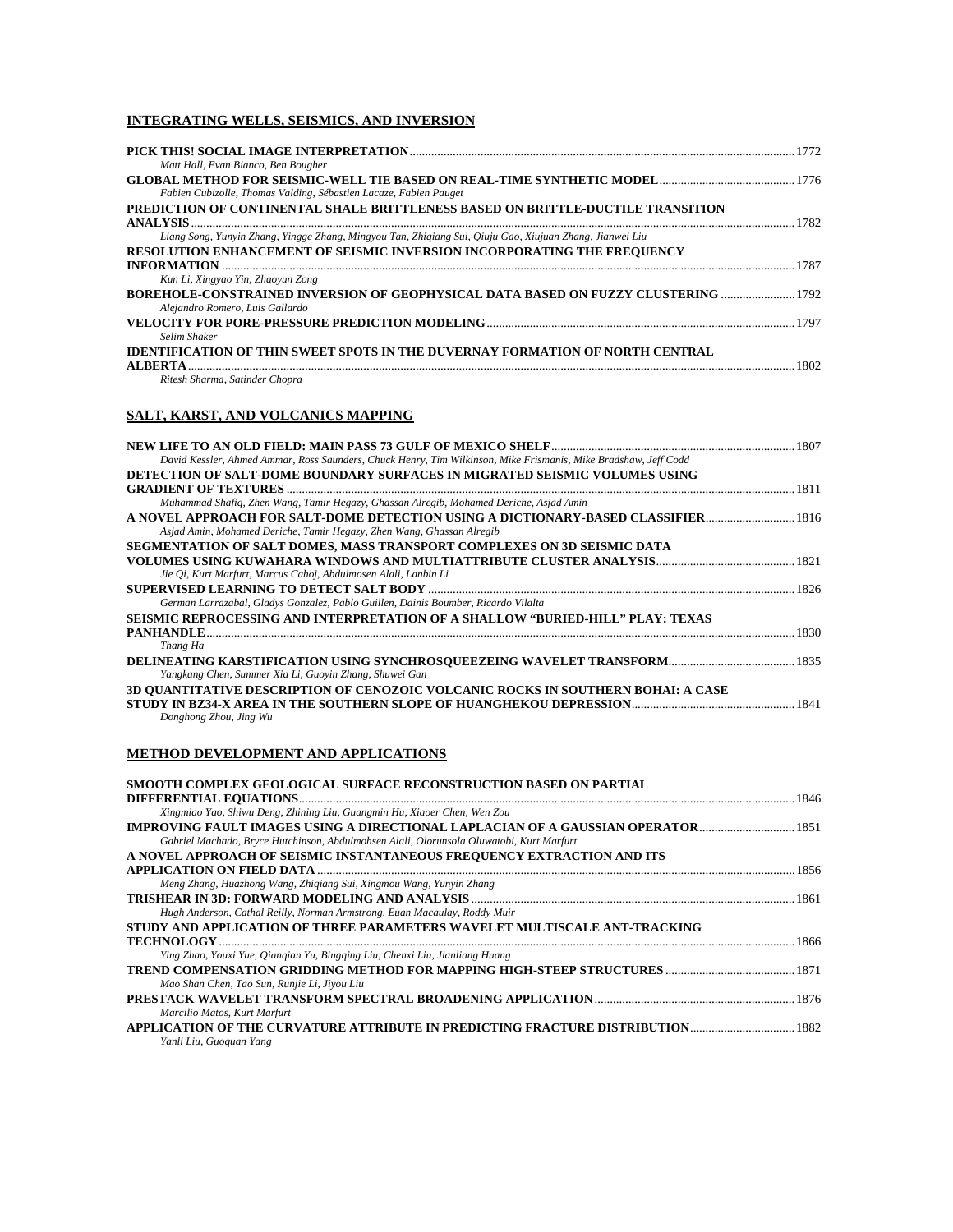### **INTEGRATED CASE STUDIES**

| PERMEABILITY PROGNOSIS WITHIN MIDDLE JURASSIC SEDIMENTS IN THE SOUTHERN PART OF                                         |  |
|-------------------------------------------------------------------------------------------------------------------------|--|
| Pavel Rusakov, Gennady Goloshubin, Irina Privalova, Yuriy Tcimbaluk                                                     |  |
| LOGISTIC NONLINEAR CONVERGENCE RATE FOR SUBTLE DIFFERENCE IDENTIFICATION IN                                             |  |
|                                                                                                                         |  |
| Meng Li, Xiaodong Zheng, Yan Zhang, Ling Xu, Ying Hu                                                                    |  |
| 3D REFLECTION IMAGING OF THE DEEP BASEMENT IN SOUTHEASTERN NEW MEXICO FROM                                              |  |
| Anastasija Cabolova, Larry Brown                                                                                        |  |
| Yanli Liu, Guoquan Yang, Wenjun Cao                                                                                     |  |
| CONTROLS ON SEDIMENT FLUX THROUGH THE INDUS SUBMARINE CANYON DURING THE LAST                                            |  |
|                                                                                                                         |  |
| Yuting Li, Peter Clift, Philipp Boening, Tom Guilderson, Liviu Giosan                                                   |  |
| THE CALCULATION METHOD OF DISPLACEMENT OF STRIKE-SLIP FAULT BASE ON CORRELATION                                         |  |
| ANALYSIS OF STRATA TENDENCY: A CASE STUDY ON THE LIAODONG FAULT, THE NORTHEAST                                          |  |
|                                                                                                                         |  |
| Lin Kang, Kui Wu, Zhongqiao Zhang, Jianhua Fan, Wei Wang, Yuwei Ouyang                                                  |  |
| THE ROLE OF LEGACY SEISMIC IN EXPLORING NEW OFFSHORE HYDROCARBON PROVINCES:                                             |  |
| Howard Nicholls, Milos Cvetkovic, Lauren Penn, Anna Marszalek, Paolo Esestime, Karyna Rodriguez, Chris Benson           |  |
|                                                                                                                         |  |
| Haibin Di, Dengliang Gao                                                                                                |  |
|                                                                                                                         |  |
| STRATIGRAPHY AND SEISMIC GEOMORPHOLOGY                                                                                  |  |
|                                                                                                                         |  |
| USING A CHRONOSTRATIGRAPHIC UNFOLDING WORKFLOW TO BUILD AN A PRIORI MODEL FOR                                           |  |
| Jean-Francois Rainaud, Vincent Clochard, Thomas Crabie, Houman Borouchaki                                               |  |
| USING STRATIGRAPHIC UNFOLDING WORKFLOW BASED ON A CPG RESERVOIR GRID TO BUILD                                           |  |
|                                                                                                                         |  |
| Jean-Francois Rainaud, Vincent Clochard, Thomas Crabie                                                                  |  |
| SEISMIC STRATIGRAPHIC ANALYSIS FOR DEPOCENTER CHARACTERIZATION: BRAZIL EXAMPLE.                                         |  |
|                                                                                                                         |  |
| Igor Jesus                                                                                                              |  |
| SANDY BRAIDED RIVER RESERVOIR PREDICTION UNDER THE RESTRICTION OF SEDIMENTARY                                           |  |
|                                                                                                                         |  |
| Zhang Xiaojie, Jianhua Fan, Xiaogang Pei                                                                                |  |
| SELF-ORGANIZING MAPS WITH COKRIGING POROSITY APPLIED TO SAND-SHALE RESERVOIRS                                           |  |
|                                                                                                                         |  |
| Jorge Parra, Jonathan S. Parra, Jose Luis Jimenez-Andrade, Humberto Carrillo-Calvet                                     |  |
| A METHOD OF PALEOGEOMORPHOLOGY RESTORATION BASED ON TECTONIC AND                                                        |  |
| SEDIMENTARY MODELING: A CASE STUDY FROM OHD29-2E AREA OF BOHAI BAY BASIN. NE                                            |  |
|                                                                                                                         |  |
| Zhenyu Lv, Jun Wang                                                                                                     |  |
| SEISMIC GEOMORPHOLOGY AND HIGH-RESOLUTION SEISMIC STRATIGRAPHY OF THE                                                   |  |
| Rui Zhai, John Pigott, Kulwadee Pigott                                                                                  |  |
| KRISHNA BASIN EXPLORATION, INDIA EAST COAST OFFSHORE: BROADBAND TIME/DEPTH                                              |  |
|                                                                                                                         |  |
| Roberto Fainstein, Soman Chacko, Debjani Bakshi, Bikashkali Jana, Lavdosh Bubegi, Sudhir Mathur, Nicholas J. P. Whitely |  |
|                                                                                                                         |  |
|                                                                                                                         |  |

### **ATTRIBUTE ANALYSIS AND FAULT INTERPRETATION**

| SEISMIC SPECTRAL ATTRIBUTES OF APPARENT ATTENUATION: PART 1 - METHODOLOGY 1966 |      |
|--------------------------------------------------------------------------------|------|
| Fangyu Li, Kurt Marfurt, Huailai Zhou, Lanbin Li                               |      |
|                                                                                |      |
| Yanli Liu, Guoquan Yang, Wenjun Cao                                            |      |
| ENHANCING INTERPRETABILITY OF SEISMIC DATA WITH SPECTRAL DECOMPOSITION PHASE   |      |
|                                                                                | 1976 |
| Satinder Chopra, Kurt Marfurt                                                  |      |
| ANALYSIS OF A PSEUDO-3D VOLUME DERIVED FROM A 2D LINE USING 3D VOLUMETRIC      |      |
|                                                                                | 1981 |
| Hugo Garcia, Michael Halpin                                                    |      |
|                                                                                |      |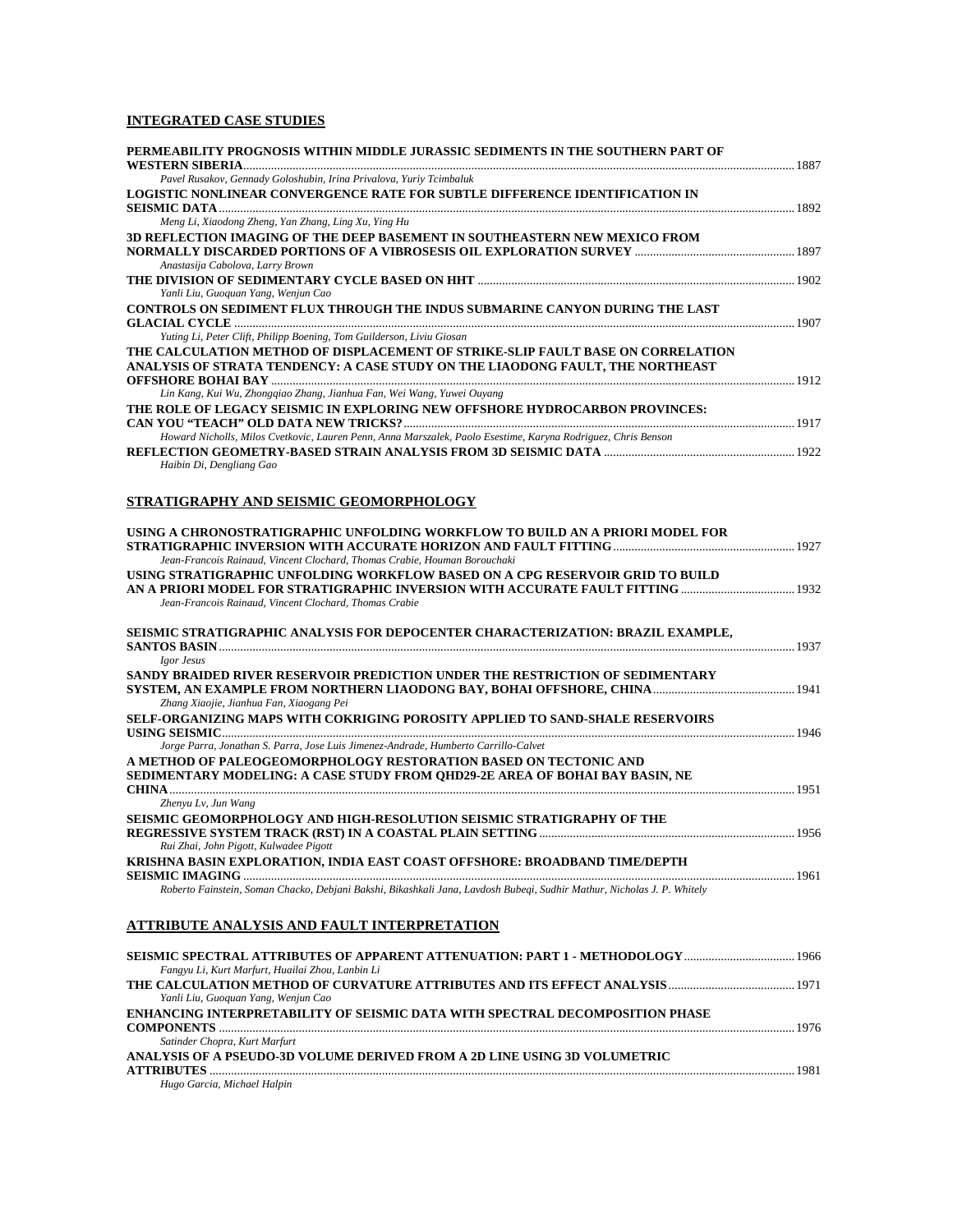| THE CHARACTERISTICS AND EVOLUTION OF THE CONJUGATE FAULT IN SHABEI STRUCTURAL<br>Mingchun Wang, Liqun Jiang, Zuopeng Qin               |  |
|----------------------------------------------------------------------------------------------------------------------------------------|--|
| THE CONCEPT PROPOSAL OF SUBTLE STRIKE-SLIP FAULT AND ITS RECOGNITION TECHNIQUE 1991<br>Jiangbo Huang, Dingyou Lv                       |  |
| <b>CASE HISTORIES AND METHODS</b>                                                                                                      |  |
| VALUE OF INFORMATION ANALYSIS USING GEOTHERMAL FIELD DATA: ACCOUNTING FOR                                                              |  |
|                                                                                                                                        |  |
| Whitney Trainor-Guitton, G. Michael Hoversten, Gregg Nordquist, Rindu Intani<br>Dong Shi, Bernd Milkereit                              |  |
| DOWNHOLE MAGNETOMETRIC RESISTIVITY INVERSION FOR ZINC AND LEAD LENSES                                                                  |  |
|                                                                                                                                        |  |
| Abderrezak Bouchedda, Bernard Giroux, Michel Allard<br><b>GEOPHYSICAL INVERSIONS APPLIED TO GEOLOGICAL DIFFERENTIATION AND DEPOSIT</b> |  |
| <b>CHARACTERIZATION: A CASE STUDY AT AN IOCG DEPOSIT IN CARAJAS MINERAL PROVINCE,</b>                                                  |  |
|                                                                                                                                        |  |
| Aline Melo, Jiajia Sun, Yaoguo Li                                                                                                      |  |
| ADVANCING THE UNDERSTANDING OF PETROPHYSICAL DATA THROUGH JOINT-CLUSTERING                                                             |  |
|                                                                                                                                        |  |
| Jiajia Sun, Yaoguo Li<br><b>CORRECTING FOR OVERBURDEN THICKNESS IN AIRBORNE GRAVITY DATA USING</b>                                     |  |
|                                                                                                                                        |  |
| Raymond Caron, Claire Samson, Michel Chouteau, Martin Bates                                                                            |  |
| DEFINITIVE SPM IDENTIFICATION THROUGH SPATIAL, TEMPORAL, AND AMPLITUDE ANALYSIS                                                        |  |
|                                                                                                                                        |  |
| James Macnae                                                                                                                           |  |
| AIRBORNE INDUCTIVELY INDUCED-POLARIZATION EFFECTS IN AND THEIR REMOVAL FROM                                                            |  |
| Karl Kwan, Alexander Prikhodko, Jean Legault, Evgeniy Goncharov                                                                        |  |
| CROSSHOLE SEISMIC REFLECTION TO DELINEATE ROSEBERY-TYPE VOLCANOGENIC MASSIVE                                                           |  |
|                                                                                                                                        |  |
| Felix Menu, Anton Kepic, Andrew Greenwood                                                                                              |  |
| Yongxing Li, Richard Smith                                                                                                             |  |
| MAGNETOTELLURIC INTERPRETATION OF THE GEOTHERMAL STRUCTURE OF XIONGJING AREA,                                                          |  |
|                                                                                                                                        |  |
| Hong Li, Pengfei Xiao, Jianbao Yu, Hui Lv                                                                                              |  |
|                                                                                                                                        |  |
| Bo Wang, Shengdong Liu, Xiayang Zhang, Lanying Huang                                                                                   |  |
| Jean Legault, Marta Orta, Alexander Prikhodko, Nasreddine Bournas, Josh Lymburner, Kevin Ralph, Peter Wood                             |  |
| EXTRACTING SUBTLE IP RESPONSES FROM AIRBORNE TIME-DOMAIN ELECTROMAGNETIC DATA  2061                                                    |  |
| Tianyou Chen, Greg Hodges, Adam Smiarowski                                                                                             |  |
|                                                                                                                                        |  |
| Domenico Di Massa, Giovanni Florio, Andrea Viezzoli                                                                                    |  |
| A DISCUSSION ON DEPTH OF INVESTIGATION IN GEOPHYSICS AND AEM INVERSION RESULTS<br>Theodore Asch, Jared Abraham, Trevor Irons           |  |
|                                                                                                                                        |  |

### **MULTICOMPONENT: APPLICATIONS AND IMAGING**

| MONITORING HYDRAULIC FRACTURING THROUGH THE USE OF TIME-LAPSE,                                |       |
|-----------------------------------------------------------------------------------------------|-------|
|                                                                                               |       |
| David D'Amico, Thomas Davis                                                                   |       |
| P-P AND S-S WAVE INTERPRETATION OF A CARBONATE FORMATION: A CASE STUDY OF THE                 |       |
|                                                                                               |       |
| Menal Gupta, Bob Hardage, Michael De Angelo                                                   |       |
|                                                                                               |       |
| James Gaiser                                                                                  |       |
| IMPROVED IMAGING WITH PP-PS SIMULTANEOUS JOINT TOMOGRAPHY OVER THE GRANE FIELD 2094           |       |
| Andrew Bullock, Marcela Ortin, Yuri Bekhtin, John Mathewson, Kerstin Henneberg, Asbjorn Saebo |       |
|                                                                                               | -2098 |
| Yang He, Guy Hilburn, Francis Sherrill                                                        |       |
| OFFSET VECTOR TILE GATHER EXTENSION AND WEIGHTING TO REDUCE FOOTPRINT IN DUAL-                |       |
|                                                                                               |       |
| Vetle Vinje, Peng Zhao, James Gaiser                                                          |       |
|                                                                                               |       |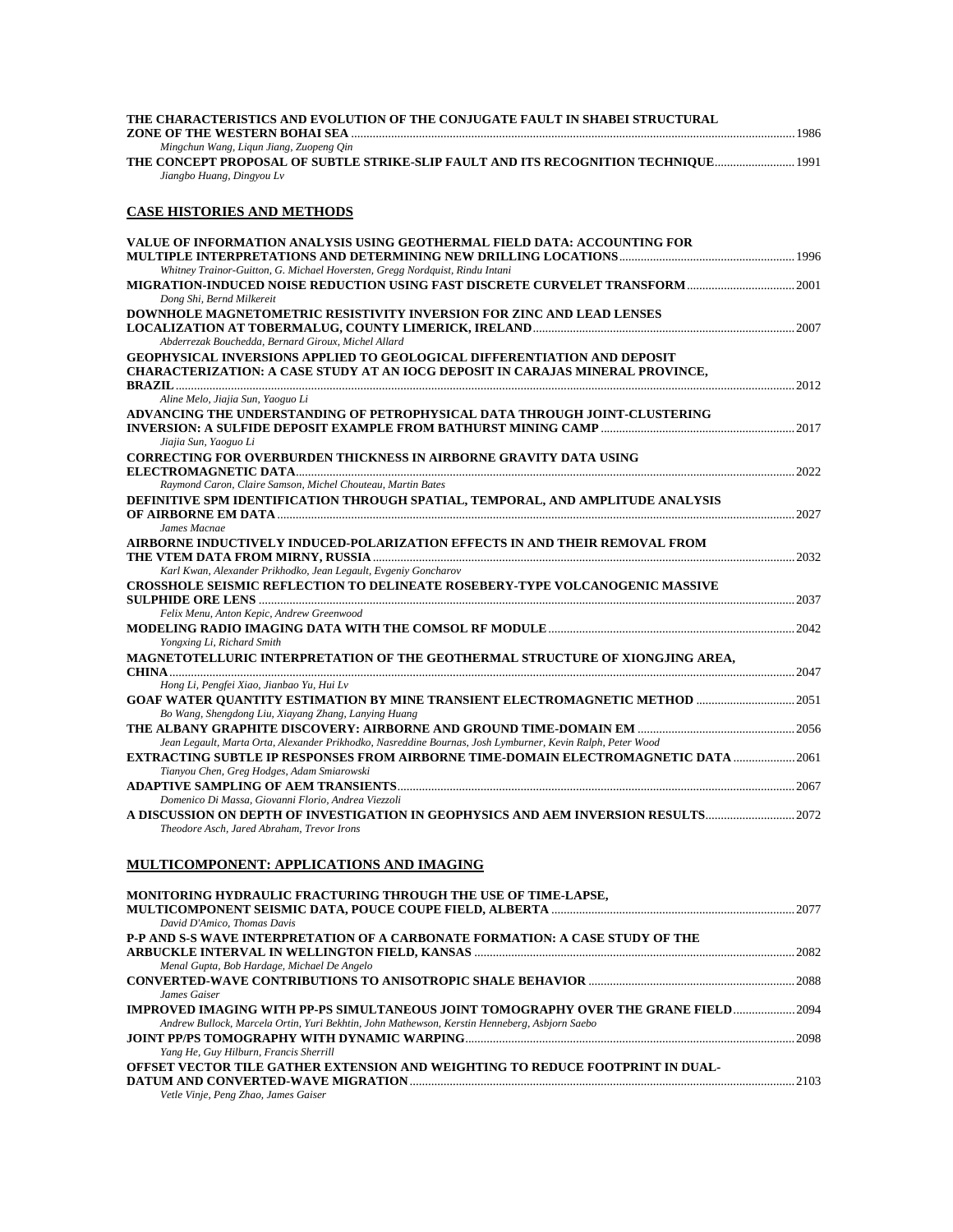| NEAR-OCEAN-BOTTOM WAVEFIELD TOMOGRAPHY FOR ELASTIC WAVEFIELD DECOMPOSITION2108<br>Ali Alfaraj, Dirk Verschuur, Kees Wapenaar    |  |
|---------------------------------------------------------------------------------------------------------------------------------|--|
| 4-C OBC SHEAR-WAVE PROCESSING IN SHALLOW WATER ENVIRONMENT OF THE ARABIAN GULF  2113                                            |  |
| Zhao Zhang, Yuefeng Sun, Karl-Andreas Berteussen, Mohammed Ali                                                                  |  |
| <b>MULTICOMPONENT: ADVANCES 1</b>                                                                                               |  |
| NEW IMAGING CONDITION OF ELASTIC REVERSE TIME MIGRATION FOR CONVERTED WAVES2118<br>Hyungwook Choi, Joongmoo Byun, Soon Jee Seol |  |
|                                                                                                                                 |  |
| Daniel Rocha, Nicolay Tanushev, Paul Sava                                                                                       |  |
| ADDRESSING SHEAR-WAVE STATIC CORRECTIONS IN THE RAY PARAMETER DOMAIN: A                                                         |  |
|                                                                                                                                 |  |
| Raul Cova, David Henley, Kristopher Albert Innanen                                                                              |  |
| A METHOD FOR CONVERTED WAVE RECEIVER STATICS CORRECTION IN THE CRG DOMAIN 2134                                                  |  |
| Saul Guevara, Gary Margrave, Helen Isaac<br>PP AND PS AVO JOINT INVERSION FOR P- AND S-WAVE MODULI BEFORE NMO CORRECTION 2138   |  |
| Oiang Ge, Yang Liu                                                                                                              |  |
| DEGHOSTING 4D BURIED LAND SENSOR DATA USING MULTICOMPONENT WAVEFIELD                                                            |  |
|                                                                                                                                 |  |
| Hong Liang, Timothy Keho                                                                                                        |  |
| Ohad Barak, Paul Milligan, Steven Constable, Kerry Key, Shuki Ronen                                                             |  |
|                                                                                                                                 |  |
| Wenlong Wang, George McMechan                                                                                                   |  |
| <b>MULTICOMPONENT: ADVANCES 2</b>                                                                                               |  |
|                                                                                                                                 |  |
| Jidong Yang, Jianping Huang, Xin Wang, Zhenchun Li                                                                              |  |
| FLUID IDENTIFICATION BASED ON MATRIX-FLUID DECOUPLED JOINT PP-PS WAVE SEISMIC                                                   |  |
|                                                                                                                                 |  |
| Bingyi Du, Wuyang Yang, Enli Wang, Guangzhi Zhang                                                                               |  |
| AMPLITUDE PRESERVATION IN MULTICOMPONENT PROCESSING USING LOCAL SIMILARITY 2170<br>Khemraj Shukla, Priyank Jaiswal              |  |
| A EIDET ADDIVAL WAVELET DAED DOTATION ETDATECY EOD 2D 2 C DATA. A CASE ETHIN                                                    |  |

| A FIRST-ARRIVAL WAVELET BASED ROTATION STRATEGY FOR 3D-3-C DATA: A CASE STUDY        |  |
|--------------------------------------------------------------------------------------|--|
|                                                                                      |  |
| Khemraj Shukla, Priyank Jaiswal, Subhashis Mallick                                   |  |
| INTEGRATED PROCESSING TECHNIQUES TO LOW SIGNAL-TO-NOISE RATIO OBC DUAL-SENSOR        |  |
|                                                                                      |  |
| Baoging Zhang, Huawei Zhou, Zaiyu Ding, Ran Li, Zhaoguan He, Jiayu Wu                |  |
| APPLICATION OF P-P AND P-SV WAVE PRESTACK JOINT INVERSION BASED ON 3D 3-C SEISMIC IN |  |
|                                                                                      |  |
| Oiang Min, Peng Chaoquan, Lei Yu, Zhu Wangming, Xia Mili, Feng Xinpeng               |  |
| CONVERTED-WAVE ANISOTROPIC CORRECTION TECHNOLOGY BASED ON AZIMUTH SCANNING  2190     |  |
| Ruyi Zhang, Oingfeng Kong, Jianxin Shi                                               |  |
|                                                                                      |  |
| Yubo Yue, Yunyan Shi, Zhongping Qian, Changhai Zhao, Shihu Wang                      |  |

### **SURFACE WAVES**

| CMP SPATIAL AUTOCORRELATION ANALYSIS OF MULTICHANNEL PASSIVE SURFACE-WAVE                |       |
|------------------------------------------------------------------------------------------|-------|
| <b>DATA</b>                                                                              | 2200  |
| Koichi Hayashi, Mitchell Craig, Takaho Kita, Tomio Inazaki                               |       |
| <b>COMBINED ANALYSIS OF SURFACE WAVE DISPERSION CURVES AND MICROTREMOR H/V(Z,F)</b>      |       |
|                                                                                          | -2205 |
| Agostiny Marrios Lontsi, Matthias Ohrnberger, Frank Krüger, Francisco José Sánchez-Sesma |       |
| REVISITING LEVEES IN SOUTHERN TEXAS USING LOVE-WAVE MULTICHANNEL ANALYSIS OF             |       |
| SURFACE WAVES (MASW) WITH THE HIGH-RESOLUTION LINEAR RADON TRANSFORM (HRLRT) 2211        |       |
| Julian Ivanov, Richard Miller, Shelby Peterie, Joseph Dunbar, Robert F. Ballard          |       |
| DIRECT INTERPRETATION OF PHASE LAGS OF MASW DATA: AN EXAMPLE FOR EVALUATION OF           |       |
|                                                                                          |       |
| Samuel Bignardi, Giovanni Santarato, Nasser Abu Zeid                                     |       |
| ENHANCING FUNDAMENTAL-MODE INTERPRETATION IN HETEROGENEOUS MEDIA: AN EXAMPLE             |       |
|                                                                                          | 2224  |
| Sarah Morton, Julian Ivanov, Richard Miller                                              |       |
|                                                                                          |       |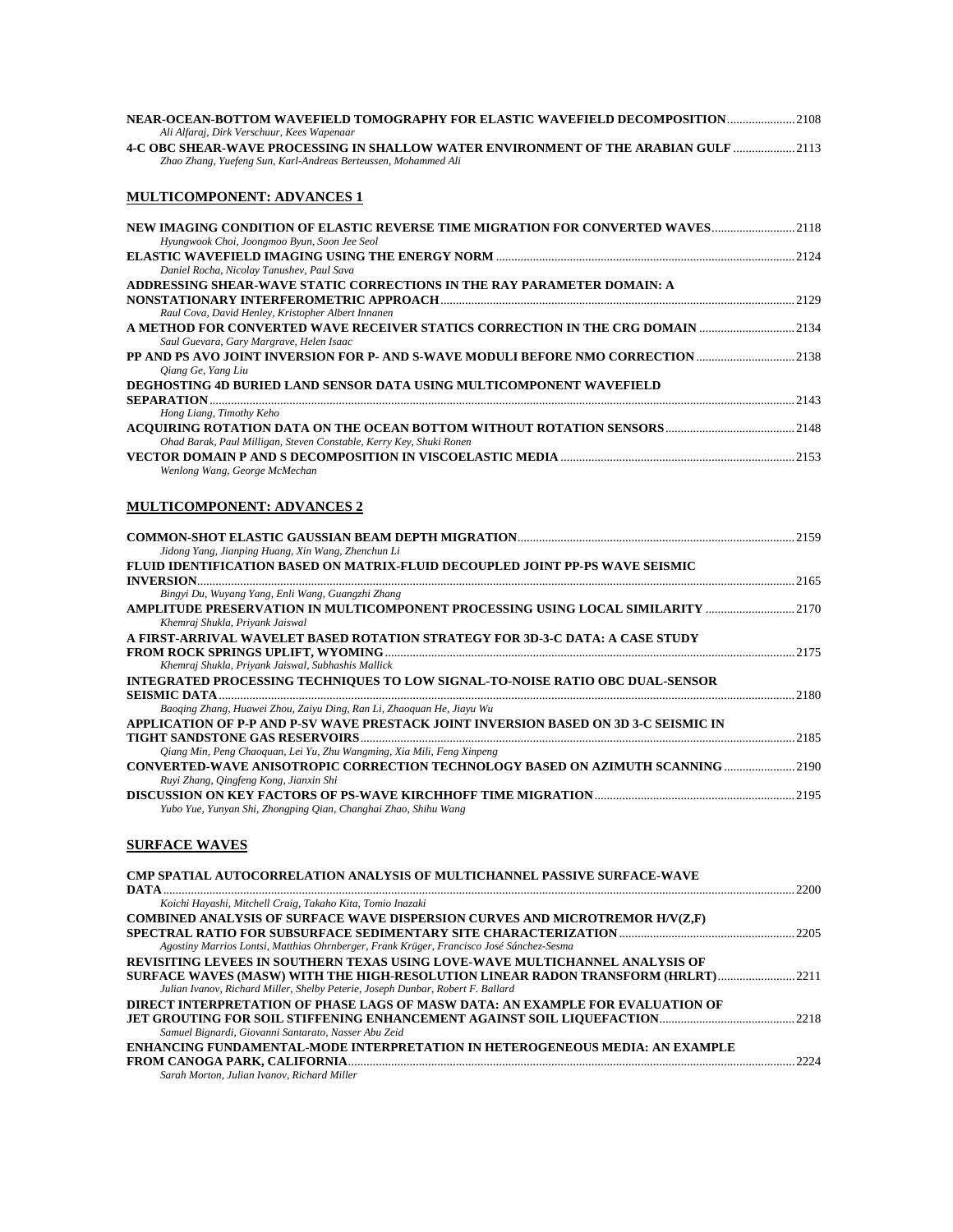| <b>COMPARISON OF METHODS USED IN THE ANALYSIS OF RAYLEIGH WAVE DISPERSION AND</b><br><b>INVERSION</b>                                                  | 2230  |
|--------------------------------------------------------------------------------------------------------------------------------------------------------|-------|
| Edwin Obune                                                                                                                                            |       |
| WAVEFORM INVERSION OF SURFACE WAVES IN F-K DOMAIN IN LOCALLY 1D FORMULATION<br>Ilya Silvestrov, Kirill Gadylshin, Dmitry Neklyudov, Vladimir Tcheverda | 2235  |
| <b>ESTIMATING SURFACE-WAVE DISPERSION CURVE BASED ON WAVEFORM CALCULATION</b>                                                                          |       |
|                                                                                                                                                        | 2241  |
| Yang Yahui, Hui Zhou, Yuhua Chen, Yangi Li, Chongna Liu, Xiaofeng Zou                                                                                  |       |
| <b>ELECTRICAL, EM AND GPR METHODS</b>                                                                                                                  |       |
| BAYESIAN ERT INVERSION USING NON-STATIONARY INVERSE MATÉRN COVARIANCE MATRIX                                                                           | 2246  |
| Abderrezak Bouchedda, Bernard Giroux, Erwan Gloaguen                                                                                                   |       |
| INTERPOLATING GPR DATA USING SINGULAR SPECTRUM ANALYSIS (SSA) AND ANTIALIAS SSA 2252<br>Saulo Martins, Mauricio Sacchi, Jandyr Travassos               |       |
| USING GROUND PENETRATING RADAR FOR WILDLIFE RESEARCH: MAPPING THE WARRENS OF                                                                           |       |
| SOUTHERN HAIRY-NOSED WOMBATS (LASIORHINUS LATIFRONS) IN DIFFERENT SOIL TYPES                                                                           | 2258  |
| Michael Swinbourne, Michael Hatch, David Taggart, Elisa Sparrow, Bertram Ostendorf                                                                     |       |
| SEDIMENTARY STRUCTURES OF THE MONTEREY DUNES REVEALED BY GROUND PENETRATING                                                                            |       |
| RADAR.                                                                                                                                                 | 2264  |
| Mitchell Craig, Joanne Chan, Garret Rhett                                                                                                              |       |
| APPLICATION OF REVERSE TIME MIGRATION ON GPR DATA FOR DETECTING INTERNAL                                                                               |       |
| STRUCTURES IN A SAND DUNE <b>STRUCTURES</b>                                                                                                            | 2269  |
| Weigiang Zhu, Qinghua Huang, Lanbo Liu                                                                                                                 |       |
| 3D GPR CHARACTERIZATION OF SANDY MOUTH BARS IN AN OUTCROP RESERVOIR ANALOG:                                                                            |       |
|                                                                                                                                                        | 2275  |
| Azie Aziz, Mohammad Ullah, Robert Stewart, Janok Bhattacharya                                                                                          |       |
|                                                                                                                                                        | .2281 |

*Luciana Orlando, Lucia Palladini* 

### **SEISMIC VOIDS AND ANOMALIES: DETECTION AND ENHANCEMENT**

| <b>COMPARISON OF SURFACE VS. CROSSHOLE SEISMIC METHODS FOR VOID DETECTION IN THE</b>   |       |
|----------------------------------------------------------------------------------------|-------|
|                                                                                        | .2286 |
| Matan Shustak, Neta Wechsler, Adi Yurman, Moshe Reshef                                 |       |
| Amanda Livers, Shelby Peterie, Julian Ivanov, Richard Miller                           |       |
| Ariel Lellouch, Moshe Reshef                                                           |       |
| ENHANCING WATER COLUMN REFLECTIONS USING WAVELET-TRANSFORM-BASED SPECTRAL              |       |
|                                                                                        | 2303  |
| Satish Sinha, Pawan Dewangan, Kalachand Sain                                           |       |
|                                                                                        | -2308 |
| J. Tyler Schwenk, Steven Sloan                                                         |       |
| SENSITIVITY OF SEISMIC REFRACTION INVERSION TO SMOOTH AND BLOCKY VELOCITY              |       |
|                                                                                        | 2313  |
| Travis Nielson, John Bradford                                                          |       |
|                                                                                        | 2318  |
| Iftekhar Alam, Priyank Jaiswal                                                         |       |
| THE APPLICATION OF NEAR-SURFACE STRUCTURAL ANALYSIS TECHNIQUES TO IDENTIFYING          |       |
|                                                                                        | 2323  |
| Chengwu Li, Haishan Sun, Hongxia Man, Haitao Dai, Youyuan Kang, Jianying Zhang, Jie Hu |       |

### **SEISMIC MODELING AND PROCESSING**

| AVA STUDY OF SHALLOW MARINE UNCONSOLIDATED SEDIMENTS USING UHR MULTICHANNEL        |      |
|------------------------------------------------------------------------------------|------|
| Anastasia Pirogova, Stanislav Glubokovskikh, Mikhail Tokarev                       |      |
| ESTIMATION OF DELAY TIME REFRACTION STATICS BY REGULARIZED INVERSION OF FIRST      |      |
|                                                                                    | 2332 |
| Matthew Ralston                                                                    |      |
|                                                                                    |      |
| Nirupama Nagarajappa, Peter Cary                                                   |      |
| RADIAL ANISOTROPY IN VALHALL FROM AMBIENT NOISE SURFACE WAVE TOMOGRAPHY OF         |      |
|                                                                                    | 2342 |
| Gaurav Tomar, Nikolai Shapiro, Satish Singh, Jean-Paul Montagner, Aurelien Mordret |      |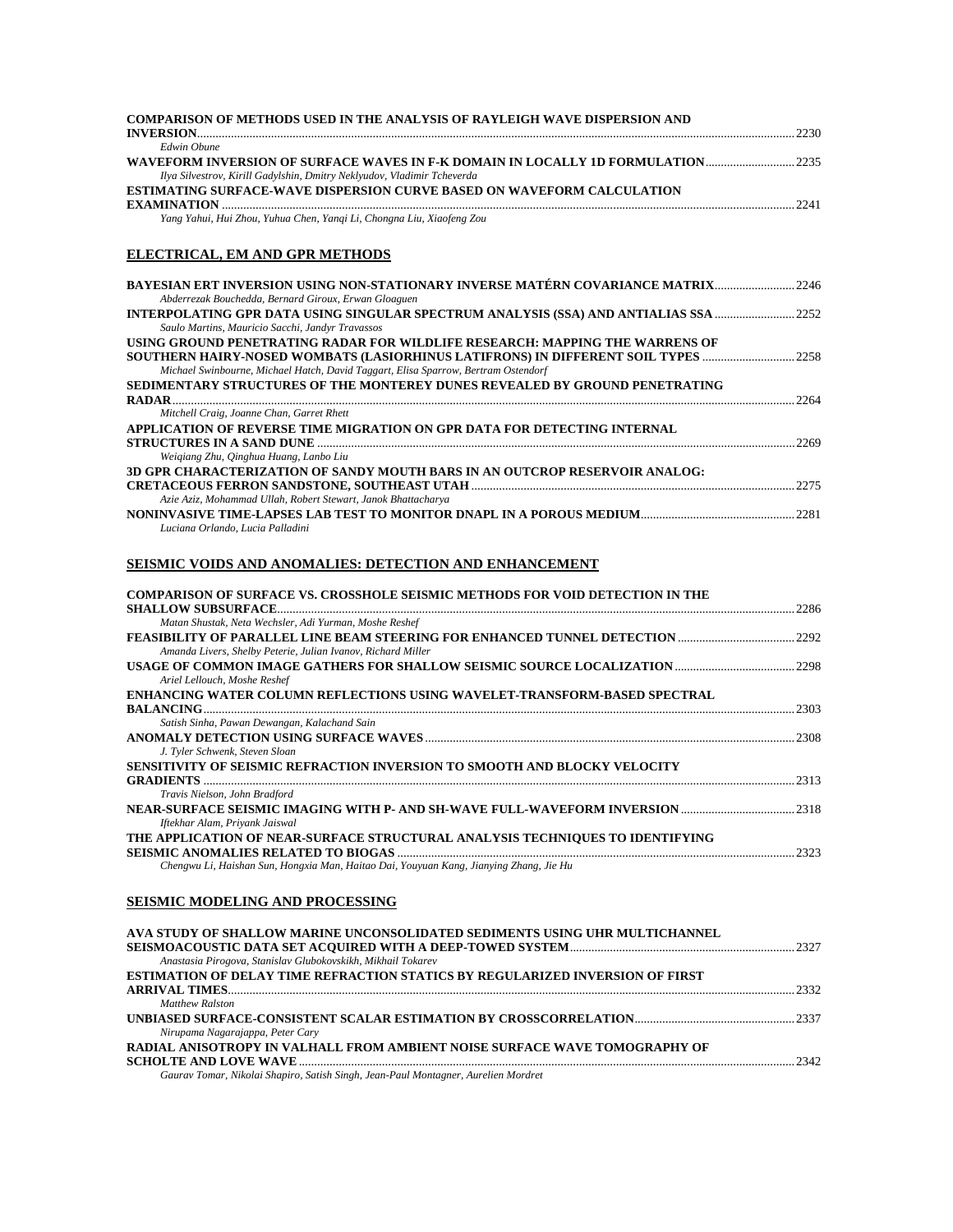| AN EXAMPLE OF THE EFFECTS OF NEAR-SURFACE VARIABILITY ON SHALLOW SEISMIC      |      |
|-------------------------------------------------------------------------------|------|
|                                                                               | 2348 |
| Steven Sloan, Jacob Schwenk, Matt Ralston, Robert Stevens                     |      |
| <b>ESTIMATION OF FREQUENCY-DEPENDENT NEAR-SURFACE O FACTOR FROM CROSSHOLE</b> |      |
|                                                                               | 2354 |
| Guofa Li, Hao Zheng, Wenliang Zhu, Tongli Zhai                                |      |
|                                                                               |      |
| Zhen Cui, Siyuan Cao, Wei Liu                                                 |      |
| PRE-STACK REVERSE TIME MIGRATION BASED ON LAYERED IRREGULAR GRID FINITE       |      |
|                                                                               | 2364 |
| Wencai Xu, Zhenchun Li, Xiaodong Sun, Ying Zhao                               |      |

### **CASE STUDIES, MODELING, AND MORE**

| INTEGRATION OF GEOPHYSICS AND ARCHAEOLOGY: EXPLORING A BURIAL SITE OF THE 4TH TO                                                                                                                                        |       |
|-------------------------------------------------------------------------------------------------------------------------------------------------------------------------------------------------------------------------|-------|
|                                                                                                                                                                                                                         | .2369 |
| Andrey Konkov, Sergey Manakov, Andrey Lebedev, Mikhail Salin, Alexander Malekhanov, Nikolay Gribov, Alexev Schennikov,<br>Vladimir Ignatev, Anna Policina, Igor Zakluchnov, Lennart Brüning, Jan Handel, Martin Prasche |       |
| NEAR-SURFACE Q MODELING AND PRESTACK DATA COMPENSATION APPLICATION IN DAQING                                                                                                                                            |       |
| <b>OILFIELD.</b>                                                                                                                                                                                                        | 2375  |
| Cheng Wang, Shumin Chen, Jiangyun Pei                                                                                                                                                                                   |       |
|                                                                                                                                                                                                                         | .2380 |
| Ziqi Jin, Zandong Sun, Xuekai Sun, Duoming Zheng, Yonggang Wang                                                                                                                                                         |       |
| INFERRING MARINE SEDIMENT TYPE USING CHIRP SONAR DATA: ATLANTIS FIELD, GULF OF                                                                                                                                          |       |
| <b>MEXICO</b>                                                                                                                                                                                                           | 2385  |
| Jiannan Wang, Robert Stewart                                                                                                                                                                                            |       |
|                                                                                                                                                                                                                         | 2391  |
| Zhendong Zhang, Yike Liu, Gerard Schuster                                                                                                                                                                               |       |
| A NEW NEAR-SURFACE MODELING METHOD FOR STATIC CORRECTION AND PSDM PROCESSING                                                                                                                                            |       |
|                                                                                                                                                                                                                         | 2396  |
| Xinquan Wang, Zeyuan Feng, Qingpo Ma, Deju Wei, Xianqiang Shu, Pengpeng Song                                                                                                                                            |       |
| 2401 SEISMIC REFRACTION STATIC CORRECTION USING 3-C DIGITAL RECEIVERS IN ORDOS, CHINA                                                                                                                                   |       |
| Lin Liu, D. K. He, S. P. Peng, L. Sun                                                                                                                                                                                   |       |
| A FREE SURFACE FORMULAITON FOR FINITE DIFFERENCE MODELING OF SURFACE WAVES IN                                                                                                                                           |       |
| POROUS MEDIA                                                                                                                                                                                                            | 2406  |

*Yu Zhang, Shuangxi Zhang, Ping Ping, Pan Deng, Hua-Wei Zhou* 

### **VOLUME 4**

### **IMAGING, TOMOGRAPHY AND INTERFEROMETRY**

| TIME-LAPSE SEISMIC PROFILES DERIVED FROM PASSIVE SEISMIC INTERFEROMETRY IN FLUID-                                             |       |
|-------------------------------------------------------------------------------------------------------------------------------|-------|
| <b>INJECTION EXPERIMENTS</b>                                                                                                  | 2412  |
| Takeshi Tsuji, Tatsunori Ikeda, Tor Arne Johansen, Bent Ole Ruud                                                              |       |
|                                                                                                                               |       |
| Ben Witten, Jeffrey Shragge                                                                                                   |       |
| Jason Chang, Biondo Biondi                                                                                                    |       |
|                                                                                                                               |       |
| Frank Calixto, Mirko Van Der Baan                                                                                             | .2435 |
| Philip Usher, Alan Baird, J-Michael Kendall                                                                                   |       |
| REFLECTING BOUNDARY CONDITIONS FOR INTERFEROMETRY BY MULTIDIMENSIONAL                                                         |       |
| DECONVOLUTION.                                                                                                                | 2440  |
| Cornelis Weemstra, Karel Van Dalen, Cornelis Wapenaar                                                                         |       |
| INTERFEROMETRY OF AMBIENT NOISE FROM A TRENCHED DISTRIBUTED ACOUSTIC SENSING                                                  |       |
| <b>ARRAY</b>                                                                                                                  | 2445  |
| Eileen Martin, Jonathan Ajo-Franklin, Nathaniel Lindsey, Barry Freifeld, Thomas Daley, Michelle Robertson, Craig Ulrich, Shan |       |
| Dou, Anna Wagner                                                                                                              |       |
| REVERSE TIME MIGRATION FOR MICROSEISMIC SOURCE USING THE GEOMETRIC MEAN AS AN<br><b>IMAGING CONDITION.</b>                    | 2451  |
| Nori Nakata, Gregory Beroza                                                                                                   |       |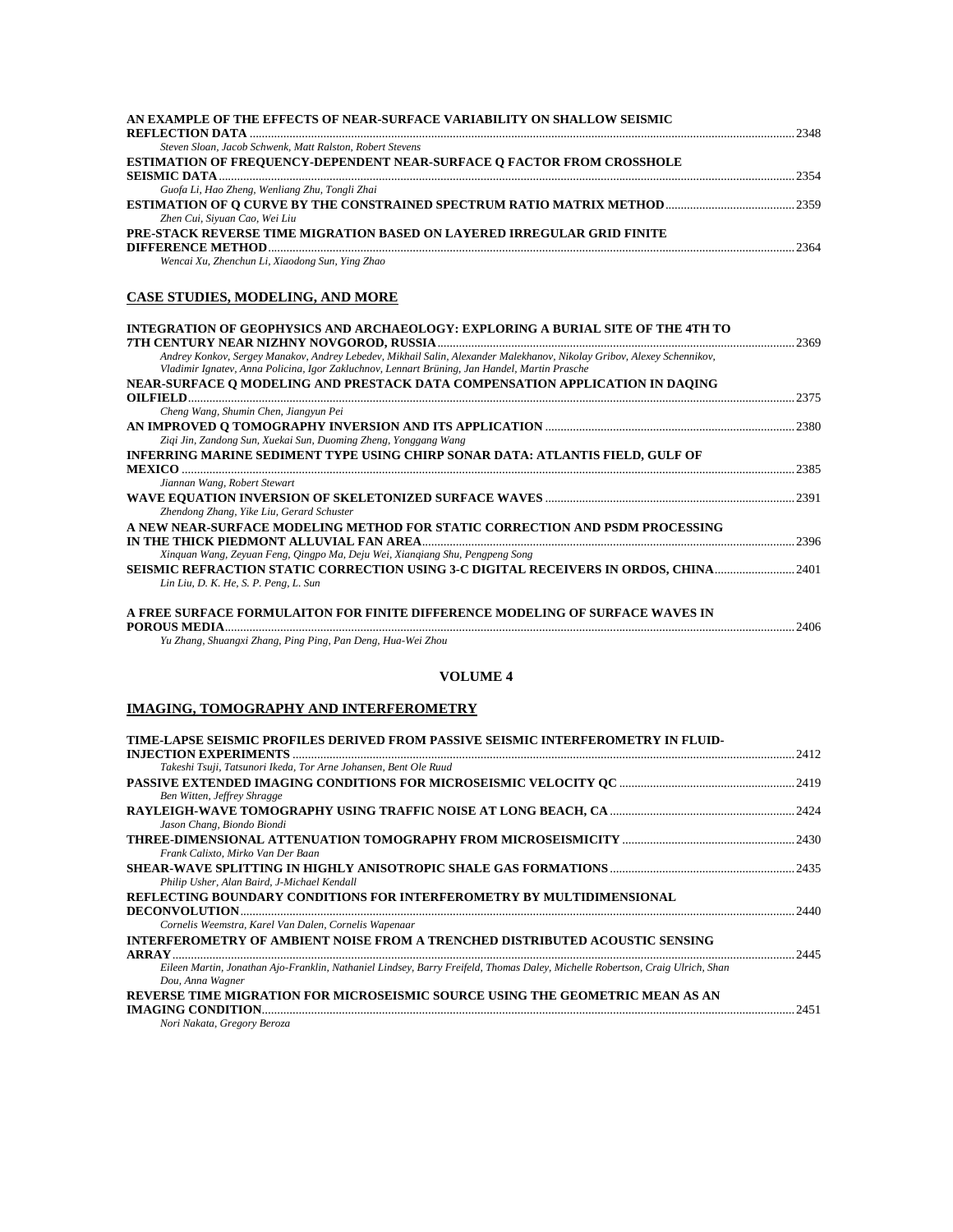### **LOCATION**

| USING MULTIPATH SHEAR WAVE ARRIVALS FOR ENHANCED MICROSEISMIC LOCATION IN                              |         |
|--------------------------------------------------------------------------------------------------------|---------|
|                                                                                                        |         |
| Anton Reshetnikov, Serge Shapiro                                                                       |         |
| <b>EXPEDITED FWI OF MICROSEISMIC DATA FOR MAPPING VELOCITY CHANGES AND</b>                             |         |
|                                                                                                        | $-2461$ |
| Jyoti Behura                                                                                           |         |
| PASSIVE SEISMIC LOCALIZATION WITHOUT VELOCITY MODEL: APPLICATION AND                                   |         |
|                                                                                                        |         |
| Mohammad Javad Khoshnavaz, Kit Chambers, Andrej Bona, Milovan Urosevic                                 |         |
| IMPROVING MICROSEISMIC EVENT LOCATION ACCURACY WITH HEAD WAVE ARRIVAL TIME:                            |         |
|                                                                                                        |         |
| Zhishuai Zhang, Michael Nava, James Rector                                                             |         |
|                                                                                                        |         |
| Vladimir Grechka, Alejandro De La Pena, Estelle Schissele-Rebel, Pierre-Francois Roux, Emmanuel Auger  |         |
| INVESTIGATING THE POSSIBILITY OF LOCATING MICROSEISMIC SOURCES USING DISTRIBUTED                       |         |
|                                                                                                        | 2485    |
| Junzhe Sun, Tieyuan Zhu, Sergey Fomel, Wen-Zhan Song                                                   |         |
| FOCUSING IN MIGRATION-BASED LOCATION OF WEAK MICROSEISMICITY: MODELING POINT-                          |         |
|                                                                                                        |         |
| Isabelle Lecomte, Paul Lubrano-Lavadera, Andreas Wuestefeld, Tina Kaschwich, Hom Gharti, Julie Albaric |         |
| <b>LOCATING MICROSEISMIC EVENTS WITH MULTI-SCALE TIME REVERSED IMAGING: A</b>                          |         |
|                                                                                                        |         |
| Meng Li, Guo Tao, Bing Wang, Mohammed Ali                                                              |         |
|                                                                                                        |         |
| <b>SOURCE MECHANISMS</b>                                                                               |         |
|                                                                                                        |         |
| SEISMIC MOMENT TENSORS OF MICROSEISMIC EVENTS: GENERAL SOLUTION VS DOUBLE-                             |         |

| 0210MIC MOMENT TENOONG OF MICROGERMIC E VENTO, GENERAL GOLCTION VG DOODLE-                                       | 2501  |
|------------------------------------------------------------------------------------------------------------------|-------|
| Lindsay Smith-Boughner, Adam Baig, Theodore Urbancic, Eric Von Lunen                                             |       |
| Vladimir Grechka                                                                                                 |       |
| UTILIZATION AND INTERPRETATION OF HIGH-CONFIDENCE MICROSEISMIC SOURCE                                            | -2512 |
| David Diller, Ted Shuck, Barry Fish                                                                              |       |
| <b>FAST ELASTIC FULL-WAVEFORM INVERSION FOR MICROSEISMIC LOCATION AND FOCAL</b>                                  | 2517  |
| Xiong Zhang, Jie Zhang, Mark Zoback                                                                              |       |
| EVENT GROUPING AND MULTIEVENT MOMENT-TENSOR INVERSION FOR ILL-POSED                                              | 2522  |
| Xin Yu, Jim Rutledge, Scott Leaney<br>THE EFFECT OF LOCATION ERROR ON MOMENT-TENSOR DECOMPOSITION: SYNTHETIC AND |       |
|                                                                                                                  | 2527  |
| Michael Kratz, Michael Thornton                                                                                  |       |
| Donghong Pei, Norman Warpinski                                                                                   |       |
| John Crowley, Adam Baig, Theodore Urbancic, Eric Von Lunen                                                       |       |

### **GEOMECHANICS, PROCESSING & INTERPRETATION**

| Adam Baig, Theodore Urbancic, Eric Von Lunen                                                  |      |
|-----------------------------------------------------------------------------------------------|------|
| <b>CONSTRAINING GEOMECHANICAL MODEL DEVELOPMENT BY UTILIZING MICROSEISMIC</b>                 |      |
|                                                                                               | 2547 |
| Adam Baig, Theodore Urbancic, Jonathan Gallagher, Eric Von Lunen                              |      |
| STRESS FIELD ORIENTATION INVERTED FROM SOURCE MECHANISMS OF MICROSEISMIC EVENTS               |      |
|                                                                                               |      |
| Frantisek Stanek, Zuzana Jechumtálová, Leo Eisner                                             |      |
|                                                                                               |      |
| Vladimir Grechka                                                                              |      |
| A COMPREHENSIVE METHODOLOGY FOR AUTOMATED ANALYSIS OF SEISMIC RECORDS AND ITS                 |      |
| <b>CONTRIBUTION TO A PASSIVE SEISMIC TOMOGRAPHY SURVEY IN DELVINA, SW ALBANIA 2563</b>        |      |
| Konstantinos Leontarakis, Athanasios Lois, Apostolos Pantazopoulos, Katerina Polychronopoulou |      |
| <b>COMPARISON OF STA/LTA AND POWER SPECTRAL DENSITY METHODS FOR MICROSEISMIC</b>              |      |
|                                                                                               | 2568 |
| Yoones Vaezi, Mirko Van Der Baan                                                              |      |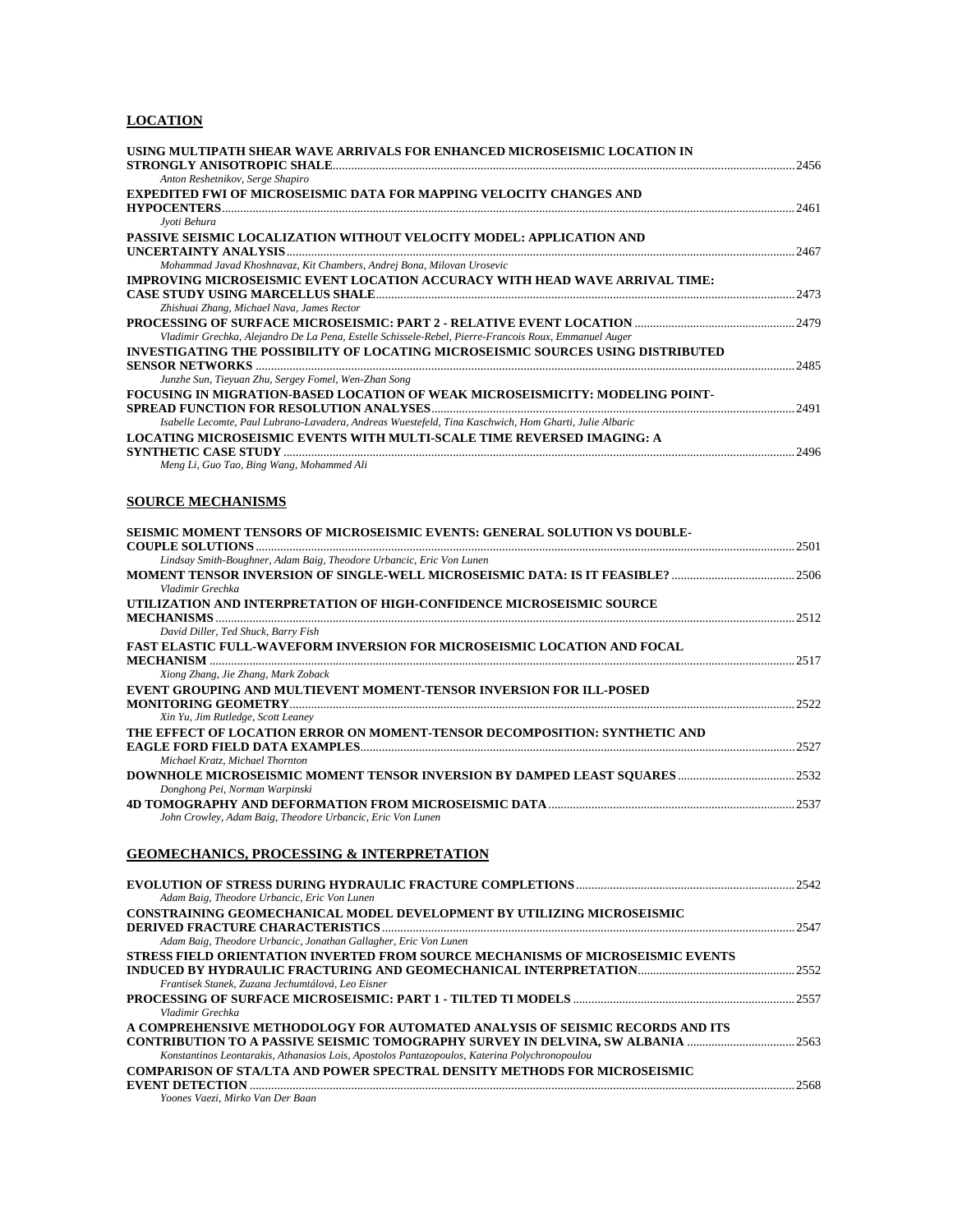| UTILIZATION OF MICROSEISMIC MULTIPLETS TO DETECT VELOCITY CHANGES DURING                                                   |  |
|----------------------------------------------------------------------------------------------------------------------------|--|
| Alex Hakso, Mark Zoback, Jing Du                                                                                           |  |
| A METHOD FOR MICROSEISMIC EVENT DETECTION BASED ON FOURTH-ORDER                                                            |  |
|                                                                                                                            |  |
| W. B. Wang, B. J. Li, G. O. Sheng, D. S. Zhou, J. Chen                                                                     |  |
|                                                                                                                            |  |
|                                                                                                                            |  |
| <b>MICROSEISMIC</b>                                                                                                        |  |
|                                                                                                                            |  |
| LESSONS LEARNED FROM A REPROCESSING CASE STUDY OF A SURFACE MICROSEISMIC SURVEY  2583                                      |  |
| Jian Zhang, Joel Le Calvez, Julian Drew, Adrian Sanchez                                                                    |  |
|                                                                                                                            |  |
| Chen Yin, Furong Wu, Yalin Li, Guangmin He, Liting Liu, Fengyao Yuan                                                       |  |
|                                                                                                                            |  |
| Doyeon Kim, Larry Brown, Diego Quiros                                                                                      |  |
| TIME-LAPSE SURFACE WAVE ANALYSIS USING NOISE CORRELATION ON AN ONSHORE HEAVY-                                              |  |
|                                                                                                                            |  |
| Noalwenn Dubos-Sallee, Patrick Rasolofosaon, Jean Charlety, Sandra Barbouteau, Florian Duret                               |  |
| GRADIENT COMPUTATION FOR SIMULTANEOUS MICROSEISMIC EVENT LOCATION AND                                                      |  |
|                                                                                                                            |  |
| Bharath Shekar, Aparajita Nath                                                                                             |  |
|                                                                                                                            |  |
| Aleksandar Jeremic, Julia Kurpan, Michael Thornton, Peter Duncan                                                           |  |
| <b>MATCHED FILTER DETECTION OF MICROSEISMICITY IN LONG BEACH WITH A 5200-STATION</b>                                       |  |
|                                                                                                                            |  |
| Zefeng Li, Xiaofeng Meng, Zhigang Peng, Yao Xie, Asaf Inbal, Daniel Hollis, Jean-Paul Ampuero                              |  |
|                                                                                                                            |  |
| Jonathan Ajo-Franklin, Nathaniel Lindsey, Thomas Daley, Barry Freifeld, Michelle Robertson, Craig Ulrich, Shan Dou, Eileen |  |
| Martin, Anna Wagner                                                                                                        |  |
| A NEW AUTOMATIC DETECTION METHOD OF MICROSEISMIC EVENT BASED ON CWT AND HOS  2625                                          |  |
| Sheng Guanqun, Zhenchun Li, Weibo Wang                                                                                     |  |
| PASSIVE SEISMIC IMAGING USING DATA-TO-DATA MIGRATION AND ANGLE-DOMAIN FILTERING  2630                                      |  |
| Yikang Zheng, Yibo Wang, Shaojiang Wu, Xu Chang, Zhenxing Yao                                                              |  |
|                                                                                                                            |  |
| G.-Akis Tselentis, Paraskevopoulos Paraskevas, Nick Russill, Rob McDonald, Sotirios Kapotas                                |  |
|                                                                                                                            |  |
| Xiao Tian, Wei Zhang, Jie Zhang                                                                                            |  |
|                                                                                                                            |  |
| Joel Le Calvez, Bill Underhill, Daniel Raymer, Kirsten Guerra                                                              |  |
|                                                                                                                            |  |
| Pan Zhang, Liguo Han, Han Gao, Hongyu Sun                                                                                  |  |
| ARRIVAL TIME PICKING ON COMMON RECEIVER GATHER FOR BOREHOLE ARRAY DATA SETS 2655                                           |  |
| Naoyuki Shimoda, Anton Reshetnikov, Serge Shapiro                                                                          |  |
|                                                                                                                            |  |

### **SEISMIC INVERSION APPLICATIONS FOR TIGHT RESERVOIRS**

| A SEQUENCE CHARACTERIZATION WORKFLOW IN A CORE EXPLORATION AREA, VACA MUERTA                                           |        |
|------------------------------------------------------------------------------------------------------------------------|--------|
|                                                                                                                        | 2660   |
| David Guerberoff, Amalia Rosemblat, Juan Catalano, Juan Soldo                                                          |        |
| REDUCING UNCERTAINTY IN CHARACTERIZATION OF VACA MURETA SHALE WITH POSTSTACK                                           |        |
| <b>SEISMIC DATA</b>                                                                                                    | 2665   |
| Ritesh Sharma, Satinder Chopra, Luis Vernengo, Eduardo Jorge Trinchero, Claudio Sylwan                                 |        |
| EFFECT OF PARAMAGNETIC MINERAL CONTENT AND DISTRIBUTION ON SURFACE RELAXIVITY                                          |        |
|                                                                                                                        | 2671   |
| Milad Saidian, Kurt Livo, Manika Prasad                                                                                |        |
| AN INTEGRATED, MULTIDISCIPLINARY APPROACH UTILIZING STRATIGRAPHY, PETROPHYSICS,                                        |        |
| AND GEOPHYSICS TO PREDICT RESERVOIR PROPERTIES OF TIGHT UNCONVENTIONAL                                                 |        |
|                                                                                                                        | . 2677 |
| Jeff Zawila, Sam Fluckiger, Gary Hughes, Preston Kerr, Andrew Hennes, Michael Hofmann, Haihong Wang, Howard Titchmarsh |        |
|                                                                                                                        | 2682   |
| Fangyu Li, Sumit Verma, Oluwatobi Olorunsola, Kurt Marfurt, Huailai Zhou                                               |        |
| HIGH-SENSITIVITY FLUID IDENTIFICATION FACTOR IN ANISOTROPIC TIGHT-OIL SANDSTONE                                        |        |
| <b>RESERVOIRS</b>                                                                                                      | 2688   |
| Xinrui Huang, Zhenchun Li                                                                                              |        |
| <b>INVERSION OF RESERVOIR PROPERTIES: OUANTITATIVE HYDROCARBON SEISMIC</b>                                             |        |
|                                                                                                                        | 2693   |
| Jing Ba, Xuan Oin, Jiali Ren                                                                                           |        |
|                                                                                                                        |        |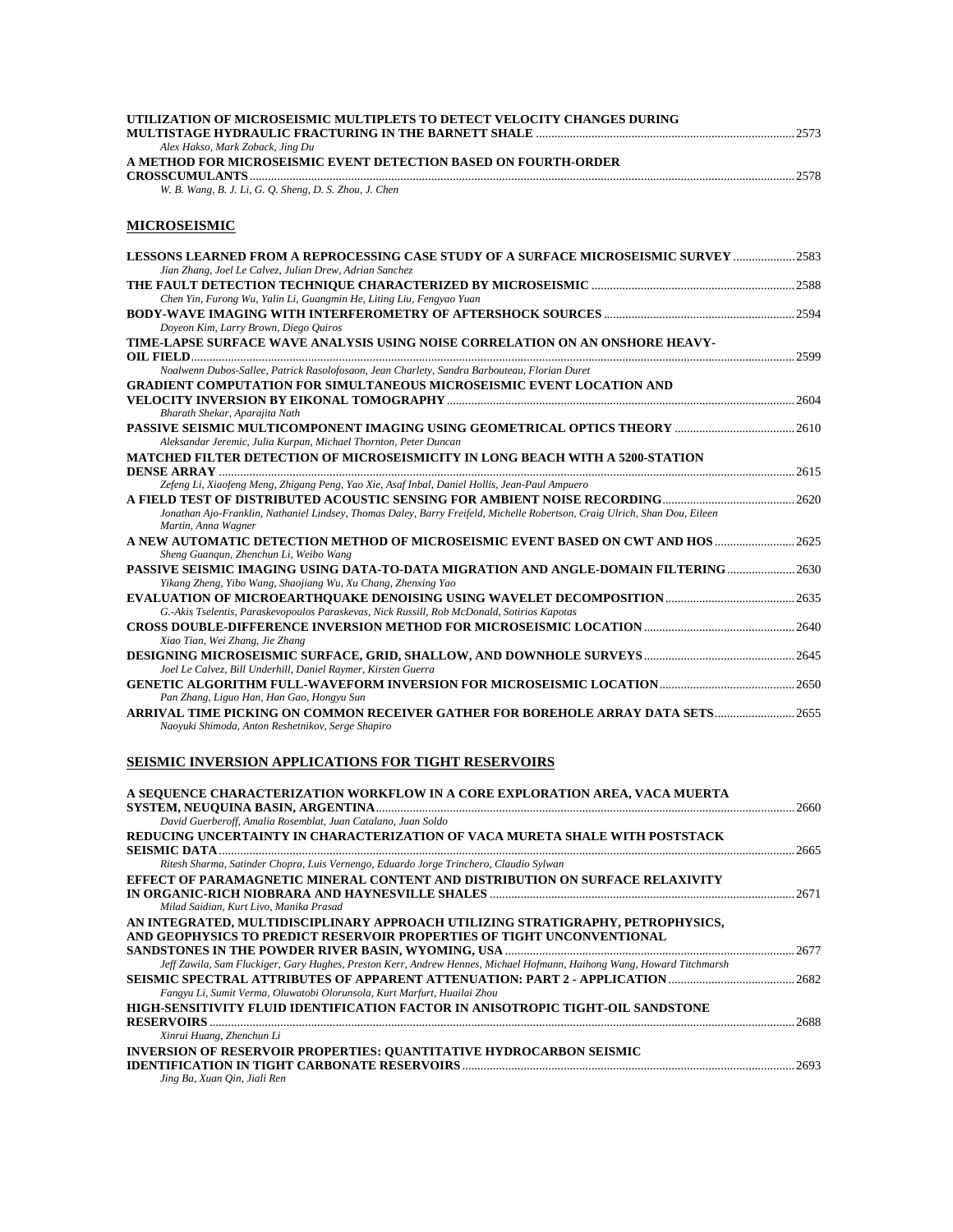| Natalia Verkhovtseva, Harris Ali, Timur Mukhtarov, Stephan Roy                                                                                                                 |  |
|--------------------------------------------------------------------------------------------------------------------------------------------------------------------------------|--|
| <b>SEISMIC INVERSION APPLICATIONS</b>                                                                                                                                          |  |
| John Pendrel                                                                                                                                                                   |  |
| <b>ESTIMATION OF DENSITY FROM SEISMIC DATA WITHOUT LONG OFFSETS: A NOVEL APPROACH 2708</b><br>Ritesh Sharma, Satinder Chopra                                                   |  |
| LITHOLOGY PREDICTION OF BURGAN FORMATION USING PRESTACK SIMULTANEOUS<br>Taiwen Chen, Osman Khaled, Maitham Ebrahim, Mohamed Hafez, Ismail Sayed Mohammed                       |  |
| <b>RESERVOIR PROPERTIES ESTIMATION FROM MARINE BROADBAND SEISMIC WITHOUT A PRIORI</b><br>Cyrille Reiser, Matthew Whaley, Tim Bird                                              |  |
| <b>MULTIATTRIBUTE ROTATION SCHEME: A TOOL FOR RESERVOIR PROPERTIES PREDICTION</b><br>Pedro Alvarez, Francisco Bolivar, Mario Di Luca, Trino Salinas                            |  |
| AN INTEGRATED SEISMIC APPROACH OF LAMINATED PORE-DOMINATED LIMESTONE<br><b>RESERVOIR PREDICTION: A CASE STUDY OF CARBONIFEROUS LIMESTONE RESERVOIR IN BLOCK</b>                |  |
| Jinjin Hao, Jing Zhang, Yajun Zhang, Tao Hao, Weiwei He, Tianfeng Xie, Liang Hong<br>APPLICATION OF SEQUENCE STRATIGRAPHY FRAMEWORK IN IMPROVING THE PRECISION OF              |  |
| Jinsong Li, Chao Wei, Xiaoyu Ma, Hao Yu<br>SEISMIC INVERSION FOR NONSTATIONARITY ENVIRONMENTS: A METHODOLOGY BENCHMARK  2738<br>Sergio Carmo, Leonardo Azevedo, Amilcar Soares |  |
|                                                                                                                                                                                |  |

### **SEISMIC INVERSION, ROCK PHYSICS AND STATISTICAL METHODS**

| FINE LITHOLOGIC RESERVOIR CHARACTERIZATION: A CASE STUDY IN THE PEARL RIVER                    |  |
|------------------------------------------------------------------------------------------------|--|
|                                                                                                |  |
| Yu Lin, Yun Ling, Xiangyu Guo, Xiaomi Zhang, Yaonan Li                                         |  |
| BAYESIAN FACIES CLASSIFICATION IN A CO <sub>2</sub> SEQUESTRATION STUDY USING STATISTICAL ROCK |  |
|                                                                                                |  |
| Wenting Wu, Erin Campbell-Stone, Fred McLaughlin, Dario Grana                                  |  |
| PROBABILISTIC PARTICLE SWARM OPTIMIZATION FOR DISCRETE PARAMETERS (PRO-DPSO)                   |  |
| HYBRIDIZED WITH MULTIPOINT GEOSTATISTICS: A NEW STOCHASTIC ALGORITHM FOR                       |  |
|                                                                                                |  |
| Jaehoon Lee, Tapan Mukerji                                                                     |  |
| INTEGRATION OF ROCK PHYSICS TEMPLATE TO IMPROVE BAYES' FACIES CLASSIFICATION 2760              |  |
| Zakir Hossain, Felix Diaz, Stefano Volterrani, Paul Constance                                  |  |
| <b>CHARACTERIZATION OF GAS-CHARGED SEDIMENTS FROM JOINT INVERSION OF OP AND OS 2765</b>        |  |
| Xiong Lei, Eugene Morgan                                                                       |  |
|                                                                                                |  |
| Matthew Josh, David Dewhurst, Michael Clennell, Mark D. Raven                                  |  |
| RESERVOIR FLUID PROPERTY DISCRIMINATION WITH AN ALTERNATIVE FLUID INDICATOR2776                |  |
| Qian Liu, Xingyao Yin                                                                          |  |
| MODELING AND ANALYSIS OF FREQUENCY-DEPENDENT SEISMIC RESPONSES BASED ON ROCK-                  |  |
|                                                                                                |  |
| Wang Lei, Jing Zhang, Zhongsheng Shi, Weiwei He                                                |  |
|                                                                                                |  |
| DIVERSE SEISMIC ATTRIBUTE APPLICATIONS                                                         |  |
|                                                                                                |  |
|                                                                                                |  |
| Parvaneh Karimi, Sergey Fomel                                                                  |  |
| PRESTACK CLASSIFICATION APPLIED TO SILICICLASTIC AND CARBONATE DEEPWATER                       |  |
|                                                                                                |  |
| Gisele Camargo, Filipe Borges, Paulo Johann, Marcio Spinola, Xuan Nam Nguyen                   |  |
| RESERVOIR ATTENUATION CHARACTERIZATION BASED ON ADAPTIVE FREQUENCY SLICE                       |  |
|                                                                                                |  |
| Yan Zhang, Xiaodong Zheng, Jiaotong Lu                                                         |  |
| THE EXTRACTION OF INSTANTANEOUS FREQUENCY FROM SEISMIC DATA VIA                                |  |
|                                                                                                |  |

*Naihao Liu, Jinghuai Gao, Qian Wang*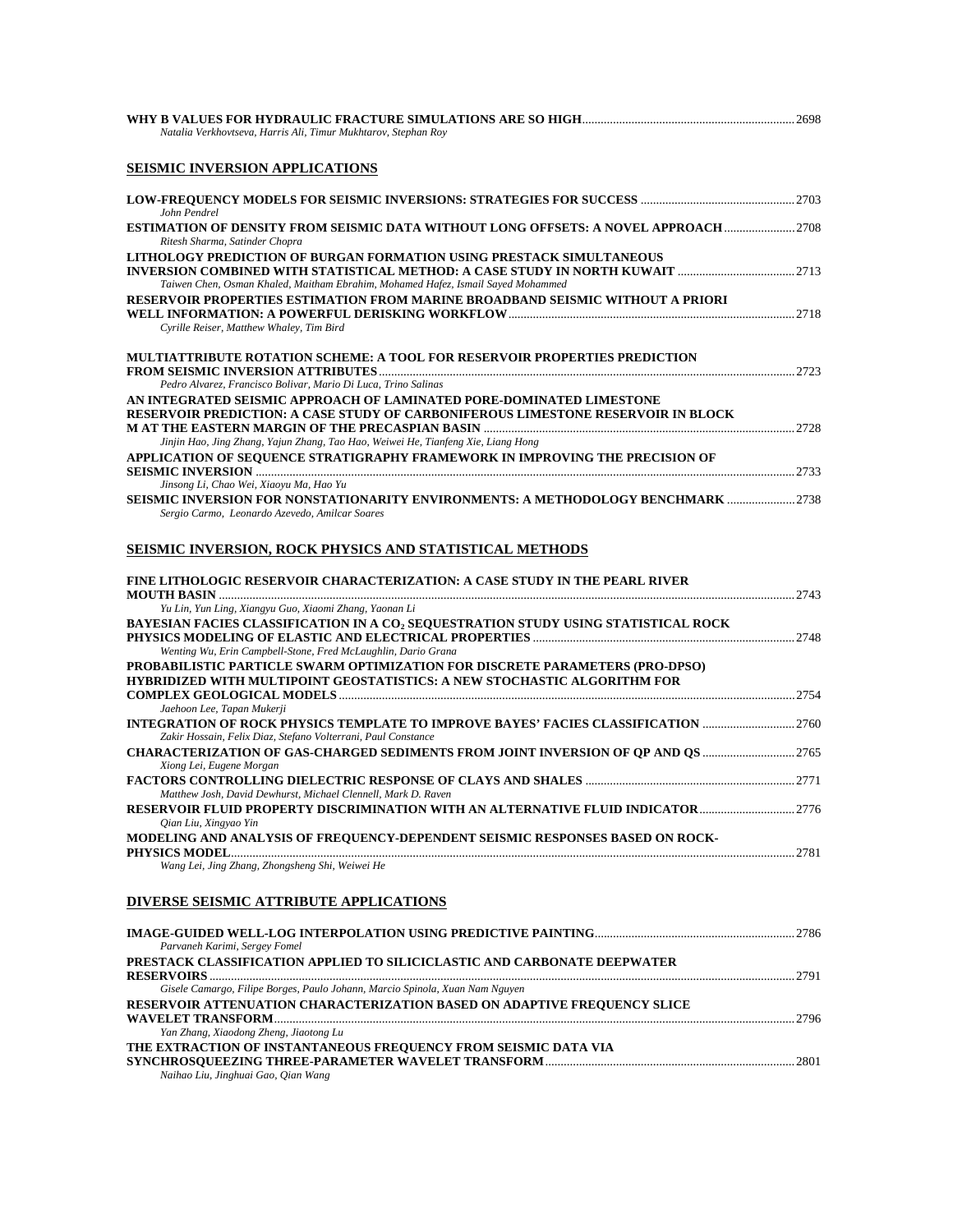| MIXTURE DENSITY NETWORK APPLIED TO RESERVOIR PARAMETER INVERSION IN BOHAI                                                                                            |       |
|----------------------------------------------------------------------------------------------------------------------------------------------------------------------|-------|
| Liping Niu, Jigiang Ma, Jianhua Geng, Donghong Zhou, Xirong Yin                                                                                                      | 2806  |
| NONLINEAR FULL-WAVEFORM INVERSION (FWI-RES) OF TIME-LAPSE SEISMIC DATA ON A                                                                                          |       |
| HIGHER-RESOLUTION GEOLOGICAL AND PETROPHYSICAL MODEL, BOOK CLIFFS (UTAH, USA)                                                                                        | 2811  |
| Runhai Feng, Stefan Luthi, Dries Gisolf, Siddharth Sharma                                                                                                            |       |
| Leonardo Azevedo, Vasily Demyanov, Amilcar Soares                                                                                                                    | .2816 |
|                                                                                                                                                                      | .2821 |
| Sam Zandong Sun, Zhengtao Liu, Yuanyin Zhang, Liwen Yu, Peifu Wang, Ning Dong                                                                                        |       |
| <b>INTEGRATION, MULTISCALING AND NEW DIRECTIONS</b>                                                                                                                  |       |
|                                                                                                                                                                      |       |
| Wolfgang Weinzierl, Lothar Schulte, Victor Aarre                                                                                                                     |       |
| REGULARIZED MULTIPARAMETER JOINT INVERSION OF SEISMIC, ELECTROMAGNETIC, AND                                                                                          |       |
|                                                                                                                                                                      | 2831  |
| Lin Liang, Aria Abubakar, Tarek Habashy                                                                                                                              |       |
|                                                                                                                                                                      | 2837  |
| Robert Will, Robert Balch, George Elkaseeh, Reid Grigg, Ashley Hutton, Paige Czoski<br>TIME-LAPSE THREE-DIMENSIONAL ELECTROMAGNETIC INVERSION OF GROWTH-IMPEDED SAGD |       |
|                                                                                                                                                                      | 2842  |
| Sarah Devriese, Douglas Oldenburg                                                                                                                                    |       |
| <b>CROSSWELL ELECTROMAGNETIC INDUCTION BETWEEN TWO WIDELY SPACED HORIZONTAL</b>                                                                                      |       |
| WELLS: COILED-TUBING CONVEYED DATA COLLECTION AND 3D INVERSION FROM A                                                                                                |       |
|                                                                                                                                                                      | 2848  |
| Alberto F. Marsala, Stig Lyngra, Muhammad Safdar, Ping Zhang, Michael Wilt                                                                                           |       |
| WELL PERFORMANCE PREDICTIONS FROM GEOLOGIC, PETROPHYSICAL, AND COMPLETIONS-<br>RELATED PARAMETERS USING GENERATIVE TOPOGRAPHIC MAPPING: A FIELD CASE STUDY           | .2853 |
| Atish Roy, Tao Zhao, Deepak Devegowda, Vikram Jayaram                                                                                                                |       |
| VALUE OF INFORMATION ANALYSIS OF GEOPHYSICAL DATA FOR SPATIAL DECISION                                                                                               |       |
|                                                                                                                                                                      | 2858  |
| Jo Eidsvik, Tapan Mukerji, Geetartha Dutta, Debarun Bhattacharjya                                                                                                    |       |
| RESERVOIR CHARACTERIZATION FOR IMPROVED FRACTURE MODELING AND MICROSEISMIC                                                                                           |       |
|                                                                                                                                                                      | 2863  |
| Drew Chorney, Shawn Maxwell                                                                                                                                          |       |

### **SPECTRAL DECOMPOSITION AND INVERSION APPLICATIONS**

| Rui Zhang, Bo Zhang                                                                |      |
|------------------------------------------------------------------------------------|------|
| THE APPLICATION OF INSTANTANEOUS FREQUENCY IN TIGHT OIL EXPLORATION: PREDICTING    |      |
|                                                                                    |      |
| Guibao Liu                                                                         |      |
| A RESERVOIR CHARACTERIZATION METHOD BASED ON THE HIGH-DENSITY SETS OF              |      |
|                                                                                    |      |
| Dehai Oin, Jiangfeng Zheng                                                         |      |
| LITHOLOGICAL BOUNDARY IDENTIFICATION AND CHARACTERIZATION TECHNIQUES BASED ON      |      |
|                                                                                    |      |
| Jun Wang, Zhongqiao Zhang, Deving Wang, Haibo Yu, Zhenyu Ly                        |      |
|                                                                                    |      |
| Dong Li, Fanchang Zhang                                                            |      |
| APPLICATION OF THREE-STEP FRACTURE SYSTEM IDENTIFICATION TECHNOLOGY TO COMPLEX     |      |
|                                                                                    | 2891 |
| Yu Xiong, Cai Li, Fugiang Li                                                       |      |
| <b>CHARACTERIZATION METHOD OF TIGHT DOLOMITIC RESERVOIR OF FENGCHENG FORMATION</b> |      |
|                                                                                    |      |
| Guoyin Zhang, Zhizhang Wang, Yanan Sun, Yangkang Chen                              |      |
| ABSORPTION ATTENUATION PARAMETERS EXTRACTION BASED ON THE MODIFIED                 |      |
|                                                                                    | 2901 |
| Wenjun Cao, Huazhong Wang, Zhenchun Li                                             |      |
|                                                                                    |      |

### **ROCK PHYSICS AND FRACTURE APPLICATIONS**

| Jiao Xue, Cheng Cai, Hanming Gu, Zhiyuan Gu |  |
|---------------------------------------------|--|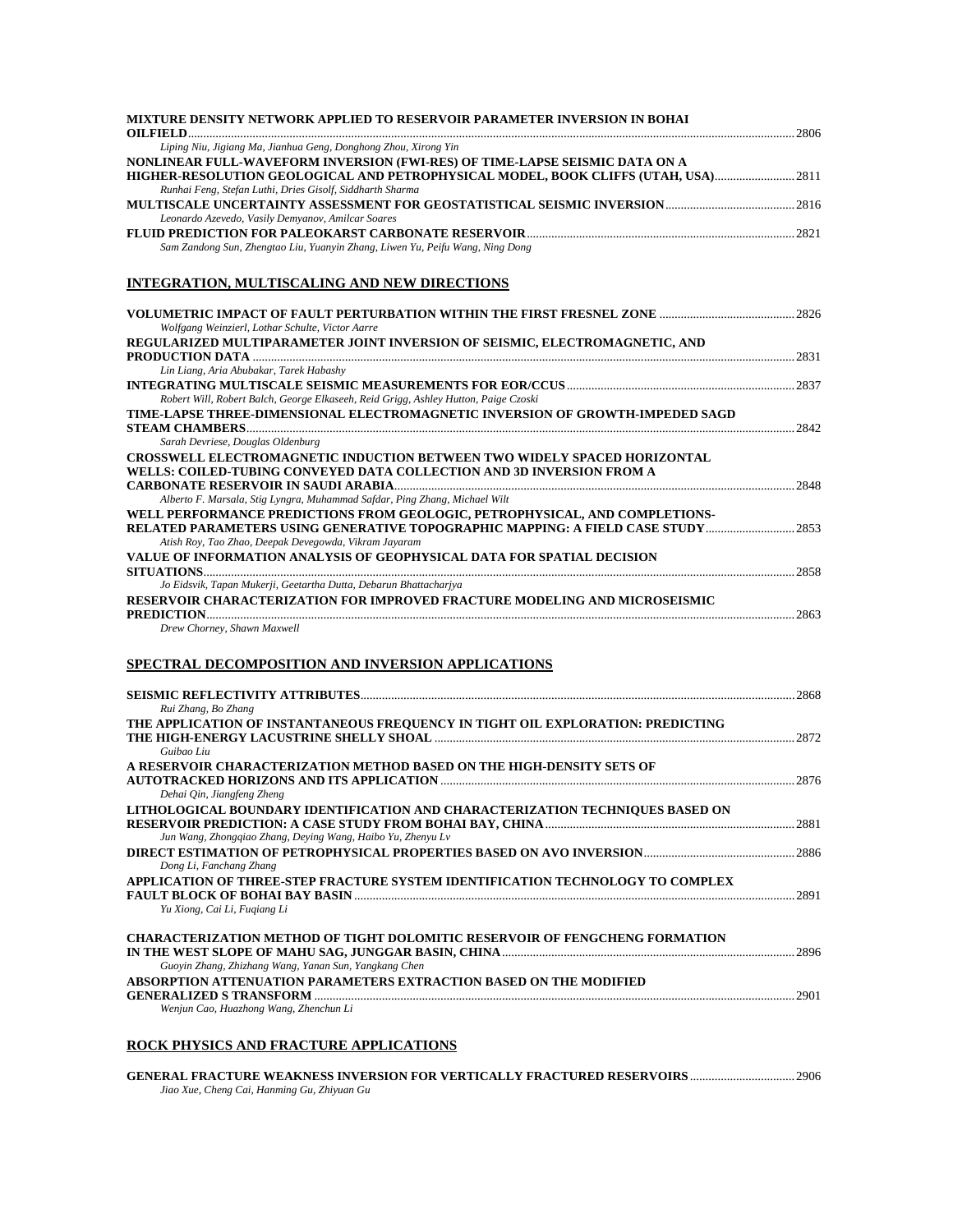| <b>ESTIMATION OF FRACTURE WEAKNESSES AND FLUID INDICATOR FROM 3D SEISMIC DATA IN HTI</b> | 2911   |
|------------------------------------------------------------------------------------------|--------|
| Anthony Barone, Mrinal K. Sen                                                            |        |
| <b>COMPARISON OF HTI AND ORTHORHOMBIC METHODS FOR DETERMINING FRACTURE DENSITY</b>       |        |
|                                                                                          | -2916  |
| Anthony Barone, Mrinal Sen                                                               |        |
| <b>COMBINING ROCK PHYSICS WITH SEISMIC PRESTACK INVERSION FOR RESERVOIR PREDICTION:</b>  |        |
|                                                                                          | 2921   |
| Jigiang Ma, Luanxiao Zhao, Jianhua Geng, Donghong Zhou                                   |        |
| A MULTIDISCIPLINARY APPROACH FOR CHARACTERIZATION OF GREEN RIVER AND IRATI               |        |
|                                                                                          | 2926   |
| Malleswar Yenugu                                                                         |        |
| <b>BAYESIAN ROCK-PHYSICS INVERSION OF ACOUSTIC AND ELECTRICAL PROPERTIES FOR ROCK-</b>   |        |
|                                                                                          | 2931   |
| Xiaozheng Lang, Dario Grana                                                              |        |
|                                                                                          | - 2936 |
| Xumin Liu, Handong Huang, Yanchao Wang, Sheng Zhang                                      |        |
| STABLE NONLINEAR PREDICTIVE OPERATOR BASED ON NEURAL NETWORK, GENETIC                    |        |
|                                                                                          | 2941   |
| Alexander Kobrunov, Ivan Priezzhev                                                       |        |
|                                                                                          |        |

### **ATTRIBUTE UPDATES FOR SEISMIC INTERPRETATION**

| THE APPLICATION OF HIGH-PRECISION ATTRIBUTES ANALYSIS TECHNOLOGY FOR SANDBODY    |       |
|----------------------------------------------------------------------------------|-------|
| Haiyan Yin, Xiudi Jiang, Bin Weng, Shuyun Sang, Jinglei Yang                     | 2947  |
| <b>BROADBAND SEISMIC DATA-BASED PRESTACK CARBONATE RESERVOIR PREDICTION</b>      |       |
|                                                                                  | 2952  |
| Yuelong Yue, Hongtao Chen, Feng Yang, Bingling Li, Wentao Wang, Fanping Zeng     |       |
| Satinder Chopra, Kurt Marfurt                                                    |       |
| CAN WE USE WAVELET PHASE CHANGE DUE TO ATTENUATION FOR HYDROCARBON               |       |
| DETECTION?                                                                       | -2962 |
| Li Han, Chuncheng Liu, Sanyi Yuan                                                |       |
| DETECTION OF STRIKE-SLIP FAULTS AND FRACTURE ZONES BASED ON WIDE-AZIMUTH SEISMIC |       |
| DATA                                                                             | 2967  |
| Jianguo Yan, Oing Zhou, Liliang Huang                                            |       |
| LINKING RATE OF PENETRATION TO SEISMIC ATTRIBUTES AND MECHANICAL PROPERTIES IN   |       |
|                                                                                  | 2972  |
| Xuan Qi, Matthew Pranter, Kurt Marfurt, Joseph Snyder                            |       |
|                                                                                  |       |
| Carlos Alexandre Da Costa, Alok Soni, Dirk Verschuur                             |       |
| THE IMPACT OF ARCHIE'S PARAMETERS IN THE CALCULATION OF WATER SATURATION FOR     |       |
| Leandro Melani, Alexandre Vidal, Ivan Mingireanov Filho, Frederico Schuab        | 2984  |

### **PORO-PERM AND WETTABILITY**

| STRESS-DEPENDENT PERMEABILITY VERSUS STIFF AND COMPLIANT POROSITY: THEORY AND<br><b>EXPERIMENTS</b>                                                                                                                 | 2990  |
|---------------------------------------------------------------------------------------------------------------------------------------------------------------------------------------------------------------------|-------|
| Serge Shapiro, R. Niemann, G. P. Khizhniak, P. Yu. Ilyushin, V. V. Plotnikov, S. V. Galkin                                                                                                                          |       |
| AN INTEGRATED APPROACH TO QUANTIFY THE GEOLOGICAL CONTROL OF CARBONATE PORE                                                                                                                                         | 2995  |
| Oifei Huang, Yuefeng Sun<br>3D EXPERIMENTAL INVESTIGATION OF VELOCITY-PERMEABILITY CONTROLLING FACTORS IN                                                                                                           | 3000  |
| Nathaly Archilha, Roseane Missagia, Marco Ceia, Irineu Lima Neto, Peter Lee, David Eastwood, Cathy Hollis, Samuel McDonald<br><b>ESTIMATION OF PERMEABILITY AND VISCOELASTIC PROPERTIES OF SHALE BY THREE-POINT</b> |       |
| <b>BENDING TEST </b><br>Junxin Guo                                                                                                                                                                                  | 3005  |
| Nicolas Barbosa, J. German Rubino, Eva Caspari, Klaus Hilliger                                                                                                                                                      |       |
| Nattavadee Srisutthiyakorn, Gerald Mavko                                                                                                                                                                            | -3015 |
| Morten Sorensen, Ida Fabricius                                                                                                                                                                                      |       |
| WETTABILITY AND A "WET GASSMANN" MODEL FOR FLUID SUBSTITUTION IN ROCK PHYSICS 3025<br>Giorgos Papageorgiou                                                                                                          |       |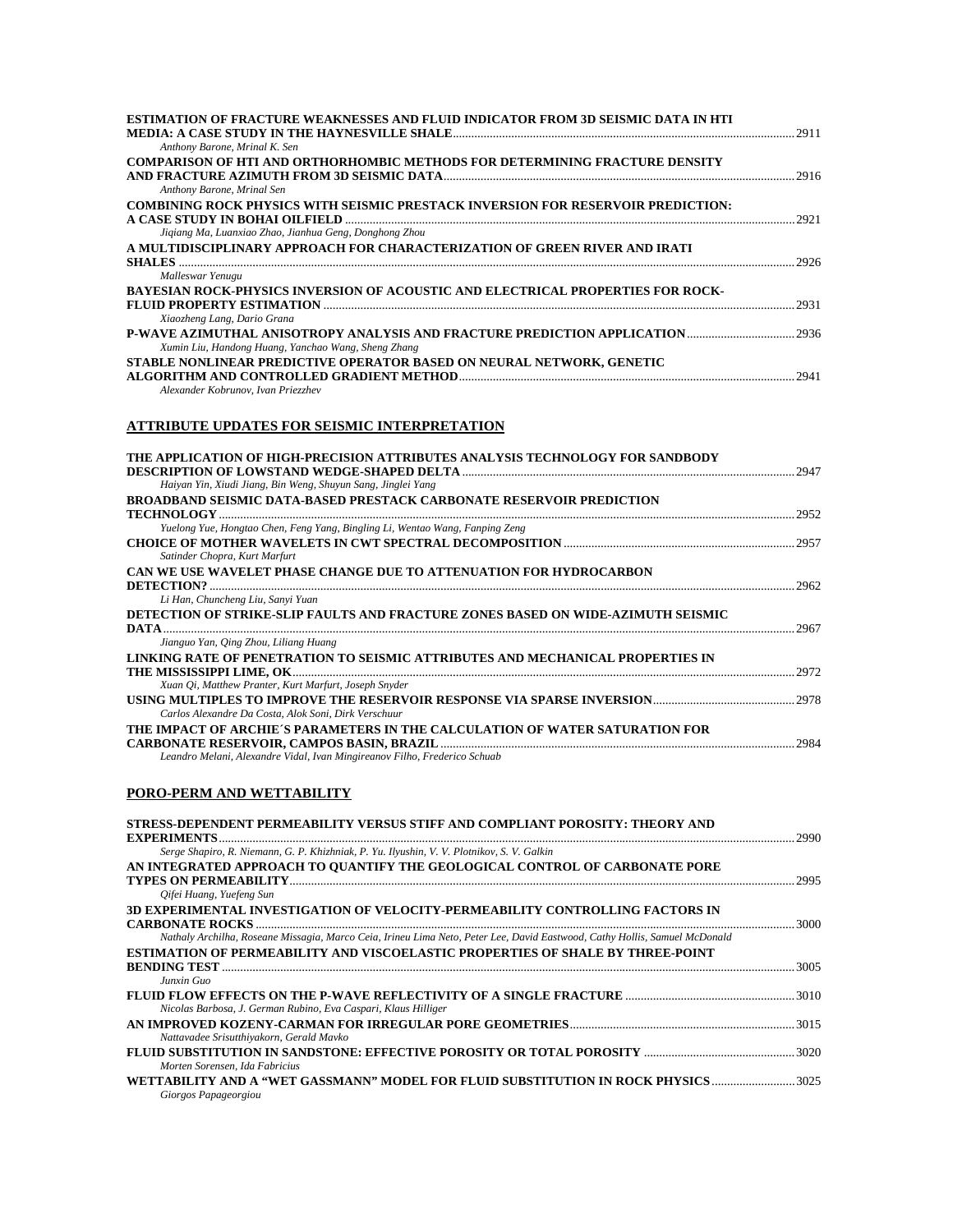### **SHALES MEASURED AND MODELED**

| <b>ROCK PHYSICS DIAGNOSTICS AND MODELING FOR SHALE GAS FORMATION</b>                                                    |  |
|-------------------------------------------------------------------------------------------------------------------------|--|
| Gang Yu, Yusheng Zhang, Ximing Wang, Paola Newton, Ilgar Azizov                                                         |  |
| <b>ROCK PHYSICS OF THE EAGLE FORD SHALE</b> <i>manufacture and manufacture manufacture manufacture manufacture 3036</i> |  |
| Colin Sayers, Kevin Fisher, John Walsh                                                                                  |  |
| MODELING THE ANISOTROPIC ELASTIC PROPERTY OF THE EAGLE FORD SHALE WITH COMPLEX                                          |  |
|                                                                                                                         |  |
| Qi Ren, Kyle Spikes                                                                                                     |  |
| PORE ASPECT-RATIO INVERSION AND CLAY LAMINATION EVALUATION BASED ON A SHALE                                             |  |
|                                                                                                                         |  |
| Keran Qian, Feng Zhang, Xiangyang Li, Hui Zhang                                                                         |  |
| JOINT ESTIMATION OF ACOUSTIC PROPERTIES, CREEP, AND STRESS RELAXATION IN ORGANIC-                                       |  |
|                                                                                                                         |  |
| Nishank Saxena, Gerald Mavko, Mark Zoback, Ronny Hofmann, Neil Braunsdorf                                               |  |
| POROVISCOELASTIC BEHAVIORS OF THE SHALE SAMPLE IN THE THREE-POINT BENDING TEST 3058                                     |  |
| Junxin Guo                                                                                                              |  |
| <b>COMPARISON OF ANHYDROUS TO HYDROUS PYROLYSIS EFFECTS ON OIL SHALE CORE SAMPLES</b>                                   |  |
|                                                                                                                         |  |
| James Gayer, Manika Prasad, Mike Batzle                                                                                 |  |
| PYROLYSIS-INDUCED EVOLUTION OF THE ELASTIC AND TRANSPORT PROPERTIES OF THE                                              |  |
|                                                                                                                         |  |
| Adam M. Allan, Anthony C. Clark, Tiziana Vanorio                                                                        |  |
| ATTENUATION, DISPERSION, AND SALT EXPERIMENTS                                                                           |  |
|                                                                                                                         |  |
| Ligin Sang, Yuefeng Sun, Sandra Vega, Mohammed Ali                                                                      |  |
| <b>LABORATORY MEASUREMENTS OF SEISMIC WAVE ATTENUATION IN BEREA SANDSTONE AS A</b>                                      |  |
|                                                                                                                         |  |
| Samuel Chapman, Nicola Tisato, Beatriz Quintal, Klaus Holliger                                                          |  |
| A LABORATORY STUDY OF ATTENUATION AND DISPERSION EFFECTS IN GLYCEROL-SATURATED                                          |  |
|                                                                                                                         |  |
| Vassili Mikhaltsevitch, Maxim Lebedev, Boris Gurevich                                                                   |  |
| LABORATORY MEASUREMENT OF DISPERSION AND ATTENUATION IN THE SEISMIC FREQUENCY  3090                                     |  |
| Qi Huang, De-Hua Han, Hui Li                                                                                            |  |
| ELASTIC PROPERTIES OF ROCK SALT: LAB MEASUREMENTS AND WELL LOG ANALYSIS IN THE                                          |  |
|                                                                                                                         |  |
| Jingjing Zong, Robert Stewart, Nikolay Dyaur, Micheal Myers                                                             |  |
| ELASTIC PROPERTIES OF 3D-PRINTED PHYSICAL MODELS: FLUID SUBSTITUTION OBSERVATIONS                                       |  |
|                                                                                                                         |  |
| Long Huang, Nikolay Dyaur, Robert Stewart                                                                               |  |
| THE DETERMINATION OF RESERVOIR POROELASTIC PROPERTIES FROM OSCILLATING PORE                                             |  |
| Azar Hasanov, Michael Batzle, Manika Prasad                                                                             |  |
|                                                                                                                         |  |
| LABORATORY-BASED SEISMIC ATTENUATION IN FONTAINEBLEAU SANDSTONE: EVIDENCE OF                                            |  |
| Shankar Subramaniyan, Claudio Madonna, Beatriz Quintal, Erik Saenger                                                    |  |

### **HEAVY OILS, CO2, HYDRATES**

| MONITORING THE EFFECTS OF CO <sub>2</sub> INJECTION ON CARBONATE-CEMENTED SANDSTONES WITH                                   |         |
|-----------------------------------------------------------------------------------------------------------------------------|---------|
|                                                                                                                             | 3116    |
| Ludmila Adam, Jackson Macfarlane, Kasper Van Wijk, Jeffrey Shragge, Karen Higgs                                             |         |
| ARE SEISMIC VELOCITY TIME-LAPSE CHANGES DUE TO FLUID SUBSTITUTION OR MATRIX                                                 |         |
| DISSOLUTION?: A CARBON-DIOXIDE SEQUESTRATION STUDY AT POHOKURA FIELD, NEW                                                   |         |
|                                                                                                                             | 3123    |
| Cheng Yii Sim, Ludmila Adam                                                                                                 |         |
| THE SPECTRAL COMPLEX ELECTRICAL CONDUCTIVITY OF THE THREE-PHASE SYSTEM                                                      |         |
|                                                                                                                             |         |
| Jana Börner, Volker Herdegen, Jens-Uwe Repke, Klaus Spitzer                                                                 |         |
| MICROSTRUCTURE OF HYDRATE-BEARING SEDIMENTS AND DETERMINATION OF P-WAVE                                                     |         |
|                                                                                                                             |         |
| Kathleen Sell, Faisal Khan, Michael Kersten, Frieder Enzmann, Marwen Chaouachi, Andrzej Falenty, Werner Kuhs, Erik Saenger, |         |
| Jens-Oliver Schwarz                                                                                                         |         |
|                                                                                                                             | $-3140$ |
| Mandy Schindler, Manika Prasad, Michael Batzle                                                                              |         |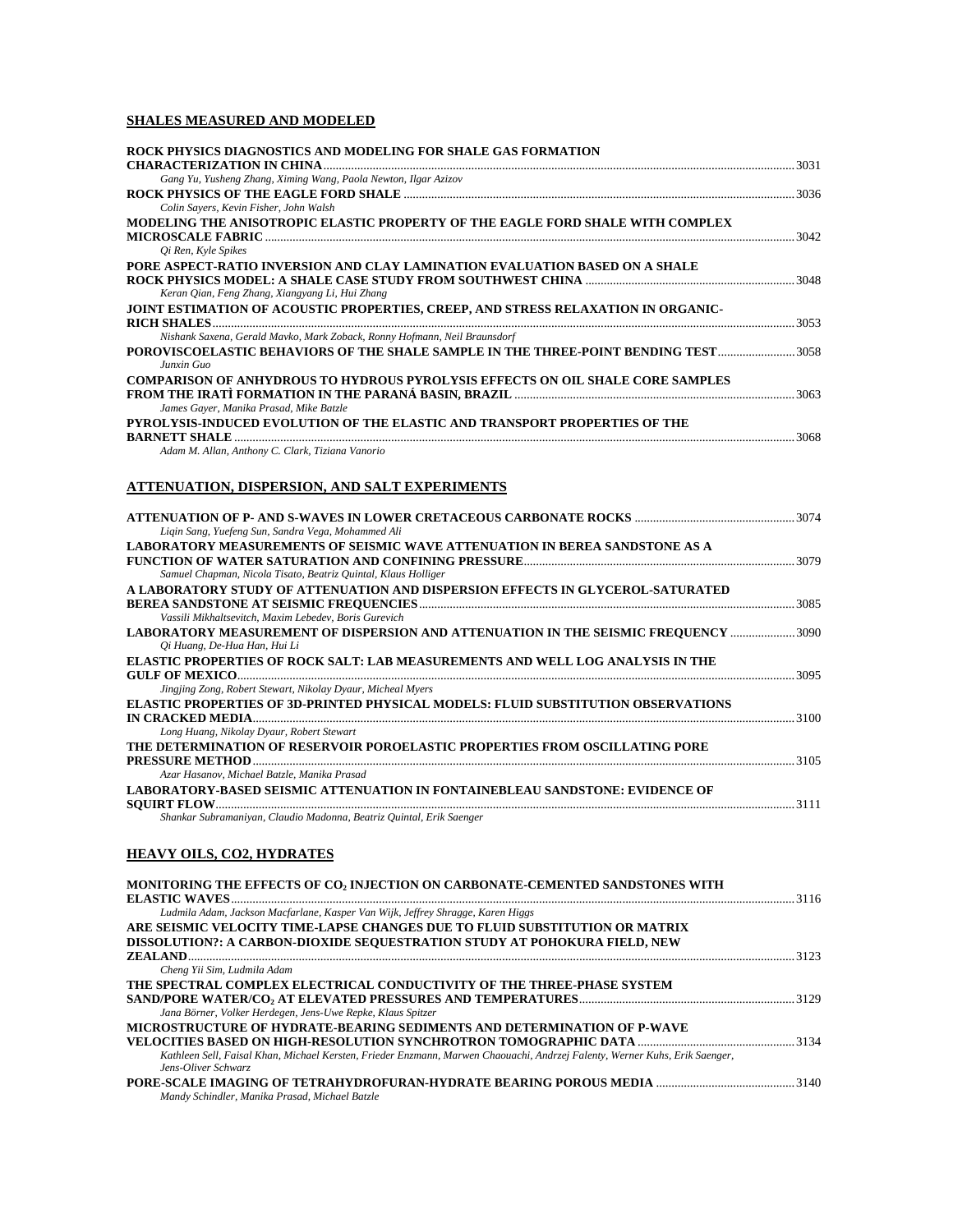| DIRECT LABORATORY MEASUREMENT ON SOLID AND FLUID IN HEAVY OIL SANDS ROCK AND ITS   |      |
|------------------------------------------------------------------------------------|------|
|                                                                                    | 3146 |
| Hui Li, De-Hua Han, Min Sun, Luanxiao Zhao                                         |      |
|                                                                                    |      |
| Hemin Yuan, De-Hua Han, Weimin Zhang                                               |      |
| <b>EXPERIMENTAL RESEARCH ON VELOCITY AND DENSITY PROPERTIES OF HEAVY OIL MIXED</b> |      |
|                                                                                    | 3156 |
| De-Hua Han, Min Sun                                                                |      |

### **NUMERICAL AND THEORETICAL ROCK PROPERTY INSIGHTS**

| Madhumita Sengupta, Keith Katahara, Nat Smith, Mark Kittridge, Jean-Pierre Blangy |  |
|-----------------------------------------------------------------------------------|--|
|                                                                                   |  |
| Erik Saenger                                                                      |  |
| SEISMIC ANISOTROPY AND APPARENT SYMMETRY FROM BASIN AND STRESS HISTORY            |  |
|                                                                                   |  |
| Ran Bachrach, David Thanoon, Liubov Mulisheva                                     |  |
|                                                                                   |  |
| Malleswar Yenugu                                                                  |  |
|                                                                                   |  |
| Gary Margrave                                                                     |  |
|                                                                                   |  |
| Morten Sorensen, Ida Fabricius                                                    |  |
| DIGITAL MICROSCOPIC AND MACROSCOPIC ROCK FAILURE: APPLICATION OF A STAGGERED      |  |
|                                                                                   |  |
| Junichi Takekawa, Hitoshi Mikada                                                  |  |
|                                                                                   |  |
|                                                                                   |  |

*Wei Liu, Zhen Cui, Siyuan Cao* 

### **FRACTURED MEDIA AND STRESS MODELS**

| Valeri Korneev, Gennady Goloshubin                                                    |      |
|---------------------------------------------------------------------------------------|------|
| <b>LABORATORY EVIDENCE FOR KRAUKLIS WAVE RESONANCE IN A FRACTURE AND IMPLICATIONS</b> |      |
|                                                                                       | 3209 |
| Pei-Ju Rita Shih, Marcel Frehner                                                      |      |
| THE ROLE OF FLUID VISCOSITY IN HYDRAULIC FRACTURING IN NATURALLY FRACTURED ROCK3214   |      |
| Masaya Nagaso, Hitoshi Mikada, Junichi Takekawa                                       |      |

### **VOLUME 5**

| SEISMIC ANISOTROPY IN FRACTURED LOW-PERMEABILITY FORMATIONS: THE EFFECTS OF              |      |
|------------------------------------------------------------------------------------------|------|
|                                                                                          | 3219 |
| J. Rubino, Eva Caspari, Marco Milani, Klaus Holliger, Tobias Mueller                     |      |
| A SIMPLE HYDRO-MECHANICAL APPROACH TO SIMULATE SOUIRT-TYPE FLOW AT ANY SCALE 3224        |      |
| Beatriz Quintal, J. Germán Rubino, Eva Caspari, Klaus Holliger                           |      |
| STRESS-DEPENDENCE OF ELASTIC PROPERTIES OF ROCK CONTAINING FINITE CRACKS WITH            |      |
|                                                                                          | 3229 |
| Stanislav Glubokovskikh, Maxim Lebedev, Vassili Mikhaltsevitch, Boris Gurevich           |      |
|                                                                                          |      |
| Liwen Yu, Sam Zandong Sun, Zhishui Liu, Yiming Ma, Rong Rong, Wenkui Yang, Ning Dong     |      |
| <b>EXTENDING THE EFFECTIVE STRESS RELATION TO INCORPORATE ELECTROSTATIC EFFECTS 3239</b> |      |
| Anders Nermoen, Reidar Inge Korsnes, Merete Vadla Madland, Ida Lykke Fabricius           |      |

### **ANALYSIS OF HETEROGENEOUS ROCKS**

| Michelle Ellis, Rolf Ackermann, Paola Newton, Robert Keirstead, Lucy Macgregor, Hung-Wen Tseng, Alberto Rusic, Slim |      |
|---------------------------------------------------------------------------------------------------------------------|------|
| Bouchrara, Amanda Geck Alvarez, Yijie Zhou                                                                          |      |
| FLUID SUBSTITUTION BASED ON FLUID FACTOR ANALYSIS AND PATCHY SATURATION MODEL IN                                    |      |
|                                                                                                                     |      |
| Minghua Xu, Yijia Wu, Xiaojun Xiong, Lei Wu                                                                         |      |
| SEISMIC WAVE ATTENUATION IN ROCKS SATURATED WITH BUBBLY LIQUIDS: EXPERIMENTS                                        |      |
|                                                                                                                     | 3254 |
| Nicola Tisato, Oi Zhao, Giovanni Grasselli, Samuel Chapman, Beatriz Ouintal                                         |      |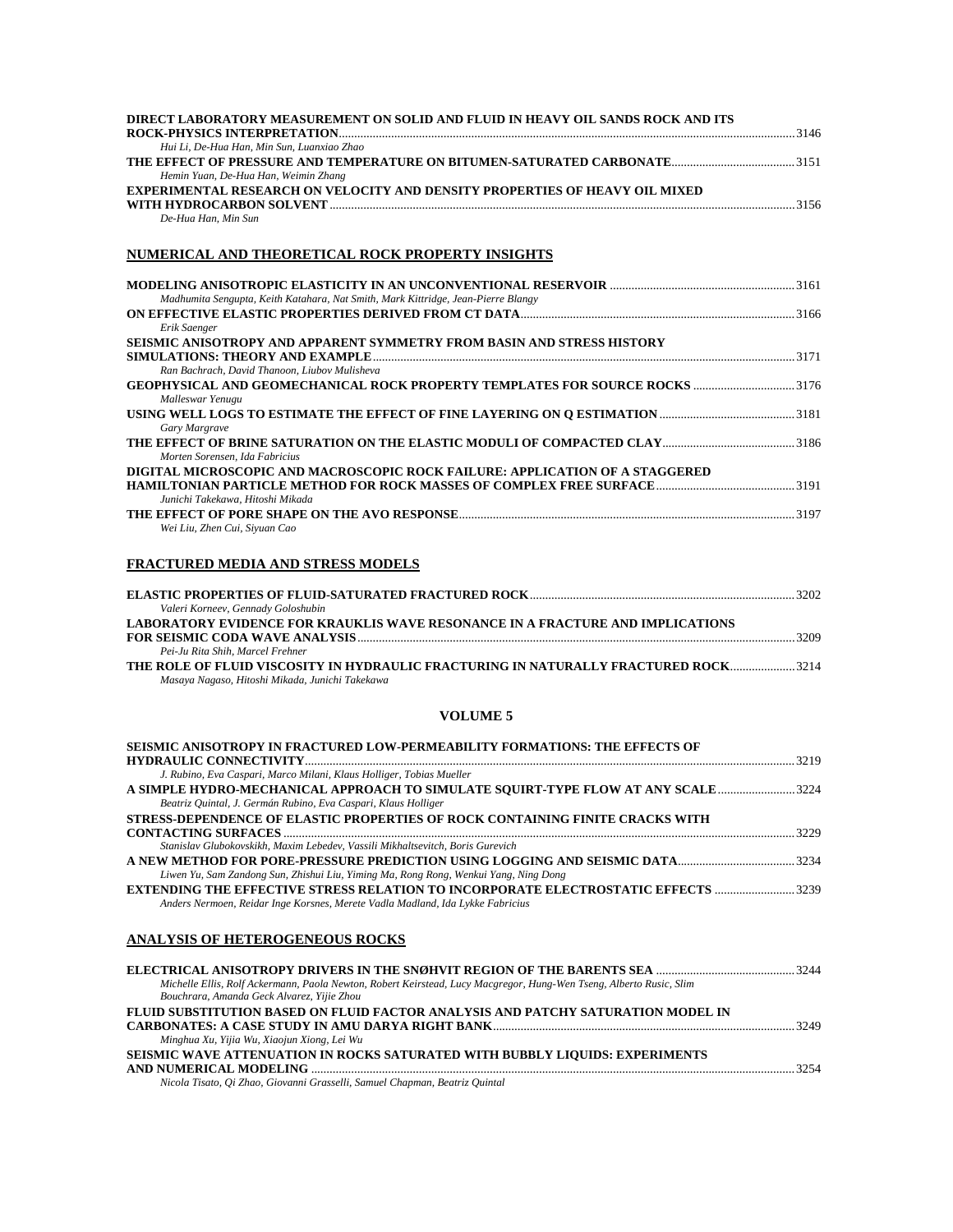| <b>PARTIAL GAS SATURATION EFFECTS ON P-WAVE ANISOTROPY IN POROUS ROCK WITH ALIGNED</b> |  |
|----------------------------------------------------------------------------------------|--|
|                                                                                        |  |
| Kelvin Amalokwu, Timothy Minshull, Angus Best, Mark Chapman, Xiang-Yang Li             |  |
| THE CHARACTERISTIC OF THE SCATTERING SEISMIC WAVE IN RANDOM INHOMOGENEOUS              |  |
|                                                                                        |  |
| Xiangcui Meng, Shangxu Wang, Genyang Tang, Chunmei Luo                                 |  |
|                                                                                        |  |
| Kefei Lu, Evgeny Chesnokov                                                             |  |
| INVESTIGATION OF PETROPHYSICAL PROPERTIES AND ULTRASONIC P-AND S-WAVE                  |  |
|                                                                                        |  |
| Nimisha Vedanti, K. J. P. Lakshmi, Satyajit Dutta, Ajay Malkoti, Om Pandey             |  |
| HETEROGENEITIES IN THE ELASTIC PROPERTIES OF MICROPOROUS CARBONATE ROCKS AT THE        |  |
|                                                                                        |  |
| Stephanie Vialle, Maxim Lebedev                                                        |  |

### **MODELING POROUS ROCKS**

| ROCK-PHYSICS-GUIDED VELOCITY MODELING IN CONJUNCTION WITH TOMOGRAPHY AND FWI                            |       |
|---------------------------------------------------------------------------------------------------------|-------|
| <b>FOR IMAGING.</b>                                                                                     | 3285  |
| Yangjun Liu, Nader Dutta, Mrigesh Parashar, Denes Vigh, Jerry Kapoor                                    |       |
| LOCALLY CALIBRATED ELASTIC MIXING LAWS FOR ORGANIC-RICH SHALES USING A HYBRID                           |       |
| GLOBAL-OPTIMIZATION METHODOLOGY: APPLICATIONS FOR SONIC LOG ESTIMATION AND                              |       |
|                                                                                                         | 3290  |
| Antonio Sierra, Somanath Misra, Mauricio Florez, Abhishek Bansal                                        |       |
|                                                                                                         | 3295  |
| Juan-Mauricio Florez-Nino, Stanislav Kuzmin                                                             |       |
| AN EXPONENTIAL MODEL TO CORRELATE DRY BULK MODULUS AND POROSITY IN                                      |       |
| <b>GRAINSTONES</b>                                                                                      | 3300  |
| Marco Ceia, Roseane Missagia, Irineu Lima Neto, Nathaly Archilha, Grazielle Oliveira, Lorena Figueiredo |       |
|                                                                                                         |       |
| Hongbing Li, Jiajia Zhang, Yumei Shi                                                                    |       |
|                                                                                                         |       |
| Jiajia Zhang, Guangzhi Zhang, Feng He, Hongbing Li                                                      |       |
| EFFECT OF MICROSCALE ANISOTROPY ON SOLID SUBSTITUTION IN MACROSCALE ISOTROPIC                           |       |
| <b>COMPOSITES</b>                                                                                       | 3316  |
| Priyanka Dutta, Gerald Mavko                                                                            |       |
|                                                                                                         | -3321 |
| Sabrina Aliyeva, Gerald Mavko                                                                           |       |
|                                                                                                         |       |

### **FOCUS ON THE MIDDLE EAST**

| Pradyumna Dutta, Khaled Al-Mutairi, Prashant Bansal, Stefano Cespa, Sara Del Conte                                   |      |
|----------------------------------------------------------------------------------------------------------------------|------|
| SUBCIRCULAR SEISMIC ANOMALIES OF THE TRIASSIC-PALEOZOIC SEQUENCES AND THEIR                                          |      |
| PROBABLE LINKAGE TO DEEP-SEATED HORMUZ SALT PILLOWS IN UMM GUDAIR AREA, SOUTH                                        |      |
| KUWAIT.                                                                                                              | 3331 |
| Raju Arasu, Abdulaziz Ali                                                                                            |      |
| TRIASSIC HYDROCARBON POTENTIAL IN THE EASTERN MEDITERRANEAN REGION, LEBANON3336                                      |      |
| Maria Velasco, Horace Snyder, Mohammed Kidwai                                                                        |      |
| SPECTRAL DECOMPOSITION, A ROBUST TOOL FOR CARBONATE EXPLORATION: A CASE STUDY                                        |      |
|                                                                                                                      |      |
| Lin Ye, Singh Sunil Kumar, Nath Prabir Kumar, Al-Ajmi Afra Saleh, Badruzzaman Khan, Eman Al-Shehri                   |      |
| MAPPING THE QADEMAH FAULT WITH TRAVELTIME, SURFACE-WAVE, AND RESISTIVITY                                             |      |
|                                                                                                                      | 3347 |
| Sherif Hanafy                                                                                                        |      |
| <b>FAULT PLANE GEOMORPHOLOGY AND STRUCTURAL ANALYSIS OF A MIDDLE EASTERN</b>                                         |      |
|                                                                                                                      | 3352 |
| William Bailey, John Pigott                                                                                          |      |
| INTEGRATED SEISMIC ATTRIBUTE ANALYSIS TO CHARACTERIZE THE UPPER CRETACEOUS                                           |      |
|                                                                                                                      |      |
| Anjaneyulu Singayarapu, Sunil Kumar Singh, Bibhuti Borgohain, Abdulaziz Husan Al-Busairi, Mrinmoy Roy, Afrah Al-Ajmi |      |
|                                                                                                                      |      |

### **RECENT ADVANCES**

|                                                                        | 3362 |
|------------------------------------------------------------------------|------|
| Adel Khalil, Henning Hoeber, Arash Jafargandomi, Sylvain De Pierrepont |      |
|                                                                        |      |
| Arthur Weglein                                                         |      |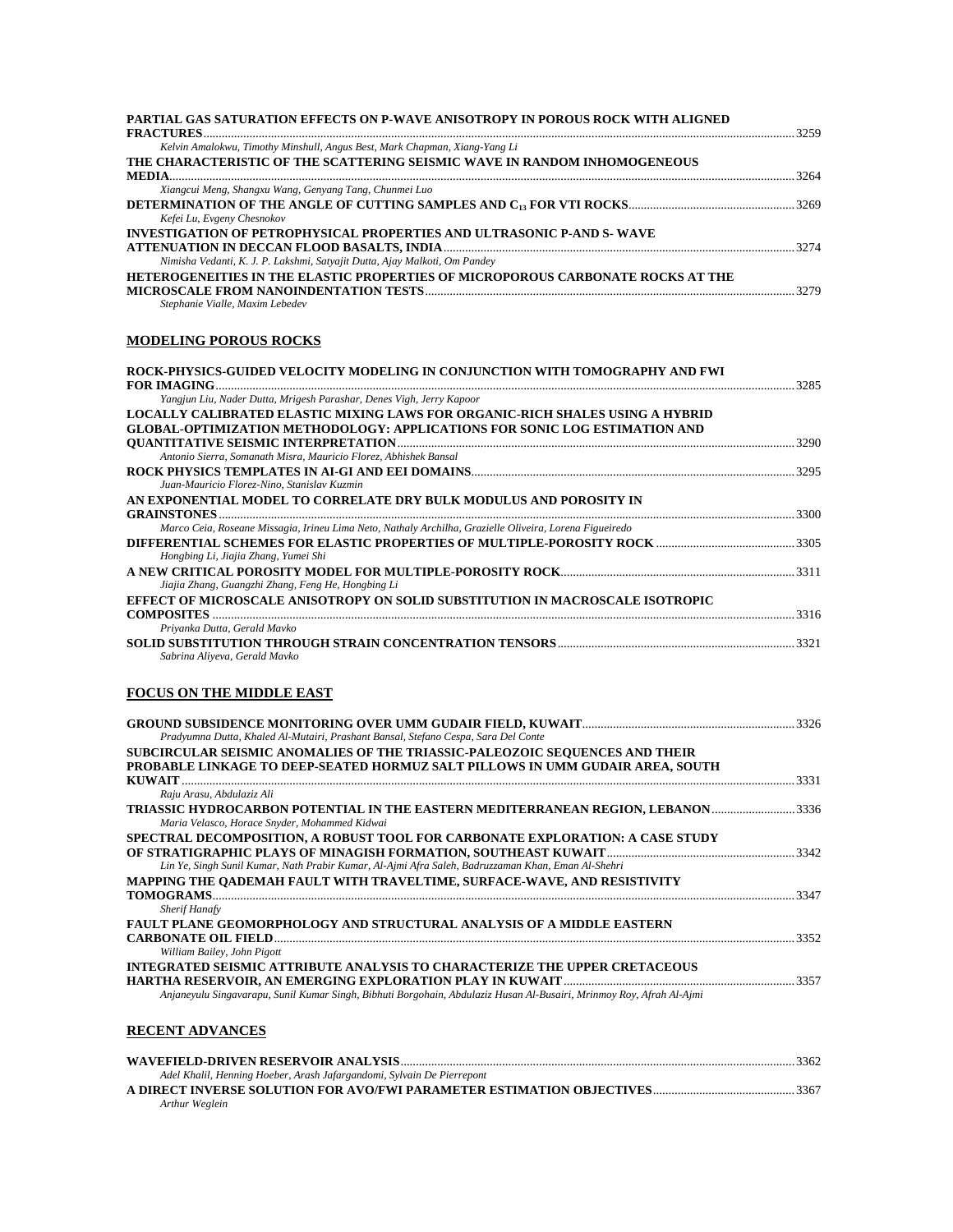| SEISMIC IMPEDANCE INVERSION USING APPROXIMATION ZERO-NORM MINIMIZATION WITH SQP |      |
|---------------------------------------------------------------------------------|------|
|                                                                                 | 3371 |
| Oingbao Zhou, Jinghuai Gao                                                      |      |
| A COMPARISON BETWEEN TIME-DOMAIN AND DEPTH-DOMAIN INVERSION TO ACOUSTIC         |      |
|                                                                                 |      |
| Laurence Letki, Kevin Darke, Yan Araujo Borges                                  |      |
| APPLICATION OF SIMILARITY-WEIGHTED STACKING TO POSTSTACK QUALITY FACTOR         |      |
|                                                                                 | 3381 |
| Yangkang Chen                                                                   |      |
|                                                                                 |      |
| Wei Dai, Zhen Xu, Richard Coates                                                |      |
| A PRESTACK SEISMIC INVERSION WITH L1 CONSTRAINTS AND UNCERTAINTY ESTIMATION     |      |
|                                                                                 |      |
| Douglas Sassen, Ben Lasscock                                                    |      |
|                                                                                 |      |

### **CASE STUDIES**

| MORE ROBUST METHODS OF LOW-FREQUENCY MODEL BUILDING FOR SEISMIC IMPEDANCE          |      |
|------------------------------------------------------------------------------------|------|
|                                                                                    |      |
| Amit Ray, Satinder Chopra                                                          |      |
| THE BUILDING AND APPLICATION OF SEISMIC INTERVAL VELOCITY USED AS AN INITIAL MODEL |      |
|                                                                                    |      |
| Simon Voisey, David Monk                                                           |      |
| PRESTACK SEISMIC INVERSION WITH OBN DATA FOR PAY PREDICTION AT GLIDER FIELD GULF   |      |
|                                                                                    |      |
| Juan Jimenez, Christy Gautre, Tingting Chang, Na Shan                              |      |
|                                                                                    |      |
| Josiane Pafeng, Subhashis Mallick, Hema Sharma                                     |      |
| SEISMIC FACIES ANALYSIS OF LATE JURASSIC SEQUENCE WITH REGIONAL PERSPECTIVE,       |      |
|                                                                                    | 3420 |
| Paramjit Singh, Riyasat Husain, Fida Hussain, Maifizur Rahaman, Abdulaziz Al Fares |      |
|                                                                                    |      |
| Sam Zandong Sun, Peifu Wang, Zhishui Liu, Zhengtao Liu, Guogun He, Weiwei Liu      |      |
|                                                                                    |      |
| Somanath Misra, Stanislav Kuzmin, Mauricio Florez                                  |      |
| IMAGE-BASED O TOMOGRAPHY USING WAVEFIELD CONTINUATION IN THE PRESENCE OF           |      |
|                                                                                    |      |
|                                                                                    |      |

*Yi Shen, Christopher Willacy, Vanessa Goh* 

### **RESERVOIR PROPERTY PREDICTION**

| Xiaodan Wang, Xingyao Yin, Baoli Wang, Fusen Yang                                       |      |
|-----------------------------------------------------------------------------------------|------|
| <b>NONLINEAR ELASTIC IMPEDANCE INVERSION FOR EFFECTIVE PORE-FLUID BULK MODULUS 3446</b> |      |
| Xinpeng Pan, Guangzhi Zhang, Changlu Sun                                                |      |
| INCORPORATING PRIOR INFORMATION INTO SEISMIC IMPEDANCE INVERSION USING FUZZY            |      |
|                                                                                         | 3451 |
| Duy Thong Kieu, Anton Kepic                                                             |      |
|                                                                                         |      |
| Zeyuan Du, Guochen Wu, Zhaoyun Zong                                                     |      |
|                                                                                         |      |
| Jicai Ding, Xiaozhi Chen, Xiudi Jiang, Bin Weng, Jinmiao Zhang                          |      |
| INVERSION OF ELASTIC PARAMETERS BASED ON RAY-PATH ELASTIC IMPEDANCE THEORY AND          |      |
|                                                                                         |      |
| Yushun Duan, Peng Wang, Shicheng Wang, Wei Han, Juan Wang, Fuzeng Hao                   |      |
|                                                                                         |      |
| Guodong Huo, Oizhen Du, Minggiang Zhang                                                 |      |
| <b>OUANTIFICATION OF UNCERTAINTY IN VELOCITY LOG UPSCALING USING REVERSIBLE JUMP</b>    |      |
| MCMC.                                                                                   | 3476 |
| Sireesh Dadi, Richard Gibson, Kainan Wang                                               |      |
|                                                                                         |      |
|                                                                                         |      |
| THEORETICAL DEVELOPMENTS AND APPLICATIONS                                               |      |

| Rongrong Wang, Y. S. Dai, C. Li, M. M. Zhang, P. Zhang                       |      |
|------------------------------------------------------------------------------|------|
| WAVELET ESTIMATION AND SEISMIC DECONVOLUTION USING SEPARABLE NONLINEAR LEAST |      |
|                                                                              | 3487 |
| Moitaba Gharibi, Navid Shad Manaman, Kazem Kazemi, Marzieh Mirzakhanian      |      |

*Mojtaba Gharibi, Navid Shad Manaman, Kazem Kazemi, Marzieh Mirzakhanian*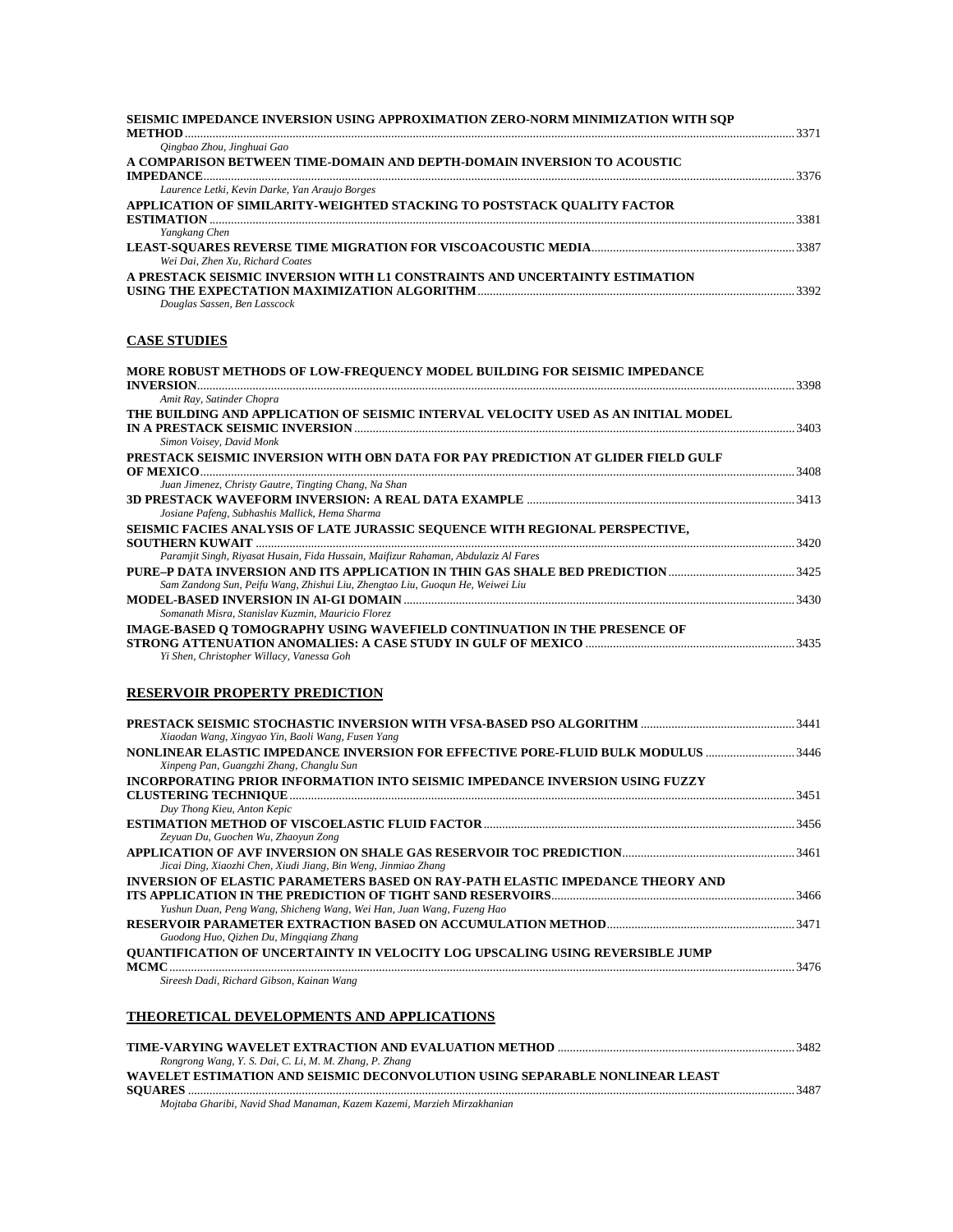|                                                                                                                               | 3492 |
|-------------------------------------------------------------------------------------------------------------------------------|------|
| Reetam Biswas, Mrinal Sen<br>BLOCKY INVERSION WITH TOTAL VARIATION REGULARIZATION AND BOUNDS CONSTRAINT3497                   |      |
| Xiaojing Liu, Xingyao Yin                                                                                                     |      |
|                                                                                                                               |      |
| Yue Ma, Weihong Zhu, Yi Luo, Panos Kelamis<br>PRESTACK SEISMIC INVERSION BY OUANTUM ANNEALING: APPLICATION TO CANA FIELD 3507 |      |
| Badr Alulaiw, Mrinal Sen                                                                                                      |      |
|                                                                                                                               |      |
| Yongzhen Ji, Shangxu Wang, Sanyi Yuan, Junzhou Liu                                                                            |      |

### **FINITE DIFFERENCES**

| CALIBRATING 3D VSP IMAGE AREA WITH FINITE-DIFFERENCE MODELING: A CASE STUDY IN THE |  |
|------------------------------------------------------------------------------------|--|
|                                                                                    |  |
| Francis Rollins, J. Sandschaper, Samarjit Chakraborty, Fang Ye, Oingsong Li        |  |
| 1.5D ACOUSTIC WAVE EQUATION MODELING USING FINITE-DIFFERENCE METHOD IN TIME        |  |
|                                                                                    |  |
| Yunhui Park, Sukjoon Pyun, Wansoo Ha                                               |  |
| AN OPTIMAL IMPLICIT STAGGERED-GRID FINITE-DIFFERENCE METHOD BASED ON SAMPLING      |  |
|                                                                                    |  |
| Lei Yang, Hong Yong Yan, Hong Liu                                                  |  |
| FULLY SPATIALLY OPTIMIZED NEARLY ANALYTIC DISCRETE METHOD WITH EXPANDABLE          |  |
|                                                                                    |  |
| Hao Jing, Yushu Chen, Dinghui Yang, Ru-Shan Wu                                     |  |
|                                                                                    |  |
| Kjetil Haavik, Martin Landro                                                       |  |
| <b>IBFD FOR SEISMIC WAVE MODELING: A REGULAR GRID METHOD HANDLING ARBITRARY</b>    |  |
|                                                                                    |  |
| Wenyi Hu                                                                           |  |
|                                                                                    |  |
| Jiarui Fang, Haohuan Fu, Guangwen Yang, Nanxun Dai, Wei Wu                         |  |
| WEIGHTED LEAST SQUARE BASED LOWRANK FINITE DIFFERENCE FOR SEISMIC-WAVE             |  |
|                                                                                    |  |
| Gang Fang, Jingwei Hu, Sergey Fomel                                                |  |

### **ANISOTROPY AND ROCK PHYSICS**

| Umair Bin Waheed, Tariq Alkhalifah                                                                                          | .3560 |
|-----------------------------------------------------------------------------------------------------------------------------|-------|
| A SEPARABLE STRONG-ISOTROPY APPROXIMATION FOR PURE OP WAVE PROPAGATION IN TI                                                |       |
| <b>MEDIA</b> .                                                                                                              | 3565  |
| Joerg Schleicher, Jesse Costa                                                                                               |       |
|                                                                                                                             | .3571 |
| Xiaowen Wang, Huazhong Wang, Shao Yong Liu                                                                                  |       |
|                                                                                                                             |       |
| Tavakoli F. Borhan, Alessandra Ribodetti, Jean Virieux, Stephane Operto                                                     |       |
| POROELASTIC MODEL-BASED TIME-LAPSE MODELING OF THE QUEST CARBON CAPTURE AND                                                 |       |
|                                                                                                                             | 3582  |
| Shahin Moradi, Donald Lawton, Edward Krebes                                                                                 |       |
| TIME-DOMAIN SOLUTION OF POROELASTIC WAVE EQUATION WITH DYNAMIC PERMEABILITY 3589<br>Zhao Li, Donald Kouri, Evgeny Chesnokov |       |
| SCATTERING THEORY AND VOLTERRA RENORMALIZATION FOR WAVE MODELING IN                                                         |       |
|                                                                                                                             | 3594  |
| Jie Yao, Donald Kouri, Anne-Cecile Lesage, Fazle Hussain                                                                    |       |
| ESTIMATING FREQUENCY-DEPENDENT ATTENUATION QUALITY FACTORS IN PRESTACK SEISMIC                                              |       |
| <b>DATA</b>                                                                                                                 | 3601  |
| James Beckwith, Roger Clark                                                                                                 |       |

### **FINITE ELEMENTS AND FREQUENCY DOMAIN**

| 3D FREQUENCY-DOMAIN SEISMIC MODELING WITH A PARALLEL BLR MULTIFRONTAL DIRECT                                              |  |
|---------------------------------------------------------------------------------------------------------------------------|--|
|                                                                                                                           |  |
| Theo Mary, Stephane Operto, Patrick Amestoy, Clément Weisbecker, Romain Brossier, Alfredo Buttari, Jean-Yves L'Excellent, |  |
| Ludovic Métivier, Alain Miniussi, Jean Virieux                                                                            |  |
| PRECONDITIONING AND MULTIPLE RIGHT-HAND SIDES STRATEGIES FOR THE SOLUTION OF THE                                          |  |
|                                                                                                                           |  |
| Okba Hamitou, Romain Brossier, Stephane Labbe, Ludovic Metivier, Jean Virieux                                             |  |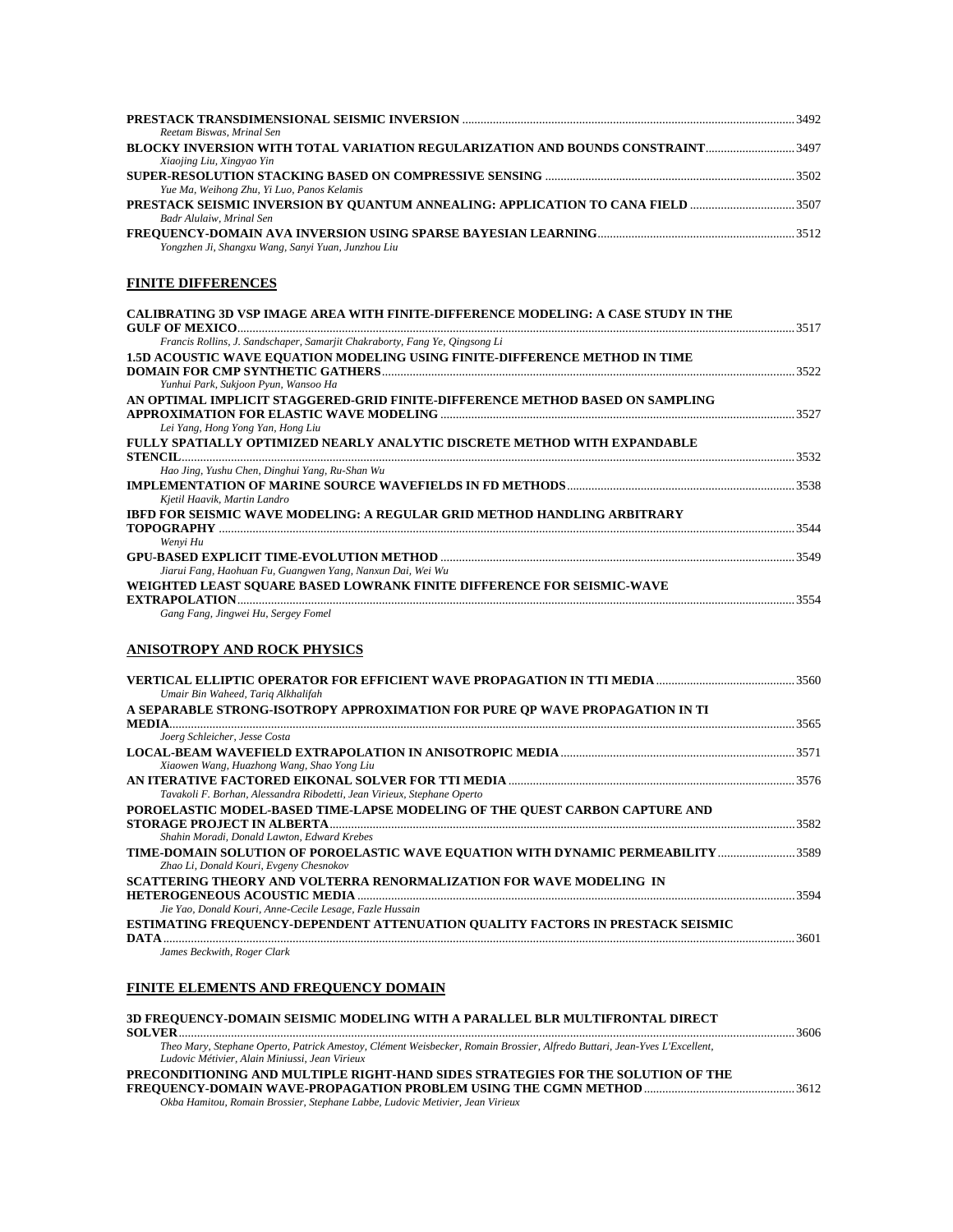| <b>FREQUENCY-SPACE DOMAIN VTI MEDIA MODELING BASED ON AN AVERAGE-DERIVATIVE</b>                    |  |
|----------------------------------------------------------------------------------------------------|--|
| Heng Zhang, Baojin Zhang, Huaning Xu, Bin Liu, Hong Liu, Xiangde Tang                              |  |
|                                                                                                    |  |
| ANISOTROPIC SEISMIC FORWARD MODELING USING FINITE-ELEMENT METHOD AND ITS                           |  |
| Tao Li, Subhashis Mallick                                                                          |  |
| <b>FAST GENERALIZED MULTISCALE FEM FOR COMPLEX MEDIA: EFFORTLESS MODELING OF</b>                   |  |
|                                                                                                    |  |
| Mikhail Artemyev, Hyoungsu Baek, Richard L. Gibson Jr.                                             |  |
| DISCONTINUOUS GALERKIN PSEUDOSPECTRAL TIME-DOMAIN ALGORITHM WITH AUXILIARY                         |  |
| <b>ORDINARY DIFFERENTIAL EQUATIONS PERFECTLY MATCHED LAYER FOR 3D SEISMIC</b>                      |  |
|                                                                                                    |  |
| Qiwei Zhan, Qiang Ren, Qingtao Sun, Qing Liu                                                       |  |
| SIMULATION OF FRACTURE INTERFACE WAVES USING THE DISCONTINUOUS GALERKIN                            |  |
|                                                                                                    |  |
| Jonas De Basabe, Mrinal Sen, Mary Wheeler                                                          |  |
| Chang-Hua Zhang, Minggiu Luo, Chenghong Zhu, Ling Dong, Yeguan Chen                                |  |
| <b>APPLICATIONS</b>                                                                                |  |
|                                                                                                    |  |
| Hu Peng, Jianxin Wei, Bangrang Di                                                                  |  |
| Paul Cupillard, Arnaud Botella, Yann Capdeville                                                    |  |
| INFLUENCE OF ROUGH SEA SURFACE ON SEA SURFACE REFLECTIONS: DEEP TOWED HIGH-                        |  |
|                                                                                                    |  |
| Anton Egorov, Stanislav Glubokovskikh, Andrej Bona, Roman Pevzner, Boris Gurevich, Mikhail Tokarev |  |
| AN UNSPLIT CONVOLUTIONAL PERFECTLY MATCHED LAYER FOR VISCOACOUSTIC WAVE                            |  |
|                                                                                                    |  |
| Yufeng Wang, Hui Zhou, Hanming Chen, Shuwei Gan, Qingqing Li, Yangkang Chen                        |  |
| OPTIMIZED TIME-SPACE DOMAIN STAGGERED-GRID FINITE-DIFFERENCE METHODS BASED ON                      |  |
|                                                                                                    |  |
| Hanming Chen, Hui Zhou, Qingchen Zhang, Qi Zhang                                                   |  |
|                                                                                                    |  |
| Meixia Wang, Sheng Xu                                                                              |  |

| Meixia Wang, Sheng Xu                                                          |      |
|--------------------------------------------------------------------------------|------|
| A SHORT NOTE ON THE NESTED-SWEEP POLARIZED TRACES METHODS FOR THE 2D HELMHOLTZ |      |
|                                                                                | 3682 |
| Leonardo Zepeda-Nunez, Laurent Demanet                                         |      |
|                                                                                |      |
| Shubin Fu. Kai Gao                                                             |      |

### **NEW TECHNIQUES**

| Yi Shen, Tieyuan Zhu                                                                                                                                                                  |              |
|---------------------------------------------------------------------------------------------------------------------------------------------------------------------------------------|--------------|
| TIME-STEPPING EVOLUTION OF WAVE EQUATION USING A LAGUERRE POLYNOMIAL SCHEME3699<br>Eduarda Rego, Edvaldo Araujo, Reynam Pestana                                                       |              |
| NUMERICAL MODELING OF WAVE PROPAGATION WITH AN IRREGULAR FREE SURFACE AND<br>Xiaobo Liu, Jingyi Chen, Haigiang Lan, Zhencong Zhao, Tao Zhao                                           |              |
| <b>MULTISCALE MIMETIC REDUCED-ORDER MODELS FOR SPECTRALLY ACCURATE WAVEFIELD</b>                                                                                                      | 3710         |
| Mikhail Zaslavsky, Vladimir Druskin, Alexander Mamonov<br>INJECTION SCHEME FOR EXACT WAVEFIELD RECONSTRUCTION AND APPLICATIONS TO                                                     |              |
| Cintia Lapilli, Cen Ong<br>ELASTIC WAVE MODELING AND WAVEFIELD SEPARATION OF IRREGULAR FREE-SURFACE BASED<br>Yingming Ou, Zhenchun Li, Jianping Huang, Oingyang Li, Yu Yang, Jinli Li | 3724         |
| <b>COMBINING GLOBAL OPTIMIZATION AND BOUNDARY INTEGRAL METHODS TO ROBUSTLY</b><br>Gregory Ely, Alison Malcolm, David Nicholls                                                         | 3729<br>3734 |
| Muming Xia, Oingchen Zhang, Hanming Chen, Yuzhao Dou, Hui Zhou                                                                                                                        |              |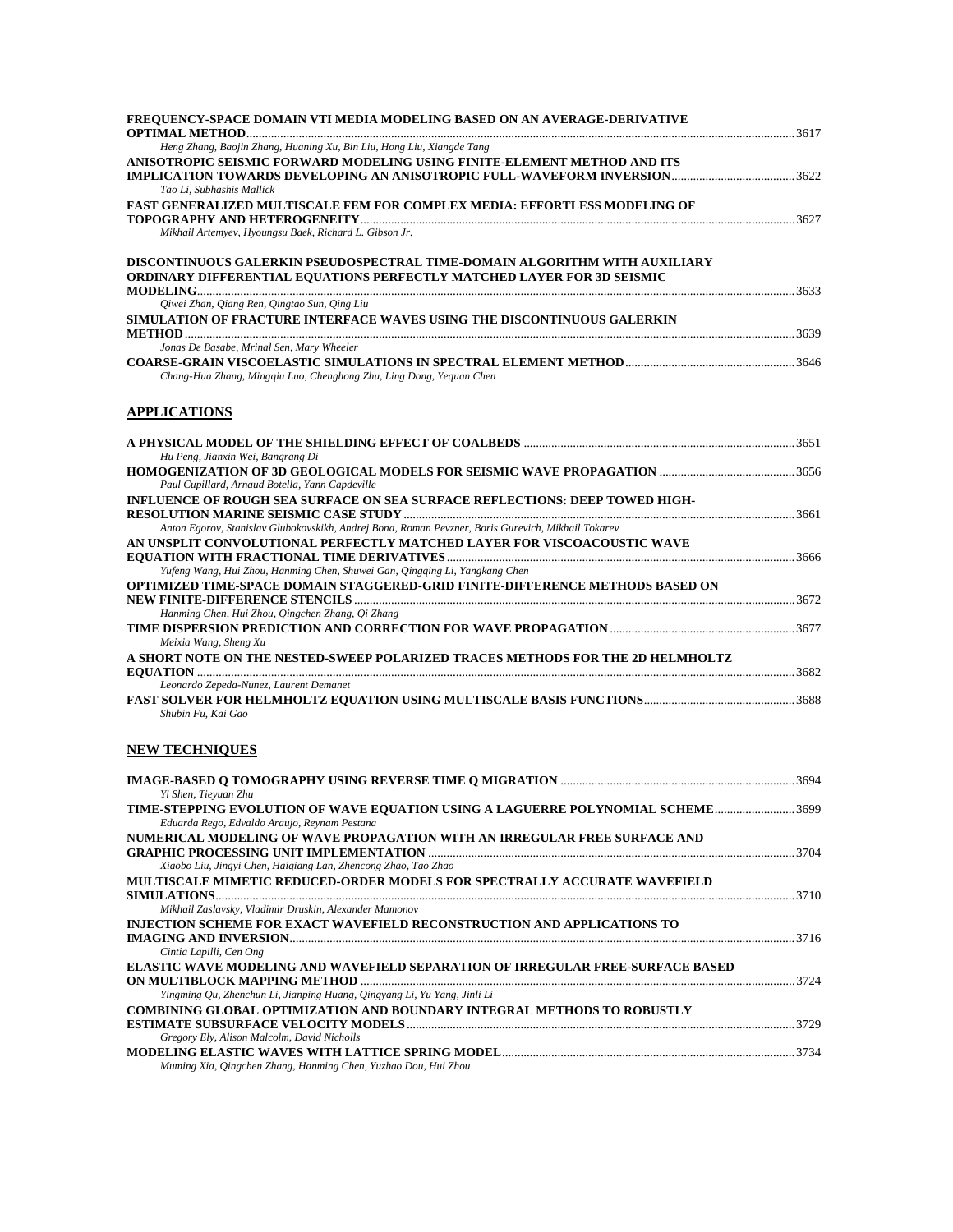### **RAY TRACING AND FINITE DIFFERENCES – PART 1**

| Maxim Protasov, Kirill Gadylshin                                                                                                                                                                     |  |
|------------------------------------------------------------------------------------------------------------------------------------------------------------------------------------------------------|--|
| Mamadou N'Diaye, Henri Calandra, Russell Hewett, Olov Atle                                                                                                                                           |  |
| FREQUENCY-SPACE DOMAIN HIGH-ORDER MODELING BASED ON AN AVERAGE-DERIVATIVE                                                                                                                            |  |
| Heng Zhang, Baojin Zhang, Bin Liu, Hong Liu, Xiaodong Shi                                                                                                                                            |  |
| André Valente, Leandro Di Bartolo, Webe Mansur                                                                                                                                                       |  |
| RAY TRACING AND FINITE DIFFERENCES – PART 2                                                                                                                                                          |  |
| Maolin Yuan, Jianping Huang, Zhenchun Li                                                                                                                                                             |  |
| MODELING VISCOELASTIC SEISMIC WAVE PROPAGATION IN DECCAN FLOOD BASALT, WESTERN                                                                                                                       |  |
| Ajay Malkoti, Nimisha Vedanti, Ram Tiwari, Praveen Kunagu                                                                                                                                            |  |
| MEMORY-OPTIMIZED ACOUSTIC-ELASTIC FD COUPLING FOR OFFSHORE SEISMIC SIMULATIONS 3769<br>Leandro Di Bartolo, Ana Paula Gomes Vieira, Cleberson Dors, Webe Mansur                                       |  |
| STABLE DISCONTINUOUS STAGGERED FINITE-DIFFERENCE METHOD FOR ELASTIC WAVE                                                                                                                             |  |
| Shiying Nie, Yongfei Wang, Kim Olsen, Steven Day                                                                                                                                                     |  |
| MULTI-DIMENSIONAL INTERPOLATION ALGORITHMS                                                                                                                                                           |  |
| Aaron Stanton, Mauricio Sacchi, Raymond Abma, Jaime Stein                                                                                                                                            |  |
| A NEW 5D SEISMIC-RECONSTRUCTION METHOD BASED ON A PARALLEL SOUARE MATRIX                                                                                                                             |  |
| Jianjun Gao, Jinkun Cheng, Mauricio Sacchi                                                                                                                                                           |  |
| INTERPOLATION OF MULTICOMPONENT STREAMER DATA USING EXTENDED STRUCTURE<br>Fredrik Andersson, Adriana Citlali Ramírez, Torgeir Wiik                                                                   |  |
| INTERPOLATION OF MULTICOMPONENT STREAMER DATA USING EXTENDED STRUCTURE                                                                                                                               |  |
| Fredrik Andersson, Adriana Citlali Ramírez, Torgeir Wiik<br>Karen Mott, Michael Perz, William Keller                                                                                                 |  |
| SOURCE RECONSTRUCTION USING SEISMIC INTERFEROMETRY BY MULTIDIMENSIONAL                                                                                                                               |  |
| Boris Boullenger, Deyan Draganov                                                                                                                                                                     |  |
| 6D INTERPOLATION BY INCORPORATING ANGULAR WEIGHT CONSTRAINTS INTO 5D MWNI3809<br>Mark Ng, Xi-Shuo Wang, Dan Negut<br>SEISMIC DATA RECONSTRUCTION VIA FAST PROJECTION ONTO CONVEX SETS IN THE SEISLET |  |
| Shuwei Gan, Shoudong Wang, Xiaohong Chen, Yangkang Chen                                                                                                                                              |  |
|                                                                                                                                                                                                      |  |
| <b>SEISMIC RECONSTRUCTION DOMAINS</b>                                                                                                                                                                |  |
| Alexander Bauer, Benjamin Schwarz, Dirk Gajewski                                                                                                                                                     |  |
| A SHORT NOTE ON PHASE AND AMPLITUDE TRACKING FOR SEISMIC EVENT SEPARATION3825<br>Yunyue Li, Laurent Demanet                                                                                          |  |
| A FAST RANK-REDUCTION ALGORITHM FOR 3D DEBLENDING VIA RANDOMIZED OR<br>Jinkun Cheng, Mauricio Sacchi                                                                                                 |  |
| WAVEFIELD RECONSTRUCTION USING A STOLT-BASED ASYMPTOTE AND APEX-SHIFTED                                                                                                                              |  |
| Amr Ibrahim, Mauricio Sacchi, Paolo Terenghi                                                                                                                                                         |  |
| <b>COMMON-REFLECTION-SURFACE STACK IMPROVEMENT BY DIFFERENTIAL EVOLUTION AND</b>                                                                                                                     |  |
|                                                                                                                                                                                                      |  |

*Jan Walda, Dirk Gajewski*  **IMPROVED GABOR DECONVOLUTION BY USING SHAPING REGULARTIZON AND ITS APPLICATION**....................3848 *Tao Peng, Jianguo Yan, Sam Zandong Sun, Ning Dong*  **SEISMIC DATA INTERPOLATION USING PLANE-WAVE SHAPING REGULARIZATION**...................................................3853 *Ryan Swindeman, Sergey Fomel*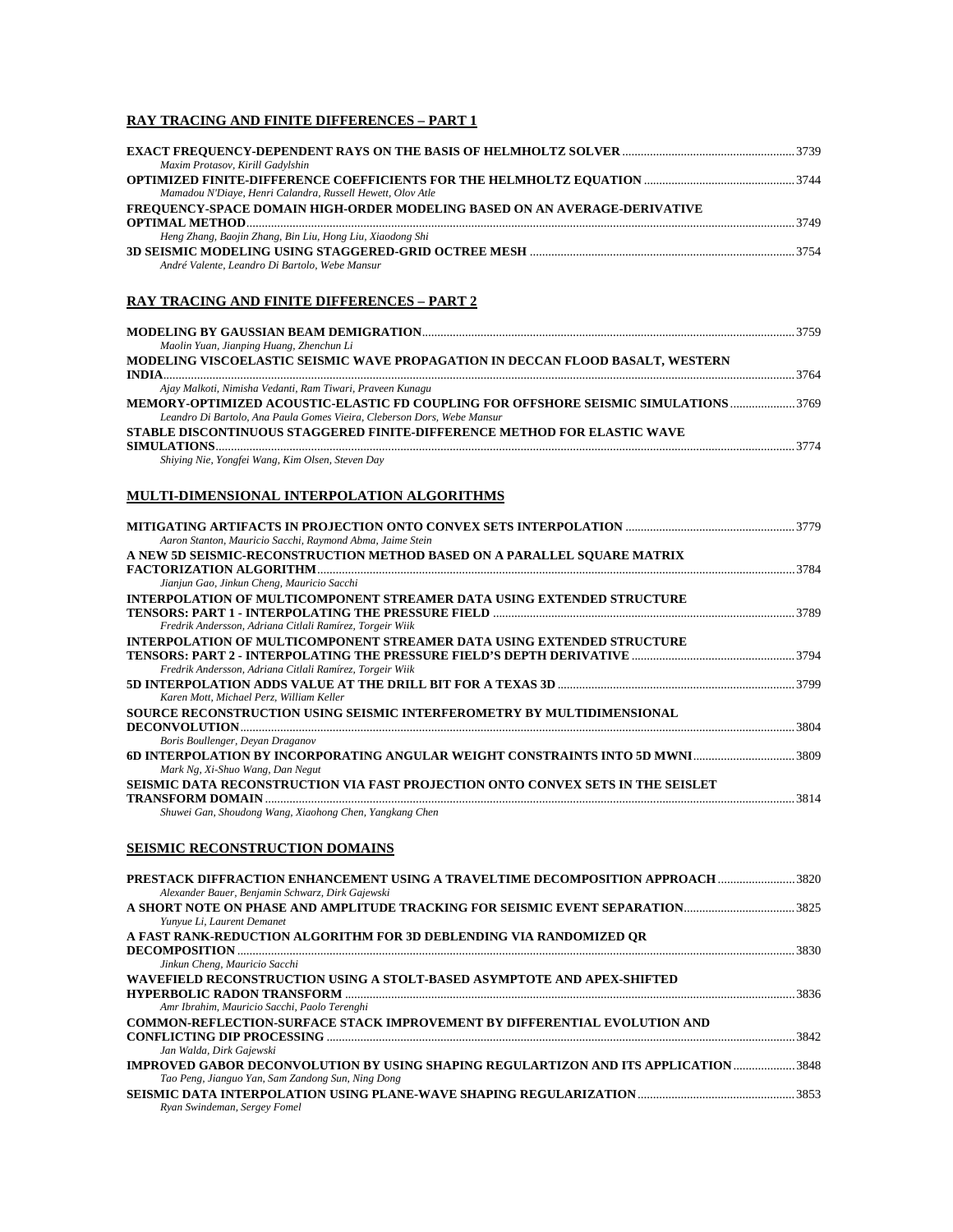| Kelly Regimbal, Sergey Fomel |  |
|------------------------------|--|

### **ADVANCES IN SEISMIC INTERPOLATION METHODS**

| A NOVEL METHOD FOR SIMULTANEOUS INTERPOLATION AND DENOISING BASED ON L <sub>0</sub> NORM |       |
|------------------------------------------------------------------------------------------|-------|
|                                                                                          | 3864  |
| Benfeng Wang, Xiaohong Chen, Jingye Li                                                   |       |
| RANDOM NOISE CONTAINED SEISMIC DATA INTERPOLATION VIA THRESHOLDING METHOD3869            |       |
| Jingjie Cao, Yanfei Wang                                                                 |       |
|                                                                                          |       |
| Benfeng Wang, Xiaohong Chen, Tuo Wang                                                    |       |
| THEORY AND APPLICATION OF IRREGULAR SEISMIC DATA RECONSTRUCTION BASED ON MCA 3880        |       |
| Zeyuan Du, Guochen Wu                                                                    |       |
| PITFALLS IN SEISMIC PROCESSING: PART 1 GROUNDROLL SOURCED ACQUISITION FOOTPRINT3885      |       |
| Sumit Verma, Marcus Cahoj, Kurt Marfurt, Fangyu Li, Tengfei Lin, Bryce Hutchinson        |       |
| PITFALLS IN SEISMIC PROCESSING: PART 2 VELOCITY ANALYSIS SOURCED ACQUISITION             |       |
|                                                                                          | 3890  |
| Marcus Cahoj, Bryce Hutchinson, Sumit Verma, Jie Oi, Kurt Marfurt                        |       |
|                                                                                          | -3895 |
| Ye Zheng, John Guo, Wenyuan Liao, Laurie Ross, Balazs Nemeth, Christian Escalante        |       |

### **HIGH-RESOLUTION RECONSTRUCTION TECHNIQUES – PART 1**

| DE-ALIASED SEISMIC DATA INTERPOLATION USING SEISLET TRANSFORM WITH LOW-                |       |
|----------------------------------------------------------------------------------------|-------|
|                                                                                        | -3900 |
| Shuwei Gan, Shoudong Wang, Yangkang Chen, Yizhuo Zhang, Zhaoyu Jin                     |       |
|                                                                                        |       |
| Guido Gierse, Juergen Pruessmann, Henning Trappe, Hans-Gert Linzer, Martin Schachinger |       |
|                                                                                        |       |
| Hao Yang, Shufang Ma, Jinsong Li                                                       |       |
|                                                                                        |       |
| John Guo, Ye Zheng, Wenyuan Liao                                                       |       |
|                                                                                        |       |

### **HIGH-RESOLUTION RECONSTRUCTION TECHNIQUES – PART 2**

| Yangkang Chen, Zhaoyu Jin, Shuwei Gan, Wencheng Yang, Kui Xiang                       |       |
|---------------------------------------------------------------------------------------|-------|
| <b>GENERALIZED GAUSSIAN DISTRIBUTION BASED ADAPTIVE MIXED-NORM INVERSION FOR NON-</b> |       |
|                                                                                       | -3926 |
| Zhiyong Li, Zhining Liu, Chengyun Song, Guangmin Hu, Jiashu Zhang                     |       |
| <b>LEAST-SOUARES SEISMIC DATA MAPPING WITH PRESTACK TIME MIGRATION AND</b>            |       |
|                                                                                       | 3931  |
| Dan Wu, Yuchao Wang, Yujin Liu                                                        |       |
| SEISMIC SPARSE-SPIKE DECONVOLUTION USING TOEPLITZ-SPARSE MATRIX FACTORIZATION 3936    |       |
| Lingling Wang, Qian Zhao, Jinghuai Gao, Zongben Xu, Michael Fehler                    |       |

### **Q COMPENSATION**

|                                                                                     | 3942 |
|-------------------------------------------------------------------------------------|------|
| Junzhe Sun, Tievuan Zhu                                                             |      |
| <b>OUALITY FACTOR ESTIMATION BASED ON THE FREQUENCY-SHIFT METHOD AND REDATUMING</b> |      |
|                                                                                     | 3948 |
| Francisco Oliveira, Andrei Oliveira, Jose Figueiredo                                |      |
|                                                                                     |      |
| Jaime Ramos-Martinez, Alejandro Valenciano, Sean Crawley, Mikhail Orlovich          |      |
| PRECONDITIONING LEAST-SOUARES RTM IN VISCOACOUSTIC MEDIA BY O-COMPENSATED RTM  3959 |      |
| Junzhe Sun, Tievuan Zhu, Sergey Fomel                                               |      |
| SEPARATION OF ABSORPTION AND DISPERSION EFFECTS IN O-COMPENSATED VISCOELASTIC       |      |
| <b>RTM</b>                                                                          | 3966 |
| Peng Guo, George M. McMechan                                                        |      |
|                                                                                     |      |
| Tievuan Zhu                                                                         |      |
| THE LEAST-SOUARES REVERSE TIME MIGRATION FOR VISCOACOUSTIC MEDIUM BASED ON A        |      |
|                                                                                     | 3977 |
| Yingming Ou, Zhenchun Li, Jianping Huang, Wenzhi Deng, Jinli Li                     |      |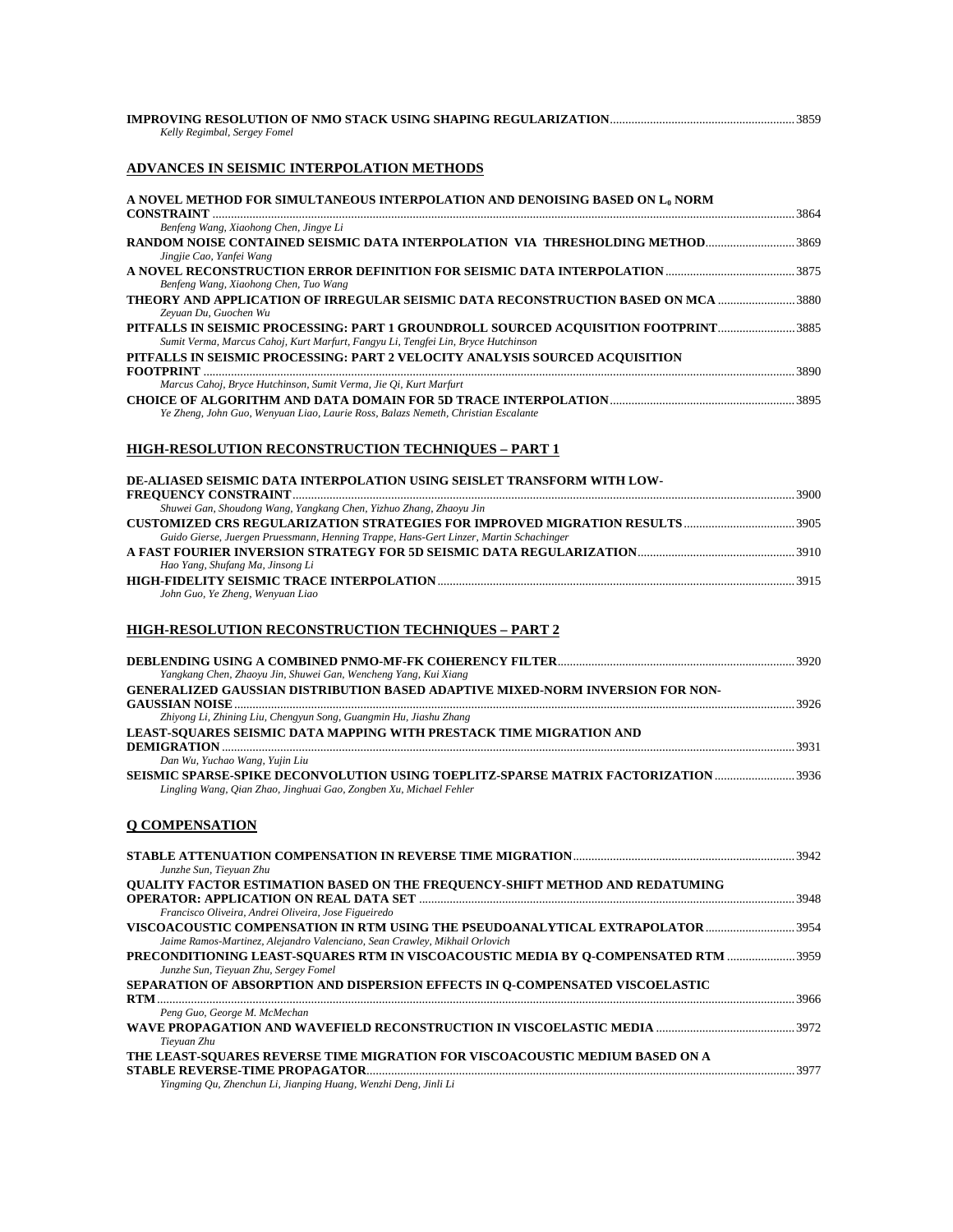| A STABILIZED APPROACH FOR REVERSE TIME MIGRATION ON VISCOACOUSTIC VTI MEDIUM3981<br>Xiaodong Sun, Zhenchun Li, Ying Hong, Xiaoliu Wang |      |
|----------------------------------------------------------------------------------------------------------------------------------------|------|
| ANISOTROPIC MIGRATION                                                                                                                  |      |
|                                                                                                                                        |      |
| Madhav Vyas, John Etgen, Xin Wang                                                                                                      |      |
|                                                                                                                                        |      |
| Jun Mu, Bing Tang, Sheng Xu, Hongbo Zhou, Aaron Denosaquo                                                                              |      |
|                                                                                                                                        |      |
| Yi Xie, James Sun, Yu Zhang, Joe Zhou                                                                                                  |      |
|                                                                                                                                        |      |
| Zeyu Zhao, Mrinal Sen, Paul Stoffa                                                                                                     |      |
|                                                                                                                                        |      |
| Herurisa Rusmanugroho, Ryan Modrak, Jeroen Tromp                                                                                       |      |
| ANISOTROPIC VISCOACOUSTIC WAVE RTM BASED ON SECOND-ORDER QUASIDIFFERENTIAL                                                             |      |
|                                                                                                                                        | 4013 |
| Wencai Xu, Zhenchun Li, Wenzhi Deng, Jiao Wang                                                                                         |      |
| <b>FULL-AZIMUTH ORTHORHOMBIC MIGRATION AND ITS APPLICATION TO A COMPLEX</b>                                                            |      |
| <b>CARBONATE RESERVOIR.</b>                                                                                                            | 4018 |
| Sam Zandong Sun, Huan Liu, Xuekai Sun, Hao Zhang, Zhengtao Liu, Huiwen Xie                                                             |      |
|                                                                                                                                        |      |

### **VOLUME 6**

### **SALT AND MULTIPLES**

*Qunshan Zhang* 

| UNDERSTANDING AND IMPROVING THE SUBSALT IMAGE AT THUNDER HORSE, GULF OF MEXICO  4028                                                                           |  |
|----------------------------------------------------------------------------------------------------------------------------------------------------------------|--|
| Kenneth Hartman, Samarjit Chakraborty, Bertram Nolte, Weiping Gou, Oingging Sun, Nicolas Chazalnoel                                                            |  |
| MULTIPLES CAN BE USEFUL (AT TIMES) TO ENHANCE IMAGING, BY PROVIDING AN                                                                                         |  |
| APPROXIMATE IMAGE OF AN UNRECORDED PRIMARY, BUT ITS ALWAYS PRIMARIES THAT ARE                                                                                  |  |
| Arthur Weglein                                                                                                                                                 |  |
|                                                                                                                                                                |  |
| Emin Pacal, Robert Stewart, Edip Baysal, Orhan Yilmaz                                                                                                          |  |
| SUPPRESSING SUBSALT CONVERTED MODE INTERFERENCE: AN EXAMPLE FROM DEEPWATER                                                                                     |  |
|                                                                                                                                                                |  |
| Marcin Kobylarski, Chris Tyson, Richard Walters, Stuart Long                                                                                                   |  |
| SUBSALT MODEL UPDATE AND RTM IMAGE ENHANCEMENT: AN EXAMPLE FROM DEEPWATER                                                                                      |  |
|                                                                                                                                                                |  |
| Chris Tyson, Marcin Kobylarski, Richard Walters, Stuart Long                                                                                                   |  |
| SUBSALT IMAGE ENHANCEMENT BY AUTOMATIC PICKING TOP OF SALT USING RTM TIME-LAG                                                                                  |  |
|                                                                                                                                                                |  |
| Chaoshun Hu, Uwe Albertin, Konstantin Osypov                                                                                                                   |  |
| ADAPTIVE LEAST-SQUARES RTM AND APPLICATION TO FREEDOM WAZ SUBSALT IMAGING 4059<br>Chong Zeng, Shuqian Dong, Zhaohong Wu, Jean Ji, Darrell Armentrout, Bin Wang |  |
| ANGLE-DOMAIN ILLUMINATION COMPENSATION FOR SUBSALT IMAGING BY COMBINING                                                                                        |  |
|                                                                                                                                                                |  |
| Xiaolei Song, Petr Jilek, Mariana Gherasim                                                                                                                     |  |
|                                                                                                                                                                |  |

### **AMPLITUDES AND DIFFRACTIONS**

| <b>COMPLETE WAVEFIELD IMAGING FOR LITHOLOGY AND FLUID PREDICTION IN THE BARENTS</b>                          |  |
|--------------------------------------------------------------------------------------------------------------|--|
|                                                                                                              |  |
| Grunde Roenholt, Soren Naumann, Oystein Korsmo, Stepan Marinets, Muhammad Faheem Abbasi                      |  |
|                                                                                                              |  |
| Véronique Duprat, Reda Baina                                                                                 |  |
| FULL BROADBAND PROCESSING INCLUDING TOTAL O COMPENSATION IN THE PRESENCE OF GAS  4080                        |  |
| Barry Hung, Xusong Wang, Ying Peng Phan, Riaz Alai, Kefeng Xin, Yi He, Nurul Nadzirah Rahman, Wai Hoong Tang |  |
|                                                                                                              |  |
| Daniel Rocha, Paul Sava, Nicolay Tanushev                                                                    |  |
| 3D TIME MIGRATION VELOCITY MODEL BUILDING USING CRS-BASED PRESTACK DIFFRACTION                               |  |
|                                                                                                              |  |
| Parsa Bakhtiari Rad, Dirk Gajewski, Claudia Vanelle                                                          |  |
|                                                                                                              |  |
| Dmitrii Merzlikin, Sergey Fomel                                                                              |  |
|                                                                                                              |  |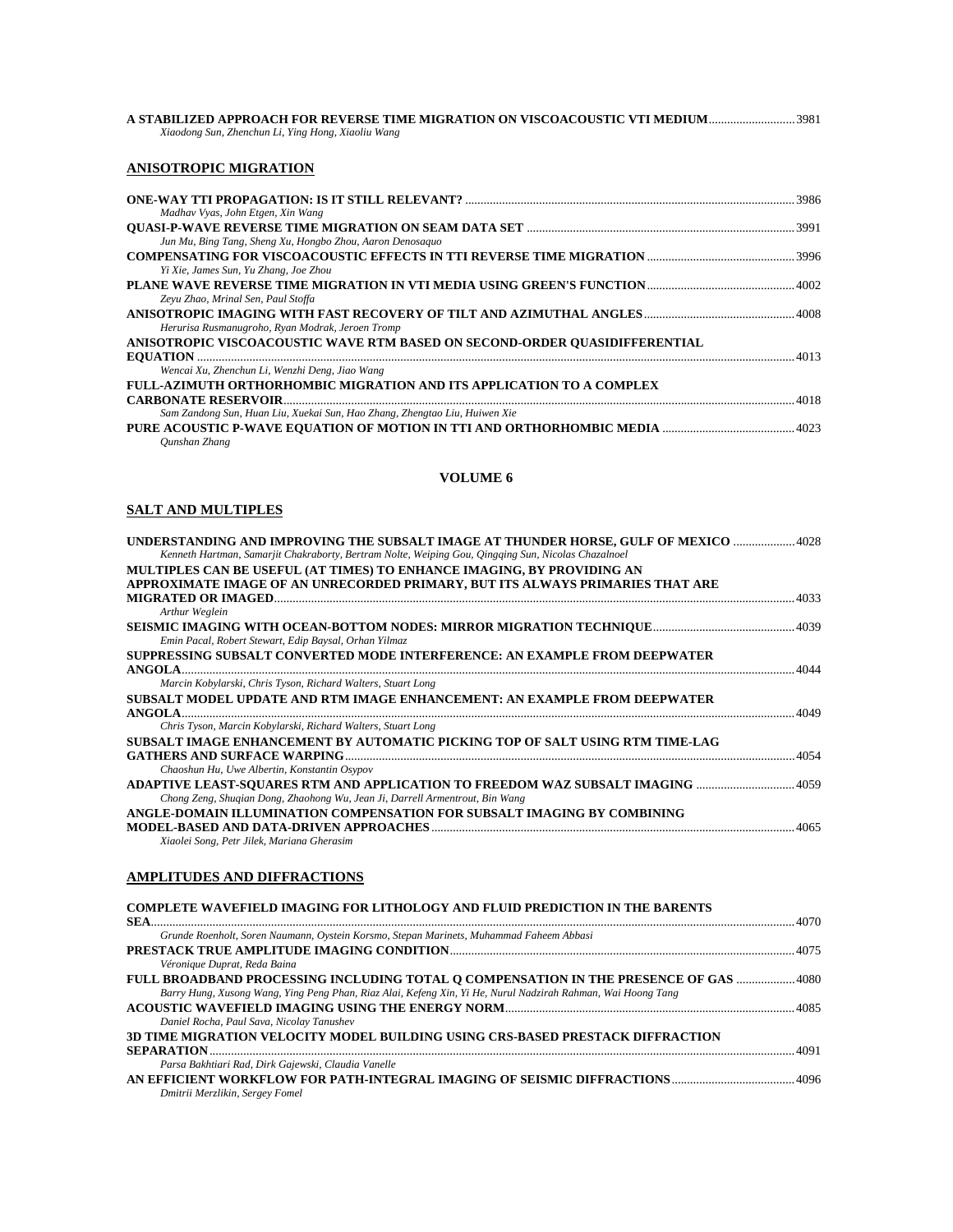| A NEW WAY TO CONSTRUCT REFLECTOR DIP FIELD FOR DIFFRACTION IMAGING BASED ON                                                                           |  |
|-------------------------------------------------------------------------------------------------------------------------------------------------------|--|
| Sam Zandong Sun, Dong Zhang, Yubao Liu, Hao Zhang                                                                                                     |  |
| AN IMAGING PERSPECTIVE OF LOWRANK SEISMIC DATA INTERPOLATION AND DENOISING 4106<br>Weichang Li, Yang Zhao                                             |  |
| <b>REVERSE TIME MIGRATION APPLICATIONS</b>                                                                                                            |  |
| 111 ENHANCED MICROSEISMIC EVENT LOCALIZATION BY REVERSE TIME EXTRAPOLATION<br>Zhenhua Li, Mirko Van Der Baan                                          |  |
| GPU IMPLEMENTATION OF MINIMAL DISPERSION RECURSIVE OPERATORS FOR REVERSE TIME                                                                         |  |
| Allon Bartana, Dan Kosloff, Brandon Warnell, Chris Connor, Jeff Codd, David Kessler, Paulius Micikevicius, Ty McKercher, Peng<br>Wang, Paul Holzhauer |  |
| Yike Liu, Hao Hu, Xiao-Bi Xie, Yingcai Zheng                                                                                                          |  |
| Kun Tian, Changcheng Bu, Guolei Li, Xinhua Yan, Jinfeng Lu, Jianping Huang                                                                            |  |
| THE SPEEDUP STRATEGY OF ANISOTROPIC WAVEFIELD EXTRAPOLATION FOR MODELING AND                                                                          |  |
| Fusen Yang, Zhenchun Li, Xiaodan Wang, Kai Zhang                                                                                                      |  |
| REVERSE TIME MIGRATION BASED ON GENERALIZED MULTISCALE FINITE ELEMENT FORWARD                                                                         |  |
| Richard Gibson, Shubin Fu                                                                                                                             |  |
| Chuang Li, Jianping Huang, Zhenchun Li, Rongrong Wang                                                                                                 |  |
| ELASTIC REVERSE TIME MIGRATION BASED ON THE OPTIMAL STAGGERED-GRID FINITE-                                                                            |  |
| Xiaohui Cai, Yang Liu, Zhiming Ren                                                                                                                    |  |
| WAVE PROPAGATION AND SEPARATION                                                                                                                       |  |
| UTILIZING RECIPROCITY PRINCIPLE FOR DOUBLE PLANE WAVE DATA SET AND IMAGING 4153                                                                       |  |
| Zeyu Zhao, Mrinal Sen, Paul Stoffa                                                                                                                    |  |
| Hongwei Liu, Yi Luo<br>FREQUENCY-DOMAIN LEAST-SQUARES REVERSE TIME MIGRATION WITH A MODIFIED                                                          |  |
| Jizhong Yang, Yuzhu Liu, Liangguo Dong                                                                                                                |  |
| Zeyu Zhao, Mrinal Sen, Paul Stoffa, Hejun Zhu                                                                                                         |  |
| UP-DOWN SEPARATION USING HILBERT TRANSFORMED SOURCE FOR CAUSAL IMAGING                                                                                |  |
| Peng Shen, Uwe Albertin                                                                                                                               |  |
| A NEW UPWARD AND DOWNWARD WAVEFIELD CONTINUATION FOR TWO-WAY WAVE-EQUATION<br><b>MIGRATION</b>                                                        |  |
| Jianhua Pan                                                                                                                                           |  |
| Alan Richardson, Alison Malcolm                                                                                                                       |  |
| ONE-DIMENSIONAL WAVEFIELD EXTRAPOLATION FILTER DESIGN VIA L1 ERROR                                                                                    |  |
| Muzammal Naseer, Tareg Al-Naffouri, Abdullatif Al-Shuhail, Wail Mousa                                                                                 |  |
| <b>RESOLUTION AND SAMPLING</b>                                                                                                                        |  |
| Matteo Giboli, Cyril Agut, Reda Baina                                                                                                                 |  |
|                                                                                                                                                       |  |

| Matteo Giboli, Cyril Agut, Reda Baina                                                        |  |
|----------------------------------------------------------------------------------------------|--|
|                                                                                              |  |
| John Bancroft, Thais Guirigay, Helen Isaac, Nassir Saeed                                     |  |
|                                                                                              |  |
| Mikhail Davydenko, Dirk Verschuur                                                            |  |
|                                                                                              |  |
| Haoran Ren, Huamin Zhou, Sheng Chang Chen, Huazhong Wang                                     |  |
|                                                                                              |  |
| Zhiguang Xue, Junzhe Sun, Sergey Fomel                                                       |  |
|                                                                                              |  |
| Anthony Vassiliou, Igor Popovic, Lionel Woog, Kristian Sandberg, Gregory Beylkin, Ryan Lewis |  |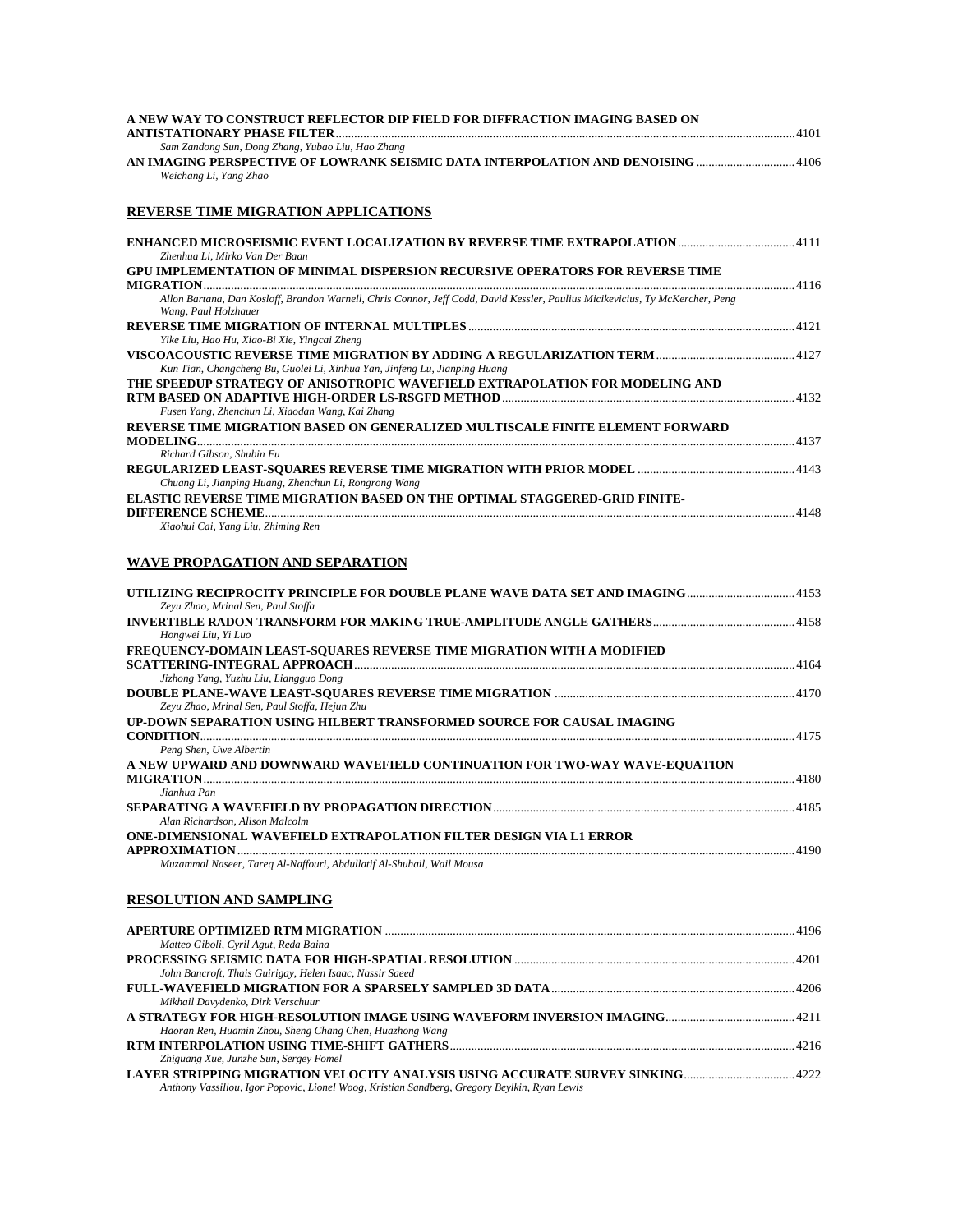| AN EFFICIENT METHOD FOR BROADBAND SEISMIC ILLUMINATION AND RESOLUTION ANALYSES 4227 |  |
|-------------------------------------------------------------------------------------|--|
| Bo Chen. Xiao-Bi Xie                                                                |  |
|                                                                                     |  |
| Gauray Dutta, Gerard Schuster                                                       |  |

### **LEAST SQUARES**

| LEAST-SQUARES KIRCHHOFF DEPTH MIGRATION: IMPLEMENTATION, CHALLENGES, AND            |      |
|-------------------------------------------------------------------------------------|------|
| <b>OPPORTUNITIES</b>                                                                | 4238 |
| Daniel Trad                                                                         |      |
| ACCELERATING EXTENDED LEAST-SQUARES MIGRATION WITH WEIGHTED CONJUGATE               |      |
| <b>GRADIENT ITERATION</b>                                                           | 4243 |
| Jie Hou, William Symes                                                              |      |
| IMAGING AND DENOISING NOISY DATA FROM TOPOGRAPHY USING LEAST-SOUARES MIGRATION 4249 |      |
| Chuang Li, Zhenchun Li, Jianping Huang, Rongrong Wang                               |      |
| <b>MITIGATION OF DEFOCUSING BY STATICS AND NEAR-SURFACE VELOCITY ERRORS BY</b>      |      |
|                                                                                     |      |
| Mrinal Sinha. Gerard Schuster                                                       |      |
| SINGULAR SPECTRUM CONSTRAINT AND ITS APPLICATION TO LEAST-SOUARES MIGRATION         |      |
| Chuang Li, Jianping Huang, Zhenchun Li, Rongrong Wang                               |      |
| <b>LEAST-SQUARES REVERSE TIME MIGRATION WITH MODIFIED TOTAL-VARIATION</b>           |      |
|                                                                                     | 4264 |
| Youzuo Lin, Lianjie Huang                                                           |      |
| LEAST-SQUARES REVERSE TIME MIGRATION WITH FACTORIZATION-FREE PRIOR                  |      |
|                                                                                     | 4270 |
| Gauray Dutta, Matteo Giboli, Paul Williamson, Gerard Schuster                       |      |
|                                                                                     | 4276 |
| Hu Hao, Yingcai Zheng, Yike Liu, Xuejian Liu, Huiyi Lu                              |      |

### **BEAM METHODS**

| LOCAL SLANT STACK KIRCHHOFF COMMON OFFSET BEAM MIGRATION: APPLICATION TO THE         |  |
|--------------------------------------------------------------------------------------|--|
| <b>SEAM MODEL</b>                                                                    |  |
| Bangyu Wu, Hui Yang, Zhaolin Zhu, Are Osen                                           |  |
|                                                                                      |  |
| Maolin Yuan, Jianping Huang, Zhenchun Li                                             |  |
|                                                                                      |  |
| Xin Wang, Jidong Yang                                                                |  |
| PP AND POLARITY-CORRECTED PS BEAM MIGRATION WITHOUT SLANT STACK FOR COMPLEX          |  |
|                                                                                      |  |
| Maolin Yuan, Jianping Huang, Zhenchun Li                                             |  |
|                                                                                      |  |
| Yang Jidong, Jianping Huang, Xin Wang, Zhenchun Li                                   |  |
| HIGH SNR GAUSSIAN BEAM MIGRATION BASED ON MATCHING PURSUIT SPARSE                    |  |
|                                                                                      |  |
| Jidong Yang, Jianping Huang, Xin Wang, Zhenchun Li                                   |  |
|                                                                                      |  |
| Conghui He, Haohuan Fu, Bangtian Liu, Huabin Ruan, Guangwen Yang, Hui Yang, Are Osen |  |
|                                                                                      |  |
| J. D. Yang, J. P. Huang, X. Wang, Z. C. Li                                           |  |

### **MIGRATION TECHNIQUES**

| Michelangelo Da Silva, Milton Porsani, Bjorn Ursin                                       |  |
|------------------------------------------------------------------------------------------|--|
|                                                                                          |  |
| Satyan Singh, K. Wapenaar, Joost Van Der Neut, Evert Slob, Roelof Snieder, Jan Thorbecke |  |
| WAVE-EQUATION-BASED O TOMOGRAPHY FROM ANGLE-DOMAIN COMMON IMAGE GATHERS  4334            |  |
| Yi Shen, Biondo Biondi, Robert Clapp                                                     |  |
|                                                                                          |  |
| Xiaoyu Zhang, Qunshan Zhang, George McMechan, Gladys Gonzalez                            |  |
|                                                                                          |  |
| Momoe Sakamori, Ricardo Biloti                                                           |  |
|                                                                                          |  |
| Martina Bobsin, Benjamin Schwarz, Claudia Vanelle, Dirk Gajewski                         |  |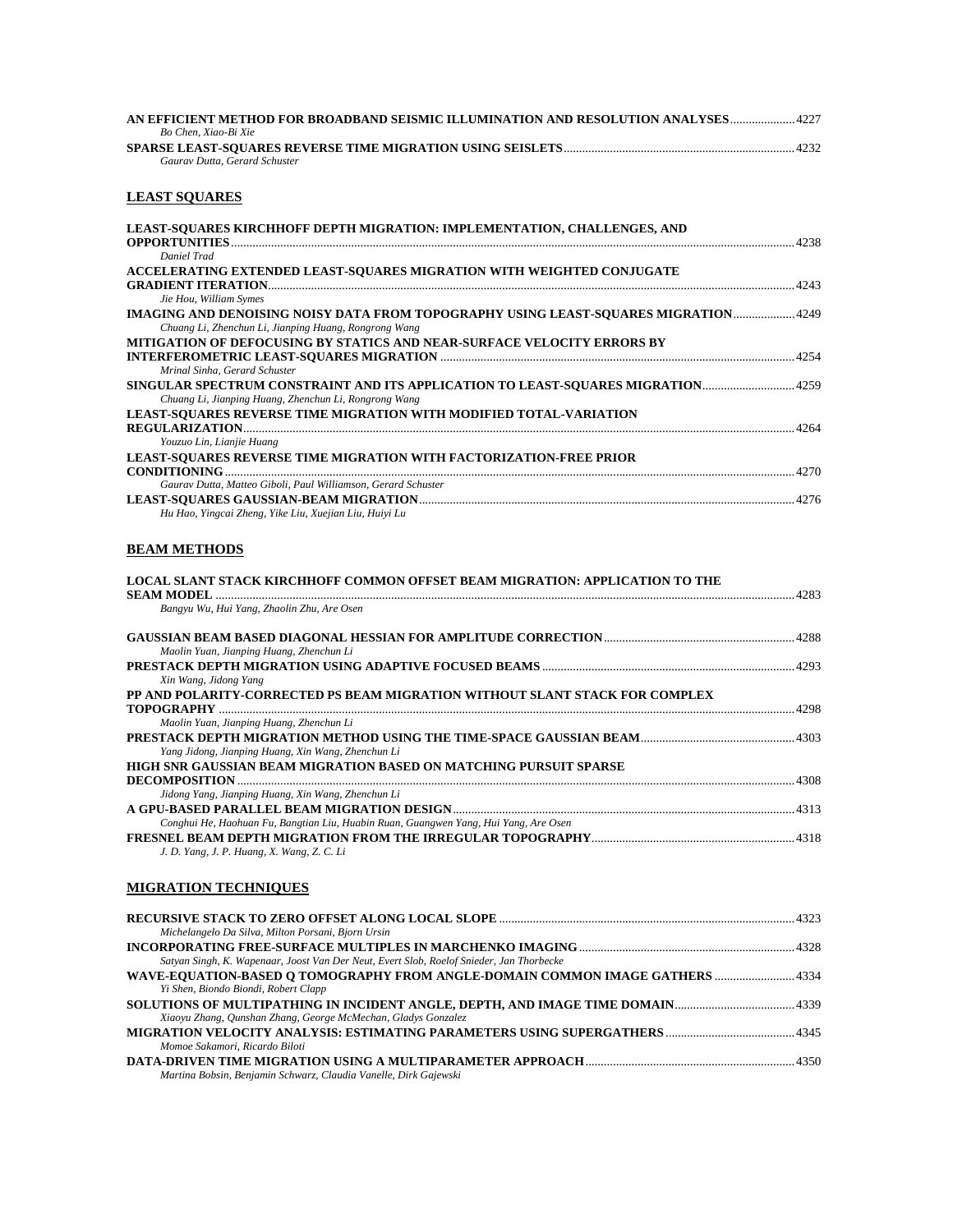### **IMAGING APPLICATIONS – PART 1**

| THE APPLICATION OF PSEUDOSPECTRAL METHOD AND A STABLE REVERSE-TIME PROPAGATOR                                                 |  |
|-------------------------------------------------------------------------------------------------------------------------------|--|
| Yingming Qu, Zhenchun Li, Jianping Huang, Wenzhi Deng, Jinli Li                                                               |  |
| TIME-SHIFT MULTIDIRECTION SLOWNESS VECTOR FOR COMPUTING ANGLE GATHERS FROM                                                    |  |
|                                                                                                                               |  |
| Chen Tang, George McMechan                                                                                                    |  |
| TIME-SHIFT MULTIDIRECTION SLOWNESS VECTOR FOR COMPUTING ANGLE GATHERS FROM                                                    |  |
| REVERSE TIME MIGRATION: PART 2 - CONJUGATE RELATION, COMPLEX-VALUED                                                           |  |
|                                                                                                                               |  |
| Chen Tang, George McMechan                                                                                                    |  |
| Qihua Li, Xiaofeng Jia                                                                                                        |  |
|                                                                                                                               |  |
| <b>IMAGING APPLICATIONS – PART 2</b>                                                                                          |  |
|                                                                                                                               |  |
| Alexander Mamonov, Vladimir Druskin, Mikhail Zaslavsky                                                                        |  |
|                                                                                                                               |  |
| Sheng Xu, Bing Tang, Jun Mu, Hongbo Zhou<br>IMAGING CONDITION FOR CONVERTED WAVES BASED ON DECOUPLED ELASTIC WAVE MODES  4385 |  |
| Wang Chenlong, Jiubing Cheng, Borge Arntsen                                                                                   |  |
|                                                                                                                               |  |
| <b>ALGORITHMS</b>                                                                                                             |  |
| THE SIGNIFICANCE OF INCORPORATING A 3D POINT SOURCE IN THE INVERSE SCATTERING                                                 |  |
| Xinglu Lin, Arthur Weglein                                                                                                    |  |
| ACCOMMODATING THE SOURCE WAVELET AND RADIATION PATTERN IN THE INTERNAL                                                        |  |
| MULTIPLE ATTENUATION ALGORITHM: THEORY AND INITIAL EXAMPLE THAT DEMONSTRATES                                                  |  |
|                                                                                                                               |  |
| Jinlong Yang, Arthur Weglein                                                                                                  |  |
| A NEW INVERSE SCATTERING SERIES INTERNAL-MULTIPLE-ATTENUATION ALGORITHM THAT                                                  |  |
| PREDICTS THE ACCURATE TIME AND APPROXIMATE AMPLITUDE OF THE FIRST-ORDER                                                       |  |
| Chao Ma, Arthur Weglein                                                                                                       |  |
| AN INTERNAL-MULTIPLE ELIMINATION ALGORITHM FOR ALL FIRST-ORDER INTERNAL                                                       |  |
|                                                                                                                               |  |
| Yanglei Zou, Arthur Weglein                                                                                                   |  |
| A SIMPLE METHOD TO PERFORM ANTIALIASING IN THE MULTIPLE CONTRIBUTION GATHER                                                   |  |
|                                                                                                                               |  |
| Imtiaz Ahmed                                                                                                                  |  |
|                                                                                                                               |  |
| Gabriel Lopez, D. J. Verschuur                                                                                                |  |
| Peter Sholtz, Hassan Masoomzadeh, Roy Camp                                                                                    |  |
| INVERSION-DRIVEN FREE-SURFACE MULTIPLE MODELING USING MULTIORDER GREEN'S                                                      |  |
|                                                                                                                               |  |
| Gordon Poole, James Cooper                                                                                                    |  |
| <b>CASE STUDIES</b>                                                                                                           |  |
|                                                                                                                               |  |
| SHALLOW WATER SURFACE-RELATED MULTIPLE ELIMINATION: A CASE STUDY FROM NORTH                                                   |  |

| Raheel Malik, Simon Baldock, Becky Miller, Zhaojun Liu, Satyakee Sen                      |      |
|-------------------------------------------------------------------------------------------|------|
| PRESTACK AND POSTSTACK WAVE-EQUATION BASED DEMULTIPLE: A CASE STUDY OF ITS                |      |
|                                                                                           | 4438 |
| Gregg Barker, August Lau, Jian Mao, Satyakee Sen, Dhananjay Tiwari                        |      |
| <b>CHARACTERIZATION OF HETEROGENEOUS FRACTURE COMPLIANCE USING MULTIPLE</b>               |      |
|                                                                                           |      |
| Shohei Minato, Ranajit Ghose                                                              |      |
|                                                                                           |      |
| Clement Kostov, Richard Bisley, Gary Wool, Mohamed Mahmoud Hegazy, Ian Moore, Glenn Miers |      |
|                                                                                           |      |
| Jan-Willem Vrolijk, Eric Verschuur                                                        |      |
|                                                                                           |      |
| Simon Barnes, Rob Hegge, Hana Schumacher, Rebekah Brown                                   |      |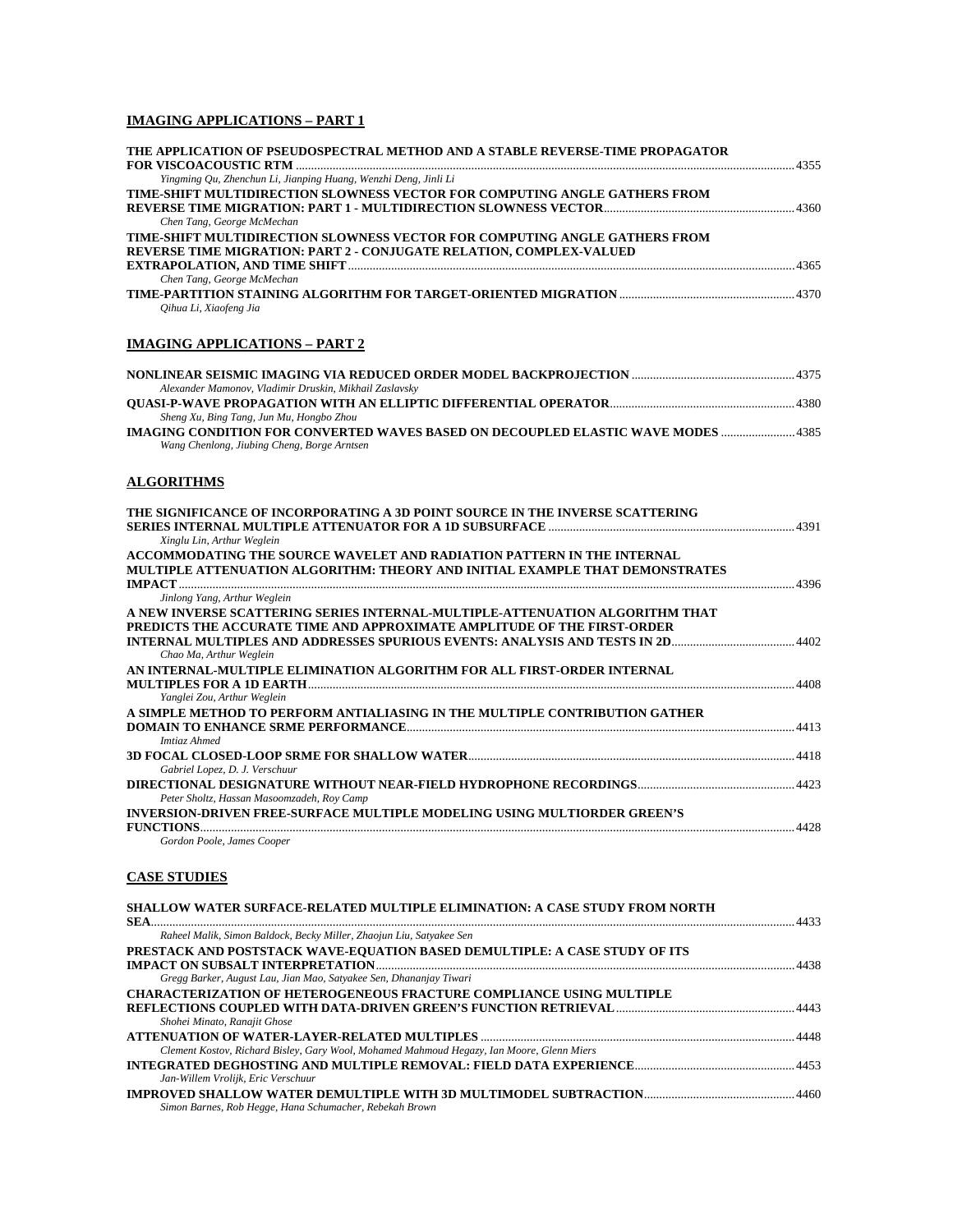| Zheng Chang, Jie Shu, Huifeng Zhu, Xuhui Luo, Mervyn Parry, Yvonne Paisant, Kelly Kolb |       |
|----------------------------------------------------------------------------------------|-------|
|                                                                                        | .4470 |

*Chen Qi, Fred Hilterman* 

### **IMAGING AND MODELING**

| Manizheh Vefagh, Dirk Gajewski, Stefan Dummong                                |  |
|-------------------------------------------------------------------------------|--|
|                                                                               |  |
| Jinlin Liu, Wenkai Lu                                                         |  |
| MIGRATION OF PRIMARIES AND FREE-SURFACE RELATED MULTIPLES SIMULTANEOUSLY WITH |  |
|                                                                               |  |
| Yueming Ye, Genshun Yao, Xijin Zhuang, Xiaodong Sun                           |  |
|                                                                               |  |
| Yi Chang, Zheng Wang, Ming Xia Jin                                            |  |
| A NEW METHOD OF MULTIPLE REVERSE TIME MIGRATION BASED ON DIFFERENT-ORDER      |  |
|                                                                               |  |
| Zhina Li, Zhenchun Li, Peng Wang                                              |  |
|                                                                               |  |
| Bowen Guo, Gerard Schuster, Yunsong Huang                                     |  |
|                                                                               |  |
| Joost Van Der Neut, Kees Wapenaar, Jan Thorbecke, Evert Slob                  |  |
|                                                                               |  |
| Gordon Poole                                                                  |  |

### **GHOSTS**

| A ROBUST X-T DOMAIN DEGHOSTING METHOD FOR VARIOUS SOURCE/RECEIVER                                            |  |
|--------------------------------------------------------------------------------------------------------------|--|
|                                                                                                              |  |
| Orhan Yilmaz, Edip Baysal                                                                                    |  |
|                                                                                                              |  |
| Hassan Masoomzadeh, Anthony Hardwick, Simon Baldock, Bin Wang                                                |  |
| <b>PSEUDO-VZ DEGHOSTING OF DEEP-TOW SEISMIC DATA AND IMPLICATIONS FOR LOW-</b>                               |  |
|                                                                                                              |  |
| Ekeabino Momoh, David Halliday, Ralf Ferber, Satish Singh                                                    |  |
| RECEIVER DEGHOSTING METHOD TO MITIGATE F-K TRANSFORM ARTIFACTS: A                                            |  |
|                                                                                                              |  |
| Vikram Jayaram, Charles Sicking, Carola Ellinger, Dylan Copeland, Stuart Nelan, Chris Carter, Joshua Gilberg |  |
|                                                                                                              |  |
| Yonggiang Wang, Weigiang Sun, Huazhong Wang                                                                  |  |
|                                                                                                              |  |
| Weigiang Sun, Huazhong Wang                                                                                  |  |
|                                                                                                              |  |
| Wenkai Lu, Zigiang Xu, Zhongyu Fang, Rui Liang Wang, Chengzhi Yan                                            |  |
|                                                                                                              |  |
|                                                                                                              |  |

*Jie Tao, Baoshu Chen, Songkang Li* 

### **TOPICS FOR DISCUSSION**

| MULTIPLE REMOVAL: OPEN ISSUES, PRESSING CHALLENGES, AND RECENT PROGRESS TOWARDS     |      |
|-------------------------------------------------------------------------------------|------|
|                                                                                     |      |
| Arthur Weglein                                                                      |      |
| REFLECTIVITY COMPUTATION FROM SEPARATED WAVEFIELDS: APPLICATION ON THE SIGSBEE      |      |
|                                                                                     |      |
| Alba Ordonez, Walter Soellner, Tilman Kluever, Leiv-Jacob Gelius                    |      |
| AN ACCELERATED ALGORITHM FOR ADAPTIVE MULTIPLE SUBTRACTION USING L1 ESTIMATOR  4569 |      |
| Lei Liu. Wenkai Lu                                                                  |      |
|                                                                                     |      |
| Arbab Latif, Wail Mousa                                                             |      |
| APPLICATION OF ANISOTROPIC HIGH-RESOLUTION RADON TRANSFORM FOR MULTIPLE             |      |
|                                                                                     | 4580 |
| Jingwen Fan, Zhenchun Li, Xiangyu Song, Kai Zhang, Qiongying He                     |      |
| <b>JOINT MIGRATION OF PRIMARIES AND SURFACE-RELATED MULTIPLES BASED ON</b>          |      |
|                                                                                     | 4585 |
| Zhina Li, Zhenchun Li, Peng Wang                                                    |      |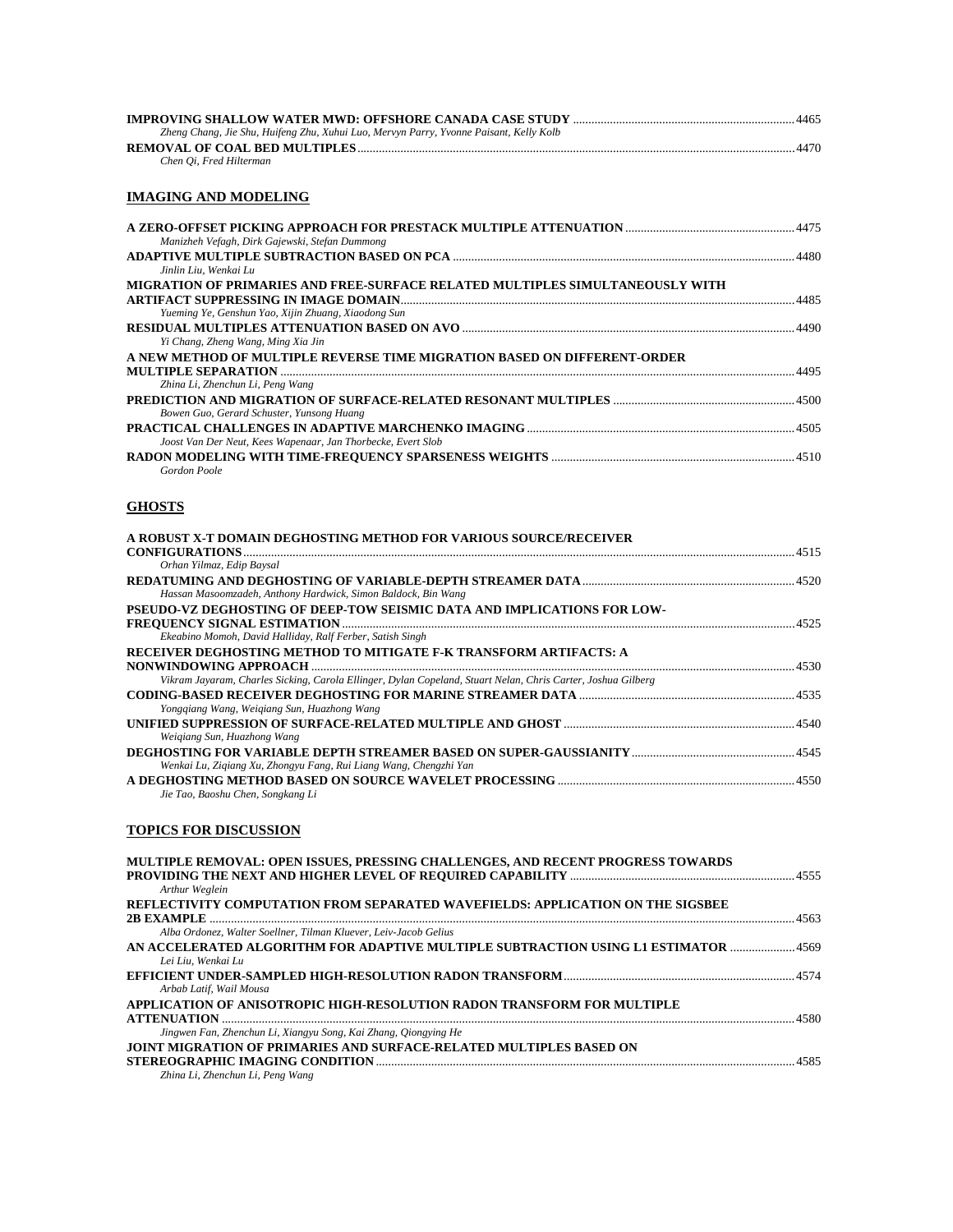### **SEPARATION OF PRIMARIES AND DIFFERENT-ORDER MULTIPLES BASED ON FOCAL TRANSFORM AND SRME**...................................................................................................................................................................................................4590

*Zhina Li, Zhenchun Li, Peng Wang* 

#### **DEGHOSTING AND BROADBAND**

| Zhan Fu, Hao Shen, Nan Du, Ping Wang, Nicolas Chazalnoel                                       |  |
|------------------------------------------------------------------------------------------------|--|
|                                                                                                |  |
| Zhigang Zhang, Jean Ji, Bin Wang, Zhaohong Wu                                                  |  |
|                                                                                                |  |
| Sergio Grion, Rob Telling, Janet Barnes                                                        |  |
|                                                                                                |  |
| Simon King, Gordon Poole                                                                       |  |
| ACCOUNTING FOR SEA SURFACE VARIATION IN DEGHOSTING: A NOVEL APPROACH APPLIED TO                |  |
|                                                                                                |  |
| Anthony Hardwick, Hassan Masoomzadeh, Adeola Aivepeku, Peter Cox, Sampad Laha, Patrick Charron |  |
| TIME-VARIANT AMPLITUDE AND PHASE-DISPERSION CORRECTION FOR BROADBAND DATA4620                  |  |
| Feng Yang, Ronan Sablon, Robert Soubaras                                                       |  |
| PREPROCESSING IN DISPLACEMENT SPACE FOR ONSHORE SEISMIC PROCESSING: REMOVING                   |  |
|                                                                                                |  |
| Jing Wu, Arthur Weglein                                                                        |  |
| APPLICATION OF 3D-SOURCE DEGHOSTING AND DESIGNATURE TO DEEPWATER OCEAN-BOTTOM                  |  |
|                                                                                                |  |

*Xu Li, Jing Yang, Hui Chen, Ping Wang, Melanie Vu* 

### **NOISE MITIGATION AND DEBLENDING**

| NOISE ATTENUATION IN MULTIMEASUREMENT STREAMER DATA USING WEIGHTED VECTOR       |  |
|---------------------------------------------------------------------------------|--|
|                                                                                 |  |
| Yousif Izzeldin Kamil Amin, Massimiliano Vassallo, Pieter Vermeer               |  |
|                                                                                 |  |
| Kawin Nimsaila, Guangfu Shao, Rongxin Huang, Ping Wang                          |  |
| APPLICATION OF ROBUST PRINCIPAL COMPONENT ANALYSIS TO SUPPRESS ERRATIC NOISE IN |  |
|                                                                                 |  |
| Jinkun Cheng, Ke Chen, Mauricio Sacchi                                          |  |
|                                                                                 |  |
| Pavel Golikov, Maxim Dmitriev, Andrey Bakulin, Rienk Lakeman, Dmitry Neklyudov  |  |
|                                                                                 |  |
| Zhou Yu, Chris Asimakopoulos                                                    |  |
|                                                                                 |  |
| Zhigang Zhang, Ping Wang                                                        |  |
|                                                                                 |  |
| Apostolos Kontakis, Dirk Verschuur                                              |  |
| DEBLENDING OF CONTINUOUSLY RECORDED OBN DATA BY SUBTRACTION INTEGRATED WITH A   |  |
| <b>MEDIAN FILTER.</b>                                                           |  |
|                                                                                 |  |

*Cheng Zhan, Raheel Malik, Jim Specht, Zhaojun Liu, Davide Teixeira* 

#### **IMAGING ENHANCEMENT**

| NOISE SUPPRESSION OF TIME-MIGRATED GATHERS USING PRESTACK STRUCTURE-ORIENTED                    |      |
|-------------------------------------------------------------------------------------------------|------|
|                                                                                                 | 4678 |
| Bo Zhang, Kurt Marfurt, Tengfei Lin                                                             |      |
| A LOCAL DIP FILTERING APPROACH FOR REMOVING NOISE FROM SEISMIC-DEPTH IMAGES 4683                |      |
| <b>Eric Duveneck</b>                                                                            |      |
| <b>FOOTPRINT SUPPRESSION USING EDGE PRESERVED STRUCTURE-ORIENTED FILTERING BASED</b>            |      |
|                                                                                                 | 4688 |
| Tengfei Lin, Marcus Cahoj, Fangyu Li, Kurt Marfurt, Oluwatobi Olorunsola, Lanbin Li, Kevin Deal |      |
|                                                                                                 |      |
| Dekuan Chang, Yihui Wang, Guangzhi Zhang                                                        |      |
|                                                                                                 |      |
| Pierre Turquais, Endrias Asgedom, Einar Otnes, Walter Soellner                                  |      |
|                                                                                                 |      |
| <b>Stewart Trickett</b>                                                                         |      |
| DENOISING OF 3D SEISMIC DATA USING MULTICHANNEL SINGULAR-SPECTRUM-BASED TIME                    |      |
|                                                                                                 | 4708 |
| Rajesh Rekapalli, Nimisha Vedanti, Ram Krishna Tiwari, Mrinal Sen                               |      |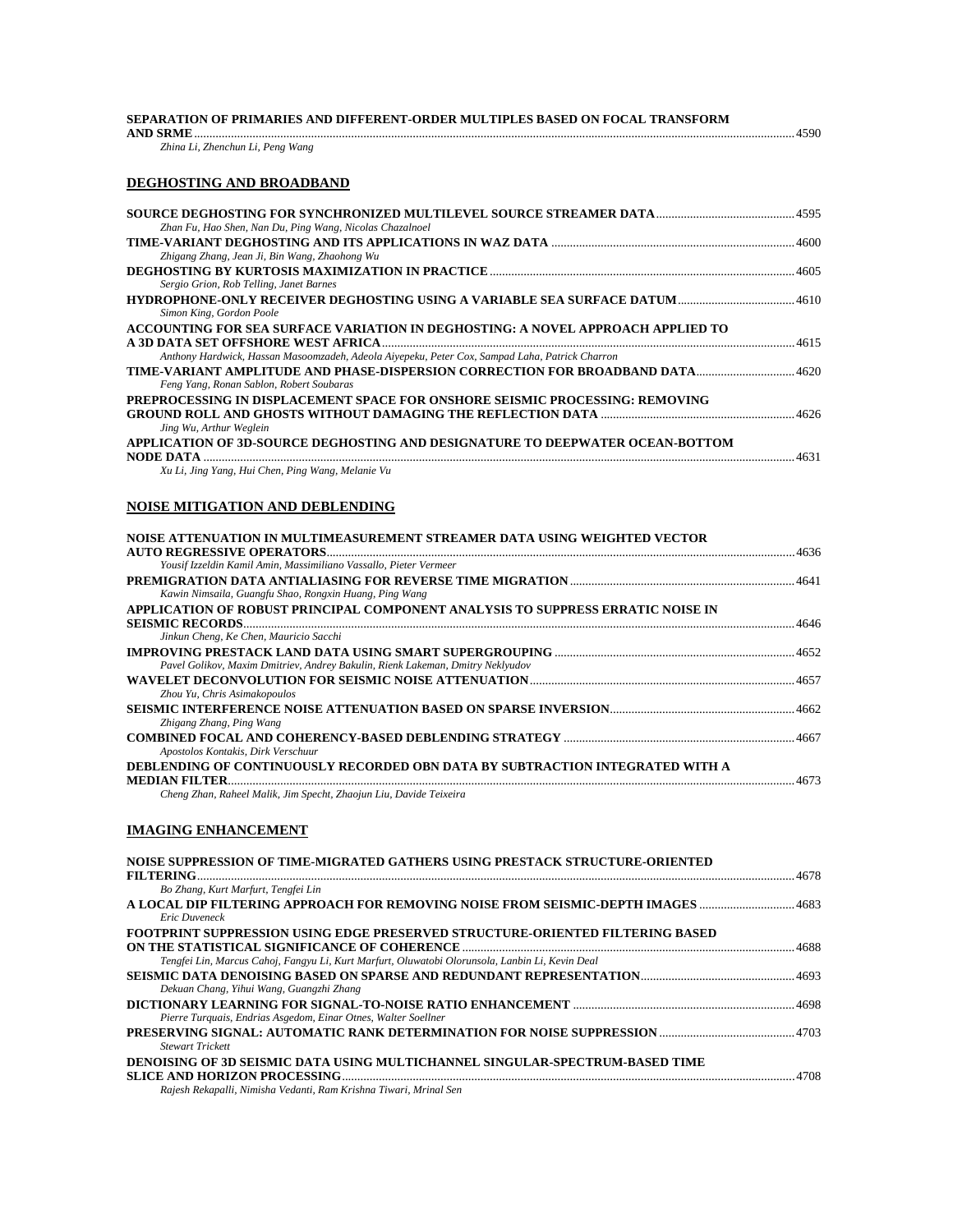| DAMPED MULTICHANNEL SINGULAR SPECTRUM ANALYSIS FOR 3D RANDOM NOISE                                                                                                                                        |  |
|-----------------------------------------------------------------------------------------------------------------------------------------------------------------------------------------------------------|--|
| Weilin Huang, Rungiu Wang, Ming Zhang, Yangkang Chen                                                                                                                                                      |  |
| <b>COHERENT NOISE REMOVAL</b>                                                                                                                                                                             |  |
|                                                                                                                                                                                                           |  |
| Lucas José Almeida, Rafael Manenti, Milton Porsani<br>HARMONIC NOISE REMOVAL IN UNITED TIME-FREQUENCY DOMAIN VIA SPARSE PROMOTION 4725<br>Xiangfang Li, Wenchao Chen, Wei Wang, Xiaokai Wang, Yanhui Zhou |  |
| William Curry, Fuxian Song                                                                                                                                                                                |  |
| SIGNAL ENHANCEMENT USING HIGHER-ORDER CUMULANT-BASED COHERENT INTEGRATION                                                                                                                                 |  |
| Shengpei An, Tianyue Hu, Weizhong Wang, Yongfu Cui, Wensheng Duan, Gengxin Peng<br>PREPROCESSING IN THE PS SPACE FOR ONSHORE SEISMIC PROCESSING: REMOVING GROUND<br>Jing Wu, Arthur Weglein               |  |
| GROUND-ROLLS ATTENUATION USING BANDLIMITED SIGNAL-AND-NOISE                                                                                                                                               |  |
| Yangkang Chen, Shebao Jiao, Shuwei Gan, Wencheng Yang                                                                                                                                                     |  |
| Shebao Jiao, Wencheng Yang, Shuwei Gan, Yangkang Chen, Erying Wang<br>Weigiang Sun, Huazhong Wang                                                                                                         |  |
| RANDOM NOISE ATTENUATION – PART 1                                                                                                                                                                         |  |
| Julian Gomez, Danilo Velis                                                                                                                                                                                |  |
| Hongbo Lin, Xue Han, Yue Li, Baojun Yang                                                                                                                                                                  |  |
| Amin Merouane, Orhan Yilmaz, Edip Baysal                                                                                                                                                                  |  |
| Yangkang Chen, Sergey Fomel                                                                                                                                                                               |  |
| <u>RANDOM NOISE ATTENUATION – PART 2</u>                                                                                                                                                                  |  |
| Yangkang Chen, Guoyin Zhang, Shuwei Gan, Chenglin Zhang                                                                                                                                                   |  |
| Omar Benazzouz, Luis Pinheiro, Daniel Herold                                                                                                                                                              |  |
| USING MACHINE LEARNING TO PRODUCE A GLOBAL AUTOMATED OUANTITATIVE OC FOR NOISE                                                                                                                            |  |
| Tony Martin, Cristiano Saturni, Peter Ashby<br>A NEW AUTOMATIC TRACKING SYSTEM FOR SEISMIC-REFLECTED EVENTS BASED ON KALMAN                                                                               |  |
| Xiaoying Deng, Zhengjun Zhang                                                                                                                                                                             |  |
| <u>RECENT ADVANCES AND THE ROAD AHEAD</u>                                                                                                                                                                 |  |
| Shuki Ronen                                                                                                                                                                                               |  |
| Dirk Verschuur, Augustinus Berkhout                                                                                                                                                                       |  |
| BROADBAND TECHNOLOGY: HISTORY AND REMAINING CHALLENGES FROM AN END-USER                                                                                                                                   |  |
| Joseph Reilly                                                                                                                                                                                             |  |
| Albena Mateeva, Kees Hornman, Paul Hatchell, Hans Potters, Jorge Lopez<br>BRING GEOPHYSICS CLOSER TO THE RESERVOIR: A NEW PARADIGM IN RESERVOIR                                                           |  |
|                                                                                                                                                                                                           |  |

*Andrey Bakulin, Michael Jervis, Daniele Colombo, Constantine Tsingas, Yi Luo*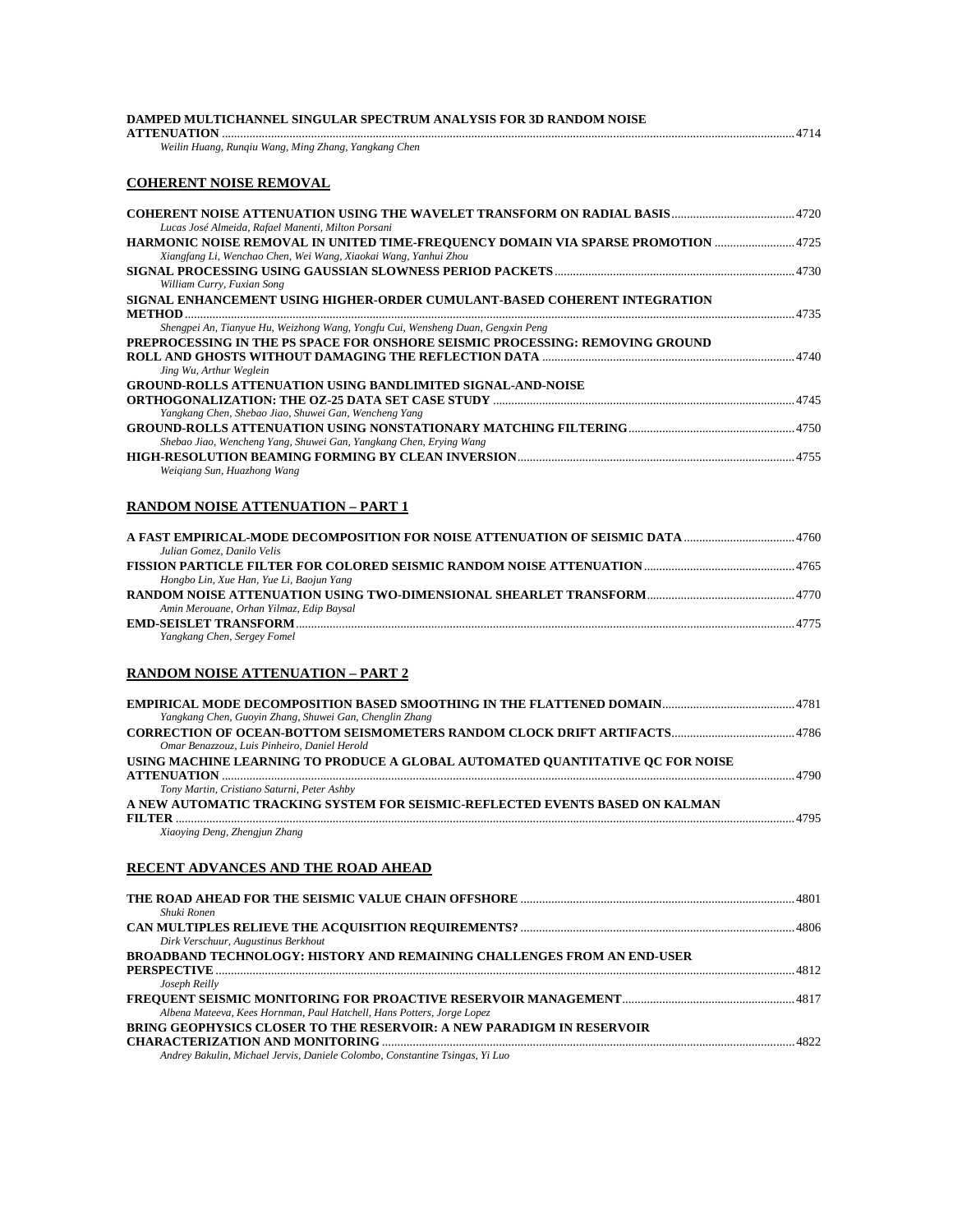| TENSOR FACTORIZATION AND ITS APPLICATION TO MULTIDIMENSIONAL SEISMIC DATA                                                                                                                                                                                                                                                                          |      |
|----------------------------------------------------------------------------------------------------------------------------------------------------------------------------------------------------------------------------------------------------------------------------------------------------------------------------------------------------|------|
| Mauricio Sacchi, Aaron Stanton, Jinkun Cheng, Jianjun Gao                                                                                                                                                                                                                                                                                          |      |
| <b>VOLUME 7</b>                                                                                                                                                                                                                                                                                                                                    |      |
| Robert Clapp                                                                                                                                                                                                                                                                                                                                       |      |
| Ryan Modrak, Jeroen Tromp                                                                                                                                                                                                                                                                                                                          |      |
| <b>INJECTION INDUCED SEISMICITY 1</b>                                                                                                                                                                                                                                                                                                              |      |
| FROM MICROSEISMIC TO INDUCED SEISMICITY: MONITORING THE FULL BAND OF RESERVOIR                                                                                                                                                                                                                                                                     |      |
| Katherine Bosman, Adam Baig, Theodore Urbancic, Mike Preiksaitis<br>COUPLED GEOMECHANICAL AND FLUID-FLOW MODELING FOR INJECTION-INDUCED SEISMICITY                                                                                                                                                                                                 |      |
| Azra Tutuncu, Binh Bui<br>Shawn Maxwell, F. Zhang, B. Damjanac                                                                                                                                                                                                                                                                                     |      |
| A DATA-DRIVEN PROPPANT-FILLED FRACTURE MODEL: COMPARING SLIDING SLEEVE AND PLUG                                                                                                                                                                                                                                                                    |      |
| Jonathan McKenna, Nathan Toohey, Michael Grealy, Oscar Quezada<br>MOMENT TENSOR INVERSION OF INDUCED SEISMICITY UNDER DIFFERENT STATION                                                                                                                                                                                                            |      |
| Chen Gu, M. Toksoz                                                                                                                                                                                                                                                                                                                                 |      |
| Theodore Urbancic, Adam Baig, Katherine Bosman, Gisela Viegas<br>A GEOLOGICALLY BASED APPROACH TO MITIGATE POTENTIALLY INDUCED SEISMICITY IN<br>Shelby Peterie, Richard Miller, John Intfen, Tandis Bidgoli, Rex Buchanan                                                                                                                          |      |
| James Verdon, Anna Stork, Rob Bissell, Clare Bond                                                                                                                                                                                                                                                                                                  |      |
| <b>INVITED PRESENTATIONS FROM URTEC 2014</b>                                                                                                                                                                                                                                                                                                       |      |
| FAULT AND FRACTURE CHARACTERIZATION FROM AN INTEGRATED SUBSURFACE AND SEISMIC<br>DATA SET: IMPACT ON WELL PERFORMANCE OF THE WOLFCAMP SHALE, MIDLAND BASIN, WEST                                                                                                                                                                                   |      |
| Trey White, Paul Clarke, Andrew Stephens, Hongzhuan Ye, Matt Laughland<br>FRACTURED RESERVOIR CHARACTERIZATION: INTEGRATING PRODUCTION AND SEISMIC DATA                                                                                                                                                                                            |      |
| Steven Adams, John Kucewicz, Dennis Shannon, Christopher Latkiewicz, James Schuelke<br><b>INTEGRATED INTERPRETATION OF SEISMICALLY DERIVED ROCK AND FRACTURE ATTRIBUTES</b>                                                                                                                                                                        | 4909 |
| Gang Yu, Yusheng Zhang, Ximing Wang, Uwe Strecker, Margaret Smith, Xing Liang<br>PASSIVE SEISMIC MONITORING AND INTEGRATED GEOMECHANICAL ANALYSIS OF A TIGHT-<br>SAND RESERVOIR DURING HYDRAULIC-FRACTURE TREATMENT, FLOWBACK, AND PRODUCTION 4914<br>David Eaton, Enrico Caffagni, Aamir Rafiq, Mirko Van Der Baan, Vincent Roche, Larry Matthews |      |
| <b>IDENTIFICATION OF SLOWLY SLIPPING FAULTS IN THE BARNETT SHALE UTILIZING ANT</b>                                                                                                                                                                                                                                                                 |      |
| Noha Farghal, Mark Zoback<br>INTEGRATING FRACTURE DIAGNOSTICS FOR IMPROVED MICROSEISMIC INTERPRETATION  4924<br>Norman Warpinski, Eric Davis, Eric Holley, Michael Mayerhofer                                                                                                                                                                      |      |
| INTEGRATION OF DISTRIBUTED TEMPERATURE AND DISTRIBUTED ACOUSTIC SURVEY RESULTS<br>Bill Wheaton, Daniel Wood, Trey Lowe, Jennifer Miskimins, Robert Barree                                                                                                                                                                                          |      |
| <b>IDENTIFYING FRAC GROWTH IN MULTIPLE HORIZONS USING INTEGRATED MICROSEISMIC AND</b><br>Theodore Urbancic, Andy Cochrane, Adam Baig, Sheri Bowman                                                                                                                                                                                                 |      |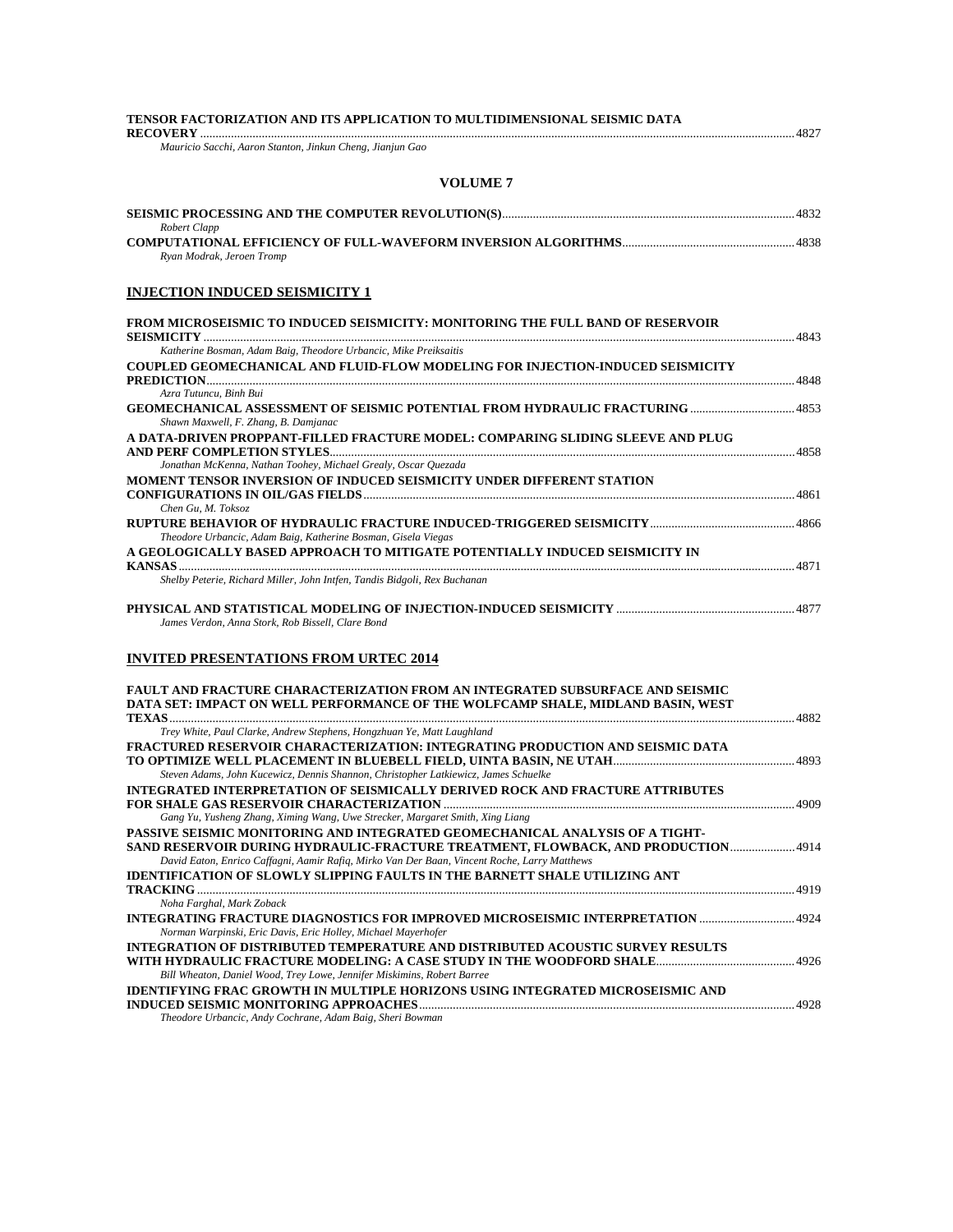### **MARINE ENVIRONMENTAL ISSUES**

| CAN YOU HEAR ME NOW? STEERING A COURSE TOWARDS IMPROVING LISTENING CONDITIONS                        |      |
|------------------------------------------------------------------------------------------------------|------|
|                                                                                                      |      |
| Leila Hatch, Jolie Harrison, Jason Gedamke, Sofie Van Parijs, Jessica Redfern                        |      |
| <b>NAVIGATING THE CHALLENGING PROCESS OF PERMITTING FOR MARINE SEISMIC</b>                           |      |
|                                                                                                      |      |
| Sarah Courbis, Mari Smultea, Greg Campbell                                                           |      |
| <b>ENVIRONMENTAL RISK MANAGEMENT SCHEMES AND THEIR IMPLICATIONS FOR REGULATION</b>                   |      |
|                                                                                                      | 4942 |
| Robert Gisiner, Nikki C. Martin                                                                      |      |
| ASSESSING THE ENVIRONMENTAL RISKS OF MARINE SEISMIC SURVEYING: LATEST INSIGHTS                       |      |
|                                                                                                      | 4945 |
| Gerrit Blacquiere, Frans-Peter Lam, Michael Ainslie, Özkan Sertlek                                   |      |
| SEISMIC SURVEYS AND MARINE WILDLIFE: IDEAS FOR MANAGING REAL AND PERCEIVED                           |      |
| <b>IMPACTS</b>                                                                                       | 4949 |
| Douglas Nowacek                                                                                      |      |
|                                                                                                      |      |
| <b>Brian Heath</b>                                                                                   |      |
| REDUCING OCEAN NOISE IN OFFSHORE SEISMIC SURVEYS USING LOW-PRESSURE SOURCES AND                      |      |
|                                                                                                      |      |
| Shuki Ronen, Stuart Denny, Rob Telling, Steve Chelminski, John Young, Donald Darling, Seibert Murphy |      |
|                                                                                                      |      |
| Brian Schostak, Mike Jenkerson, Jean-Marc Mougenot                                                   |      |

### **EXAMPLES FROM GEOSCIENTISTS WITHOUT BORDERS**

| USE OF GEOPHYSICS TO SUPPORT WATER SECURITY AND INCREASE COMMUNITY AWARENESS                                                 |      |
|------------------------------------------------------------------------------------------------------------------------------|------|
|                                                                                                                              |      |
| Eddie Banks, Okke Batelaan, William Dean, Lauren Houthuysen, Vincent Post, Kevin Cahill, Peter Cook, Joanna Ellis            |      |
| ASSESSMENT OF FLOOD DAMAGED INFRASTRUCTURES IN BOSNIA, HERZEGOVINA, AND SERBIA:                                              |      |
|                                                                                                                              |      |
| Snezana Komatina, Koya Suto, Milovan Urosevic                                                                                |      |
|                                                                                                                              |      |
| Eray Kocel, Robert Stewart, Jiannan Wang, Li Chang, Paul Mann                                                                |      |
| <b>GEOSCIENCE TECHNICAL COOPERATION TO ENHANCE THE VOLCANO MONITORING CAPACITY</b>                                           |      |
|                                                                                                                              |      |
| Rudiger Escobar-Wolf, Thomas Oommen, Greg White                                                                              |      |
| TOWARD THE PREVENTION OF CHOLERA OUTBREAK IN DOUALA, CAMEROON: EXPLORATION                                                   |      |
|                                                                                                                              |      |
| Jejung Lee, Marie Boucher, Guillaume Favreau, Benjamin Ngounou Ngatcha, Ibrahim Goni, Roger Fuemba, Benoit Viguier,          |      |
| Josiane Laure Pafeng Tchuindjang, Oumou Kaltoum Hama Garba                                                                   |      |
| <b>GEOSCIENTISTS HELPING GEOSCIENTISTS: THE HISTORY AND FUTURE OF AAPG'S PUBLICATION</b>                                     |      |
|                                                                                                                              | 4987 |
| Jon Blickwede, Art Browning, Martin Cassidy, Charles Caughey, Gretchen Gillis, Jose Guzman, Jan Heagy, Rick Wall, Gary Weir, |      |
| Gerritt Wind                                                                                                                 |      |

### **HYDROGEOPHYSICS**

| EFFECTS OF LATERAL HETEROGENEITY ON 1D DC RESISTIVITY AND TRANSIENT                                     |  |
|---------------------------------------------------------------------------------------------------------|--|
|                                                                                                         |  |
| Nasruddin Nazerali, Darrell Coles, Burke Minsley, Amitabha Mukhopadhyay, Fawzia Al-Ruwaih, Frank Morgan |  |
|                                                                                                         |  |
| Emily Voytek, Kamini Singha, Caitlin Rushlow, Sarah Godsey                                              |  |
|                                                                                                         |  |
| Seogi Kang, Rowan Cockett, Lindsey Heagy, Douglas Oldenburg                                             |  |
| COMPARISON AND IMPROVEMENT OF LABORATORY SIP AND NMR MODELS OF PERMEABILITY 5005                        |  |
| Gordon Osterman, Kristina Keating, Lee Slater, Andrew Binley                                            |  |
| <b>HYDROGEOPHYSICS FOR AUSTRALIA'S SURFACE AND GROUNDWATER CHALLENGES - A CSIRO</b>                     |  |
|                                                                                                         |  |
| Aaron Davis, Tim Munday                                                                                 |  |
| HIGH-RESOLUTION SEISMIC-REFLECTION CHARACTERIZATION AT A CHALLENGING ATLANTIC                           |  |
|                                                                                                         |  |
| Richard Miller, Shelby Peterie, Julian Ivanov, Susan Hubbard, Yao Wang, Miles Denham                    |  |
| <b>IDENTIFYING PREFERENTIAL ACID MINE DRAINAGE FLOW PATHS IN THE SHALLOW</b>                            |  |
|                                                                                                         |  |
| Cas Bridge, Karson Bizzell, Kumar Ramachandran                                                          |  |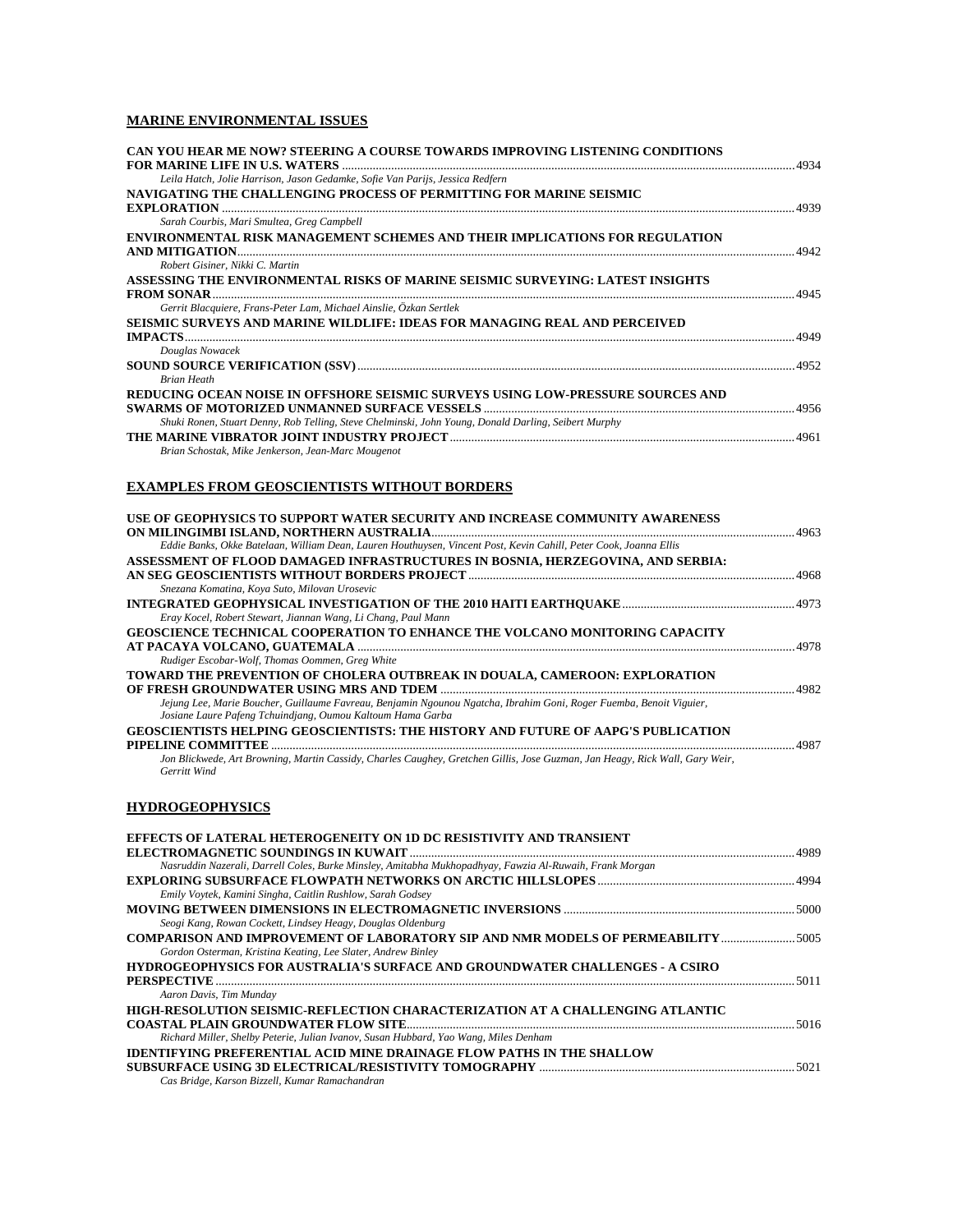| THREE-DIMENSIONAL INVERSION OF HYDRAULIC CONDUCTIVITY AND SPECIFIC STORAGE                                                                                         |  |
|--------------------------------------------------------------------------------------------------------------------------------------------------------------------|--|
| Yusuke Ozaki, Hitoshi Mikada, Tada-Nori Goto, Junichi Takekawa                                                                                                     |  |
| <u>INJECTION INDUCED SEISMICITY 2</u>                                                                                                                              |  |
| Gisela Viegas, Adam Baig, Theodore Urbancic, Eric Von Lunen                                                                                                        |  |
| INFERRING THE PRESENCE OF FLUID-FILLED FRACTURES USING S-WAVE ATTENUATION ON                                                                                       |  |
| Guillaume Bergery, Marc Grausem, David Diller, Shuck Ted<br>Sergey Turuntaev, Alexey Konovalov, Elena Slinkova                                                     |  |
| OPTIMIZING HYDRAULIC-FRACTURE SPACING AND FRACK TIMING IN UNCONVENTIONALS:<br>Farrokh Sheibani, Fengshou Zhang                                                     |  |
| MODELING HYDRAULIC FRACTURING AND INDUCED SEISMICITY IN UNCONVENTIONAL<br>RESERVOIRS USING MULTIPHASE FLUID-FLOW  SIMULATIONS ……………………………………………………………………………………5053 |  |
| Juan Santos, Lucas Macias, Gabriela Savioli, Jose Carcione<br>MOMENT MAGNITUDE COMPUTATION AND INSTRUMENTATION SELECTION FOR INDUCED-                              |  |
| Sepideh Karimi, Emrah Yenier, Dario Baturan, Andrew Law<br>EFFECT OF GEOTHERMAL OPERATIONS ON SEISMIC CHARACTERISTICS IN THE SALTON SEA                            |  |
| Yifang Cheng, Xiaowei Chen<br>CHARACTERIZATION OF MICROSEISMIC SOURCE MECHANISM IN THE MARCELLUS SHALE<br>Michael Nava, Zhishuai Zhang, James Rector               |  |
| <u>INTERFEROMETRY</u>                                                                                                                                              |  |
| INITIAL CONDITIONS FOR ELASTODYNAMIC GREEN'S FUNCTION RETRIEVAL BY THE                                                                                             |  |
| Cornelis Wapenaar, Evert Slob<br>USING INVERSE TRANSMISSION MATRICES FOR MARCHENKO REDATUMING IN HIGHLY                                                            |  |
| Ivan Vasconcelos, Colin Thomson, Kees Wapenaar, Joost Van Der Neut, Matteo Ravasi<br>EFFECT OF DIFFERENT PARAMETERS ON INTERFEROMETRIC REDATUMED SOURCE-RECEIVER   |  |
| Surendra Barala, Priya Mohanty<br>SUPER-VIRTUAL INTERFEROMETRIC SEPARATION AND ENHANCEMENT OF BACKSCATTERED                                                        |  |
| Bowen Guo, Sherif Mahmoud, Gerard Schuster                                                                                                                         |  |
| Han Gao, Jie Zhang                                                                                                                                                 |  |
| Sherif Hanafy, Abdullah Altheyab, Gerard Schuster                                                                                                                  |  |
| Guus Berkhout, Gerrit Blacquiere,                                                                                                                                  |  |
| Arthur Barnes, Jeffrey Thurston                                                                                                                                    |  |
| <u>SEISMIC FILTERS AND TRANSFORMATION</u>                                                                                                                          |  |
| TIME-FREQUENCY ANALYSIS OF SEISMIC DATA USING SYNCHROSQUEEZING THREE-                                                                                              |  |
| Naihao Liu, Jinghuai Gao, Qi Lv                                                                                                                                    |  |
| Qinggzhen Wang, Xiudi Jiang                                                                                                                                        |  |
| MEDIAN BALANCING: A LINEARLY CONVERGENT ALGORITHM FOR TIME GAIN POWER<br>Yenming Lai, Eric Price, Sergey Fomel, Rachel Ward                                        |  |

**MULTISURVEY MATCHING OF MARINE TOWED STREAMER DATA USING A BROADBAND** 

*Nathan Payne, Tony Martin, Jonathan Denly, Reza Afrazmanech* 

*Colin Thomson, Philip Kitchenside, Robin Fletcher* 

**WORKFLOW: A SHALLOW WATER OFFSHORE GABON CASE STUDY**..................................................................................5132

**EXTENDED IMAGE GATHERS AND REFLECTIVITY BLURRING**..............................................................................................5137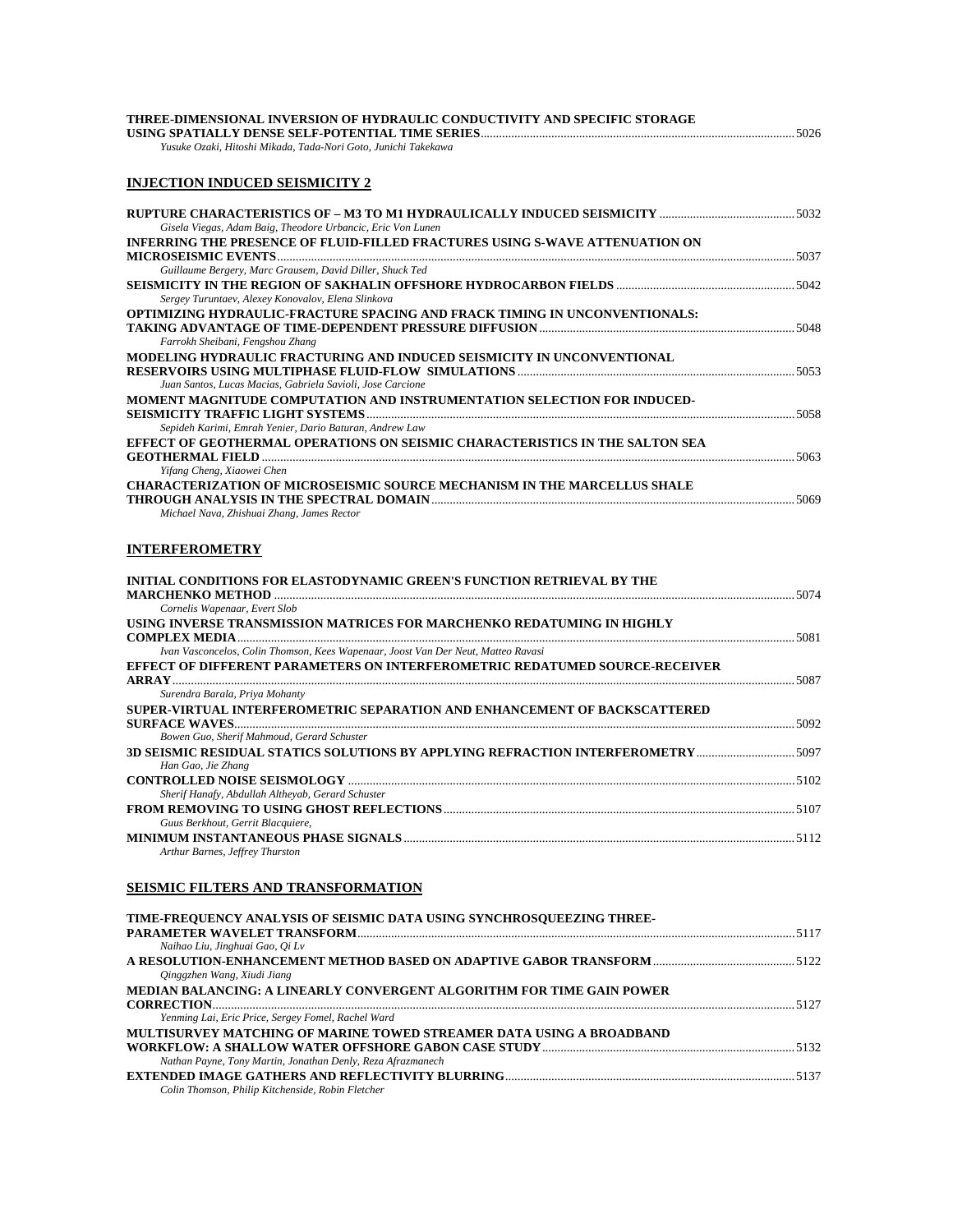| DIFFRACTION IMAGING OF LITHOLOGY AND FLUID SATURATION IN FAULT ZONES WITHIN THE |      |
|---------------------------------------------------------------------------------|------|
|                                                                                 |      |
| Osareni Ogiesoba, Alexander Klokov                                              |      |
|                                                                                 | 5147 |
| Yanadet Sripanich, Sergey Fomel                                                 |      |

### **FWI – WAVE PROPAGATION AND ATTENUATION**

| TIME COMPRESSIVELY SAMPLED FULL-WAVEFORM INVERSION WITH STOCHASTIC                 |      |
|------------------------------------------------------------------------------------|------|
|                                                                                    | 5153 |
| Mathias Louboutin, Felix Herrmann                                                  |      |
| ANISOTROPIC ELASTIC WAVEFORM INVERSION WITH MODIFIED TOTAL-VARIATION               |      |
|                                                                                    |      |
| Kai Gao, Youzuo Lin, Lianjie Huang, John Oueen, Joseph Moore, Ernest Majer         |      |
| THE COMPARISON OF SKEWNESS AND KURTOSIS CRITERIA FOR WAVELET PHASE ESTIMATION 5164 |      |
| Ming Ma, Shangxu Wang, Sanyi Yuan, Jingjing Wang, Tieyi Wang                       |      |
| A BIOT MODEL DESCRIBING WAVE PROPAGATION IN A POROUS SOLID SATURATED BY A THREE-   |      |
|                                                                                    |      |
| Juan Santos, Gabriela Savioli                                                      |      |
| A MODEL FOR PROPAGATION OF TENSILE FRACTURES IN HETEROGENEOUS NATURAL MEDIA 5174   |      |
| Yujie Zhang, Yangiu Wang, Priyank Jaiswal                                          |      |
| SEISMIC WAVE ABSORPTION ATTENUATION COMPENSATION BASED ON THE MATCHING             |      |
|                                                                                    | 5179 |
|                                                                                    |      |

*Fanchang Zhang, Zhang Xunxun, Hanqing Liu* 

### **CASE HISTORIES**

| SUCCESS OF HIGH-RESOLUTION VOLUMETRIC Q TOMOGRAPHY IN THE AUTOMATIC DETECTION                                                   |      |
|---------------------------------------------------------------------------------------------------------------------------------|------|
|                                                                                                                                 |      |
| Fatiha Gamar, Diego Carotti, Patrice Guillaume, Amor Gacha, Laurent Lopes                                                       |      |
|                                                                                                                                 |      |
| Matthew Hart, Guy Hilburn, Adegoke Adewumi, Carl Lang, Gary Rodriguez                                                           |      |
| HIGH-FIDELITY FULL-AZIMUTH TTI VELOCITY MODEL BUILDING: A GULF OF MEXICO CASE                                                   |      |
|                                                                                                                                 | 5194 |
| Samuel Brown, Alejandro Valenciano, Dan Whitmore, Paul Feldman, Bruno Virlouvet, Nizar Chemingui, Sverre Brandsberg-Dahl        |      |
| IMPROVED IMAGING OF DEEPWATER RESERVOIR BY TTI MODEL BUILDING AND OPTIMIZED USE                                                 |      |
| <b>OF OBN DATA</b>                                                                                                              | 5198 |
| Olga Zdraveva, Akintunde Ogunsakin, Bruce Hootman, Pal Kristiansen, Edwin Ouadt                                                 |      |
|                                                                                                                                 | 5202 |
| Joe Dellinger, J. R. Sandschaper, Carl Regone, John Etgen, And Imtiaz Ahmed. Bp America                                         |      |
| INVESTIGATING MEGAAMPLITUDES IN TENGIZ CARBONATES THROUGH INTERACTIVE MODEL-                                                    |      |
|                                                                                                                                 | 5207 |
| Ryan Lester, Ross Hill, Eric Liebes, Steven Jenkins, Andrey Makedonov                                                           |      |
| ORTHORHOMBIC VELOCITY MODEL BUILDING AND IMAGING OF LUDA FIELD WITH WAZ OBC                                                     |      |
| <b>DATA</b>                                                                                                                     | 5212 |
| Joe Zhou, Bin Zhou, Liu Lubo, Fong Cheen Loh, Yi Xie, Junjie Liu, Zhiliang Wang, Xiaodong Pu                                    |      |
| HIGH-RESOLUTION EARTH MODEL BUILDING AND IMAGING STRATEGIES IN A PRECARBONATE                                                   |      |
| <b>PLAY</b>                                                                                                                     | 5217 |
| Saeeda Hydal, Nigel Seymour, Lee Sii Ngo, Riaz Alai, Nik Nur Halim Soh, Wai Tang, Nurul Rahman, Farhan Khan, M. Danni<br>Ramlan |      |

### **THEORY**

| Valentina Socco, Guy Mabyalaht, Cesare Comina                                      |      |
|------------------------------------------------------------------------------------|------|
| ENHANCING RESOLUTION IN IMAGING-BASED VELOCITY ESTIMATION USING MORPHOLOGICAL      |      |
|                                                                                    | 5228 |
| Jonathas Maciel, Dirk Verschuur, Jesse Costa                                       |      |
|                                                                                    |      |
| Augustinus Berkhout, Dirk Verschuur Xander Staal                                   |      |
|                                                                                    | 5238 |
| Patrice Guillaume, Stanislaw Warzocha, Olivier Hermant, Anthony Prescott           |      |
|                                                                                    |      |
| Fang Yuan, Hua-Wei Zhou, Zhaobo Meng, Bin Gong, Feng Oiao                          |      |
| EFFICIENT COMMON-REFLECTION-SURFACE-BASED PRESTACK SLOPE DETERMINATION FOR         |      |
|                                                                                    | 5248 |
| Benjamin Schwarz, Claudia Vanelle, Sophia Wissmath, Alexander Bauer, Dirk Gajewski |      |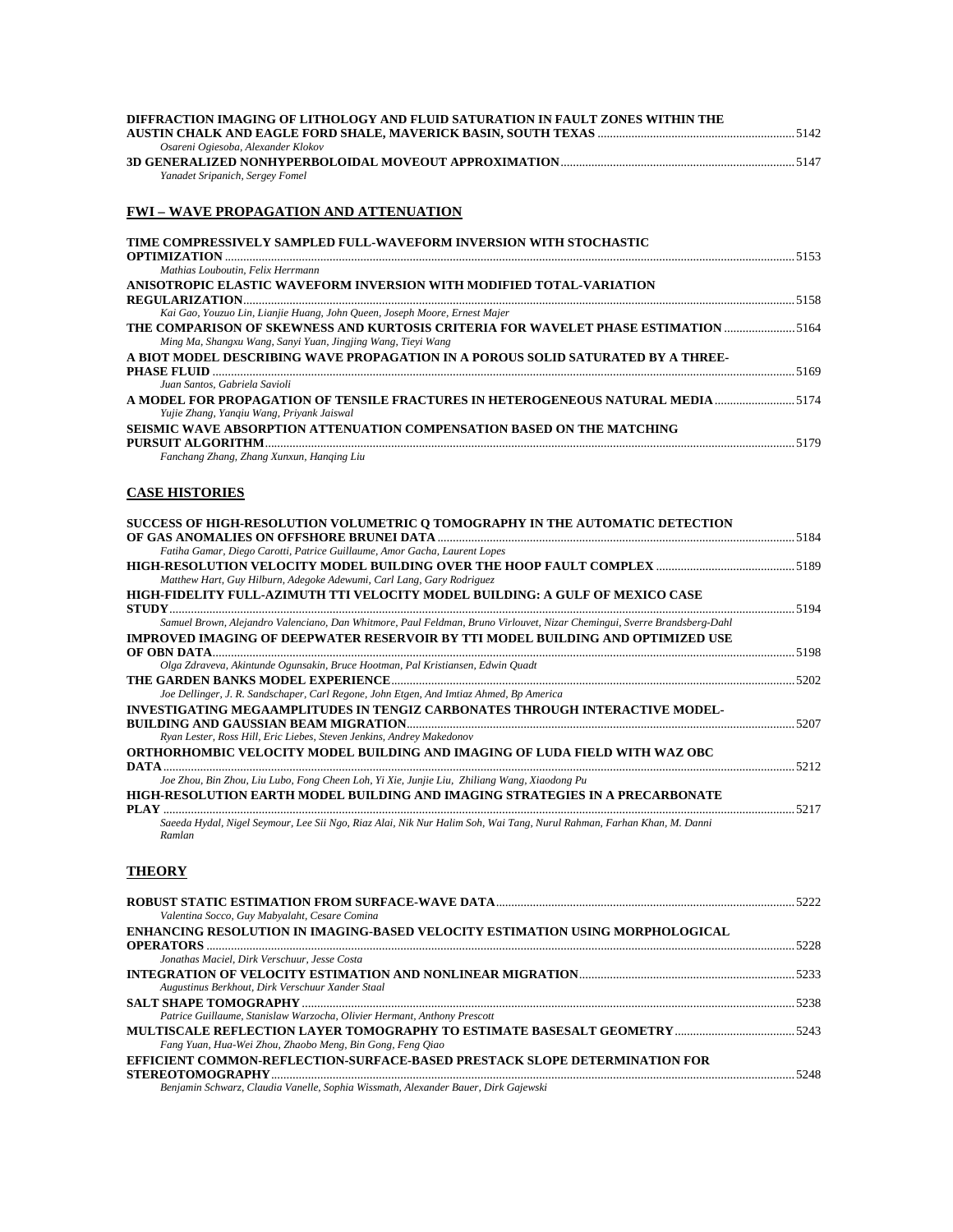| Zhiping Yang, Rui Yan, Shouting Huang                                                                                                                                                                                                                           |  |
|-----------------------------------------------------------------------------------------------------------------------------------------------------------------------------------------------------------------------------------------------------------------|--|
| 3D RTM-BASED WAVE-PATH TOMOGRAPHY: THEORY AND APPLICATIONS TO SYNTHETIC AND                                                                                                                                                                                     |  |
| Qin Cao, Peter M. Bakker, Sijmen Gerritsen, Diederik Van Daalen, Eric Duveneck                                                                                                                                                                                  |  |
| <b>VELOCITY ESTIMATION</b>                                                                                                                                                                                                                                      |  |
| ADVANCED VELOCITY MODEL BUILDING: INTEGRATION OF TOMOGRAPHY, FULL-WAVEFORM<br>INVERSION, WELL AND GEOLOGY INFORMATION, IMPROVEMENT OF SUBSALT IMAGING IN GULF                                                                                                   |  |
| Hongyan Li, Kara Shiflett, Jeff Cernoch, John Hollins, Vivian Robertson, Denes Vigh<br>INTERPRETATION DRIVEN SALT SCENARIO MODELING WITH EXAMPLES FROM THE DUTCH                                                                                                |  |
| Sam Whitehead, Tony Bell, Stuart Fairhead, Dennis Van Der Burg, Benoit Santos-Luis, Leon Barens<br>MAXIMIZING THE VALUE OF 3D SEISMIC VINTAGE THROUGH STATE-OF-ART LAND-DEPTH<br>IMAGING AND QUANTITATIVE QUALITY CONTROLS: A CASE STUDY AT YUCAL PLACER FIELD, |  |
| Yann Montico, Jean-Patrick Mascomère, Xavier Duwattez, Milad Bader                                                                                                                                                                                              |  |
| GEOLOGICALLY CONSTRAINED HIGH-RESOLUTION MODEL BUILDING IN THE TARANAKI BASIN,<br>Dominic Fell, Olga Zdraveva, Kiran Dyal                                                                                                                                       |  |
| VELOCITY ANALYSIS AND UPDATE WITH 3D DAS-VSP TO IMPROVE BOREHOLE/SURFACE SEISMIC                                                                                                                                                                                |  |
| Yingping Li, Ben Hewett, Zhuping Liu, Han Wu, Wai-Fan Wong, Albena Mateeva, Jorge Lopez                                                                                                                                                                         |  |
| Song Jin, Sian Hou, Shuangquan Chen, Yaojun Wang, Xiang Li<br>MIGRATION VELOCITY ANALYSIS USING TIME-REMIGRATION TRAJECTORY: REGIONS WITH<br>Henrique Santos, Tiago Coimbra, Joerg Schleicher, Amelia Novais                                                    |  |
| VELOCITY ESTIMATION POSTERS – PART 1<br>FULL-AZIMUTH TOMOGRAPHY VELOCITY MODELING AND DEPTH IMAGING IN OVT DOMAIN:                                                                                                                                              |  |
| Wensheng Duan, Huiwen Xie, Yongfu Cui<br>MATCHING-PURSUIT INVERSION MODELING BASED ON TRUE DEPTH CALIBRATION AND ITS                                                                                                                                            |  |
| Faquan Feng, Gao Lei, Yusheng Zhang, Yanjiao Wang, Qiao Tong<br>Changsoo Shin, Jungmin Kwon, Yoonseo Park                                                                                                                                                       |  |
| <b>VELOCITY ESTIMATION POSTERS – PART 2</b>                                                                                                                                                                                                                     |  |
| Kou-Yuan Huang, Jia-Rong Yang                                                                                                                                                                                                                                   |  |
| THE SENSITIVITY OF CONVERTED-PHASE EXTENDED IMAGES TO P- AND S-WAVESPEED                                                                                                                                                                                        |  |
| Andrey Shabelansky, Michael Fehler, Alison Malcolm<br>Henrique Santos, Leandro Valente, Jesse Costa, Joerg Schleicher                                                                                                                                           |  |
| <b>CASE STUDIES 1</b>                                                                                                                                                                                                                                           |  |
| BRUTUS LATE-LIFE REDEVELOPMENT: AN INTEGRATED FIELD STUDY USING LEGACY 4D<br>Robin Broussard, Jan Stammeijer, Juan Jimenez, Elise Leenaarts, Sharon Lyell                                                                                                       |  |
| IMPROVED 4D DATA OUALITY OFFSHORE ANGOLA IN A MATURE 4D MULTIMONITOR CONTEXT<br>Mark Skinner, Philip Smith, Andrew Irving, Jeoveth Muhongo, Arash Jafargandomi, Celine Lacombe, Stuart Long, Joseph<br>Jackson, Matthew Wingham, Martin Riviere                 |  |
| <b>CORRECTING FOR NONREPEATABLE SOURCE SIGNATURES IN 4D SEISMIC WITH BURIED</b><br>Dmitry Alexandrov, Boris Kashtan, Andrey Bakulin, Joost Van Der Neut                                                                                                         |  |
| RESULTS OF 4D MONITORING FROM THE DEEPWATER BC-10 LIFE-OF-FIELD SEISMIC (LOFS) IN                                                                                                                                                                               |  |
| Miguel Galarraga, Kanglin Wang, Harlow Farmer                                                                                                                                                                                                                   |  |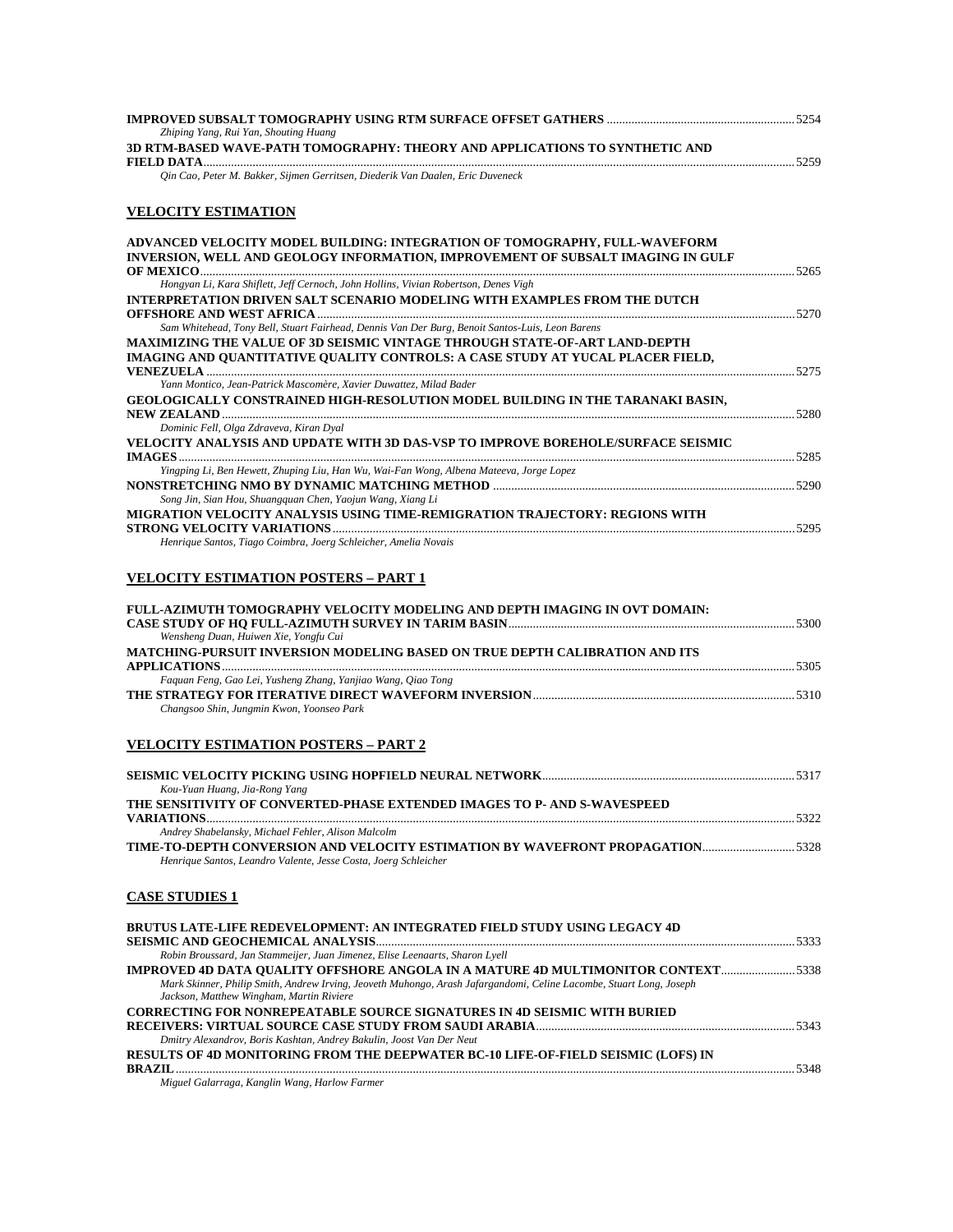| THE NEXEN TIME-LAPSE PROJECT: AN INDUSTRY LEADING APPROACH TO RESERVOIR                  |      |
|------------------------------------------------------------------------------------------|------|
|                                                                                          | 5353 |
| Byron Kelly, Dragana Todorovic-Marinic, David Cho, Colin Rowell                          |      |
| <b>CONTINUOUS SEISMIC RESERVOIR MONITORING AT PEACE RIVER: QUANTIFICATION OF</b>         |      |
|                                                                                          | 5358 |
| Timothy Barker, Yang Xue, Justyna Przybysz-Jarnut                                        |      |
|                                                                                          | 5363 |
| Jean-Paul Van Gestel                                                                     |      |
| STRESS-INDUCED SIGNATURES IN 4D SEISMIC DATA: EVIDENCE OF OVERBURDEN STRESS              |      |
|                                                                                          | 5368 |
| Adrian Rodriguez Herrera, Nick Koutsabeloulis, Atef Onaisi, Julien Fiore, Federico Selva |      |
|                                                                                          |      |

### **METHODS 1**

| A WORKFLOW FOR RAPID MODELING OF PRODUCTION-RELATED GEOMECHANICAL CHANGES                  |       |
|--------------------------------------------------------------------------------------------|-------|
| AND 4D TIME SHIFTS.                                                                        | 5373  |
| Aoife Toomey, Nigel Robinson, Tron Golder Kristiansen                                      |       |
|                                                                                            | .5379 |
| Hyoungsu Baek, Timothy Keho                                                                |       |
| REGULARIZING VELOCITY DIFFERENCES IN TIME-LAPSE FWI USING GRADIENT MISMATCH                |       |
| <b>INFORMATION</b>                                                                         | 5384  |
| Bram Willemsen, Alison Malcolm                                                             |       |
|                                                                                            | 5389  |
| Ping Wang, Jingbo Liu, Jeshurun Hembd, Survadeep Ray                                       |       |
| <b>ESTIMATION OF WATER-LAYER CORRECTION IN SHALLOW TIME-LAPSE STREAMER DATA SETS  5394</b> |       |
| Beng-Seong Ong, Jeshurun Hembd, Arjun Srinivasan, Dez Chu, David Johnston                  |       |
| A NEW VIRTUAL SOURCE REDATUMING PROCEDURE TO IMPROVE LAND 4D REPEATABILITY 5399            |       |
| Yang Zhao, Roy Burnstad                                                                    |       |
| <b>EVALUATING THE SOURCES OF 4D NOISE THROUGH CONTROLLED EXPERIMENTS WITH</b>              |       |
|                                                                                            | 5404  |
| Elizabeth L'Heureux, Mariana Gherasim                                                      |       |
|                                                                                            | 5409  |
| Hyoungsu Baek, Timothy Keho                                                                |       |

### **CASE STUDIES 2**

| THE ROLE OF SHALE PRESSURE DIFFUSION IN 4D SEISMIC RESERVOIR MONITORING: CASE<br><b>STUDIES</b>                                                                                |  |
|--------------------------------------------------------------------------------------------------------------------------------------------------------------------------------|--|
| Ricardo Rangel, Colin Macbeth                                                                                                                                                  |  |
| PERMANENT, CONTINUOUS, AND UNMANNED 4D SEISMIC MONITORING: PEACE RIVER CASE                                                                                                    |  |
| Cecile Berron, Laurene Michou, Benoit De Cacqueray, Florian Duret, Julien Cotton, Eric Forgues                                                                                 |  |
| HIGH-FIDELITY 4D FORWARD MODELING AS PART OF A REDEFINED CLOSED-LOOP SEISMIC                                                                                                   |  |
| Kurt Eggenberger, David Hill, Dominic Lowden, Sonika Sonika, Mehdi Paydayesh                                                                                                   |  |
| PRESSURE AND SATURATION CHANGE INVERSION USING 4D SEISMIC: APPLICATION TO A CHALK                                                                                              |  |
| Ming Yi Wong, Arash Jafargandomi, Henning Hoeber, Colin Macbeth, Alexandre Bertrand                                                                                            |  |
| UNDERSTANDING DYNAMIC RESERVOIR BEHAVIOR USING LEGACY 4D OVER KEPLER FIELD,                                                                                                    |  |
|                                                                                                                                                                                |  |
| Hesham Ebaid, Roy White, Jan Stammeijer                                                                                                                                        |  |
| <b>CONTINUOUS SEISMIC RESERVOIR MONITORING AT PEACE RIVER: INITIAL RESULTS AND</b>                                                                                             |  |
|                                                                                                                                                                                |  |
| Jon La Follett, Peter Wills, Jorge Lopez, Justyna Przybysz-Jarnut, Medena Van Lokven                                                                                           |  |
| FEASIBILITY STUDY OF 4D SEISMIC IN WARA AND BURGAN RESERVOIR, KUWAIT BY PETRO-                                                                                                 |  |
| Anandan Mudavakkat, Pradip Kumar Mukherjee, Aisha Yousef Al-Ghareeb, Karam Mohamed Hafez Rabu, Rajive Kumar, Keith<br>Edwards, Yasmine Aziez, Daniela Pandolfi, Thierry Coleou |  |
|                                                                                                                                                                                |  |
| Zhenyu Zhu, Xiaoliu Wang, Zhipeng Liu, Yangyang He, Shuyun Sang                                                                                                                |  |

### **METHODS, REPEATABILITY, AND CO2 MONITORING**

| <b>BETTER ESTIMATION OF PRESSURE-SATURATION CHANGES FROM TIME-LAPSE PP-AVO DATA BY</b> |      |
|----------------------------------------------------------------------------------------|------|
|                                                                                        | 5456 |
| Tuhin Bhakta                                                                           |      |
|                                                                                        |      |
| Christian Theriot, Wai-Fan Wong, Chris Corcoran                                        |      |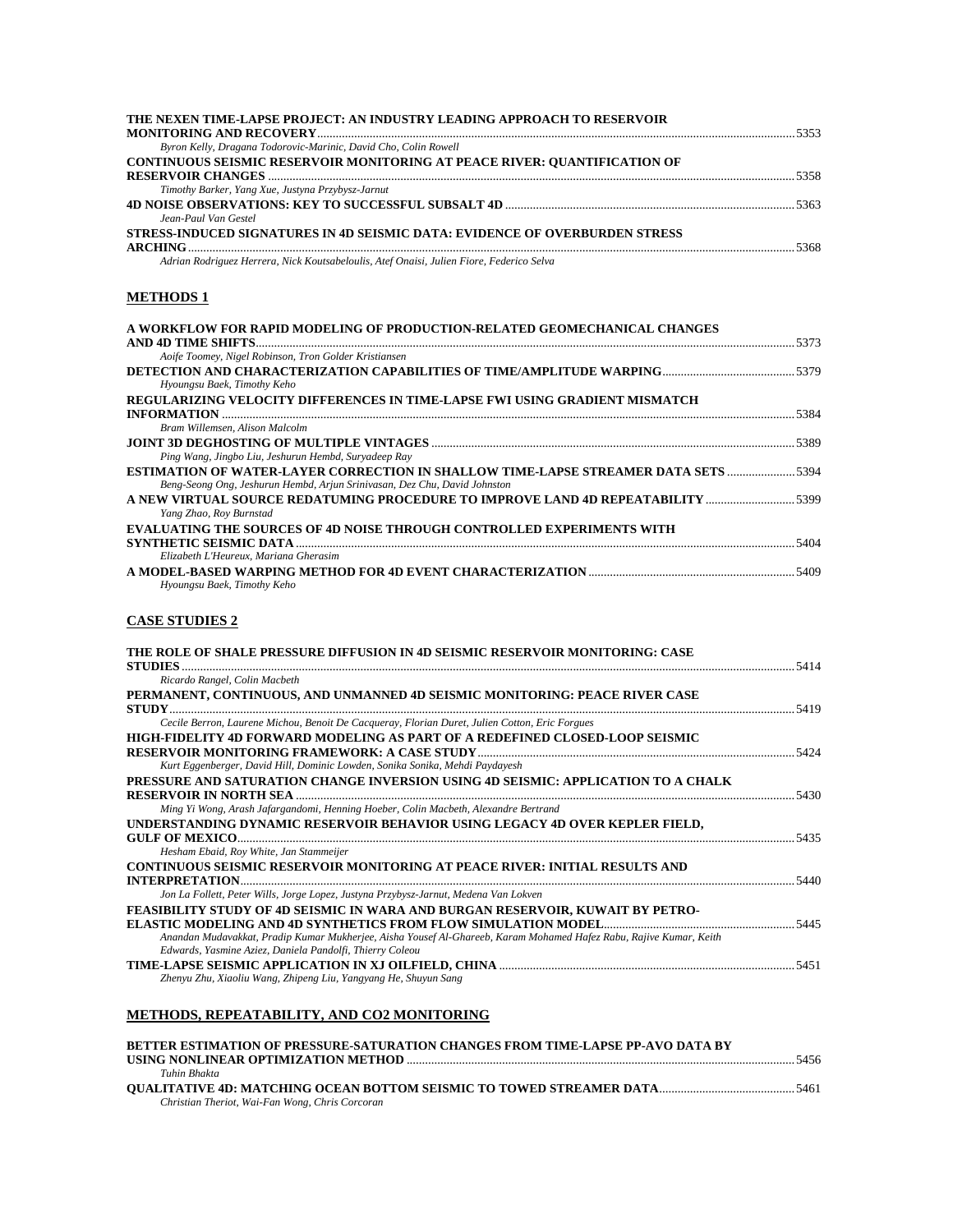| Bernard Giroux, Abderrezak Bouchedda<br>FEASIBILITY OF CROSSWELL SEISMIC MONITORING IN CO2-EOR USING AN INTEGRATED                               |  |
|--------------------------------------------------------------------------------------------------------------------------------------------------|--|
|                                                                                                                                                  |  |
| Y. Bilgin Altundas, Nikita Chugunov, T. S. Ramakrishnan, Jiyao Li                                                                                |  |
| APPLICATION OF SEISMIC COMPLEX DECOMPOSITION ON THIN LAYER DETECTION OF THE $\mathrm{CO}_2$                                                      |  |
| Fei Huang, Christopher Juhlin, Fengjiao Zhang, Li Han, Thomas Kempka, Ben Norden, Stefan Lüth                                                    |  |
|                                                                                                                                                  |  |
| Didier Lecerf, Jon Burren, Edwin Hodges, Caio Barros                                                                                             |  |
| Youli Quan, Roy Burnstad, Timothy Keho                                                                                                           |  |
| USE OF EARLY ARRIVALS FOR 4D ANALYSIS AND PROCESSING OF BURIED RECEIVER DATA ON                                                                  |  |
|                                                                                                                                                  |  |
| Andrey Bakulin, Rob Smith, Michael Jervis, Roy Burnstad                                                                                          |  |
| METHODS AND CASE STUDIES - PART 1                                                                                                                |  |
|                                                                                                                                                  |  |
| Peter Mesdag, M. R. Saberi, C. Mangat, P. Geoph                                                                                                  |  |
|                                                                                                                                                  |  |
| Hung Dinh, Mirko Van Der Baan, Martin Landro<br>RESERVOIR PRESSURE PREDICTION IN CHINA OFFSHORE GAS FIELD USING TIME-LAPSE SEISMIC 5508          |  |
| Zhenyu Zhu, Xiaoliu Wang, Shunyun Sang, Zhipeng Liu, Yangyang He                                                                                 |  |
| <b>METHODS AND CASE STUDIES - PART 2</b>                                                                                                         |  |
|                                                                                                                                                  |  |
| IMPLICATIONS OF NOISE CONTAMINATION IN STOCHASTIC TIME-LAPSE INVERSION ……………………………………………………………………………                                             |  |
| Mateus Meira, Boris Gurevich, Roman Pevzner, James Gunning<br>NEW CONCEPTS FOR LOWERING THE COST OF FREQUENT SEISMIC RESERVOIR MONITORING        |  |
|                                                                                                                                                  |  |
| Kees Hornman, Jorge Lopez, Albena Mateeva, Hans Potters                                                                                          |  |
|                                                                                                                                                  |  |
| Zhen Zou, Yun Ling, Sheng Cao, Weisheng He, Libin Zhang<br>SYNTHETIC STUDY OF $\mathrm{CO}_2$ MONITORING USING TIME-LAPSE DOWNHOLE MAGNETOMETRIC |  |
|                                                                                                                                                  |  |
| Abderrezak Bouchedda, Bernard Giroux                                                                                                             |  |
| DISTRIBUTED ACOUSTIC SENSING, INTERFEROMETRY AND PROCESSING                                                                                      |  |
| THE ROUSSE-1 DAS VSP EXPERIMENT: OBSERVATIONS AND COMPARISONS FROM VARIOUS                                                                       |  |
|                                                                                                                                                  |  |
| Michel Verliac, Vladislav Lesnikov, Coline Euriat                                                                                                |  |
| VSP FIELD TRIALS OF DISTRIBUTED ACOUSTIC SENSING IN TRINIDAD AND GULF OF MEXICO 5539<br>Ge Zhan, Jay Nahm, Jan Kommedal                          |  |
|                                                                                                                                                  |  |
| Timothy Dean, Alexis Constantinou, Theo Cuny, Bernard Frignet, Arthur Hartog, Tsunehisa Kimura, Randy Kolesar, Darvin Lane,                      |  |
| Gareth Lees<br>MEASUREMENT OF SEAWATER AVERAGE VELOCITY USING WATER-BOTTOM MULTIPLES FROM                                                        |  |
|                                                                                                                                                  |  |
| Yingping Li, Ben Hewett                                                                                                                          |  |
| DATA-DRIVEN DEEP LOCAL IMAGING USING BOTH SURFACE AND BOREHOLE SEISMIC DATA 5554<br>Yi Liu, Joost Van Der Neut, Borge Arntsen, Kees Wapenaar     |  |
|                                                                                                                                                  |  |
| Eiichi Asakawa, Jarra McIntyre                                                                                                                   |  |
| REFLECTION IMAGING USING EARTHQUAKE SOURCES: A NOVEL APPLICATION OF REVERSE                                                                      |  |
| Diego Quiros, Larry Brown, Anastasija Cabolova, Chen Chen, Kathy Davenport, John Hole, Martin Chapman, Liang Han, Walter                         |  |
| Mooney                                                                                                                                           |  |
|                                                                                                                                                  |  |
| Dongjie Cheng, Ran Zhou, Daniel Quinn, Xiaomin Zhao, Minyu Zhang, Laura Torres, Rafael Perez, Francisco Olarte                                   |  |

**IMAGING AND SUBSURFACE PROPERTY ESTIMATION**

### **IMPROVING SEISMIC RESOLUTION USING P AND PS IMAGING FROM A DEVIATED WELL VSP: A PRESALT CASE STUDY** ...........................................................................................................................................................................5575

*Adriana Grosso, Paula Dariba Dos Reis, Martonni Alves Bomfim Santos*